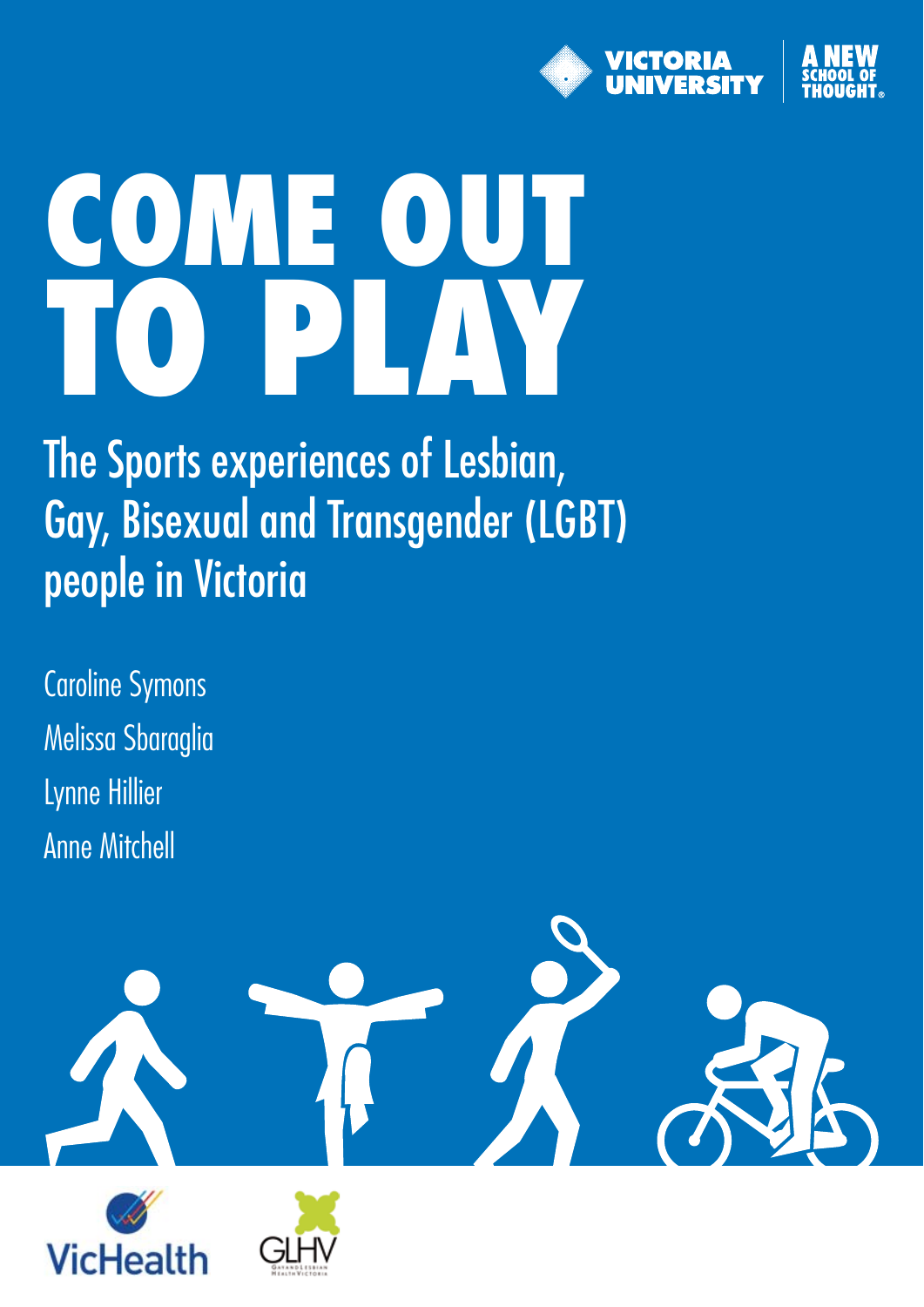

# **COME OUT TO PLAY**

The Sports experiences of Lesbian, Gay, Bisexual and Transgender (LGBT) people in Victoria.

Funded by Victoria University, VicHealth and Asia Pacific Outgames Legacy Fund.

Caroline Symons Melissa Sbaraglia Lynne Hillier Anne Mitchell

# **MAY 2010** ISBN **9781921377860**

Institue of Sport, Excerise and Active Living (ISEAL) and the School of Sport and Exercise at Victoria University.







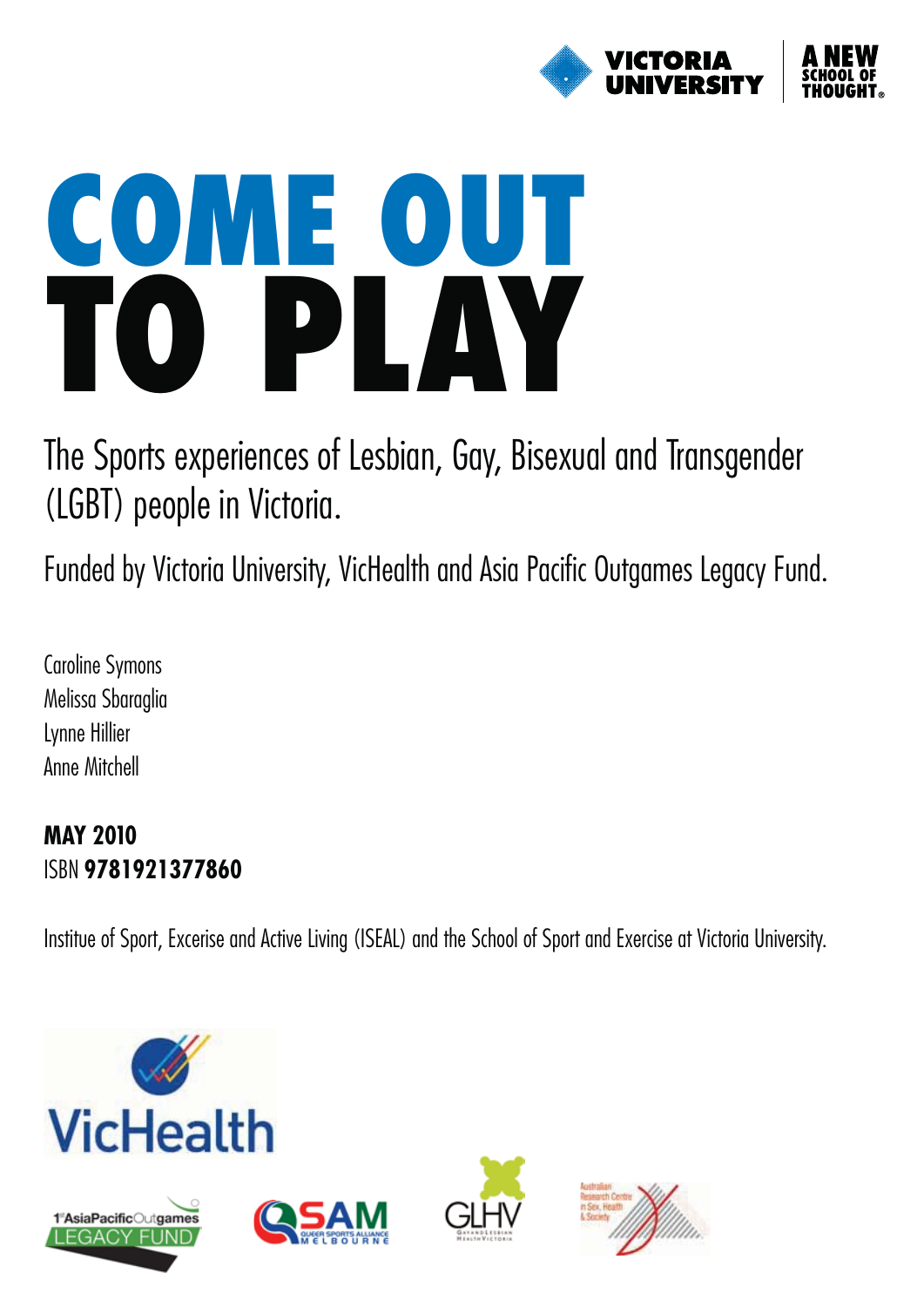# **TABLE OF CONTENTS**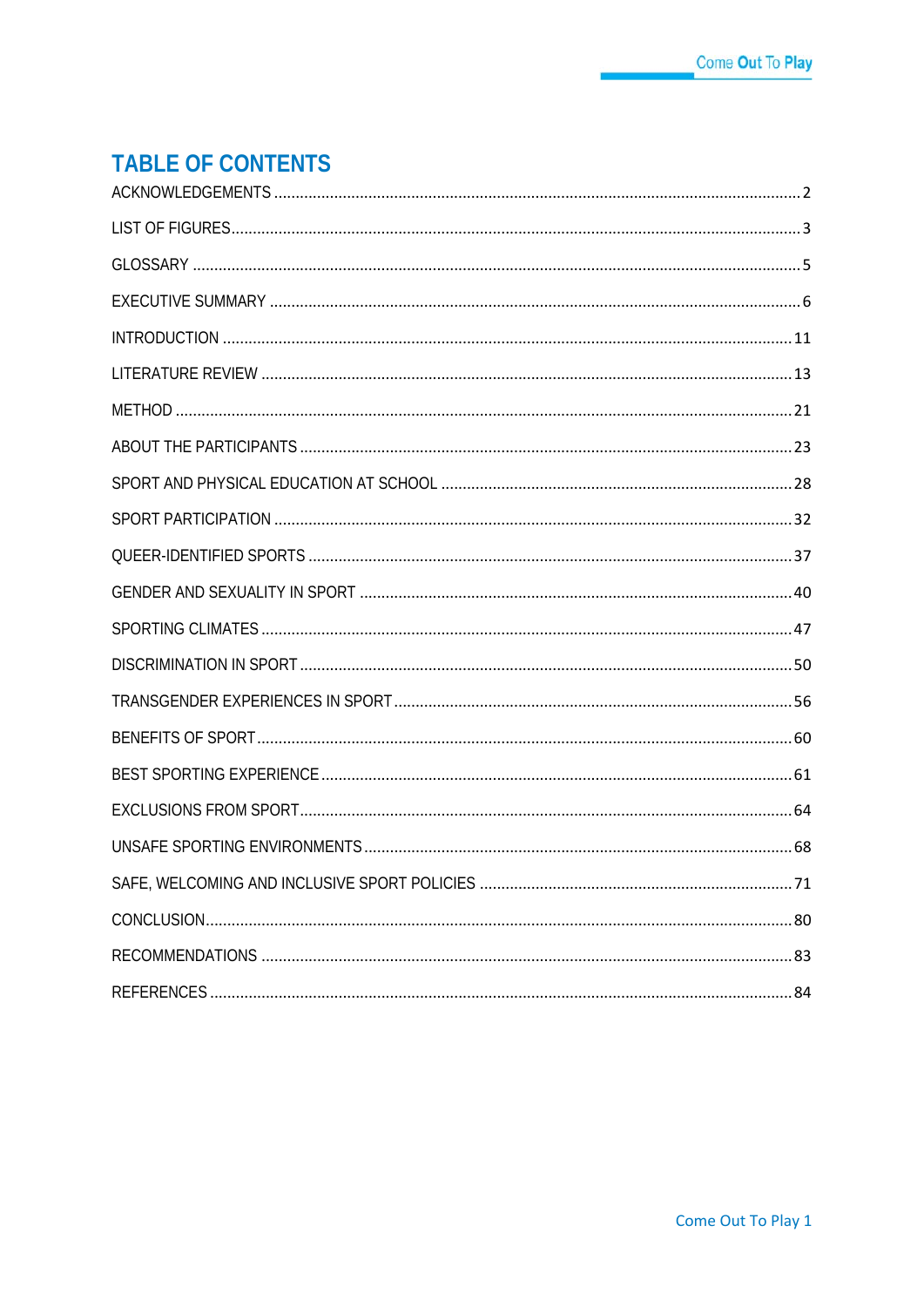# <span id="page-3-0"></span>**ACKNOWLEDGEMENTS**

*Come Out To Play* was funded by VicHealth, Victoria University and the Asia Pacific Outgames Legacy Fund. The study was conducted by Dr. Caroline Symons and Ms Melissa Sbaraglia from the School of Sport and Exercise and the Institute of Sport, Exercise and Active Living at Victoria University, and Associate Professor Anne Mitchell and Dr. Lynne Hillier from Gay and Lesbian Health Victoria and the Australian Research Centre in Sex, Health and Society, La Trobe University.

The community organisation Challenging Homophobia in Sport Initiative (CHISI), which is a subcommittee of Queer Sport Alliance Melbourne (QSAM), and is composed of representatives from Victoria University, Gay and Lesbian Health Victoria, Victorian Equal Opportunity and Human Rights Commission, the RJMTrust, Transgender Victoria and the ALSO Foundation played a central role in this research project. CHISI was involved in the original research design, funding submissions and consulted on survey design, key questions, language used and piloting of the survey. Many of those who helped with the development of the survey also assisted with recruiting participants through their networks.

Special mention should go to Dennis Hemphill, Jason Rostant, Kenton Miller, Daniel Witthaus, Sally Goldner, Jim Buckell, Malcolm Campbell, Chloe McCarthy, Rob Mitchell, and to Shelley Maher from VicHealth, for their most valuable input into a number of vital facets of this research project. Special thanks also go to Tim Spratling who built the survey for us in Demographix, and to Sunil Patel, who designed the survey recruitment cards and cover of this report.

We are especially indebted to the survey participants who shared their sporting experiences so generously with the project.

Published by the Institute of Sport, Exercise and Active Living and the School of Sport and Exercise Science at Victoria University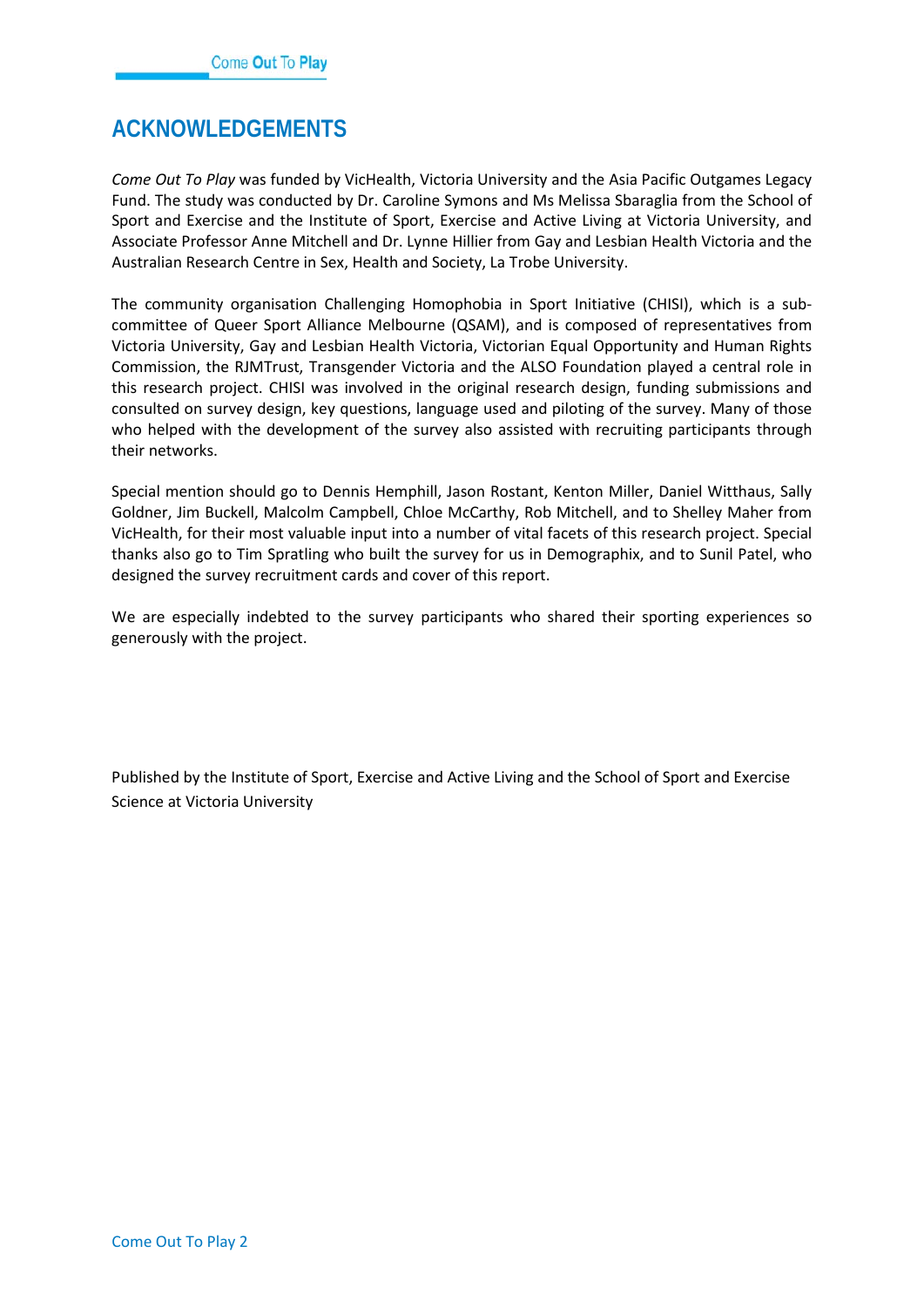# <span id="page-4-0"></span>**LIST OF FIGURES**

| FIGURE 4 PARTICIPANT ACTIVITY LEVELS SEVEN DAYS PRIOR TO COMPLETING THE SURVEY  26   |  |
|--------------------------------------------------------------------------------------|--|
|                                                                                      |  |
|                                                                                      |  |
| FIGURE 7 REASONS FOR NOT CURRENTLY PARTICIPATING IN SPORT OR PHYSICAL ACTIVITY 33    |  |
|                                                                                      |  |
|                                                                                      |  |
|                                                                                      |  |
| FIGURE 11 PERCENTAGES OF 'OUT' PARTICIPANTS VERSUS 'NOT OUT' PARTICIPANTS IN         |  |
| FIGURE 12 TYPE OF SPORT INVOLVEMENT WHEN THE VERBAL HOMOPHOBIA OCCURRED50            |  |
|                                                                                      |  |
| FIGURE 14 PARTICIPANT REACTIONS TO OCCURRENCES OF VERBAL HOMOPHOBIA  51              |  |
|                                                                                      |  |
|                                                                                      |  |
|                                                                                      |  |
|                                                                                      |  |
|                                                                                      |  |
| FIGURE 20 ARE THERE ANY SPORTS YOU WOULD LIKE TO PLAY BUT DON'T BECAUSE OF YOUR      |  |
| FIGURE 21 DOES YOUR CLUB HAVE POLICIES THAT PROMOTE THE SAFETY AND INCLUSION OF LGBT |  |
| FIGURE 22 ARE CLUB MEMBERS GENERALLY MADE AWARE OF SAFETY AND INCLUSION POLICIES? 73 |  |
| FIGURE 23 DOES YOUR CLUB HAVE ANTI-DISCRIMINATION POLICIES THAT INCLUDE SEXUAL       |  |
| FIGURE 24 ARE CLUB MEMBERS GENERALLY MADE AWARE OF ANTI-DISCRIMINATION POLICIES?  75 |  |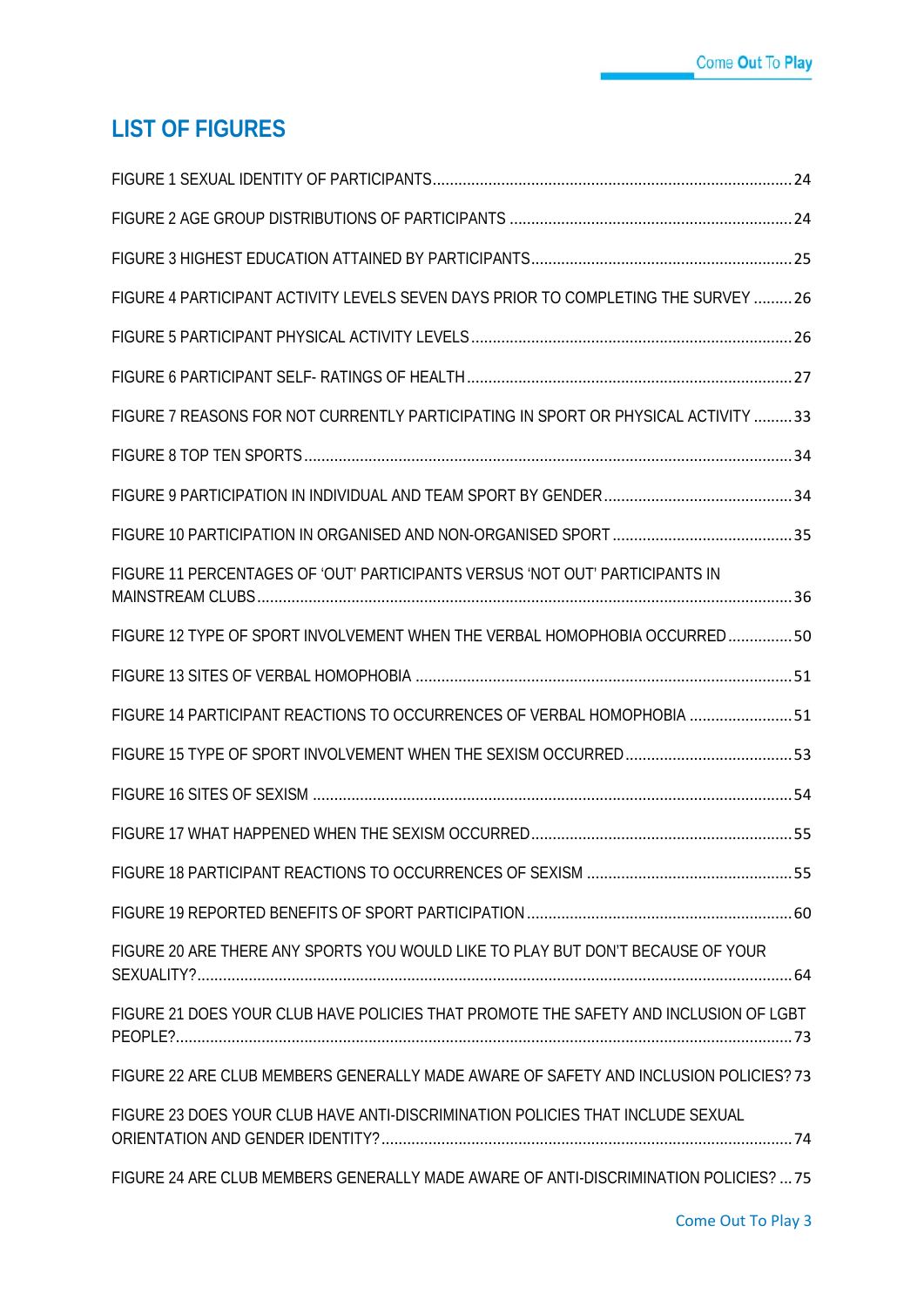| FIGURE 29 HOW WELCOMING IS YOUR CLUB TO NON-HETEROSEXUAL PEOPLE?  78 |  |
|----------------------------------------------------------------------|--|
|                                                                      |  |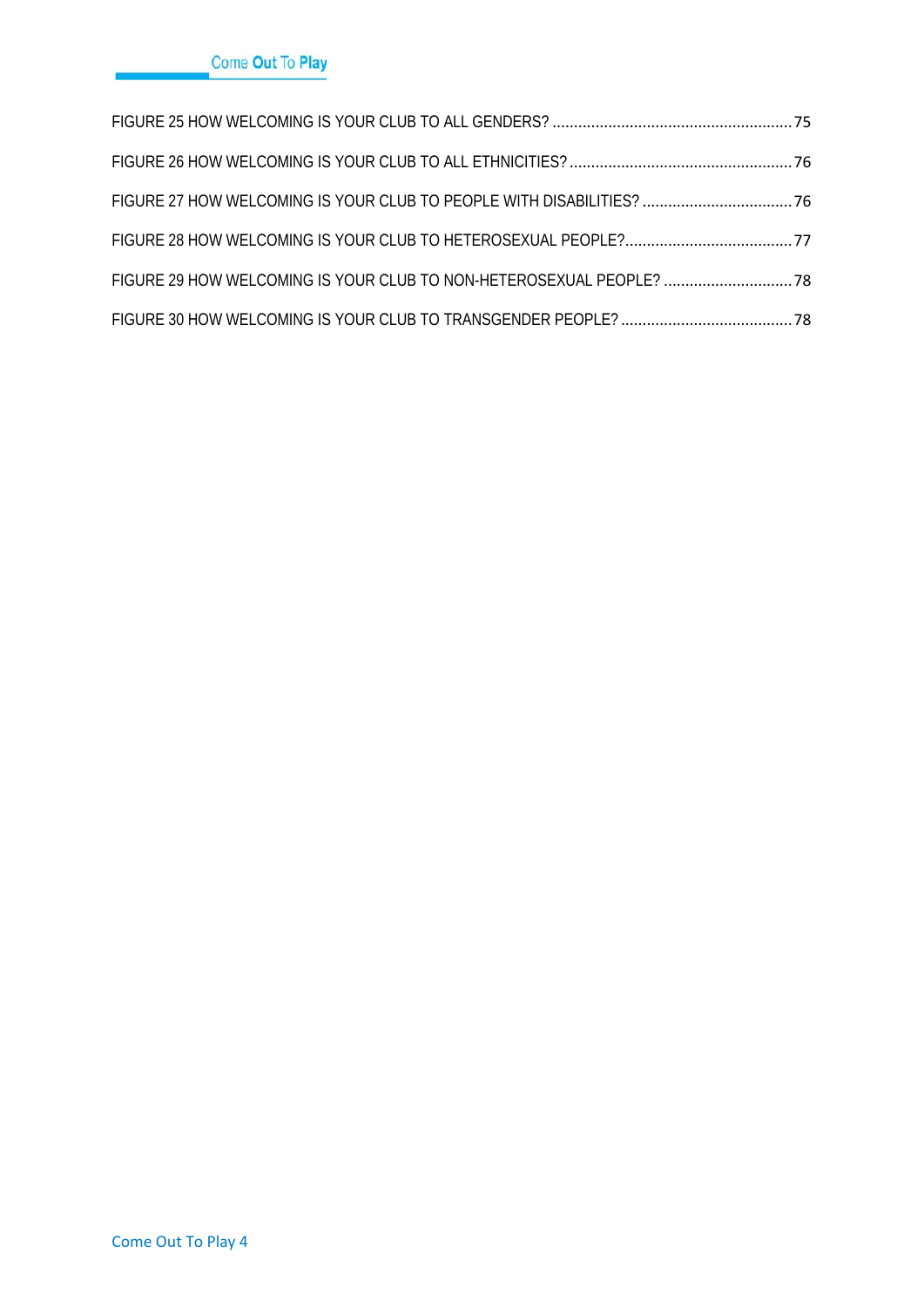# <span id="page-6-0"></span>**GLOSSARY**

**Bisexual** – people attracted to both sexes in varying degrees.

**Gay** – refers to men who have a primary sexual and romantic attraction to men, but it is also used by women as the way they identify their erotic and romantic attraction for the same-sex.

**Lesbian** – main term used by women who have primary sexual and romantic attraction to women.

**Gender identity** – the self-perception one has of their core identity being male, female, in between or fluid.

**Heterosexism** – the pervasive view within society that heterosexuality is the 'normal', even superior, sexual orientation and positions all other sexualities as a deviation from this 'norm'.

**Homophobia** – prejudice, discrimination, harassment or violence based on a fear, distrust, dislike or hatred of someone who is lesbian, gay or bisexual. Homophobia can be verbal, physical or emotional harassment, insulting or degrading comments, name calling, gestures, taunts, insults or jokes, offensive graffiti, humiliating, excluding, tormenting, ridiculing or threatening, refusing to work or cooperate with others because of their sexual orientation or identity.

**Mainstream sport – s**ports clubs, organisations and competitions that operate within the broader community. The membership of mainstream sport is from the broader community. The majority of the mainstream community clubs/organisations in the *Come Out To Play* research are affiliated with peak state, national and international sports bodies.

**Physical activity** – activities that require some physical exertions and or coordination, often resulting in fitness benefits.

**Queer (identified) sport/clubs –** sports clubs, organisations and competitions that have been founded by and organised for the LGBT community and whose membership base is predominantly LGBT.

**Same-sex Attracted Youth (SSAY)** – denotes young people (14 – 20 yrs) who have emotional and erotic attraction to their same-sex.

**Sex** – the duality of genetic male or female, however, even sex is more complex than common understandings. Sex involves a person's genetic make-up, genital sex, gonadal and hormonal sex – all of which are also on continuums (not opposites).

**Sexism** – the belief or attitude that one gender or sex is inferior to, less competent, or less valuable than the other.

**Sexual orientation** – refers to the direction of a person's erotic or sexual desire, often expressed on a continuum from exclusively heterosexual to exclusively homosexual.

**Sport** – 'a range of activities that generally involves rules, physical exertion / coordination and competition between participants or environmental challenge' (Lynch and Veal, 2006, p.22)

**Transgender** – people who live a gender identity which is 'other' or opposite to their birth (genetic, genital) sexed embodiment and correspondingly assigned gender identity. Transgender people may or may not seek surgery and hormonal treatment to bring their sex in line with their core gender identity.

**Trans people** – includes transgendered people and transsexuals.

**Transsexual** – a medical term for people who have undergone sex-realignment surgery (bringing their sexed embodiment – genitals, hormones, gonads, secondary sexual characteristics) in line with their core gender identity. Sex-realignment surgery is sometimes also referred to as gender affirmation surgery.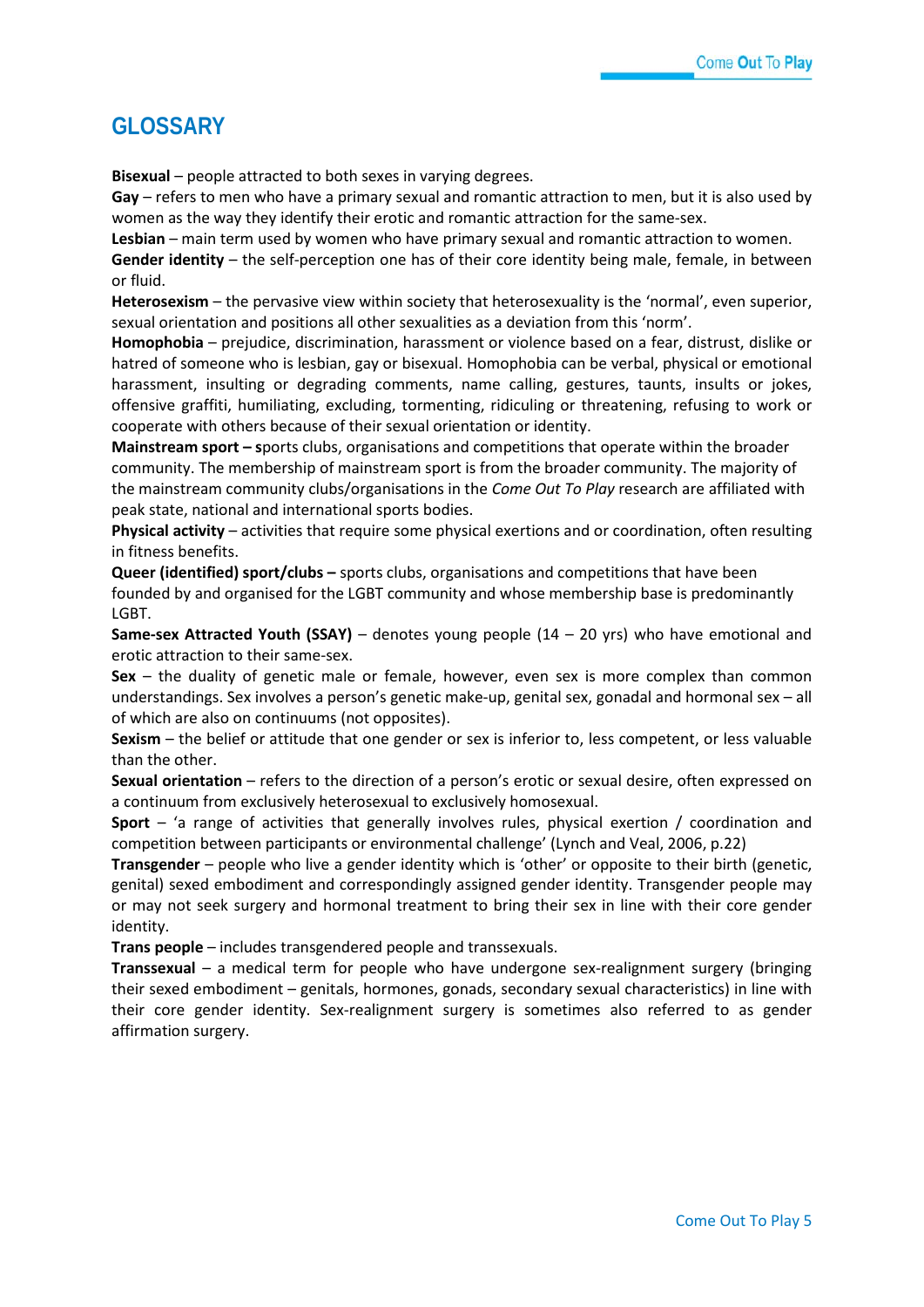# <span id="page-7-0"></span>**EXECUTIVE SUMMARY**

## **INTRODUCTION**

Despite extensive changes in social attitudes to lesbian, gay, bisexual and transgender (LGBT) Australians over the last decade, research shows they still experience significant levels of discrimination and abuse. There is very little direct empirical research on the sport experience of LGBT Australians. Whilst other disadvantaged groups in the Australian sport context have been recognised in the research and policy agenda, the existence, experiences and needs of LGBT peoples within sport have largely been ignored. Both *implicit* discrimination that results from

'heteronormative' attitudes and *explicit* discrimination that causes LGBT sports-people to remain in the closet, become isolated and essentially silenced, have shaped a circle of silence on this topic. Sport plays a significant role in Australian society; however, it is a place where LGBT Australians are largely silent and invisible. *Come Out To Play* is the first comprehensive survey of the LGBT sport experience in Australia and provides rich insight through closed and open ended responses into the sporting lives, passions, rewards and challenges of these sports participants, supporters, volunteers and workers.

## **ABOUT THE PARTICIPANTS**

Data were collected through an online survey open to Victorians over 18 who identified as LGBT. In all 307 responses were analysed. Approximately half the participants were male and 45% female with a small number (14) of transgender participants. The average age was 36 years with a range of 18 to 71 years. The sample had higher levels of education than the general community and the majority were in full-time employment.

## **SPORT AND PHYSICAL EDUCATION AT SCHOOL**

Participants were asked to explain their experiences of sport and physical education at school in order to explore the issue of homophobia and sexism impacting on sports participation from an early age. There was a marked gender difference in the quality of these experiences with many more men than women reporting negative experiences of sport when at school. Although sexism in sport is commonly seen to be most damaging to women, the women participating in this study had more success in sport than the men, and this was a critical factor in shaping attitudes.

## **SPORT PARTICIPATION**

Participants had been involved in a large variety of sports and physical activities in their lifetime with swimming, tennis, cycling and athletics being among the most popular. Only small numbers had no involvement in sport. Most participants could name a main sport in which they had been active participants. Involvement in team sports was more likely for women (63.3%) than men (44.7%). Most (84.0%) participants were involved in a mainstream club and were not generally out in that club- 46.0% were not out, 33.5% were out to some and 20.5% were out to all.

Sixteen percent of survey participants indicated that they were mainly involved in queer-identified sports clubs and organisations. Being involved in queer-identified sport clubs was seen to require a certain amount of confidence and self assurance, as members are not only coming into the gay sporting community, but also coming out as gay in the wider sport world. There were no negative responses found concerning queer-identified sports clubs in participant responses.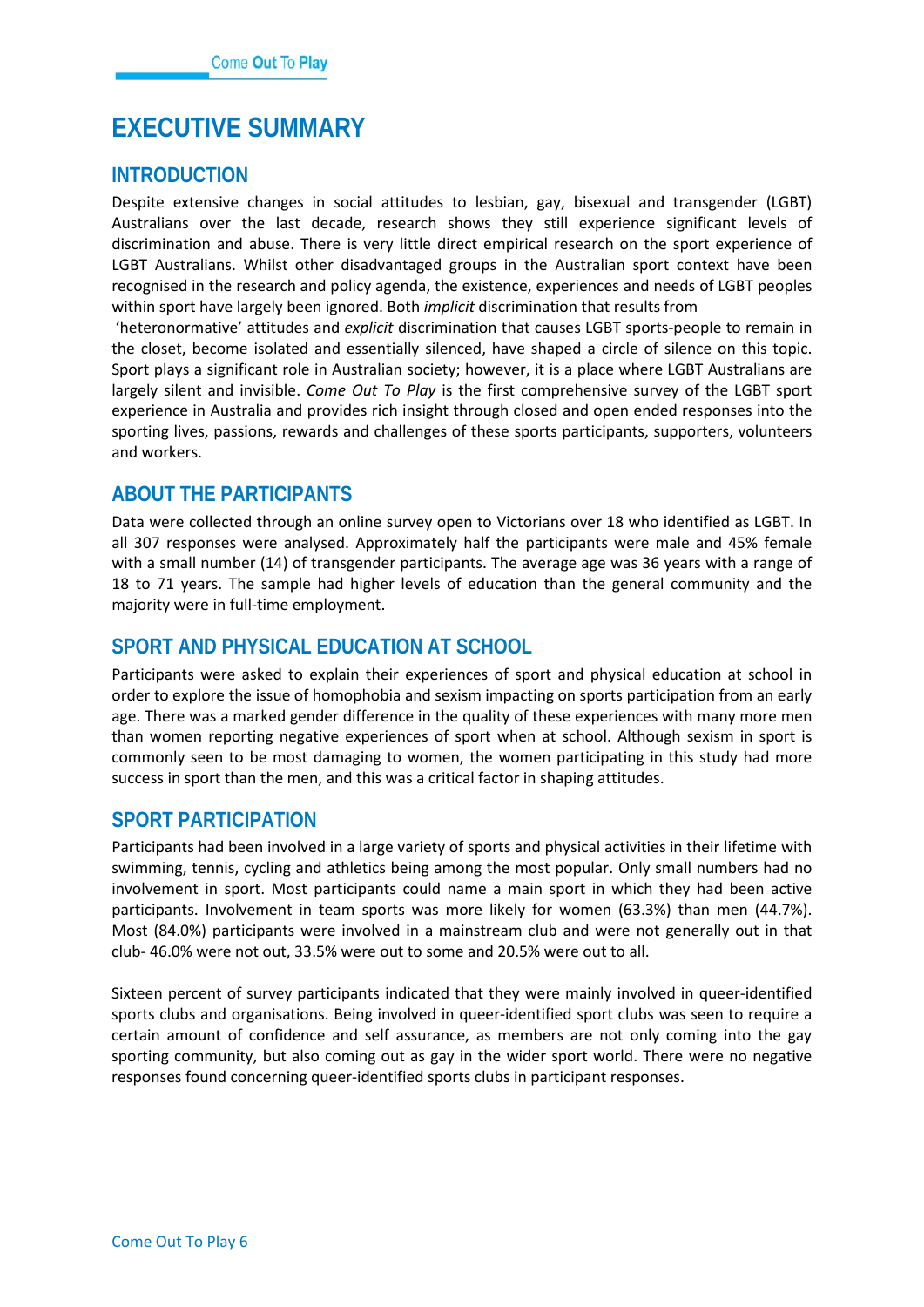## **GENDER IN SPORT**

Gender and sexuality are very strong organising features in society and their organising power is promulgated through language and behaviour. Being male or female brings with it expectations about how one should feel and act and there is little room for gender questioning. Similarly, sexuality is mostly coded as heterosexuality and there is little positive room for alternate sexualities. Generally, transgression from these norms around gender and sexuality is punished in sport, and particularly in team sport. Women were discouraged from playing sport by being called lesbians, insulted, sexually assaulted and told they could not play. Additionally women's teams found that they had to play a poor second to the men's teams in terms of resources and support.

Men had their gender and heterosexuality called into question when they played badly or to spur them on to a better performance. By definition, men who play badly cannot be heterosexual men – they must be sissies, girls, or they must be gay. The impact of being positioned in this way produced in the men feelings such as shame and hurt, and many left the sport because of it.

## **SEXUALITY IN SPORT**

Within their own sporting teams, especially in traditional feminine teams or sports that were regarded as acceptable for women to play, some women suspected of being lesbian were singled out, shamed and excluded by other players. This had the effect of removing the lesbians and maintaining a heterosexual team. Where women played traditionally masculine team sports, whole teams of players were regarded as lesbian and were subjected to abuse regardless of individual participants' sexuality.

Men were significantly less likely to play team sport than women (45.0% versus 62.0%) because the abuse of men who were suspected of non- heterosexuality could be serious. Women who played traditionally masculine team sports were almost expected to be lesbian however, the idea that there might be a gay man on the men's team was unconscionable for other men. Team sports offer opportunities for intimacy and emotional expression that rarely exist outside the game. However this can only safely occur if all the men are believed to be heterosexual. It leaves gay men having two options, to pass as heterosexual or leave the game. Gay men who witnessed homophobic slurs and abuse became galvanised in their intentions to keep their same- sex attractions hidden. One finding of the research was that men in team sports were less likely to be out than those in individual team sports (55.0% versus 43.0%), clearly for protective reasons.

## **SPORTING CULTURES**

There were other strong themes to emerge from the responses to the open-ended question encouraging participants to discuss the benefits, challenges, issues and experiences of being out or not out in their sport. Participants who were not out in their sport often described this environment as being unsafe, unpredictable, isolating and intimidating. More hostile environments were described by male participants than females, keeping them in the closet especially with team sports and some individual sports. The area of coaching sport was seen as particularly fraught with risk, as was sporting involvement in small rural towns.

The main themes to emerge from the responses of those who were out to all in their sport were also instructive, as they provide evidence of the main individual and social facilitators of open and inclusive sports environment for LGBT members. These facilitators were similar for male and female participants and include: confidence in, and positive self esteem concerning ones sexual and sporting identity, having a number of LGBT people out in the sports club to provide affirmation and support for other LGBT people, and a friendly and supportive club environment for all members.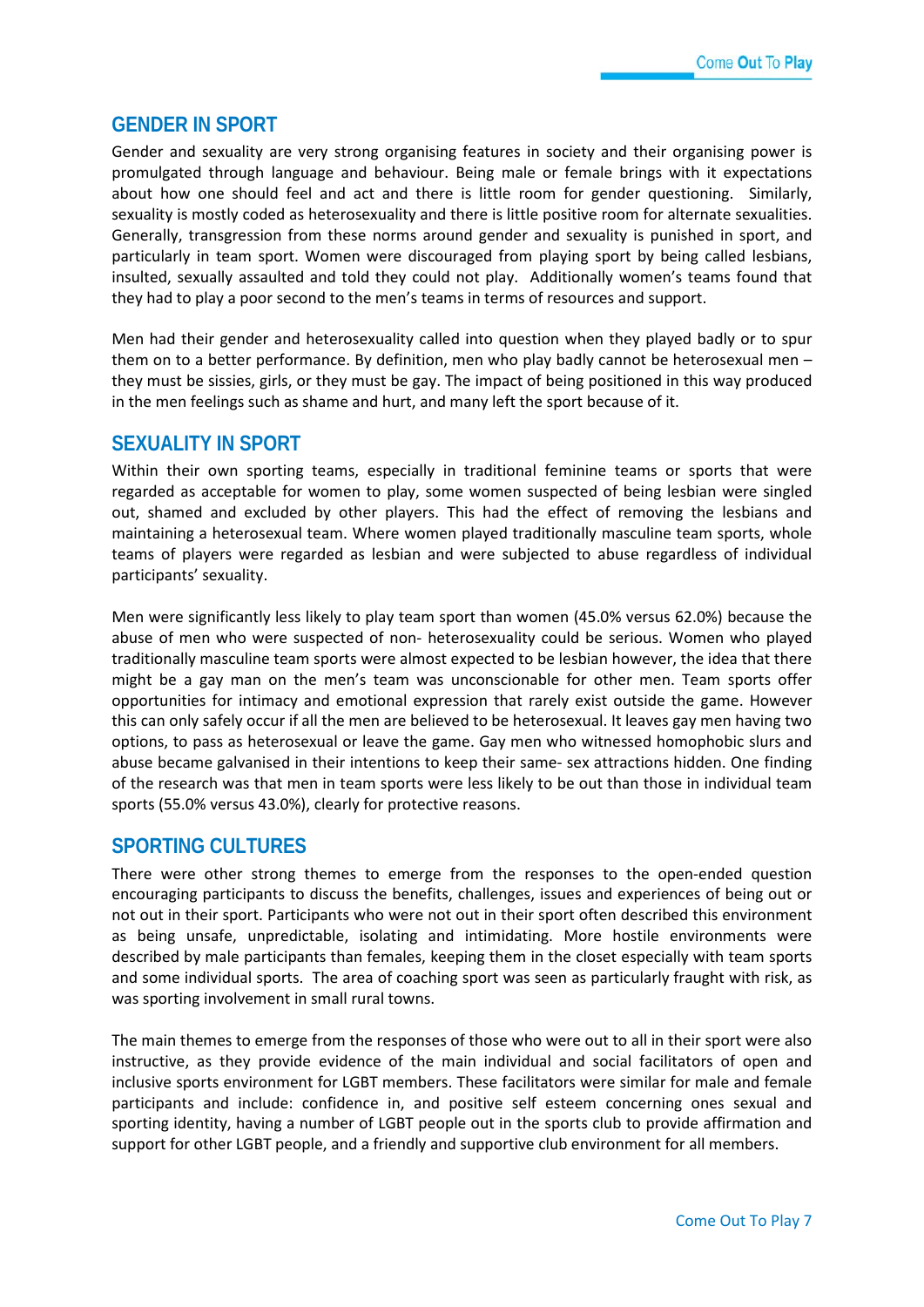## **DISCRIMINATION IN SPORT**

Forty two percent of participants experienced verbal homophobia at some time during their involvement in sport. Approximately 87.0% of participants reported that their experience of verbal homophobia affected them in some way. Female participants reported more of this abuse than male and transgender participants (54.6%, 29.2% and 25.0% respectively). Eight (3.0%) participants (5 males and 3 females) reported an experience of physical homophobic assault at some time during their involvement in sport.

The majority of participants did nothing about homophobic abuse in order to prevent it escalating which meant homophobia went unchallenged. Of those who did nothing, the main emotions attached to the experience of abuse were embarrassment, shame and self-loathing focussing inward. The 16.0% of participants who confronted the abuse felt offended and angry, but importantly, focussed the feelings on the abuser.

Sexism was experienced by 42.7% of participants, more commonly female participants, and particularly by the transgender participants. Half of the participants reported that they did nothing, and only 16.7% of participants reported the sexist behaviour.

## **TRANSGENDER EXPERIENCES IN SPORT**

Twelve participants identified as transgender. A further two participants, although identifying as male and female, were also transgender. *Come Out To Play* is the first study to examine the sporting experiences of transgender people in Australia. While this number may appear low, the transgender population is both small and difficult to access. Acknowledging the sample size, the results do provide an important initial insight into the sporting experiences and challenges of transgender Victorians. A number of participants indicated their difficulty with the two sexed/gendered sports model in many of their responses. They also highlighted general ignorance and prejudice concerning transgender issues within many of the sporting communities they had been involved in, experiences of discrimination based on this ignorance and prejudice, a lack of policies to enable their participation in sport, concerns with using change rooms, and being accepted and fitting in.

## **BENEFITS OF SPORT**

Thirty five percent of participants identified health and fitness as the main reason for participation in sport and physical activity. This was followed by social interaction/friendship (24.1%) and enjoyment (14.1%). Similarly, the Australian population reports health and fitness as the main reason for engaging in physical activity. However enjoyment was ranked second, followed by wellbeing, and then social or family reasons. These data suggests that LGBT people value social interaction from sport and physical activity more than the general Australian population.

Participants were invited to describe one of the very best experiences they have had in sport. It was clear from their responses that participants gained a lot from their involvement in sport. Main themes included personal accomplishment; being part of a team; winning; participating in queer sporting teams; competing in the Gay Games and Outgames; being accepted for who they are; and making a positive contribution to sport and the LGBT community.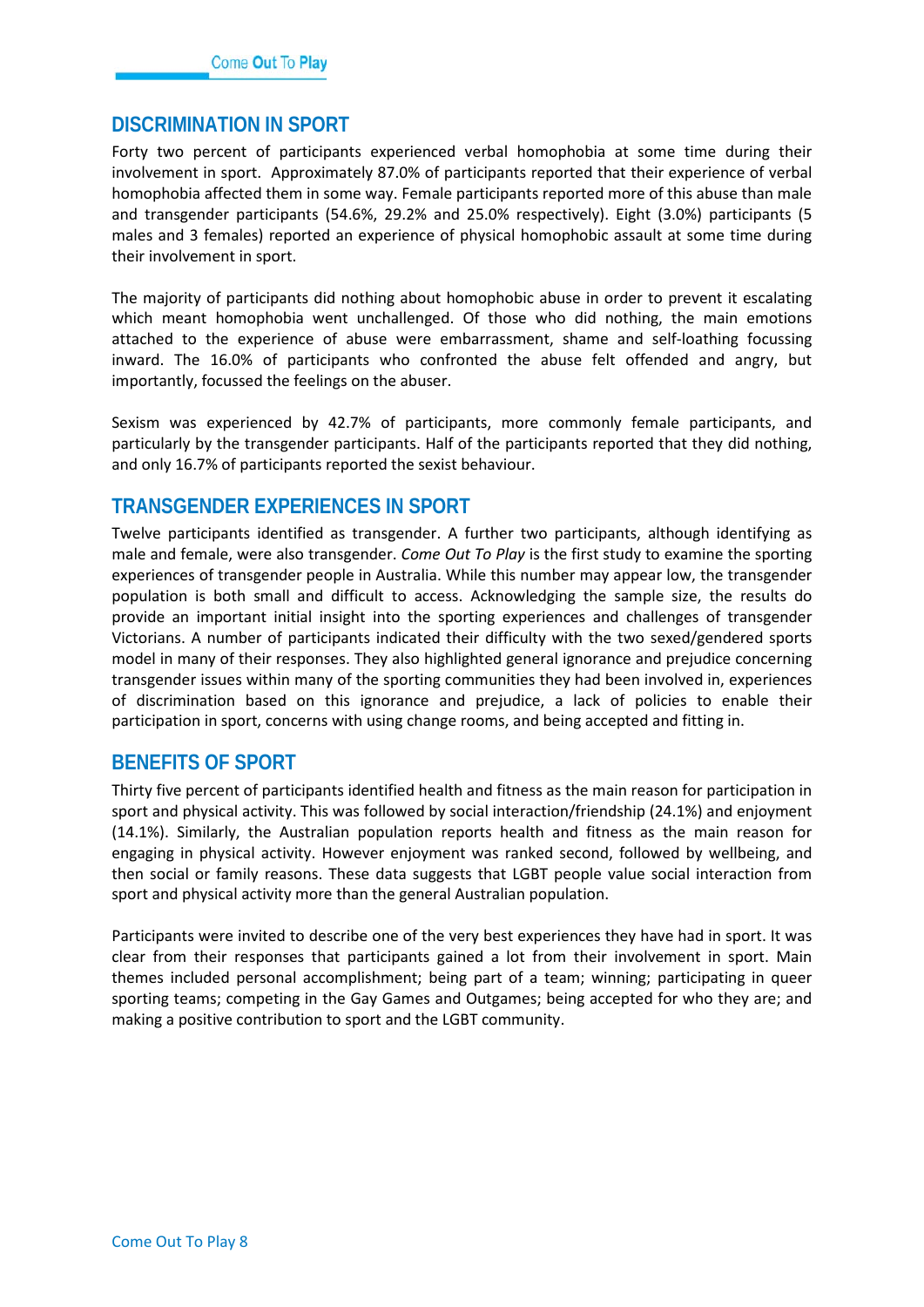## **EXCLUSIONS FROM SPORT**

Participants were asked if there are any sports they would like to play but don't because of their sexuality. The results show that 26.0% of male participants and 9.9% of female participants reported there were sports they would like to play but did not because of their sexuality. 58.3% of the transgender participants reported that there are sports they would like to play but don't, and this was due to gender identity rather than sexual identity. The most common sport male participants would like to play is Australian football (45.0%), followed by rugby (17.5%), soccer (10.0%), swimming (7.5%), lawn bowls (5.0%) and netball (5.0%). The most common sport female participants would like to play is also Australian football (42.9%), followed by synchronised swimming (14.3%) and dancing (14.3%). Women were excluded on two fronts – according to their gender and sexuality. Transgender participants identified a number of ways in which they were excluded associated with their gender identity, and the more rigid and traditional interpretations and organisation of gender in sport.

## **SAFE, WELCOMING AND INCLUSIVE SPORT POLICIES**

In Australia, Federal and State equal opportunity, anti-harassment and discrimination laws apply to sport. Under the Victorian Equal Opportunity Act (1995) it is unlawful to discriminate against someone in sport, or vilify or harass them because of sex, gender identity and sexual orientation. The law applies to sports participants, administrators, managers, officials, coaches, trainers and volunteers. The majority of participants (87.0%) from queer sporting clubs reported that their clubs had policies that promote the safety and inclusion of LGBT people. However only 12.1% of participants from mainstream clubs reported that their clubs had such policies, and many more were unsure. Queer clubs were also far more likely to make members aware of such policies than were mainstream clubs.

A similar picture emerged in relation to anti-discrimination policies which were more common in queer sporting clubs, and more widely promoted. However both mainstream and queer clubs were seen to be similarly welcoming to all genders, all ethnicities, people with disabilities, and heterosexual people. The majority of queer clubs were seen to be more welcoming in the area of gender (male /female) and ethnicity, as well as for heterosexual members, than mainstream clubs were of non-heterosexuals and transgender participants.

Creating welcoming and inclusive sports club environments involves the implementation of member protection policies and more importantly, supportive and friendly leadership and membership that values diversity and respect for all. This goes well beyond legal compliance and underlines the essential spirit of the Victorian Code of Conduct for Community Sport.

## **CONCLUSION**

Sports participation is valued by governments, human rights and health promotion agencies, and community members for a number of important reasons. These include; the engagement of people of all ages in mental and physical health-promoting sporting activity; the provision and support of opportunities for people to gain enjoyment, express themselves and their talents, and achieve to the best of their ability in their sporting pursuits and passions; the building of a strong and healthy national identity through high-performance sports successes; and the promotion of equality, social cohesion and inclusion in Australian society through engagement in sport. The report concludes with a series of recommendations to improve access to participation for all Victorians.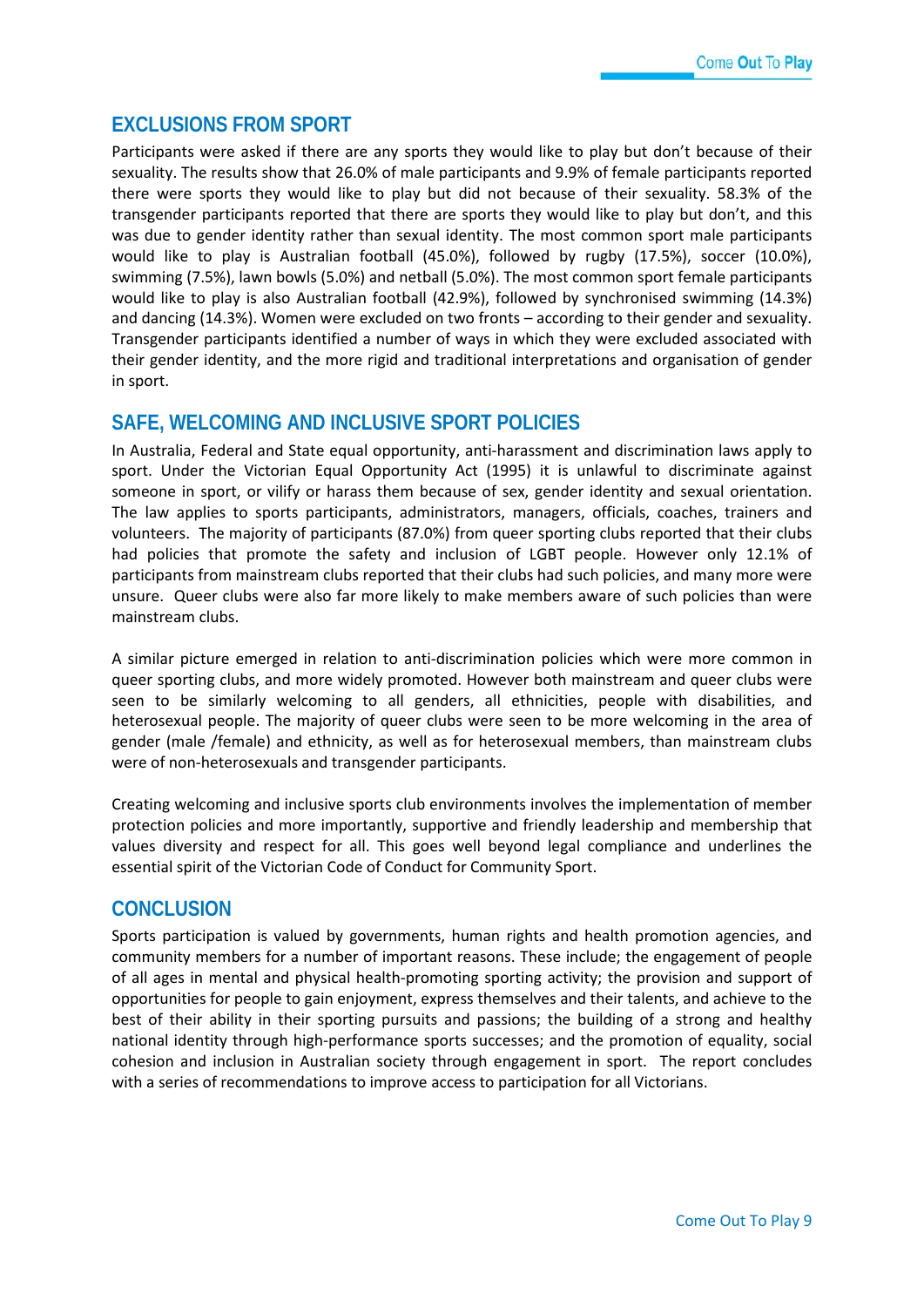## **SUMMARY OF MAIN FINDINGS**

- The main benefits LGBT respondents identified from their sports involvement were: health and fitness (35.0%), social interaction and friendships (24.0%) and enjoyment (14.1%).
- The main themes to emerge from respondents' best sports experiences were: personal accomplishments including achieving personal and sports based goals, improving existing skills and learning new skills, as well as the sense of belonging, sharing of success, and the camaraderie of being part of a team.
- Nearly half (46.0%) of respondents involved in mainstream sport were NOT OUT as LGBT to anyone.
- 33.0% of respondents were OUT to some and 21.0% were OUT to all
- The main reasons for not being out included: Being unsure of sexuality (age), fear of being judged, harassed, discriminated against, abused, physically assaulted, not feeling safe.
- The relationship between male participation in mainstream competitive sport and being out was examined. The relationship between these variables was significant (*p* <.01). Males involved in team sport are less likely to be out those involved in individual sport.
- The relationship between gender and type of sport played was found to be significant (*p*=.01). Females are more likely to be involved in team sport and males are more likely to be involved in individual sport.
- 41.5 % of respondents reported experiencing verbal homophobia at sometime during their sports involvement.
- Of those experiencing verbal homophobia 57.6% reported experiencing this often and 2.4% reported to always experiencing this homophobia in their sporting context.
- More females (54.6%) than male (29.2%) or transgender (25.0%) respondents reported verbal homophobia.
- 86.8% of respondents said that this experience of discrimination affected them in some way.
- 42.7% of respondents had experienced sexism at some time during their sports involvement, and of these 72.9% reported experiencing this kind of discrimination often and a further 8.5% always.
- Transgender sports participants reported experiencing the most sexism, followed by females and then males.
- 26.0% of males and 9.9% of females reported there were sports that they would like to play but did not because of their sexuality, and 58.3% of transgender respondents reported there were sports that they did not play because of their gender identity.
- The most common sports males would like to play but did not / could not was Australian Rules Football (45.0%), rugby (17.5%) and soccer (10.0%). Females wanted to play AFL (42.9%), synchronised swimming (14.3%) and dancing (14.3%).
- 97.3% of participants from queer clubs reported their club to be welcoming to very welcoming of non-heterosexual people and 78.3% reported that their club was either very welcoming or welcoming to heterosexual people. 50.0% of participants from mainstream clubs reported their club to be welcoming to very welcoming of non-heterosexual people.
- 29.4% of participants from mainstream clubs reported that their club was either unwelcoming or very unwelcoming to transgender people. 4.7 % of participants from queeridentified clubs indicating that their club was either unwelcoming or very unwelcoming of transgender people.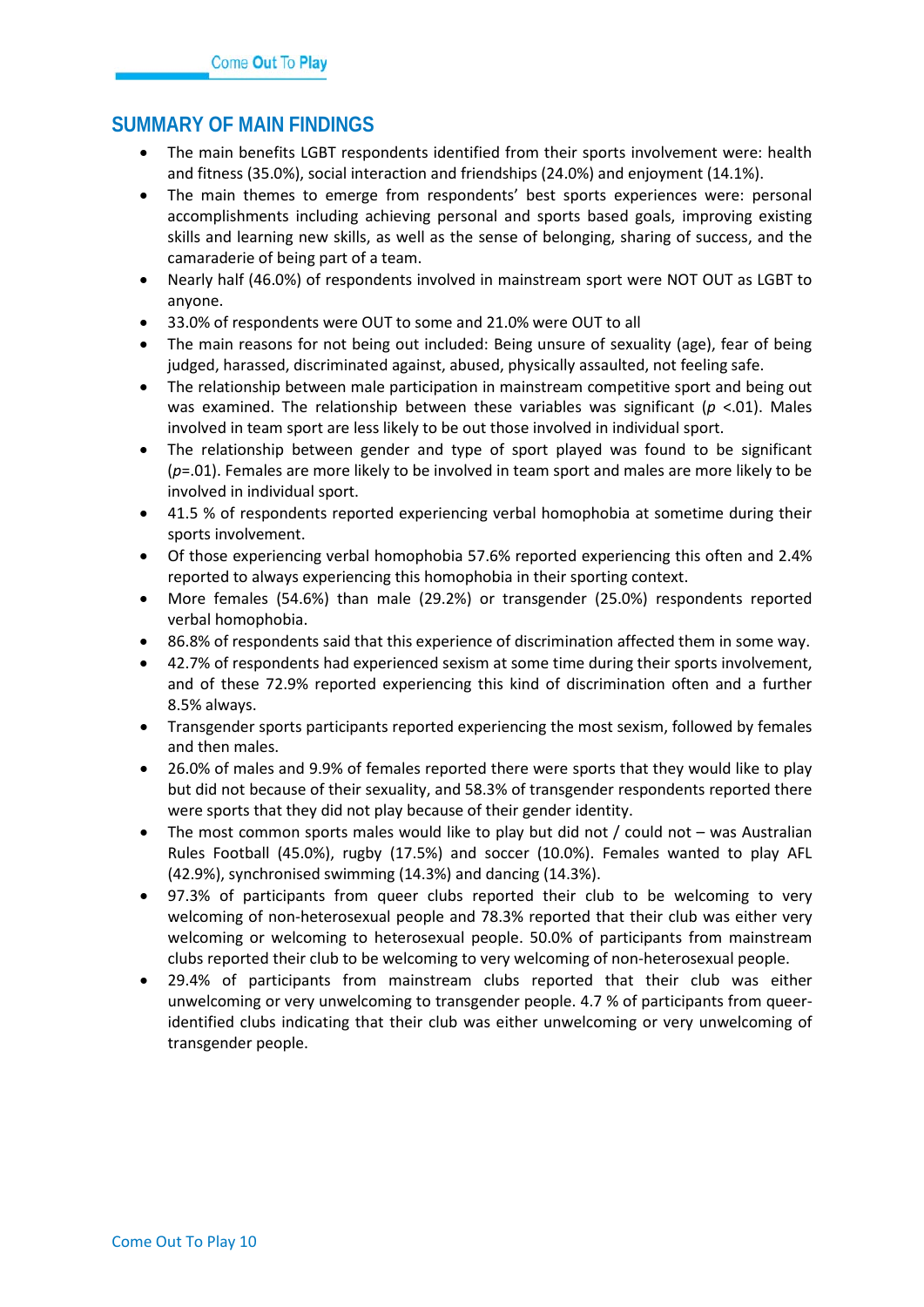# <span id="page-12-0"></span>**INTRODUCTION**

It is generally understood that approximately 8-11% of young people in Australia are not unequivocally heterosexual (Hillier et al., 1998; Lindsay, Smith and Rosenthal, 1997). In a recent survey of Australian men and women aged 16 to 59, 3% of people identified as gay, lesbian or bisexual (Smith, Agius, Dyson, Mitchell and Pitts, 2003). In the same study, a total of 15% of the respondents had had sex with someone of the same sex, or felt sexually attracted to someone of the same sex.

Over the past two decades, Australian society has experienced a period of great social change that promises to revolutionise the lives of people who are same-sex attracted by reducing homophobia and ameliorating the negative health impacts that homophobic abuse has traditionally had on their lives. For example, laws that criminalised sexual activity between men have been repealed and more recently discriminatory laws which disadvantaged same sex couples have been removed in federal and state law. Moreover, we have witnessed an upsurge in positive gay and lesbian visibility in the media and there are many high profile Australians who are 'out and proud.' Ex High court judge Michael Kirby and leader of the Greens Party Bob Brown are two examples. More recently and of particular relevance to this report is the public 'coming out' of former Olympic swimming champion Daniel Kowalski. From 2008 same-sex couples and their children have most of the same rights as opposite- sex de facto couples in Australia and lesbian, gay, bisexual and transgender (LGBT) peoples are protected by anti-discrimination and equal opportunity legislation within each Australian state and Territory. However, laws in themselves do not eliminate discrimination or prejudicial attitudes.

There is a great deal of research indicating that LGBT Australians experience significant levels of discrimination and abuse. In one of the most extensive studies investigating the health and wellbeing of LGBT Australian's aged 16 to 92 years old, Pitts, Smith, Mitchell and Patel (2006) found significant levels of discrimination and abuse. Recent research of same-sex attracted young people (14-22 years old) living in Australia indicated regular abuse and discrimination (46% had been verbally abused and 13% physically abused) which had considerable negative impact on their health and wellbeing (Hillier, Turner and Mitchell, 2005).

There is very little direct empirical research on the sport experience of LGBT people in Australia. Whilst other disadvantaged groups in the Australian sport context (i.e. girls and women, people with disabilities, Indigenous Australians and ethnic minorities) have been recognised in the sport research and policy agenda, the existence, experiences and needs of LGBT peoples within sport has largely been ignored. Both *implicit* discrimination that results from 'heteronormative' attitudes<sup>[1](#page-12-1)</sup> and *explicit* discrimination that causes LGBT sports-people to remain in the closet, become isolated and essentially silenced, have shaped a circle of silence on this topic. Research from the UK, Europe and North America identifies discrimination against LGBT peoples in sport, affecting their sports participation, enjoyment, performances, social inclusion and general wellbeing. Same-sex attracted young people (SSAY) are particularly affected. Sport is recognised as a vital social institution, bringing people together, promoting health and providing important opportunities for the demonstration and celebration of sporting talent and achievement. Sport plays a significant role in Australian society, however, it is a place where LGBT Australians are largely silent and invisible.

<span id="page-12-1"></span> $1$  Attitudes that view heterosexuality as the 'normal' sexual orientation and positions all other sexualities as a deviation from this 'norm'.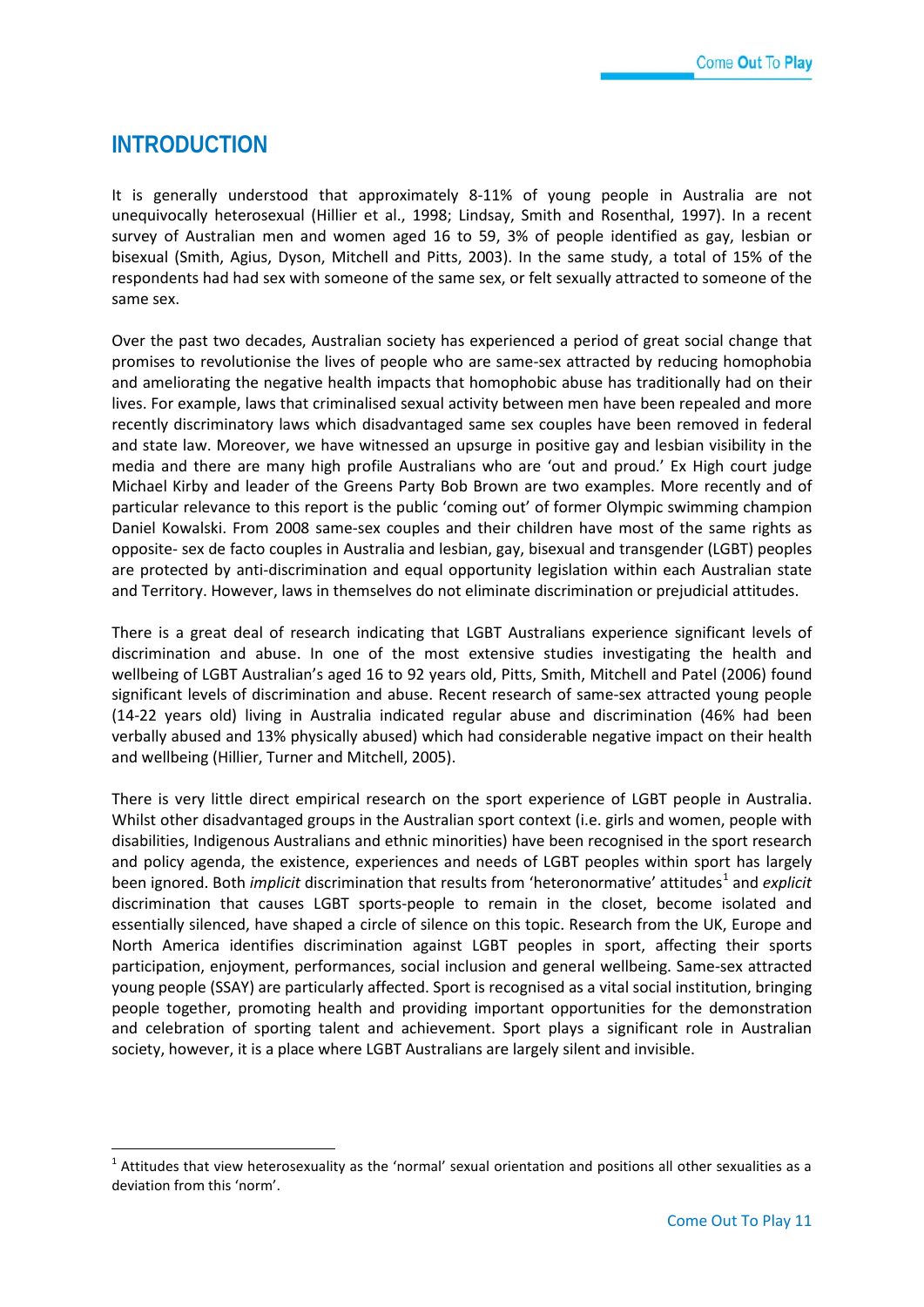*Come Out To Play* is the first comprehensive survey of the LGBT sport experience in Australia and provides rich insight through closed and open ended responses into the sporting lives, passions, rewards and challenges of these sports participants, supporters, volunteers and workers.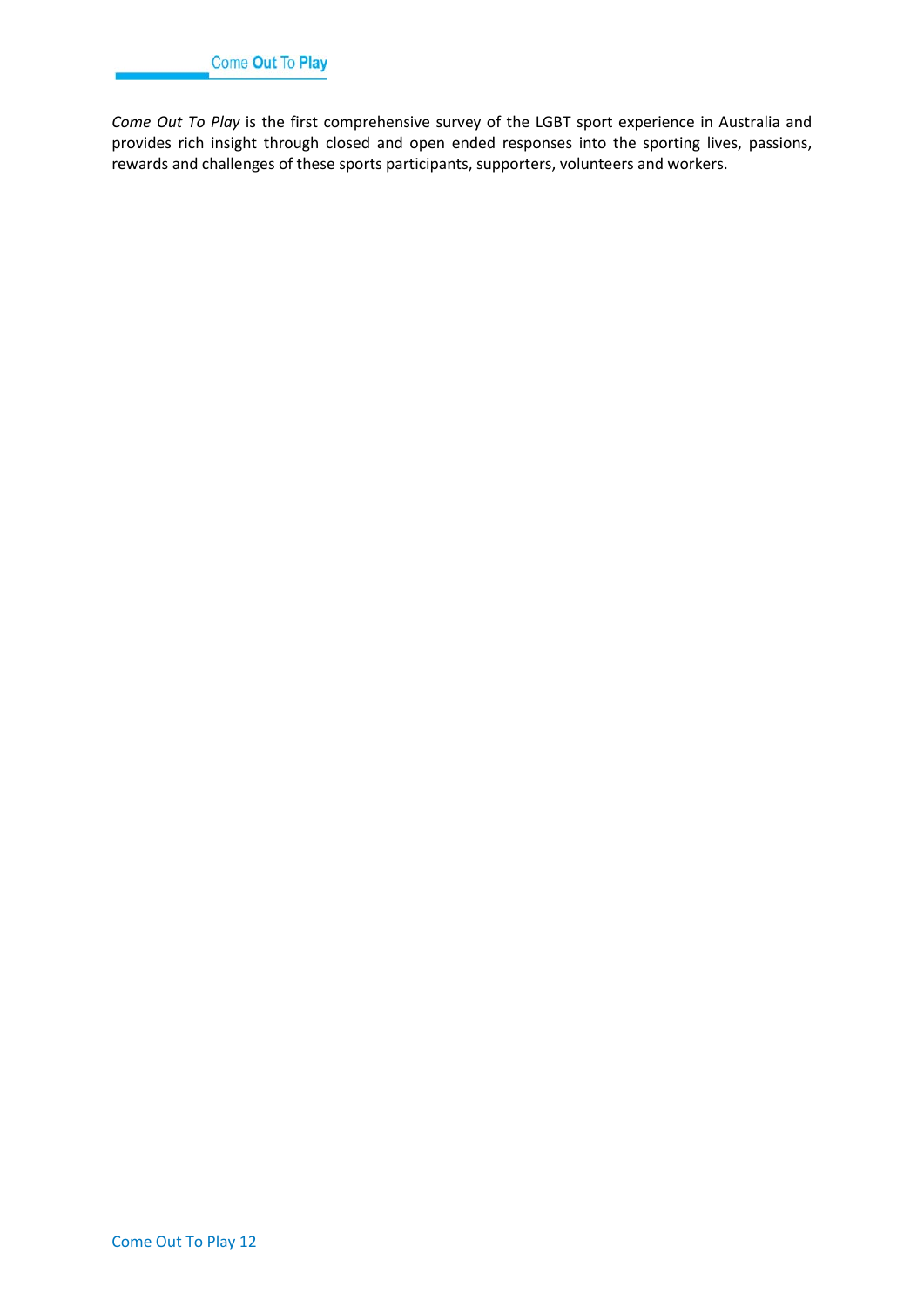# <span id="page-14-0"></span>**LITERATURE REVIEW**

## **HEALTH, WELLBEING AND DISCRIMINATION**

Young people from the ages of 15 to 24 are the main participants of organised sport in Victoria, with 66.7% of young men and 59.5% of young women being members of sporting clubs and organisations (Australian Sports Commission, 2009). These years constitute the important formative and most active years of a persons sporting life. Research on SSAY in Australia indicates that while many feel good about their sexuality, large percentages experience regular abuse and discrimination that has an adverse impact on their health and well-being. In a survey involving 750 males and females, aged 14-21 from across Australia, Hillier et al. (1998) found that nearly 33% believed they were unfairly treated or discriminated against because of their sexuality; 44% had been verbally abused and 16% physically abused, with school and sport events identified as the prime sites of this abuse. Respondents indicated that abuse had a profound effect on health and well-being. While 33% of respondents did not suffer abuse because they kept their sexual identity hidden, most monitored their behaviour closely out of fear of being outed and subjected to abuse.

In a follow-up study Hillier et al. (2005) found that while an increasing number of respondents (74%) felt good about their sexuality, nearly 38% felt unfairly treated or discriminated against because of sexuality (compared to 33% in 1998); 46% had been verbally abused (compared to 44% in 1998); 13% physically abused (compared to 16% in 1998). 74% reported school as the prime site of abuse, and sport was once again identified as the next most unsafe environment for these young people. Those abused fared worse on every indicator of health and well-being, and were more inclined to self-harming behaviours.

A survey to assess hostilities toward gay men and lesbians undertaken by the Attorney General's Department of New South Wales (2003), involved 600 men and women, aged 20-40 years, including gay men and lesbians from Indigenous, Asian, Middle Eastern and western suburbs (Sydney) backgrounds. Results showed that 85% of respondents had experienced harassment or violence at some time; 75% reported changing behaviour to avoid homophobic harassment; and 50% reported negative impacts ranging from stress and anxiety to isolation and depression.

Private Lives (Pitts et al., 2006) was one of the most extensive studies done on the health and wellbeing of LGBT individuals living in Australia. In a survey of over 5000 people, aged 16-92, Pitts et al. (2006) showed that young people fared worse than their older counterparts on several measures of health and well-being. Sixty-seven percent of participants indicated that fear of prejudice and discrimination caused them to modify their behaviour in particular environments to avoid disclosing their sexual identity, a situation found to be more common for younger participants and in rural areas. Verbal abuse was more prevalent in urban areas, while threats of violence or physical attack were more apparent in rural areas. The self reported health status of participants was worse for younger people compared to the general Australian population, and the prevalence of depression related conditions (49% of men; 44% of women), including suicidal thoughts, was higher among younger than older participants in the study.

This literature presents a troubling picture of the lives and health of LGBT people in Australian society. It is also concerning that schools are identified as a prime site for homophobic discrimination. Sport was identified as a common site of discrimination, suggesting that Australian sport is not the 'great equalizer' that it is often made out to be.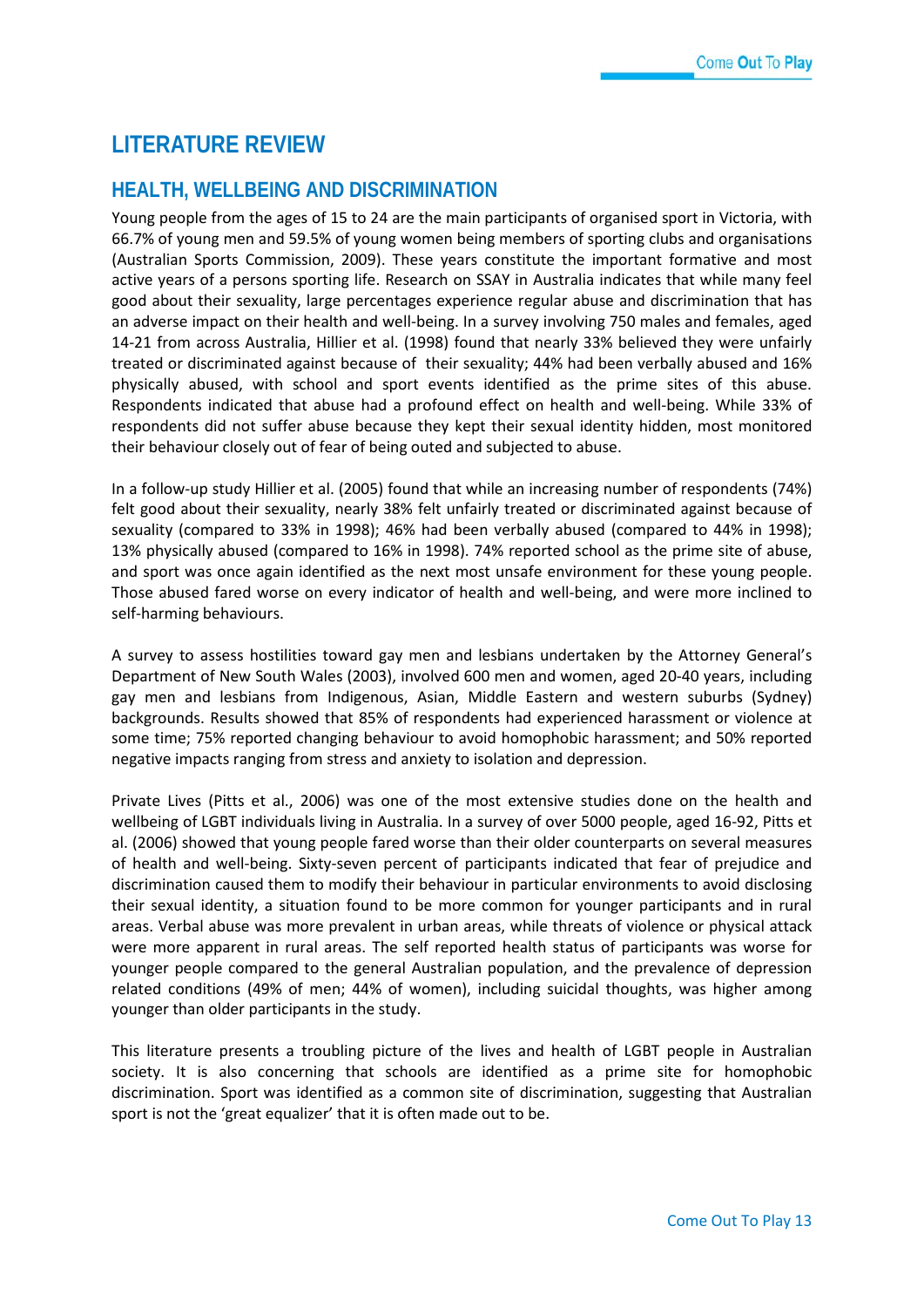## **GENDER, SEXUALITY AND SPORT**

Sports, especially those involving the demonstration of strength, power, speed and combat are still considered the central shapers of dominant masculinity in present-day western society. Formal sporting activities were developed in the nineteenth century as training grounds and celebratory public arenas for dominant forms of heterosexual masculinity. Sport is predominantly a sexsegregated social institution based on conventional gender divisions and heterosexuality as a central organising principle (Kolnes, 1995). Other cultural spheres such as music, theatre and literature do not have these rigid divisions and allow more freedom for LGBT peoples to express themselves and work in these fields.

According to Rowe and McKay (1998), the sports that are all-pervasive in contemporary society and especially the media "can be viewed as one of the most significant social institutions for defining preferred and disparaged forms of masculinity and femininity, instructing boys and men in the "art" of making certain kinds of men" (p. 118). Sport provides us with the most public displays of physical prowess, and has become a strong and lasting symbol of an all-pervasive and dominant masculinity because it "literally embodies the seemingly natural superiority of men over women" (Rowe and McKay, 1998, p. 118). Homophobia runs deep in the social worlds of the most valorised masculine team sports, where homosocial<sup>[2](#page-15-0)</sup> affection and solidarity is central and it is very difficult to be different.

In over 30 in-depth interviews with gay sportsmen involved in the international Gay Games, Symons (2002) found that over half indicated they had significantly alienating experiences of sport during childhood and adolescence that put them off participating until the advent of gay sport organisations and events. Woog (1998) found that 28 gay sportsmen from the United States he interviewed for his book *Jocks* experienced significant homophobia in their mainstream sports careers, and were challenged by their efforts to combine a gay identity with an athletic identity. More recently, Andersen (2005) documents the significant challenges faced by elite and professional gay sportsmen within the US in his influential book *In The Game.* He asserts that men's team sports in particular are "steadfast in their production of conservative gender orthodoxy" and institutionalised homophobia (p. 65). English Football Association Chief Executive Ben Summerskill states in his introduction to the report on the nature and extent of homophobia within soccer:

This pioneering research…including a YouGov survey of 2,000 fans and interviews with football insiders, shows clearly that ant-gay abuse is all too common on both the terraces and pitches and that this abuse almost always goes unchallenged. Fans believe that it is this abuse from fans, players and teammates that deters gay people from playing football, and creates a culture of fear where gay players feel it is unsafe to come out (Dick, 2009, p. 3).

Accounts from professional gay-male football players who have come out in retirement reveal the main pressures that have kept them in the closet, and maintained a culture of silence on homosexual players in their sport. Retired National football League (NFL) player Esera Tuaolo revealed these pressures as potential violence, de-selection, questions about team cohesion and hyper-masculine image-making of individual players:

<span id="page-15-0"></span> $2$  Homosocial is the nonsexual bonding of men with men and women with women. Homosociality manifests itself in everything from sports through to the military. "*Although homosocial relationships are not sexual, there often is an element of homoeroticism in them, even when it is expressed in heterosexual activities*" (from http://www.LGBTq.com/glossary.php?id=13)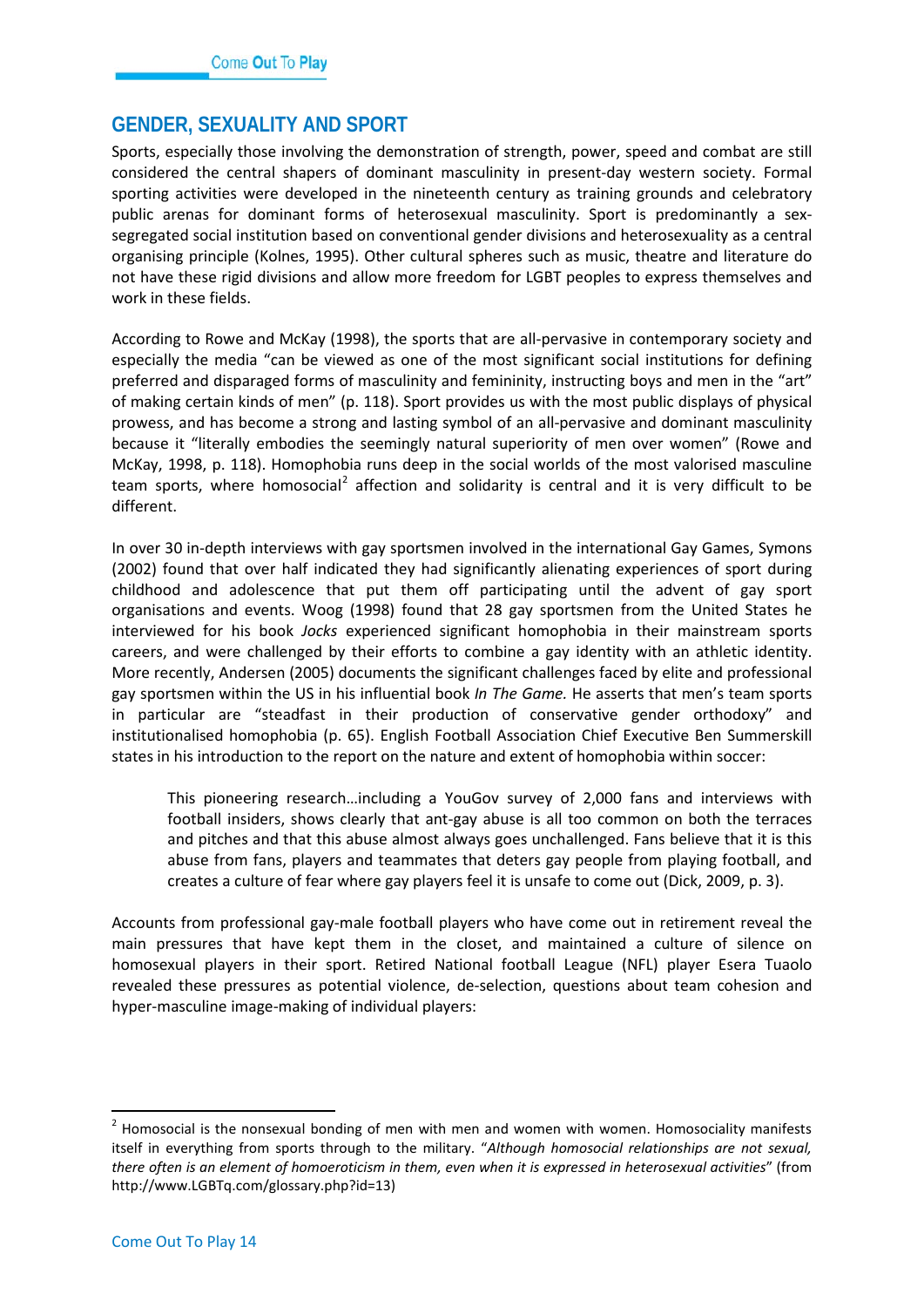The one thing I could never do was talk about it. Never. No one in the NFL wanted to hear it, and if anyone did hear it, that would be the end of it for me. I'd wind up cut or injured. I was sure that if the manager didn't get rid of me for the sake of the team, another player would intentionally hurt me, to keep up the image (cited in Freeman, 2003, p.53.).

The first publically gay professional soccer player in the Netherlands – one of the most inclusive countries in the world for gays and lesbians – who waited until his retirement to 'come out' described the very 'macho' and heterosexual context of his sport experience:

The soccer world is a heterosexual world. Macho behaviour and women predominate. Whenever soccer players are together they get vulgar, they talk about women and having sex. As a young boy I felt uncertain in this context. That's why I didn't want my fellow players to know it. Eight hours a day I passed. I couldn't do anything else (cited in Ellings, 1998, p. 6).

This experience is telling in an Australian context where there are no Australian Rules Football players or cricketers who have publicly revealed their homosexuality and evidence of footballers' heterosexuality is everywhere. It is difficult to imagine in the current environment that an 'out' gay footballer could win the Brownlow and lovingly acknowledge his male partner in his acceptance speech.

One of the very few gay male professional team sportsmen to 'come out' during his career was Australian Rugby League player Ian Roberts. He found the closet far too destructive and publicly announced his homosexuality in 1995. This was during the last three years of his illustrious twelveyear sports career. His biography documents the widespread homophobic abuse and misogyny of the rugby culture (Freeman, 1997). No gay players have followed in his footsteps within Australia. Tom Waddell, the founder of the international Gay Games, used his elite sporting career in tough manly sports such as American football and the decathlon as his personal closet up until he came out in San Francisco during the 1970s. Playing football and passing as straight was how Waddell did heterosexuality (Waddell and Schaap, 1996). Gay men have found a safe and welcoming environment to engage in sport through the emergence of gay sports organisations and the Gay Games (Symons, 2007).

The individual and more aesthetic sports such as diving have been more inclusive of gay sportsmen. Australia was only one of two nations to have an 'out' gay male athlete on its' Beijing Olympic team. Matthew Mitcham performed the highest scoring dive at any Olympics, won gold and went on to receive the Australian Athlete of the Year Award. His positive Olympic sport experience as a gay man, whilst a singular story so far, is a promising one for gay and lesbian sportspeople in Australia. In April 2010, Olympic champion Daniel Kowalski 'came out' – seven years after his retirement from swimming.

Sportswomen contest the gender order of sport through political activism and leadership in sports organisations, passionate participation, masculinisation and sheer athleticism (Hargreaves, 1994, 2000; Lenskyj, 2003). Outstanding sportswomen Martina Navratilova, Amelie Mauresmo and Dawn Fraser can be revered principally for their sporting achievements – although these world champions have had to battle issues around 'appropriate femininity' and sexuality. Sportswomen often receive the greatest accolades and commercial endorsements when they affirm their heterosexiness along with their sporting prowess (Griffin, 1998; Lenskyj, Hemphill and Symons, 2002; Choi, 2000). By being involved in the masculine territory of sports that emphasise strength, power and masculinity, women administrators, coaches and athletes, of all sexual orientations must continually prove their femininity to avoid being labelled as butch or lesbian (Griffin, 1998). Sportswomen are also involved in an ongoing struggle to gain a measure of parity in recognition, funding, facility provision,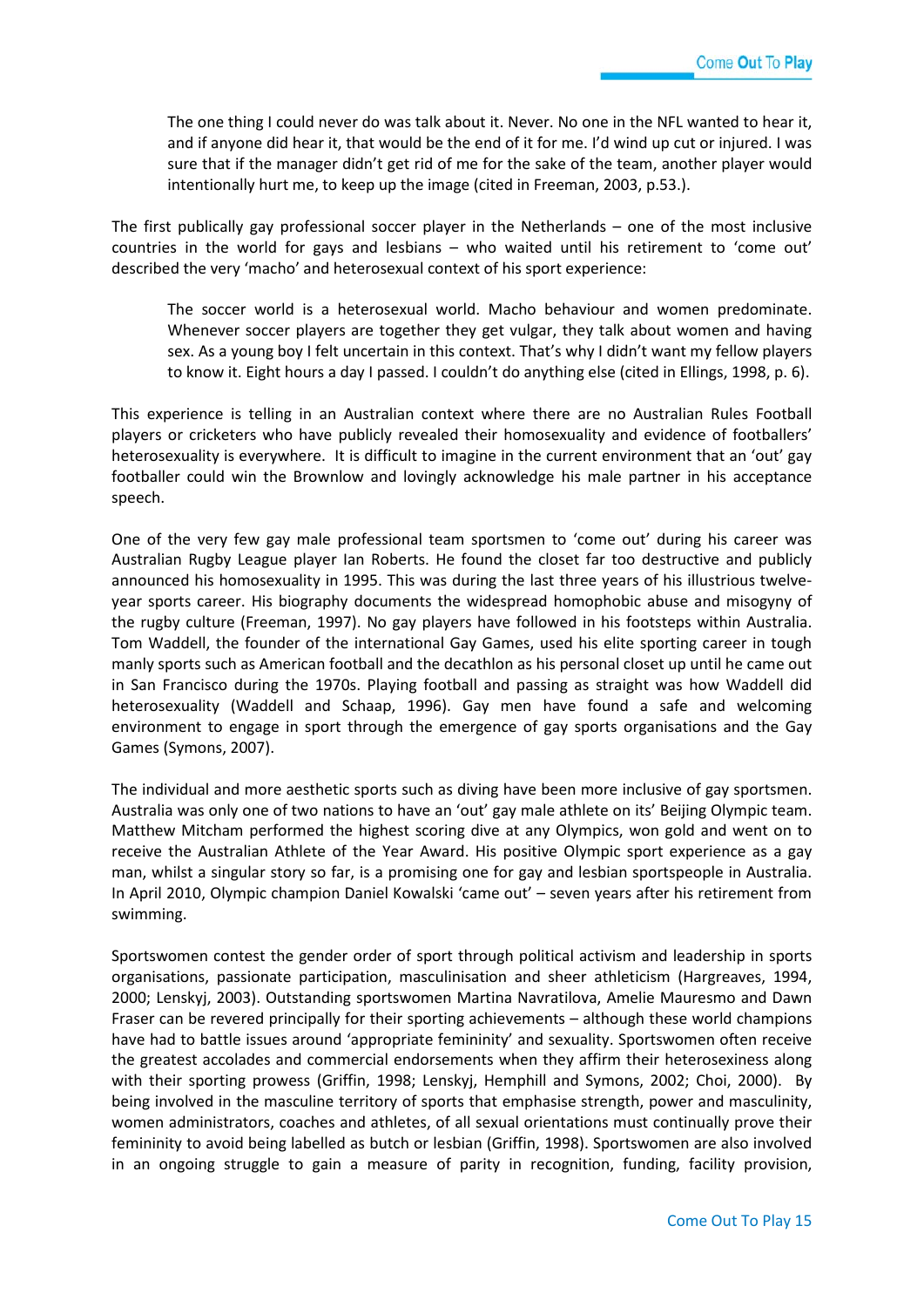leadership, management and coaching positions, sponsorship and media coverage in the world of sport (Hargreaves, 1994, 2000; Messner, 2002; Crawford Report, 2009).

Demers (2006) conducted interviews with lesbian coaches and athletes in Canada, and found that the team environment was relatively open for lesbians. Team mates were tolerant and accepting as long as the visibility of lesbian team members was not made public. Such visibility was controlled because of the perception that lesbians could tarnish the team's image and reputation (Demers, 2006). However, heterosexualising female teams and players through feminine dress codes and behaviour, and the production of heterosexy calendars, reinforce traditional images of gender and sexuality in women's sport.

Leading Canadian and US organisations (Canadian Association for the Advancement of Women and Sport and Physical Activity (CAAWS) and the Women's Sport Foundation) working for the advancement of women and girls in sport appreciate the contributions lesbian sportswomen have made to sport and advocate that it is homophobia and not lesbianism that is the problem in women's sport. They recognise the damaging effects of homophobia and how this acts to drive down participation of all girls and women in sport:

Homophobia – or the fear and hatred of homosexuals – is often an obstacle to participation in sport among all groups: women and men, young and old, homosexual and heterosexual. In particular, many girls and women shy away from sport out of fear they will be perceived as lesbians. CAAWS feels that addressing the issue of homophobia in sport is very timely given Canada's inclusive stance on minority rights as well as the Canadian sport system's overall strategy of making the sport environment, and the sport experience, safe and welcoming (CAAWS, 2006).

The politics of homophobia in mainstream sport is damaging to all involved, particularly for young people during their formative years of sport involvement. In an extensive review of qualitative research within the UK, North America and Europe, Brackenridge, Rivers, Gough and Llewellyn (2006) concluded that homophobic bullying:

….is used as a weapon to enforce conformity to a hypermasculine sporting ideal and to vilify those (boys) who deviate from it. For girls, homophobic bullying is used as a weapon to discourage sporting engagement and achievement. In both cases, the government's aim to 'drive up' participation is thwarted (p. 138).

Homophobic abuse is recognised as different from other types of bullying and discrimination. According to Hillier and Mitchell (2005), "the impacts are likely to be greater and the interventions more difficult to put in place". The four main reasons elucidated by Hillier and Mitchell (2005) can also be applied in the sport setting:

1. '*There has been broad historical, institutional backing for homophobic beliefs'*. Whilst psychiatry, psychology and the law have officially changed their positions and no longer deem homosexuality as criminal behaviour or as a mental illness, homophobia is still enshrined in more fundamentalist Christian belief systems.

2. '*It is harder to challenge homophobic abuse than other bullying such as that based on gender or race'*. There appears to still be a double standard in regard to teachers (or coaches, sport managers officials) ignoring homophobia whilst clamping down on sexist and racist comments and behaviour. Teachers need to be backed up by school (and sport) policies and support that effectively challenge homophobic abuse or they can risk being stigmatised. This can also be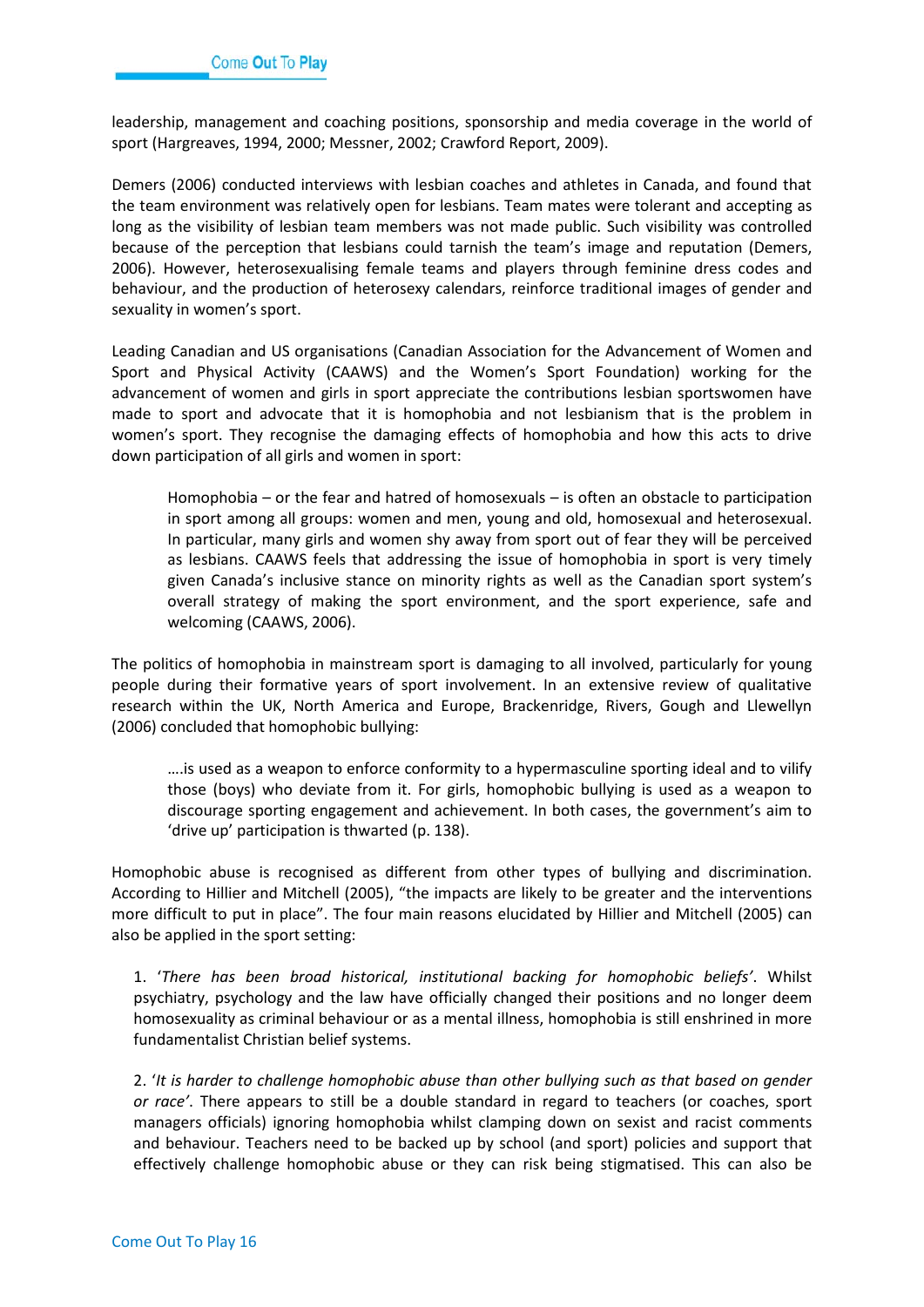applied to the sports context. Courageous leadership, anti-discrimination policy and support are required.

3. '*It is more difficult for young people to access help*': Parents, family members and friends may not be a source of support as the disclosure of the young persons sexual orientation may result in rejection, leaving the young person alone and isolated.

4. '*The alienation from homophobic bullying is likely to be more absolute'*: Whilst other minority group members can share their difficulties and gain solidarity and support, same-sex attracted and gender-questioning youth (SSAGQY) often live in fear of rejection from their family and find it difficult to access such support. Rural SSAGQY are even more isolated and in need of support. Hillier and Mitchell conclude with the observation that 'naming homophobic bullying' specifically, rather than subsuming this form of abuse with other forms of harassment and bullying (generic) is an important first step in dealing with the problem.

## **HOMOPHOBIA AND THE ELITE ATHLETE**

 $LGB<sup>3</sup>$  $LGB<sup>3</sup>$  $LGB<sup>3</sup>$  athletes face many challenges as a result of their sexual orientation. Some of these challenges include:

- confronting homophobia;
- the process of staying in the 'closet' and/or 'coming out' and;
- the effect these issues have on their sporting performance (Martens and Mobley, 2005).

Athletic performance has been described by Martens and Mobley (2005) as involving deep personal significance to the athlete encompassing factors such as worth, identity and acceptance. Issues surrounding sexual orientation in Australian elite sport have implications for the health and performance of the LGB athlete, and the performance of their team, coaches and the sporting organisation as a whole.

LGB athletes at all levels experience homophobia in several ways. It can be verbal, physical or emotional harassment, insulting or degrading comments, name calling, gestures, taunts, insults or jokes, offensive graffiti, humiliation, exclusion, torments, ridicule, threats, or refusing to work or cooperate with others because of their sexual orientation or identity. LGB athletes respond to homophobia in different ways. In a review of sexual orientation in sport conducted for SportScotland, three strategies used by athletes to deal with homophobia were identified; resistance, accommodation and appropriation (Brackenridge, Alldred, Jarvis, Maddocks and Rivers, 2008). *Resistance* is defined by taking appropriate measures to stop the homophobic behaviour. However, in elite sport, LGB athletes are not likely to take action against homophobia for fear of punishment, de-selection and if they receive significant sponsorship and or financial reward (pay, endorsements etc), the fear of losing potential and real earnings (Brackenridge et al., 2008). When an LGB athlete chooses not to deal with homophobia and remain in the closet, it is called accommodation. Accommodation creates many problems for the LGB athlete (Brackenridge et al., 2008).

LGB athletes may go to extreme lengths to conceal their sexuality. Some athletes attempt to separate their personal life from their sporting life and avoid conversation about their families, partners and social activities. This strategy eventually leads to dishonesty and compromises the relationship between the LGB athlete, their teammates and coaches. The effort of the LGB athlete to

<span id="page-18-0"></span> $3$  This section concentrates on LGB athletes and issues around sexual orientation. The challenges faced by transgender sportspeople in discussed in the 'Transgender Experiences in Sport' on pp. 55-58 of the report.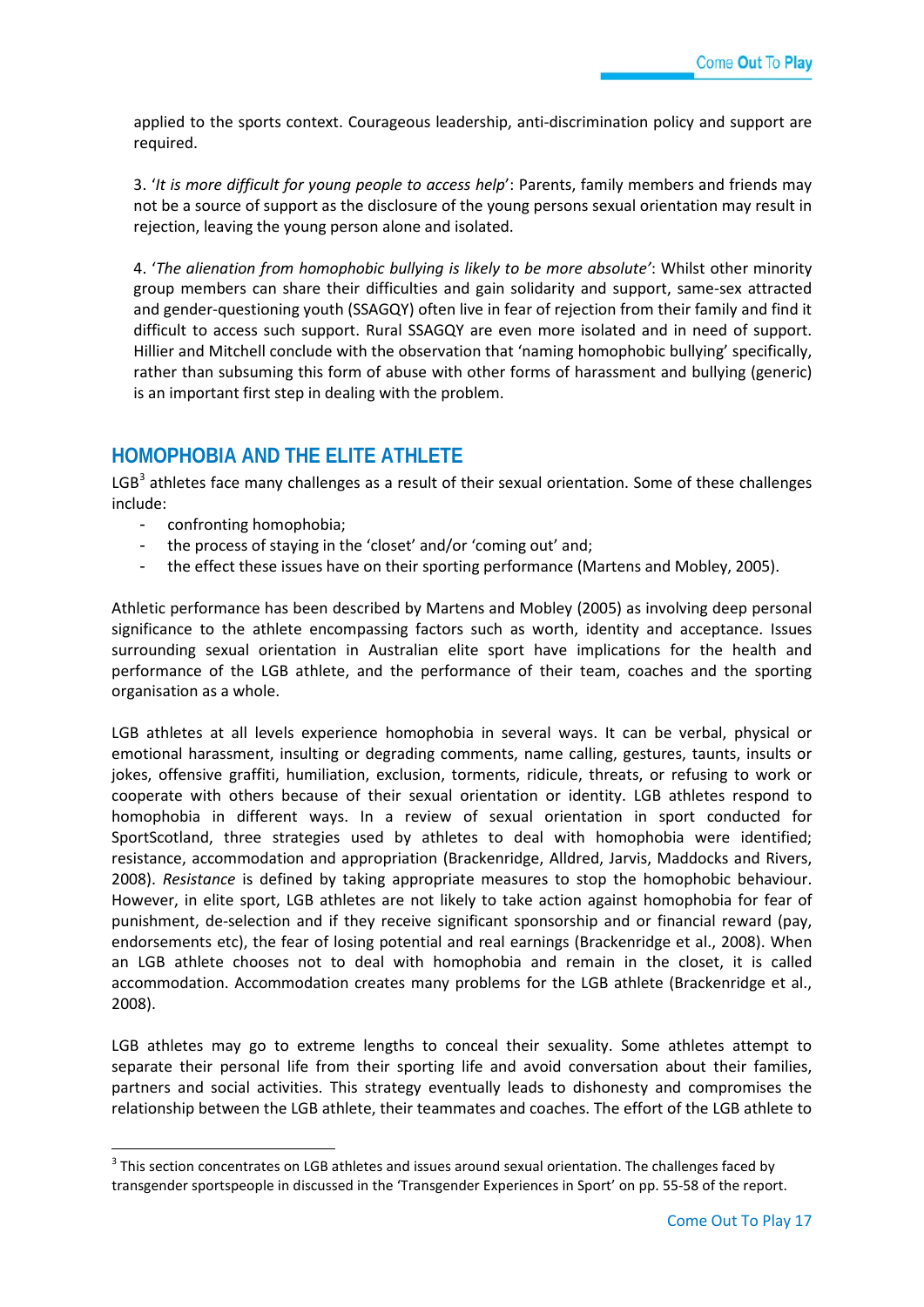conceal his or her sexual orientation also diverts their attention away from their training and the sport, ultimately leading to a decrease in performance (Martens and Mobley, 2005; Brackenridge et al., 2008). In very recent articles that appeared in *The Age* newspaper, Olympic swimming champion Daniel Kowalski discussed the significant challenges he experienced due to his sexuality during his illustrious sporting career, including his suppression of being gay, the negative feelings he held about himself and his sexuality, significant anxiety about being exposed and on retirement 'coming out', the isolation and loneliness of living in the 'closet', and the impact these stresses had on his confidence and competitive edge (Bradley, 2010; Kowalski, 2010).

The emotional consequences of continually hiding one's homosexuality are significant and one must question the effect this has on the mental health of the athlete. LGB people experience higher rates of depression, more depressive symptoms, and poorer mental health compared to heterosexual people (Corboz et al., 2008). In extreme cases, LGB athletes have even committed suicide. Justin Fashanu an English soccer player committed suicide in 1998 after coming out eight years previously (Brackenridge et al., 2008).

Very few Australian LGB elite athletes are open about their sexuality. These LGB athletes use accommodation as a strategy to deal with their sexuality, despite the negative effects this has on their health and athletic performance. LGB athletes will remain in the closest at all costs because they perceive the environment around them to be unsafe. According to Brackenridge et al. (2008) an LGB athlete is less likely to be open about their sexuality when;

- there is a history of gender exclusion or, previous bad/inequitable experiences,
- there is an organisational culture that is hostile to LGBT issues (see Hostile climate below),
- they have temporary athletic status (especially for those at elite level),
- there are no visible LGB senior athletes,
- there is a lack of respect for privacy,
- fundamentalist anti-gay religious attitudes are openly expressed by peers,
- they have fears about selection and/or
- their performance success and credibility are not well established.

Further research is necessary to identify which of the above factors are present within Australian sport, particularly at the elite and professional levels. This will break the silence of homophobia in sport and allow for recommendations that create a safer environment for LGB athletes.

## **SOCIAL CLIMATES FOR THE SPORTING CONTEXT**

Griffin (1998) developed a continuum of social climates (i.e. hostile, conditionally tolerant, and open and inclusive) for LGBT sports participants and workers in sports organisations. The continuum describes a variety of sports contexts; individual, team, club and league. These climates are not formalised, rather they develop out of day-to-day social practices. They are not set in concrete – all the elements of a particular climate may not be present, and elements of one climate may exist alongside the main elements of another climate within the same sporting organisation.

While these climates have been developed from research of the lesbian sport experience in the US they can be adapted for the Australian sports context (Symons and Hemphill, 2005, pp. 20-21). Symons has added a fourth climate taking into account the positive and affirming environment created by LGBT sports organisations and events (termed queer-identified sports clubs/events in this report). The climates provide a useful guide to the experiences and challenges facing LGBT sports participants and workers (i.e. volunteers, officials, coaches and managers). The key characteristics of each climate are summarised below: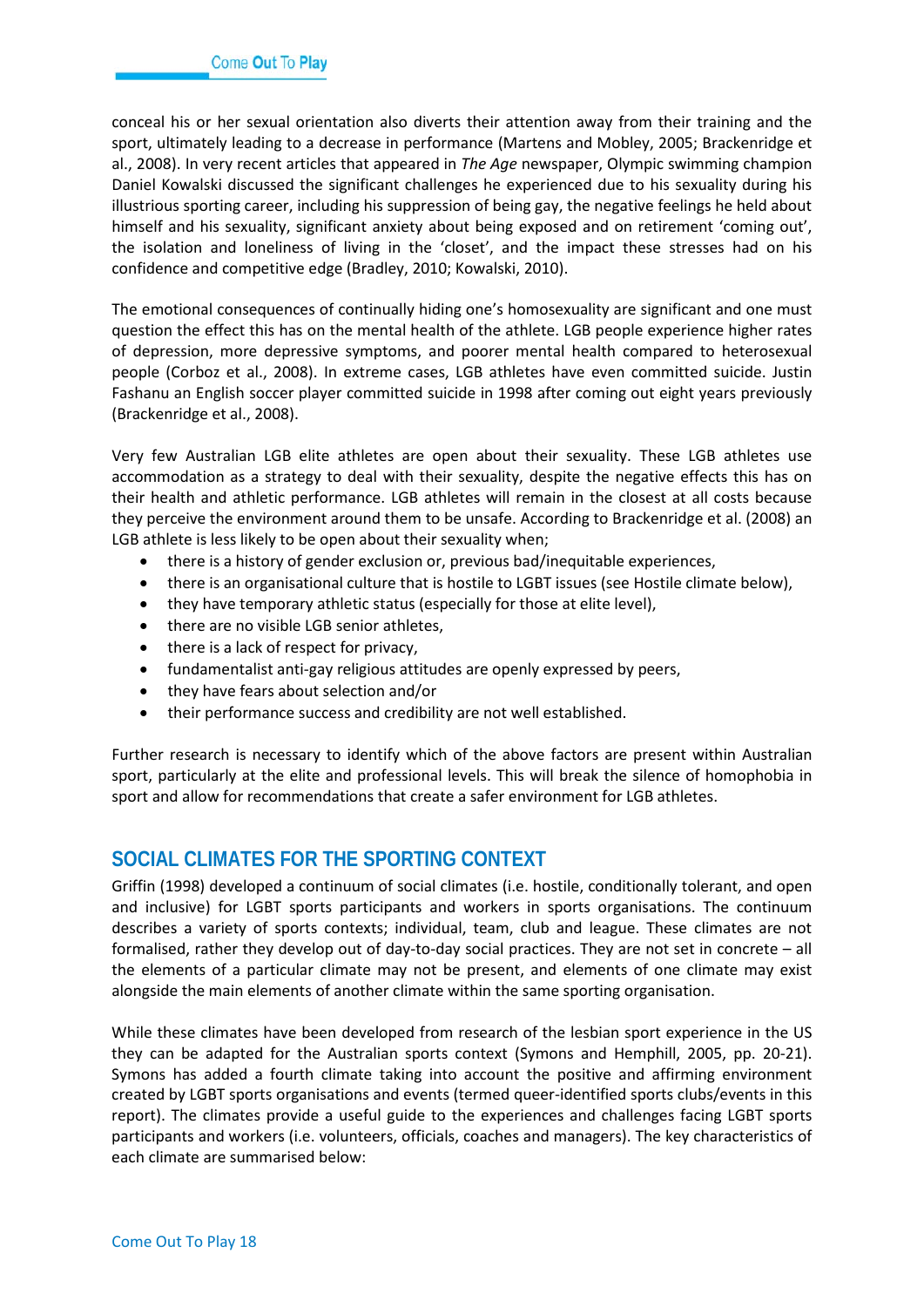#### **Hostile Sporting Climate for LGBT people**

- An organisation's non-discrimination / harassment / inclusion/ member protection policies do not include sexual orientation and/or gender identity.
- Talk about homosexuality / LGBT issues is non-existent or negative.
- It may not be safe to 'come out' as LGBT due to possible abuse, threats, exclusion, ostracism, even violence.
- No one in the sport has publicly affirmed that they are LGB. Please note numerous transgender people wish to be identified as the gender they live rather than as transgender people. Being 'out' as transgender is different from being 'out' as a LGB person.
- Advocates for the inclusion LGBT people are often assumed to be gay or teased about being gay, and consequently have their perspective dismissed or silenced.
- Discrimination against LGBT sports workers exists in selection and career development processes of the sport.
- LGB sports participants or workers would never bring a same-sex date or partner to team/club social events.
- LGBT sports participants or those thought to be are avoided, isolated or harassed by teammates or coaches.
- Officials assure parents of athletes that no LGBT athletes or coaches are tolerated in the sport.
- Anti-gay sledging is commonly used by players as well as spectators to denigrate sporting performance and / or a sports person's character and gender.
- Everyone within the club / team is assumed to be heterosexual.
- A common belief is that all male coaches and athletes are heterosexual (especially in the traditionally 'masculine' sports), and that all female coaches and athletes are lesbian (especially in the traditionally 'masculine' sports).

#### **Conditionally Tolerant Sporting Climate for LGBT people**

- An organisation's non-discrimination / harassment / inclusion / member protection policies include sexual orientation and gender identity but few are aware of them and there is no direct connection between policies and programming or practice.
- Administrators allow individual coaches or teams to address LGBT issues, but prefer that it be done privately.
- People believe that LGBT issues are only relevant to LGBT people.
- LGBT sports participants and workers are expected to keep their visibility to a minimum in their sport. They are tolerated and can be included and supported within the team / sport environment as long as their visibility is kept as low as possible.
- Female athletes are encouraged to dress and comport themselves 'appropriately' (i.e., heterosexy dress, makeup, calendars – especially the case with elite female athletes and teams where the 'correct' media image is cultivated).

#### **Open and Inclusive Sporting Climate for LGBT people**

- An organisation's non-discrimination / harassment/ inclusion/ member protection policies include sexual orientation and gender identity, are known and affect the climate of the organisation in positive inclusive ways.
- LGBT sports participants and workers are as publicly 'out' as they choose to be.
- LGBT sports participants and workers are welcome to bring same-sex partners to social events.
- Staff development programs redress homophobia and address the needs of LGBT sports participants.
- Coaches and sports administrators make sports environments safe and inclusive of LGBT sports participants as part of their professional responsibilities.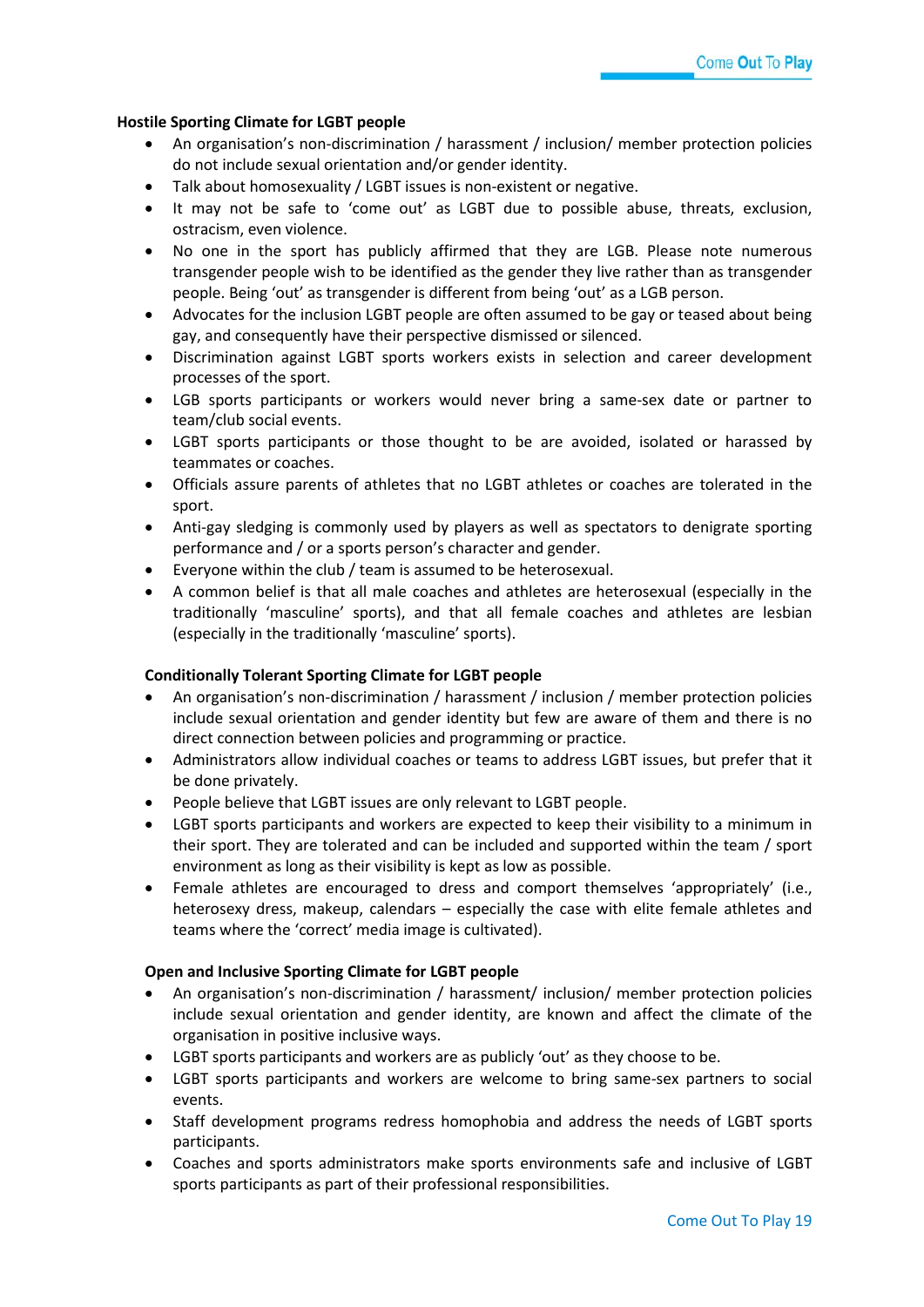- Anti-gay actions by participants or workers are disciplined through properly utilised grievance procedures.
- Parental complaints or concerns about the presence of LGBT sports participants or workers are received cordially. Administrators value diversity and support LGBT personnel and team club members.
- Sexual orientation or gender identity are not factors in determining anyone's eligibility for teams or coaching.

#### **Affirming Sporting Climates for LGBT people**

- LGBT sports participants and workers positively identify as LGBT within the sports club and as a queer-identified team / organisation within the wider society and sports world.
- LGBT people can be assured of being fully welcome, included, safe, supported, not in the minority, as well as being affirmed in their sexual orientation and gender identity within a queer-identified club / organisation.

The continuum can be used as a checklist to audit the 'social health' of sports teams, clubs, leagues and peak sports organisations. The characteristics of the third climate, 'open and inclusive' are the benchmark of best practice to guide the development of more LGBT- friendly **s**ports policy, practices and behaviours. The affirming fourth climate also has its place. It could be argued that sports organisations are affirming places in general for heterosexual people: where heterosexuality is largely assumed as the norm; is highly visible and celebrated at sporting social occasions; imagemaking in sports marketing; media coverage; and special or major sports events. This contrasts with the relative invisibility of LGBT people within the world of sport. The continuum can also be considered when reviewing *Come Out To Play* results.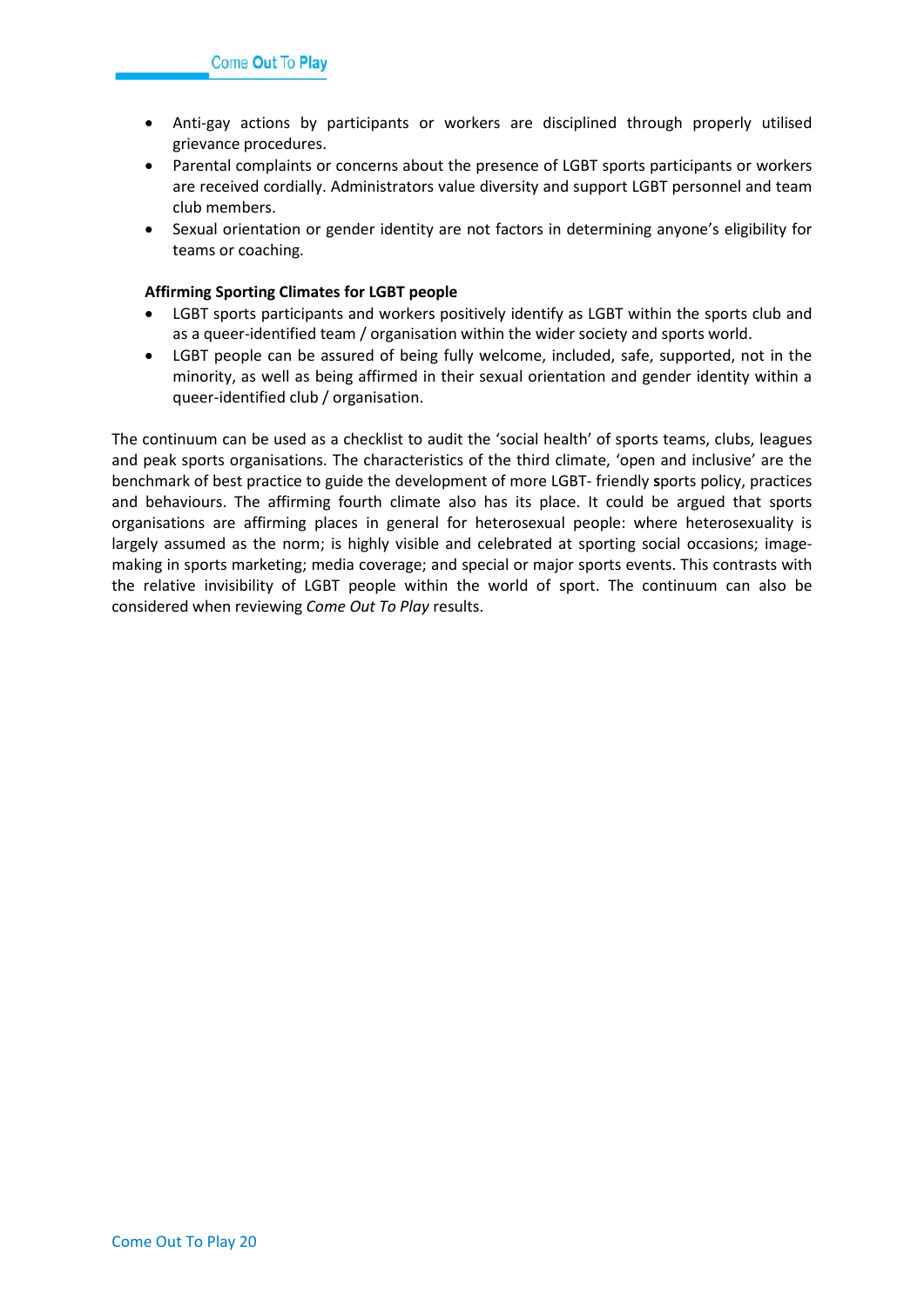## <span id="page-22-0"></span>**METHOD**

## **PARTICIPATION**

The survey was open to anyone who identified as lesbian, gay, bisexual or transgender (LGBT). Participants were required to be at least 18 years of age and live in the state of Victoria.

A reference group was created to inform the design of the survey and to pilot it. The survey was hosted online by Demographix at *www.comeout2play.net*. The survey opened on March 15, 2009 and closed on September 24, 2009 as responses fell to less than one per day. The questionnaire consisted of 258 items, including both closed and open ended questions.

Both quantitative and qualitative information was collected in the *Come Out To Play* survey. To complement the 'what, where and when' of LGBT sport participation, open questions were used to capture the real thoughts, feelings and unique experiences of LGBT people in sport. The result is a greater understanding of the benefits and challenges of sport participation as an LGBT athlete, from grass roots to elite-level sport.

## **MATERIALS**

The survey comprised eight main sections:

- 1. Demographics closed questions about gender, sexual identity, age, country of birth, cultural ancestry, living arrangements, education, and employment status.
- 2. Sport involvement closed and open questions about lifetime, current and main sport participation; how participants are/were involved in sport; the nature of the sport; and the context the sport is/was played in. Participants were asked if they were out in their sport and invited to tell us about the benefits, challenges, issues and experiences of being out/not out in sport.
- 3. Benefits of sport open questions about what participants get out of their involvement in sport and to provide a story about one of their very best experiences.
- 4. Discrimination in sport open and closed questions about experiences of sexism, verbal homophobia, physical homophobic assault and other forms of discrimination in sport.
- 5. Challenges of sport open questions about sports that participants would like to play but don't because of their sexuality or gender identity, if they have ever felt unsafe in a sporting environment and experiences of sport and physical education at school.
- 6. Safe, welcoming and inclusive sport policies closed questions about the safety and inclusion of LGBT people in sporting clubs and anti-discrimination policies. Participants were asked to identify how welcoming their club is in relation to all genders, all ethnicities, people with disabilities, heterosexual people, non-heterosexual people, and transgender people.
- 7. Dropping out of sport open questions about whether participants had ever dropped out of sport and, if yes, to explain why.
- 8. General health and physical activity closed questions about weekly sport / physical activity participation, height, weight, and self ratings of health.

## **ETHICS APPROVAL**

The Victoria University Human Research Ethics Committee approved this research method and registered the study.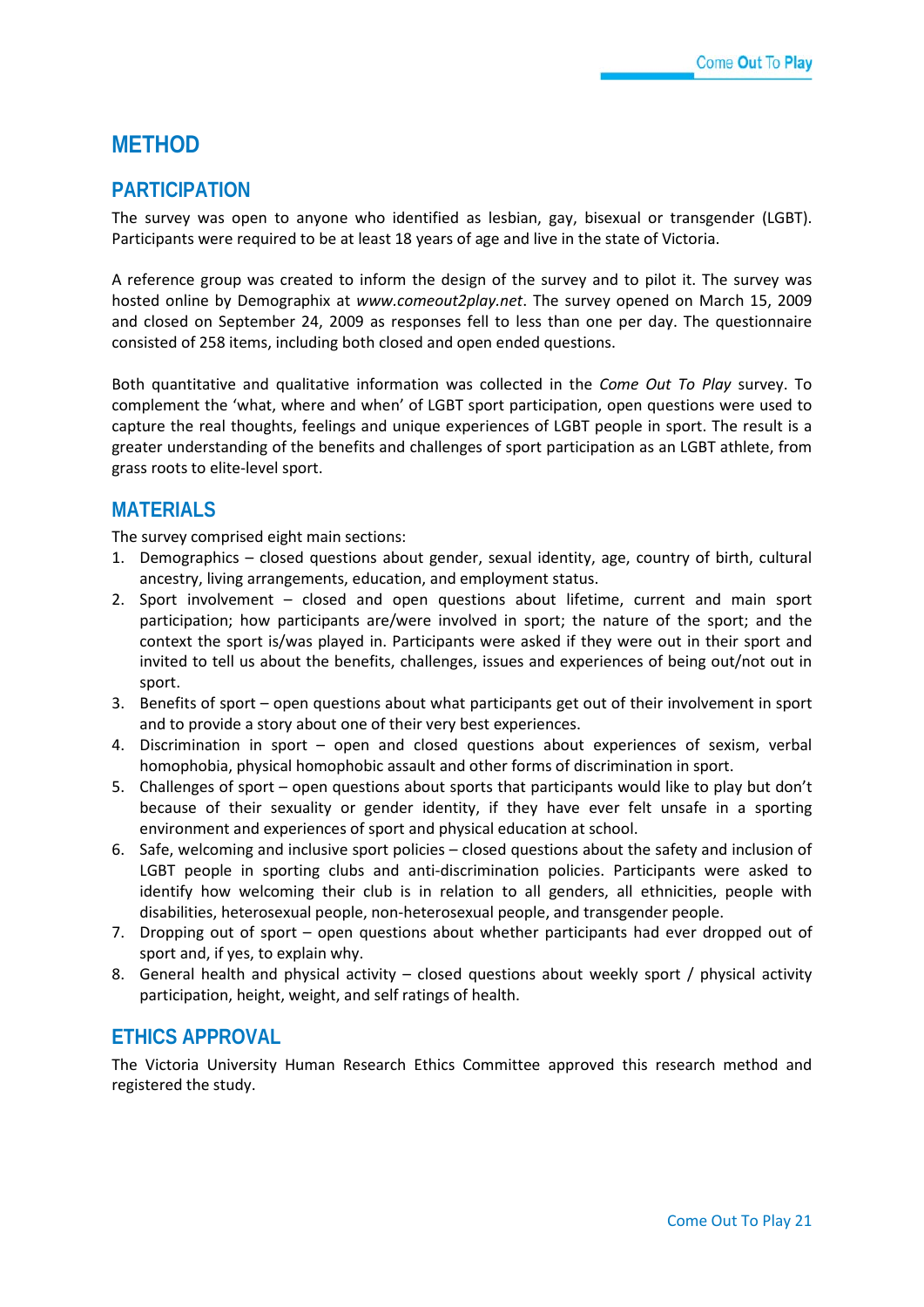## **PARTICIPANT RECRUITMENT**

Three aims of the promotional strategy for *Come Out To Play* were to: reach as many Victorian LGBT adults as possible, recruit an equal number of male and female participants, and include people involved in sport, as well as those not involved in sport.

Following is a brief description of the activities that occurred during March 15 to September 24, 2009 when the survey was open for responses:

- Business cards with *www.comeout2play.net* were designed and distributed via the personal networks of those working on the project. They were also left in health clinics and other businesses targeting the LGBT community, including clubs, bars, bookshops, cafes, and restaurants.
- An electronic information brochure was designed and distributed via personal email contact lists of those working on the project, including Gay and Lesbian Health Victoria's databases. The information was distributed to mainstream sport clubs by VicHealth and Sport and Recreation Victoria. The information reached queer sporting clubs through Queer Sports Alliance Melbourne (QSAM). Several university queer departments agreed to email the brochure to all their members on their database; notices and links to the survey were also included in university announcements for staff and students.
- An animated banner was designed and featured on the following websites: {also} Foundation, GLHV, Country Awareness Network, and QSAM. Links to the survey were also posted on relevant Facebook groups reaching queer sporting groups and the wider LGBT community.
- Paid advertisements were published in Southern Star and Melbourne Community Voice (MCV). Several articles and community listings about the survey also appeared in these magazines.
- Paid animated banner advertisements appeared on the Gay Destination and Pink Sofa websites.
- Caroline Symons and Daniel Witthaus participated in a number of radio interviews on JOYFM and 3CR in Melbourne. Rainbow Waves, in country Victoria, also agreed to promote the survey.

We are unable to establish how many LGBT Victorians were exposed to the advertisements. Additionally, we cannot determine the effectiveness of each strategy because participants were not asked to identify how they heard about the survey. However, the response rate was closely monitored after each activity; proving some useful information about its impact.

*Come Out To Play* did not receive a large amount of funding. Consequently, survey advertising and promotion options were limited. Additionally, accessing participants through gay press had limitations as not all LGBT people engage with this form of media. Recruiting participants in mainstream sport was also difficult because it was dependent on the willingness of mainstream sport associations and clubs to promote the survey to their members.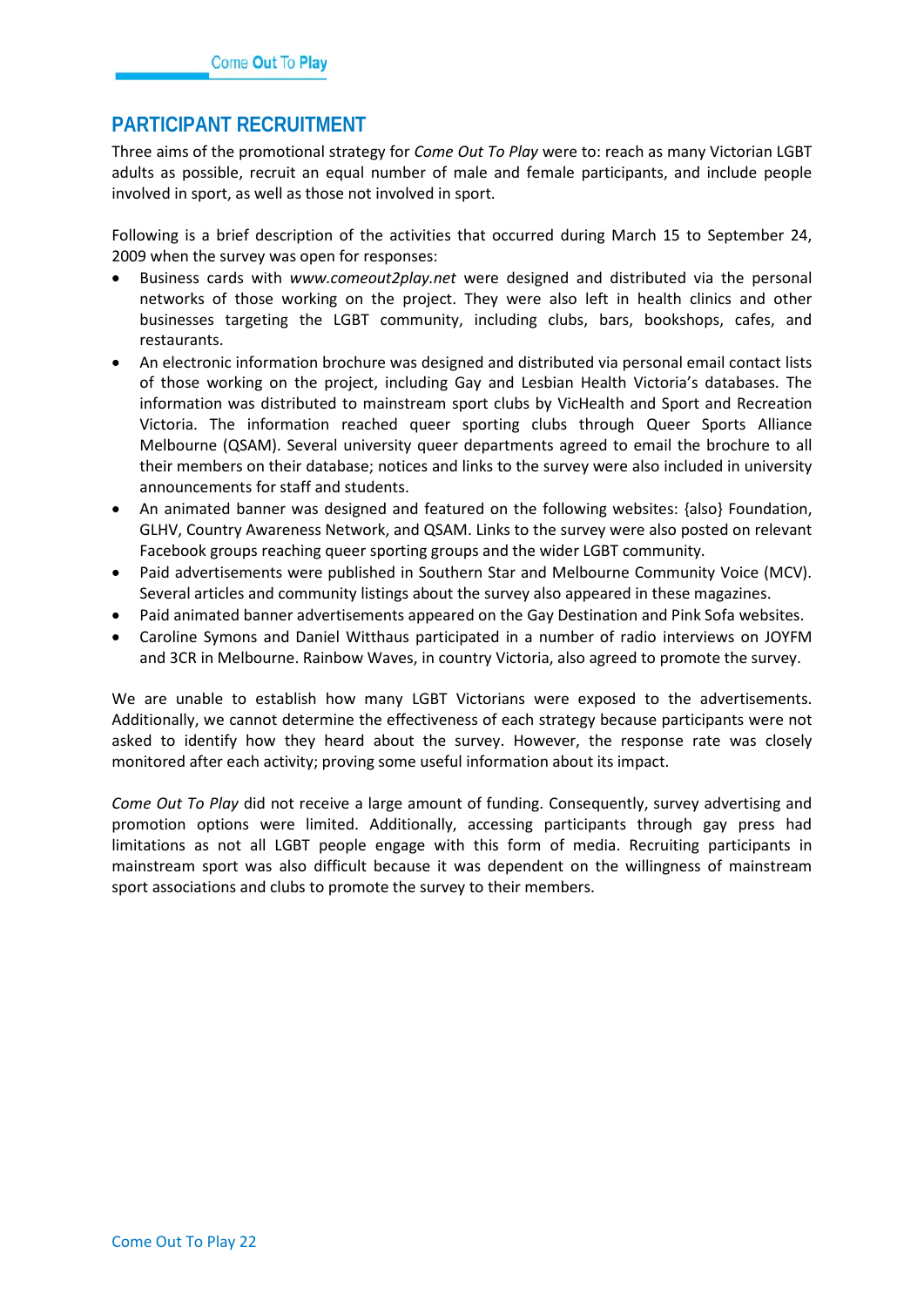# <span id="page-24-0"></span>**ABOUT THE PARTICIPANTS**

361 people participated in the study by completing the online questionnaire. 54 questionnaires were excluded from data analysis because participants did not meet the inclusion criteria; 42 respondents did not live in Victoria, eight respondents identified as heterosexual or straight, three respondents were under 18 years of age and one response was repeated. The total number of questionnaires used for data analysis was 307. Since the survey was not advertised outside of Victoria this is a large number of interstate responses. This may suggest there is interest for the *Come Out To Play* study to be conducted at a national level.

## **GENDER**

There were 307 participants; 50.2% (*n*=154) male, 45.9% (*n*=141) female and 3.9% (*n*=12) transgender. Although the recruitment strategy was designed to encourage a similar number of responses from females and males, there were a higher number of male participants. This may be a result of the larger proportion of media targeting gay men in Victoria compared with lesbians.

Of the transgender participants, 50.0% (*n*=6) identified as male, 41.7% (*n*=5) as female and 8.3% (*n*=1) identified as neither male nor female. Recruiting transgender participants is difficult because there are only a small number of transgender people living in the community and they often remain hidden. *Come Out To Play* is the first study in Australia to examine transgender participation in sport. The information collected in this study provides a valuable insight into the experiences, facilitators and barriers to transgender participation, which has previously been unknown.

## **SEXUALITY**

The sexual identity of participants is shown in Figure 1. These results show that the most common sexual identity was 'gay man'. This is due to the higher number of males in the sample and because males used fewer labels than females to identify their sexual orientation.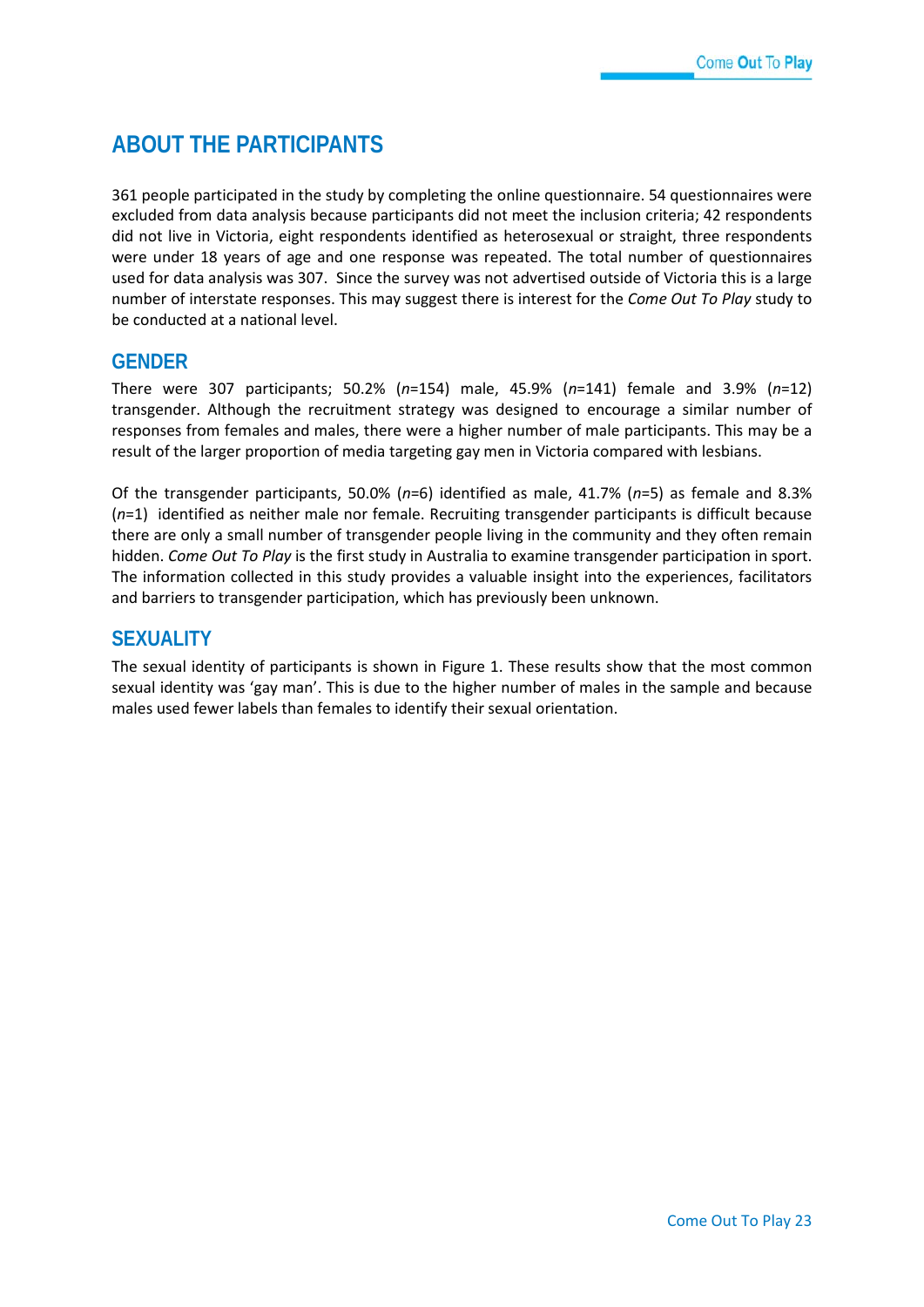#### <span id="page-25-0"></span>**FIGURE 1 SEXUAL IDENTITY OF PARTICIPANTS**



## **AGE**

The average age of respondents was 36 years with a range of 18 to 71 years. The age group distribution of participants is shown in Figure 2. Theses results show that the majority of respondents were aged between 20 and 49 years.

<span id="page-25-1"></span>

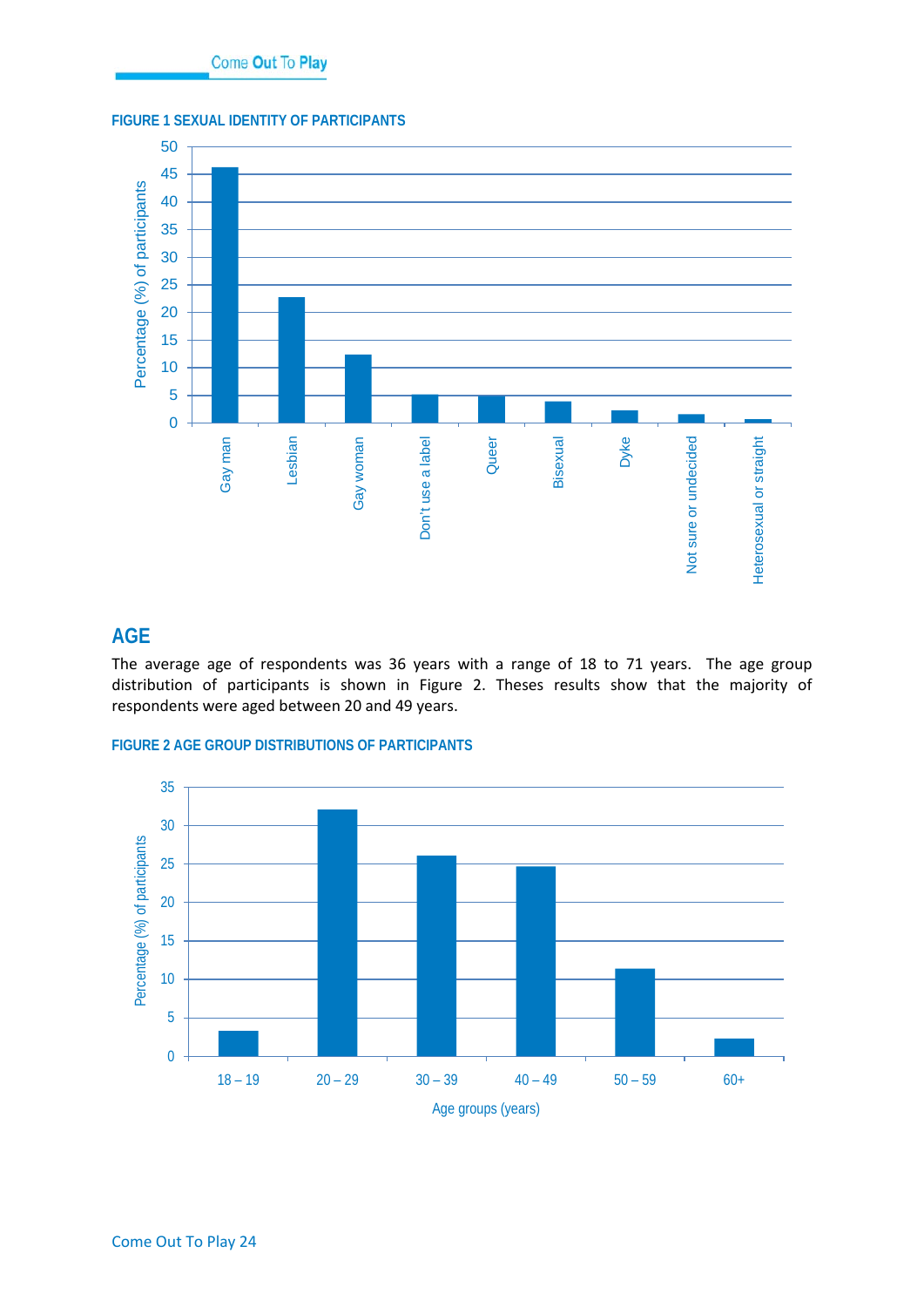## **EDUCATION AND EMPLOYMENT**

The highest education achieved by participants is shown in Figure 3. These results show that 36.9% have completed a postgraduate degree and 33.3% have completed a university degree. The number of participants with a university degree is comparable to other studies (Pitts et al., 2006; ABS, 2006), however, the number of participants with a postgraduate degree is much higher. The Private Lives survey reported 31.3% respondents with a university degree and 19.4% with a postgraduate degree (Pitts et al., 2006). Similarly, 30.6% of Victorian's hold a Bachelor's degree and 10.2% hold a postgraduate degree (ABS, 2006). The majority of participants work full-time and this is expected with a highly educated sample.



#### <span id="page-26-0"></span>**FIGURE 3 HIGHEST EDUCATION ATTAINED BY PARTICIPANTS**

## **GENERAL HEALTH AND PHYSICAL ACTIVITY**

Participants were asked to report how many of the past seven days they had participated in sport or physical activity for 30 minutes or more. The responses are provided in Figure 4. These results show that 89.1% of female, 84.9% of male and 33.3% of transgender participants were active in the past seven days of completing the survey. The majority of male and female participants were active between two and five of the past seven days.

The National Physical Activity Guidelines for Australian adults outline the minimum levels of physical activity required to gain a health benefit (Department of Health and Ageing, 2009). These are to accumulate at least 30 minutes of moderate intensity physical activity on most, preferably all days. The results suggest that 44.4% of participants reached the minimum weekly recommended levels of physical activity in the week they completed the survey. 13.6% of participants reported that they are not active at all; comparable to 15.0% of the Australian population (Armstrong, Bauman and Davies, 2000).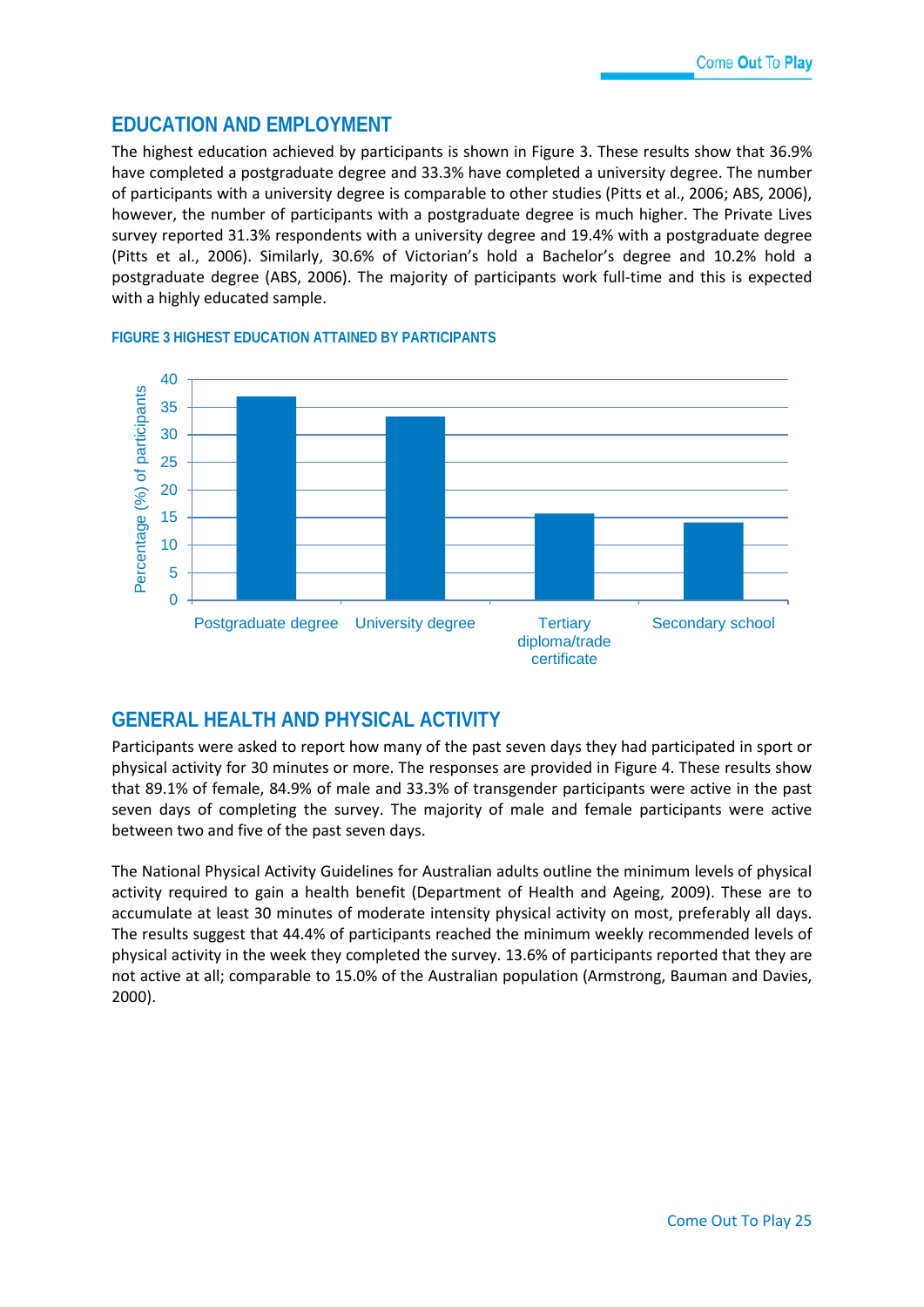

<span id="page-27-0"></span>**FIGURE 4 PARTICIPANT ACTIVITY LEVELS SEVEN DAYS PRIOR TO COMPLETING THE SURVEY**

Participants were asked to report how physically active they are, generally. The responses are provided in Figure 5. These results show that the majority of female, male and transgender participants are moderately active (43.2%, 39.5% and 54.5% respectively).



#### <span id="page-27-1"></span>**FIGURE 5 PARTICIPANT PHYSICAL ACTIVITY LEVELS**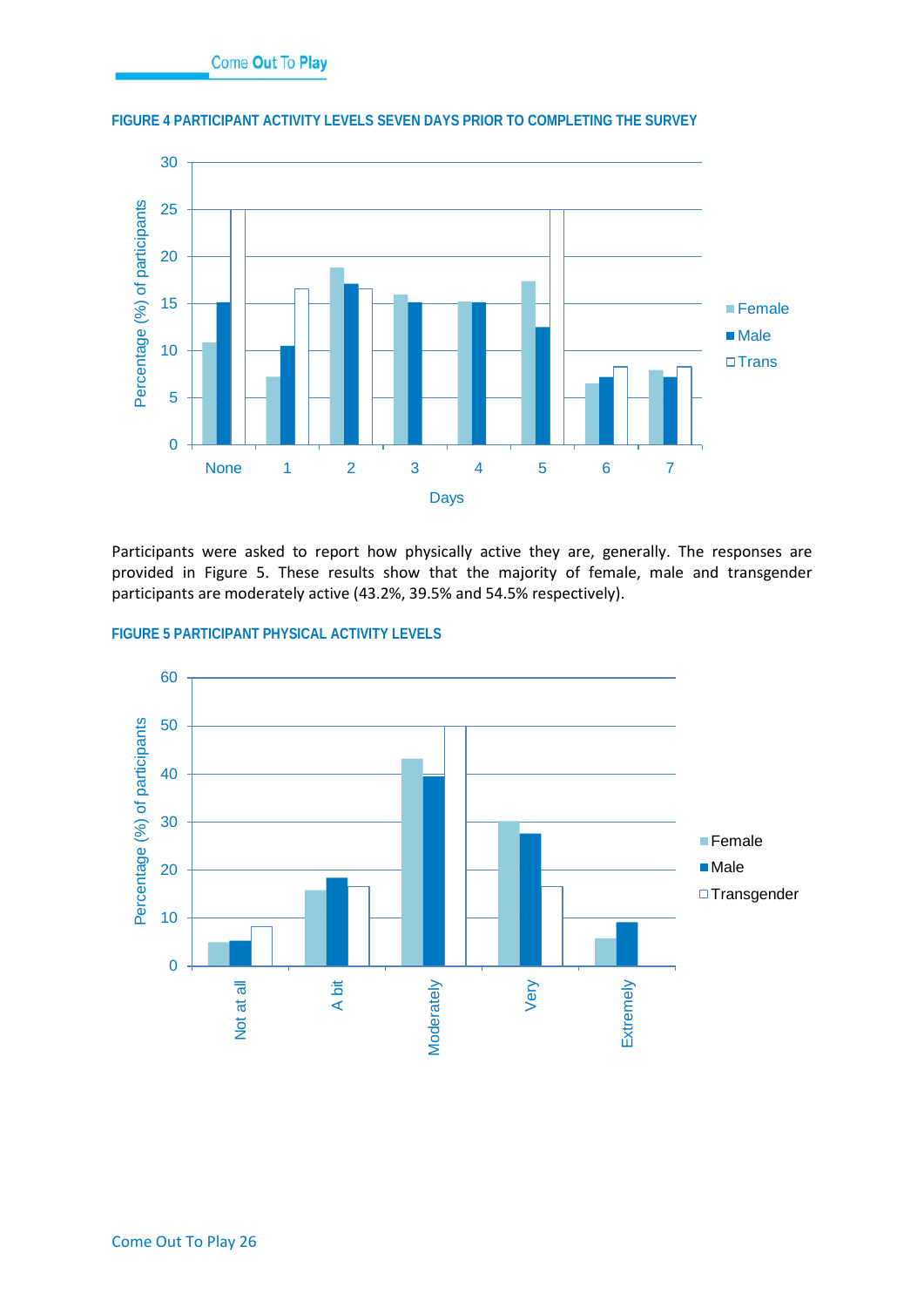Participants were asked to rate their own health on a five item scale from poor to excellent. The results are provided in Figure 6.



#### <span id="page-28-0"></span>**FIGURE 6 PARTICIPANT SELF- RATINGS OF HEALTH**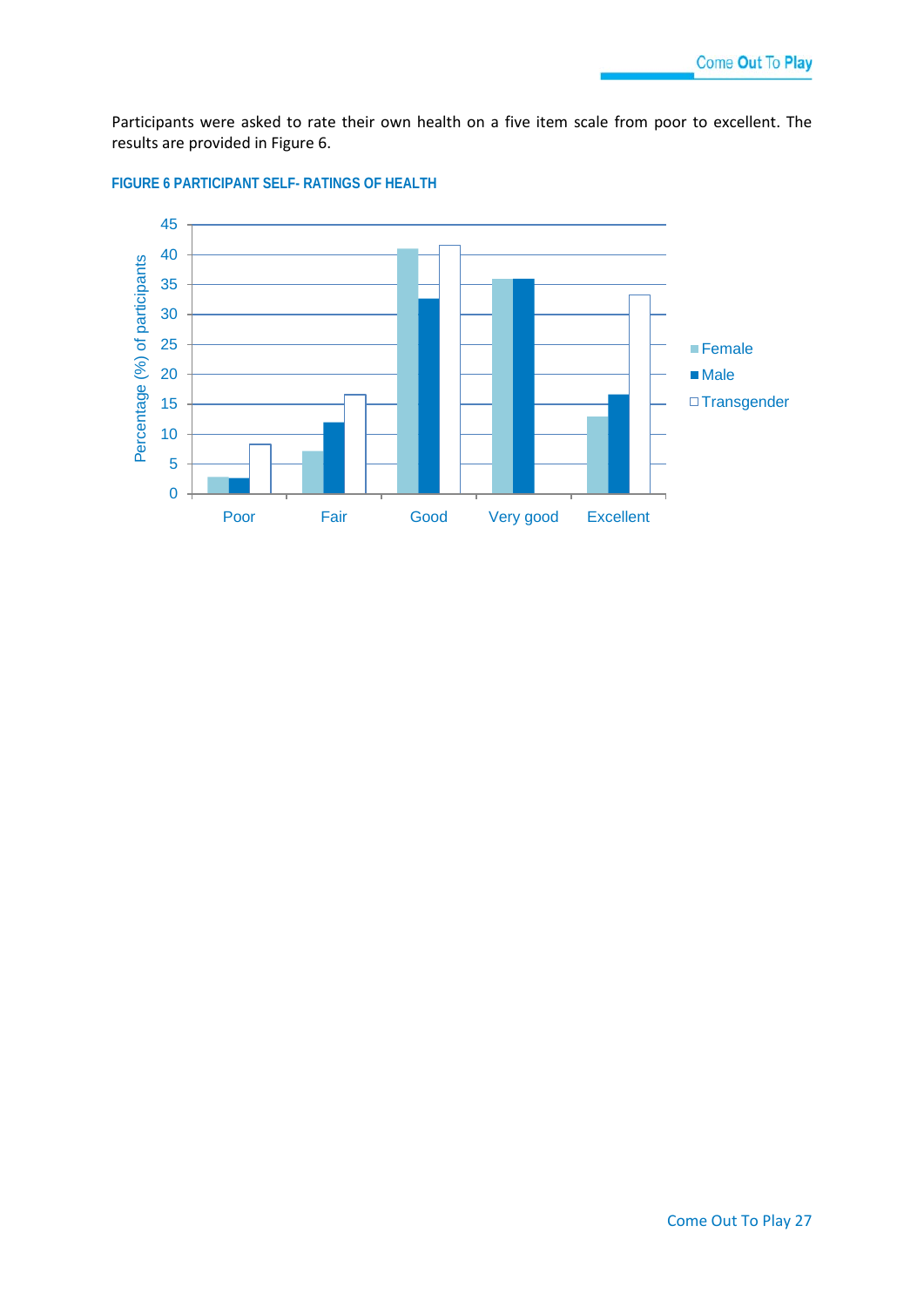## <span id="page-29-0"></span>**SPORT AND PHYSICAL EDUCATION AT SCHOOL**

Experiences of physical education and sport in the formative years are likely to have an impact on the willingness and confidence adults have to engage in sport. School sport has been demonstrated to be a key site of homophobic bullying (Brackenridge, 2006; Hillier, 2005) and sexism (Wellard, 2002; Penney, 2002). Participants in this study were asked to explain their experiences of sport and physical education at school in order to explore the issue of homophobia and sexism on sports participation from an early age. There was a marked gender difference in the quality of these experiences, with many more men than women reporting negative attitudes to sport when at school. Although sexism in sport is commonly seen to be most damaging to women, the women participating in this study had more success in sport than the men, and this was a critical factor in shaping their attitudes.

In the majority of the responses to this question it was clear that positive experiences of sport and physical education classes at school depended on participants being confident and successful in their sporting skill. Perceived ability at sport was a strong indicator of whether or not this area of study was remembered as a positive or a negative experience. A number of participants specifically stated that their sexuality had no impact on their attitude to school sport, possibly because they were not "out" at school, or had not yet experienced or acknowledged same-sex attraction.

Nevertheless there were some interesting findings about the impact of homophobia and sexism on many of the participants at that time and in later life.

There were some who did not find enjoyment of school sport incompatible with being gay. These ranged from the inevitable crush on the teacher through to genuine support from peers.

*Great. The Phys Ed teacher is always the first crush.* (Heather, 47 years).

*Positive experience, had a crush on my PE teacher.* (Nathaniel, 46 years).

*Loved every minute I was a geek jock, go figure.* (Gregory, 28 years).

*Some girls were essentially "weirded out" by my open homosexuality but those girls I could mostly just ignore and because I was popular that was fairly easy.* (Gabriela, 21 years).

*…very positive experiences…positive attitude towards my sexuality.* (Mark, 18 years).

*Some of the boys and teachers said I was a bit of a sissy when I played but that changed when I started beating them.* (Isaac, 50 years).

For others homophobia was an integral part of the sporting scene and was experienced as a negative warning at best and, at worst, a source of pain and damage.

*Any minor weakness was attributed to purported sexuality which contributed to the overall negativity attached to queerness in the school community.* (Vanessa, 22 years).

*I was bullied on the field and targeted for being gay.* (Connor, 31 years).

*It was bad to be gay and bad to look gay.* (Steven, 24 years).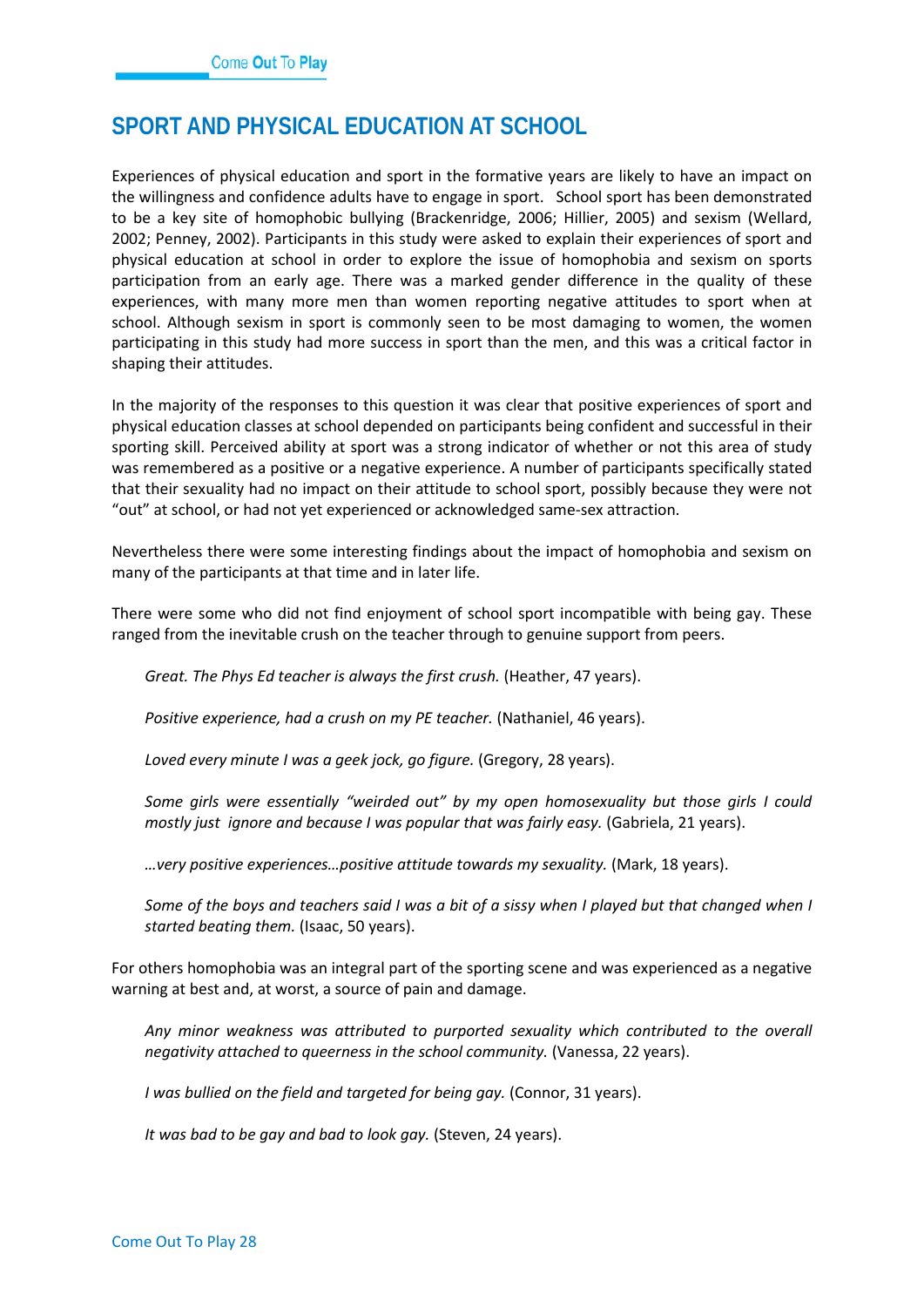*I do remember one female basketball player at my school who seemed quite obviously lesbian, and I think she attracted some hostile attention.* (Madeline, 24 years).

This gave young people a clear message about acceptable behaviour in sport. It created a situation in which some participants experienced great difficulty in achieving excellence in, or enjoyment of sport without fear of homophobic or sexist ridicule. Accounts of stress and modification of sports performances to avoid these outcomes were common.

*Sometimes I held back from performing in sport, because I didn't want to appear aggressive or masculine. The girls didn't like to see that and it wasn't attractive to boys … Some of the girls would say that about other girls – you can't compete against her cause she's a man. I heard them saying that about others and I didn't want them to say that about me too.* (Tania, 22 years).

*I was always trying to be among the best just for not being seen as a fag, and I was running in an awkward way on the field because I was always fearing my bum was shaking too much or my hips moving too much like a girl and I didn't want my classmates to tease me about it. I just could not give myself 100% in the game even if I wanted to.* (Brady, 20 years).

For some there was a conflict between just being gay and enjoying sport in ways which made the situation impossible and led to sporting involvement diminishing.

*Despite being very sporty, very negative (experience) due to gay, sissy taunts.* (Julian, 41 years).

*Found it difficult as an adolescent as I was dealing with my sexuality whilst trying to participate.* (Adrian, 31 years).

*I loved sport and was fairly good at it. However, I soon realised that my sexuality was incompatible with my interest in sport.* (Elijah, 31 years).

*Not good. Although tall and athletic no one wanted a fag on their team.* (Joseph, 39 years).

*In my mind I couldn't separate the lack of skill with being gay. I just assumed that people would know I was gay because I had poor skills.* (Samuel, 39 years).

*Your choice of sport marked you in the playground as being a man or "a girl".* (Michael, 47 years).

*…the poofs were always the last to be picked for teams.* (Troy, 41 years).

Change rooms and toilets, which are private spaces in school and less likely to be supervised by teachers, have been noted as sites of homophobic bullying (Hillier). Participants in this study, particularly the men, also found managing school change rooms a common source of distress.

*The thing I (and some of my friends) did not like was the compulsory open showers and "medical" check ups. Yes they used to happen. It made us not want to do sport.* (Stephen, 41 years).

*The having to get changed in communal change rooms and worse the shared showers. The fear of being picked on or taunted.* (Derek, 56 years).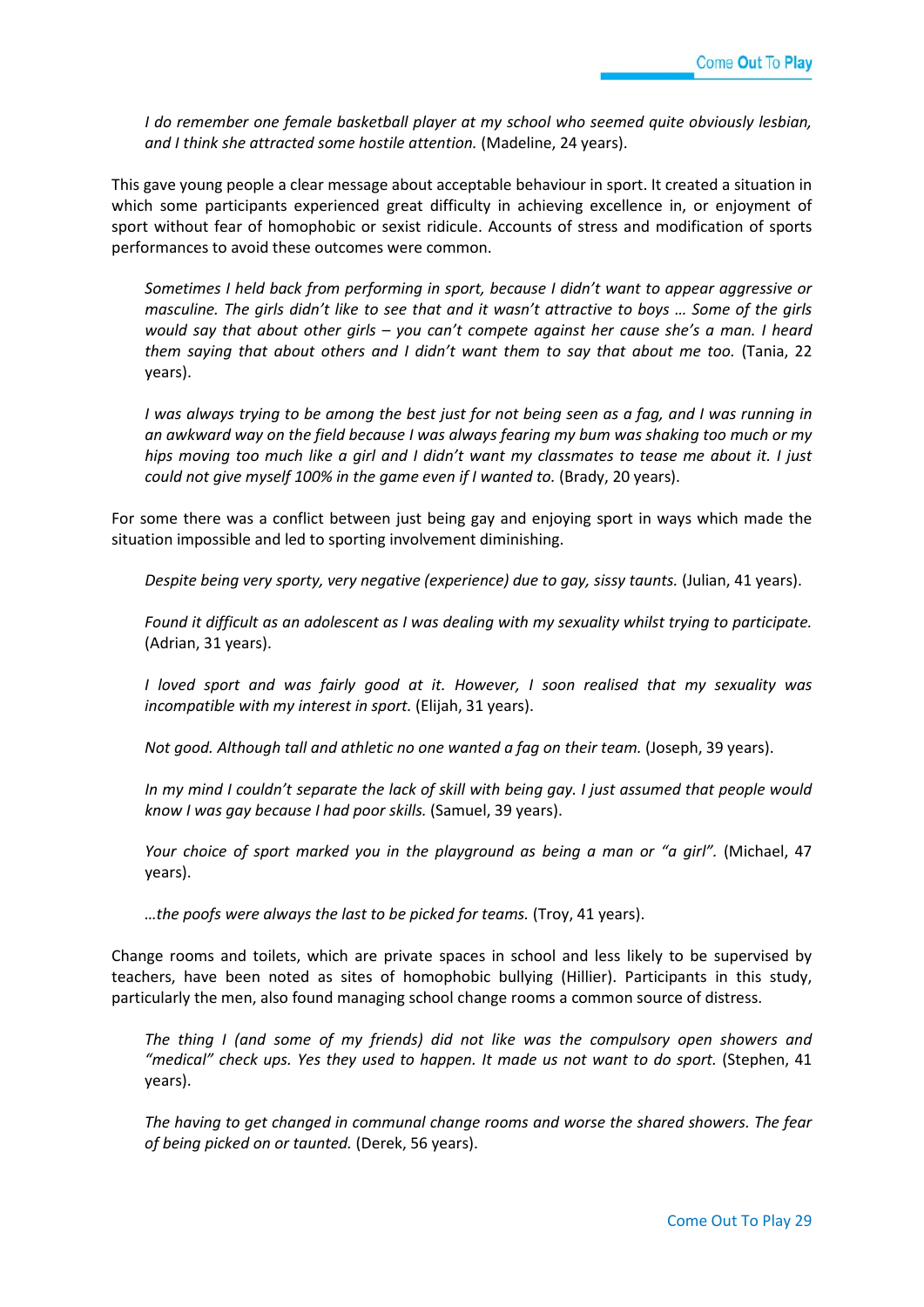*…the boys change room had open showers while the girls had cubicles. 18 years later my friends and I still discuss the impact this had on our adolescent lives.* (Victor, 36 years).

*Loved playing sport, didn't like the showers though.* (Elizabeth, 47 years).

Nevertheless there were several who acknowledged some benefits from communal change rooms:

*Compulsory sport at schools, that was fun- especially in the showers afterwards!!!* (Ivan, 49 years).

Others carefully selected the sports that put them at least risk which generally meant choosing individual sports over team sports:

*Not in a team and no physical contact with opponents…. I felt I'd be hurt, probably deliberately.* (Shane, 46 years).

*Sports like cross country running, table tennis, tennis and even hockey were less overtly homophobic and scary than football, but there was always a current of unease verging on unsafety.* (Michael, 47 years).

*…traumatised about team sports for life …*(Tessa, 41 years).

*I feared I would get hurt … I did a lot of dancing/callisthenics.* (Gabriella, 35 years).

*I enjoyed rowing and athletics but not other sports.* (Lucas, 39 years).

*Non-contact (sports) (like 10 pin bowling) or racquet sports like tennis or squash, these didn't involve the change room where I was likely to be harassed.* (Jeremiah, 37 years).

*I was lucky I was good at swimming which meant I did not have to worry about football, cricket etc.* (Gabriel, 48 years).

This very explicit rejection of team sports clearly led to limited options for many and is not the ideal outcome of a school program which aims to introduce young people to a broad range of physical activities.

Finally, and not surprisingly given the strong division of sport according to gender, transgender young people reported universally negative experiences of school sport:

*School is where everyone learns all that shit about sex segregated sport, even before puberty. It gave me very limited opportunities in what I could play. For a while it was pretty much either netball or tennis, despite the fact that I kicked arse in hockey.* (Danny, transgender male, 38 years).

*I avoided the sports I liked (Aussie rules) because of the macho attitudes, and tendency to glorify violence.* (Angie, transgender female, 51 years).

Participants in this study had mixed experiences of school sport and many were put off sport for long periods of time, or for life because of rigid gender rules, sexism and homophobia. Several participants who had subsequently become teachers themselves lamented the inadequacy of support for those who were struggling to find a niche.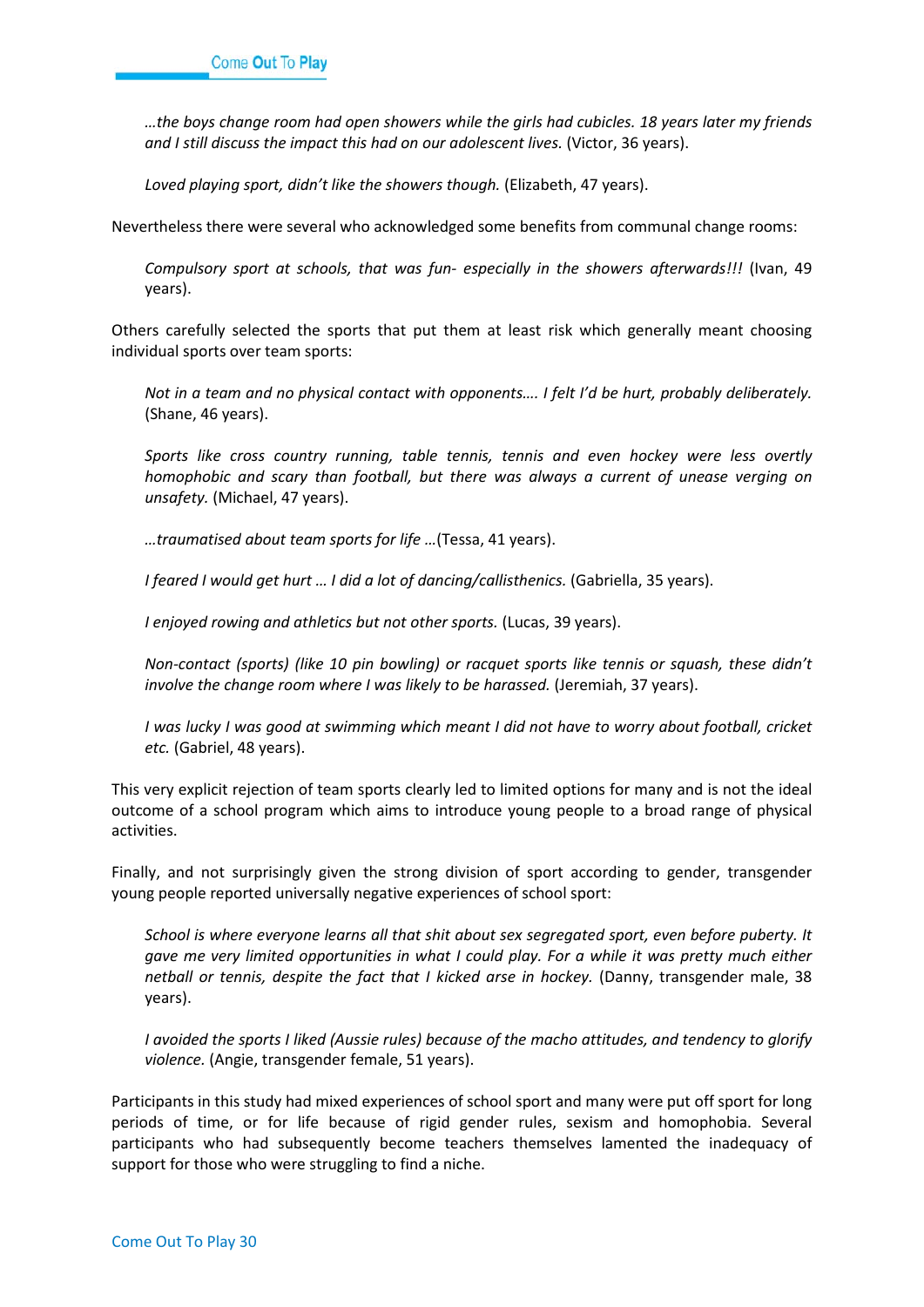It was not just those who did poorly in sport or who avoided altogether who missed out. As one participant pointed out, successful or unsuccessful at sport, the lesson could still be the same:

*A certain perverse pleasure in being highly successful in two sports at school, being elected as captain of one – whilst the same people who elected me as captain were the ones making many gay jokes and homophobic remarks. But ultimately I was the one who lost out as it reinforced for me that gay people were not welcome in sport and that I should hide who I really was if I was to be successful in life*. (Sebastian, 45 years).

While those who were seen to be good at sport could generally make physical education and school sport work for them, sometimes even using their ability to silence sexism and homophobia, there is clear evidence that many could not. Nobody in the study gave examples of teachers supporting students to participate in a spirit of equity, or of teachers championing the safety and rights of those who were teased and threatened. Given that participants in this study generally show a high level of interest in and engagement with sport, their former schools have lost opportunities to take full advantage of this interest.

Worse, many LGBT people have been driven away from an activity that can provide healthy community connections and many physical health benefits in their formative years and throughout life.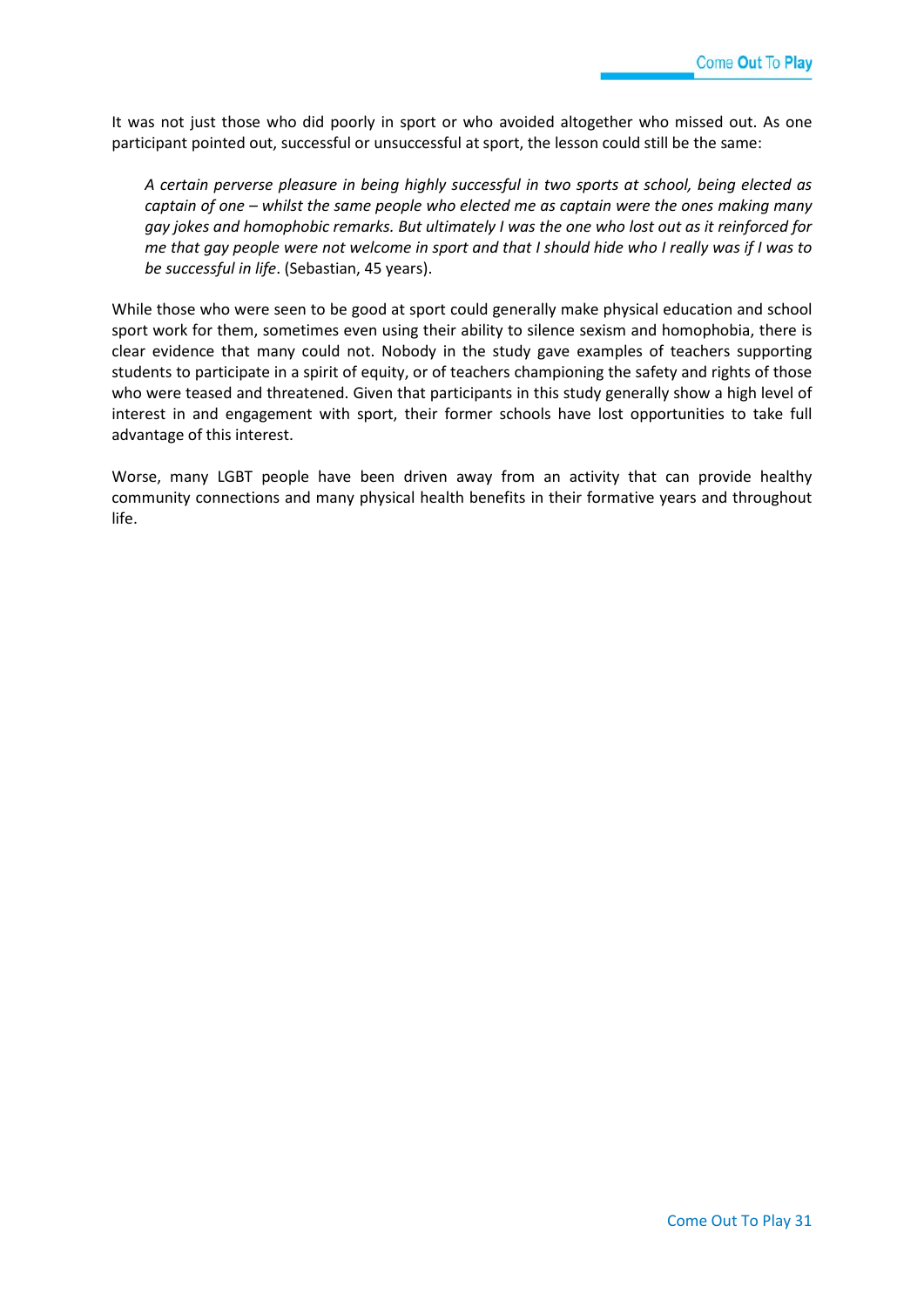# <span id="page-33-0"></span>**SPORT PARTICIPATION**

Participants were asked about three different aspects of sporting activity - lifetime, main and current.

## **LIFETIME**

Participants were asked to identify all the sports they had been involved in during their life. The results show involvement in a large variety of sports and physical activities.

The most popular sports reported by participants included swimming (54.6%), tennis (48.7%), athletics (44.4%), cycling (37.2%) and Australian Rules football (36.8%). The most popular physical activities reported by participants included walking (55.6%), weights and circuit training (51.6%), jogging/running (49.7%) and stationary exercises (37.5%). All respondents have been involved in these sports/physical activities as active participants. They have also been involved as supporters (27.6%), volunteers (22.7%), officials (20.4%), coaches (20.1%), administrators (13.5%), and parents of children who play sport (3.9%).

These sports and physical activities are similar to those reported in other studies of LGBT people and the Australian population. Private Lives reported walking, swimming, aerobics, gym, cycling, golf, tennis, running, bushwalking and soccer as the most popular activities (Pitts et al., 2006). The Exercise, Recreation and Sport Survey conducted in 2008 by the Australian Sports Commission reported the top ten physical activities to be walking, aerobics/fitness, swimming, cycling, running, golf, tennis, bushwalking, outdoor football and netball (Australian Sports Commission, 2010).

Only 1% of participants (*n*=3) reported having no involvement in any sport or physical activity in their life. Reasons for this included disliking sport or not having any opportunities to participate.

## **CURRENT**

Participants were asked to identify the sports they were involved in at the time of completing the survey. Again, the results show that LGBT people have remained involved in a variety of sports and physical activities. The most popular sports included swimming (29.0%), cycling (24.4%), Australian Rules football (14.3%), tennis (12.9%) and soccer (9.3%). The most popular physical activities included walking (40.1%), weights and circuit training (34.8%), jogging and running (26.5%) and stationary exercises (21.9%). Respondents were involved in these sports and physical activities as active participants (94.3%), supporters (13.5%) and volunteers (9.6%).

Only 8.2% (*n*=25) of participants reported that they were not currently involved in any sport or physical activity. The reasons for not participating are provided in Figure 7. The most common reasons were 'not interested' (25%) and insufficient time (25%). Similarly, the two most common constraints to participation in exercise as reported by the Australian population was insufficient time due to work or study (23%), followed by 'not interested' (19%) (ABS, 2002). Other reasons reported by participants included discrimination, not feeling comfortable and lacking fitness.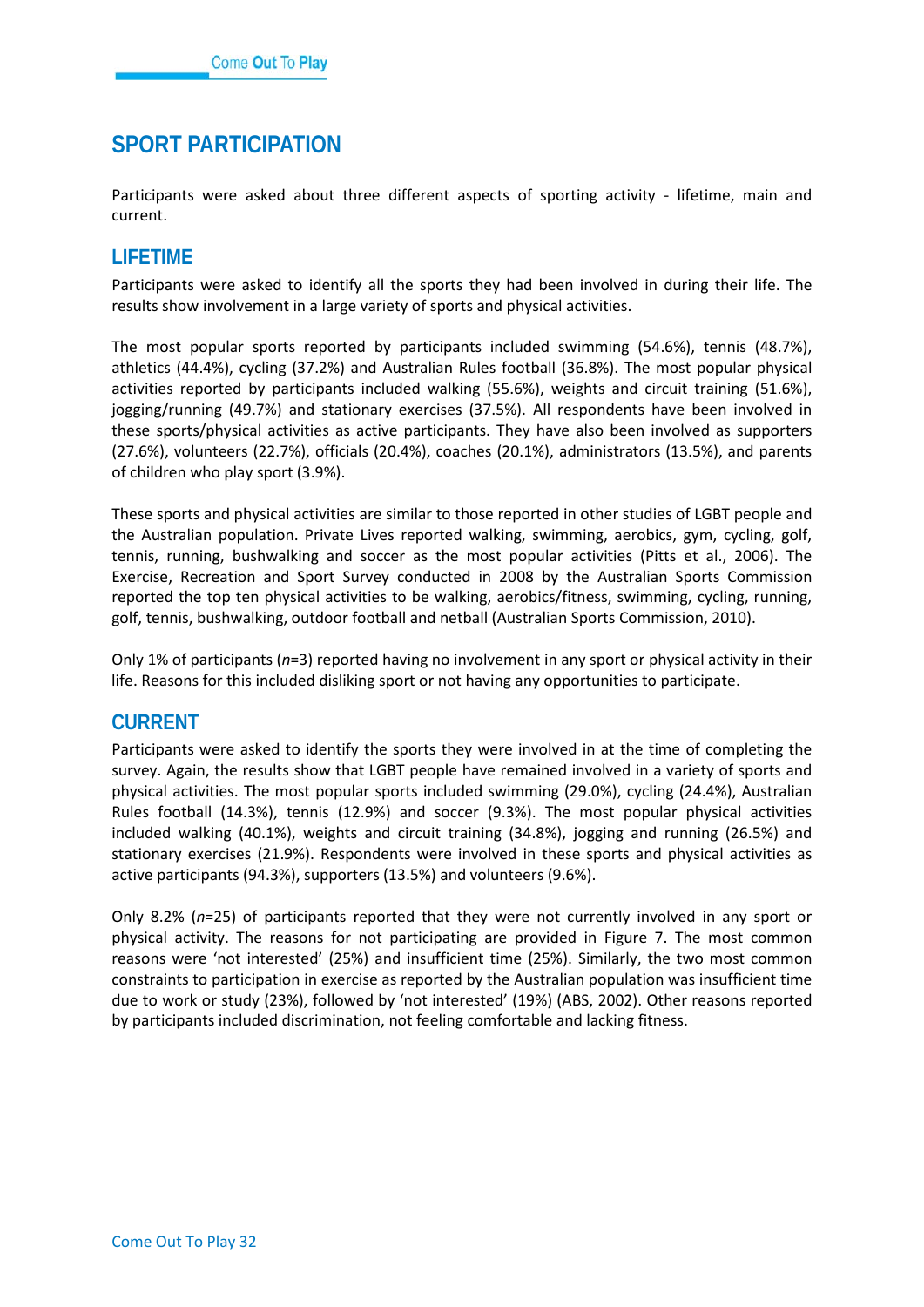

#### <span id="page-34-0"></span>**FIGURE 7 REASONS FOR NOT CURRENTLY PARTICIPATING IN SPORT OR PHYSICAL ACTIVITY**

### **MAIN**

Participants were asked to identify the main sport they have been involved in. The ten most popular sports provided in Figure 8. They are tennis (11.0%), swimming (9.3%), Australian Rules football (7.0%), soccer (5.3%) and rowing (5.0%). The top five main physical activities are gym (including resistance training, stationary exercises, group fitness classes and boot camp for general fitness) (5.3%), jogging/running (4.0%) and walking (3.3%). The majority of respondents have been active participants in their main sport.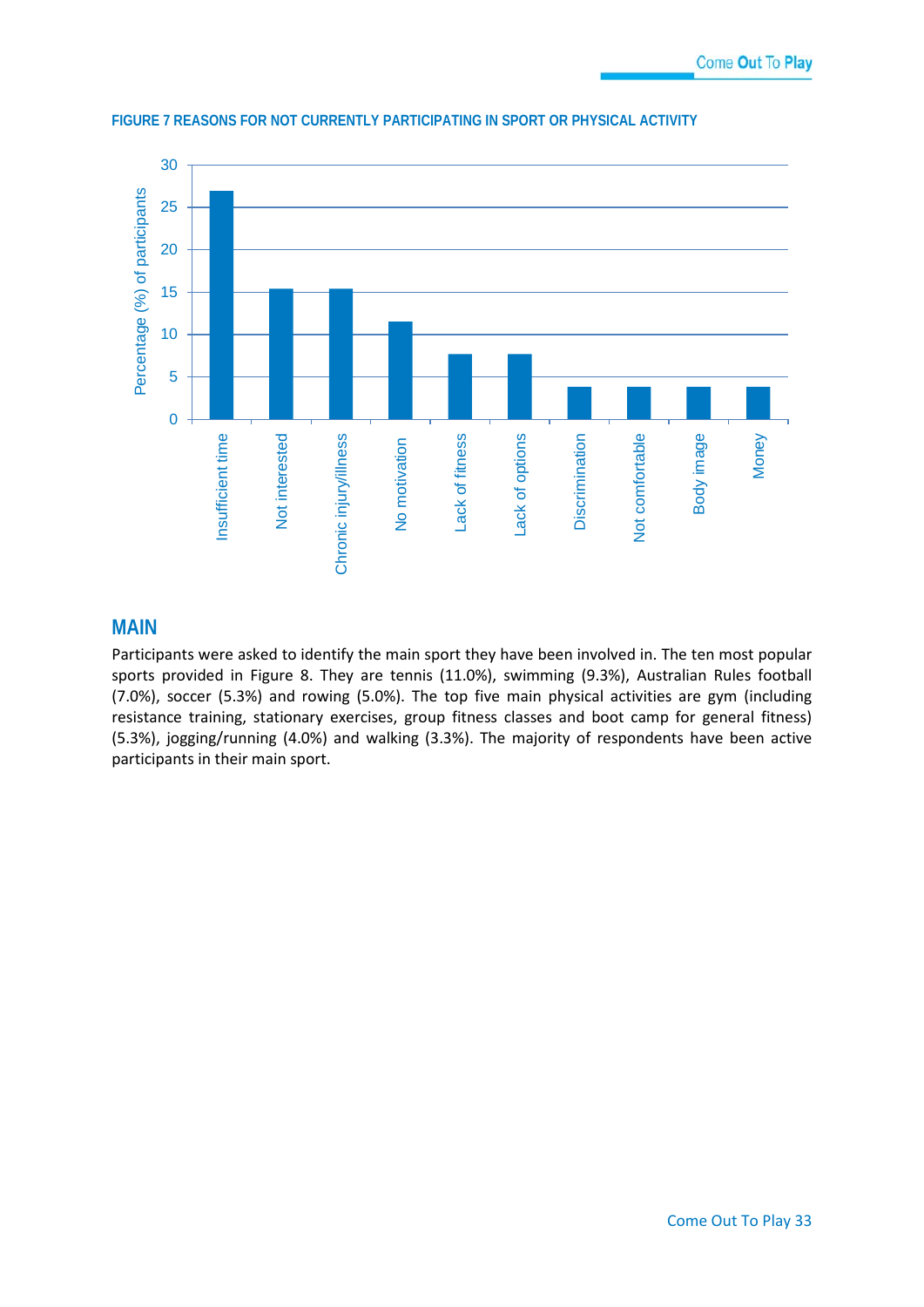#### <span id="page-35-0"></span>**FIGURE 8 TOP TEN SPORTS**



The participation in individual and team sport by gender is shown in Figure 9. These results show that 63.3% of female respondents are involved in team sport compared with only 44.7% of the male respondents.



#### <span id="page-35-1"></span>**FIGURE 9 PARTICIPATION IN INDIVIDUAL AND TEAM SPORT BY GENDER**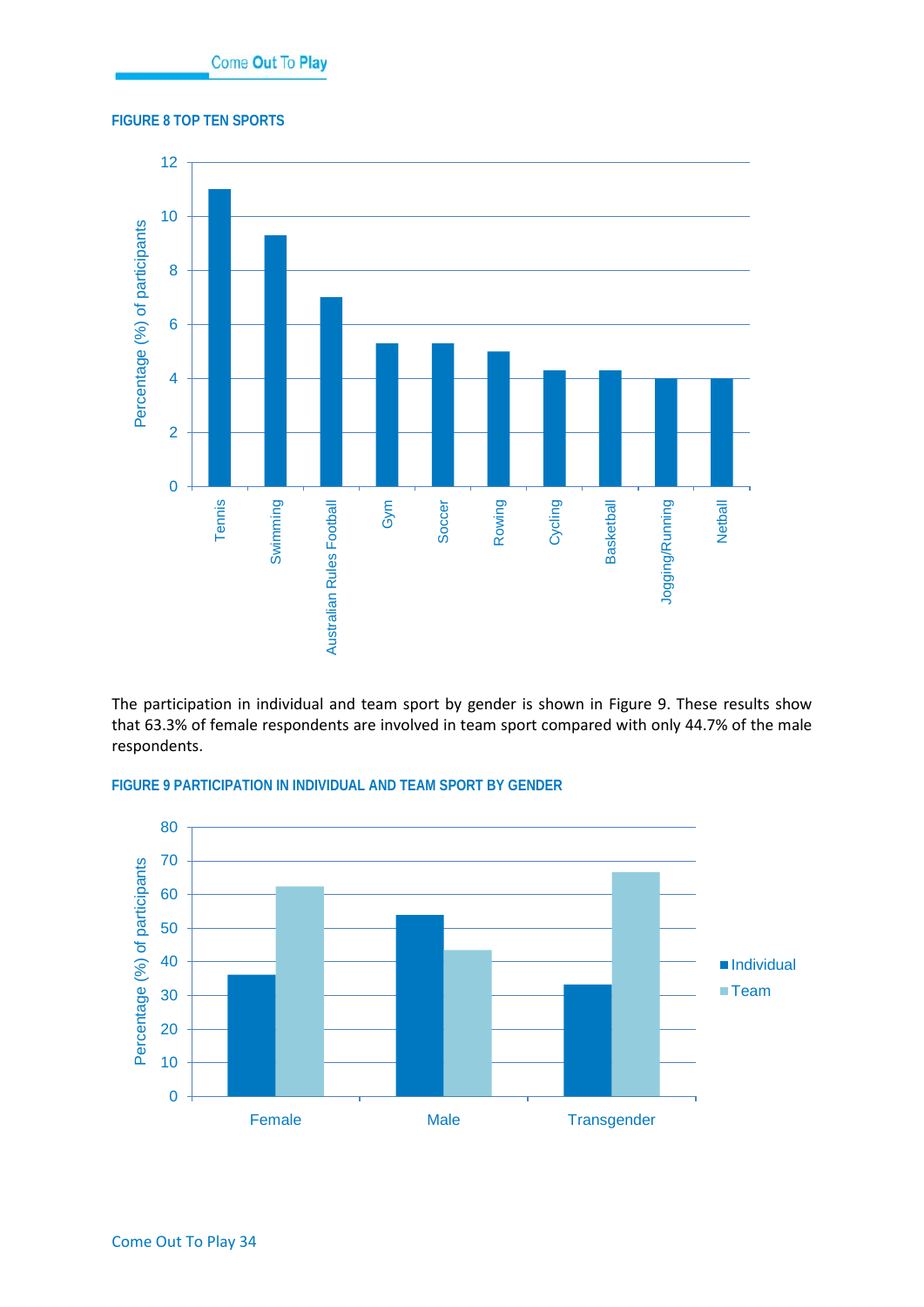Participants were asked to identify the context their main sport was played. The results are provided in Figure 10. These results show that the majority (64.3%) of respondents play in organised club sport and this suggests a very sporty sample. According to the Participation in Exercise, Recreation and Sport Annual Report only 42.1% of Australian's aged over 15 years of age are involved in organised sport (Australian Sports Commission, 2009). The 15 to 24 year old age group is most engaged in organised sport (63.2%) (Australian Sports Commission, 2009) and this figure is comparable to the *Come Out To Play* sample which has an average age of 36 years. While the promotional strategy for the survey was to recruit participants involved and not involved in sport, people with an interest in sport are more likely to persist with the survey to completion.

60.2% of participants involved in organised club sport indicated that their participation was of a competitive nature.



#### **FIGURE 10 PARTICIPATION IN ORGANISED AND NON-ORGANISED SPORT**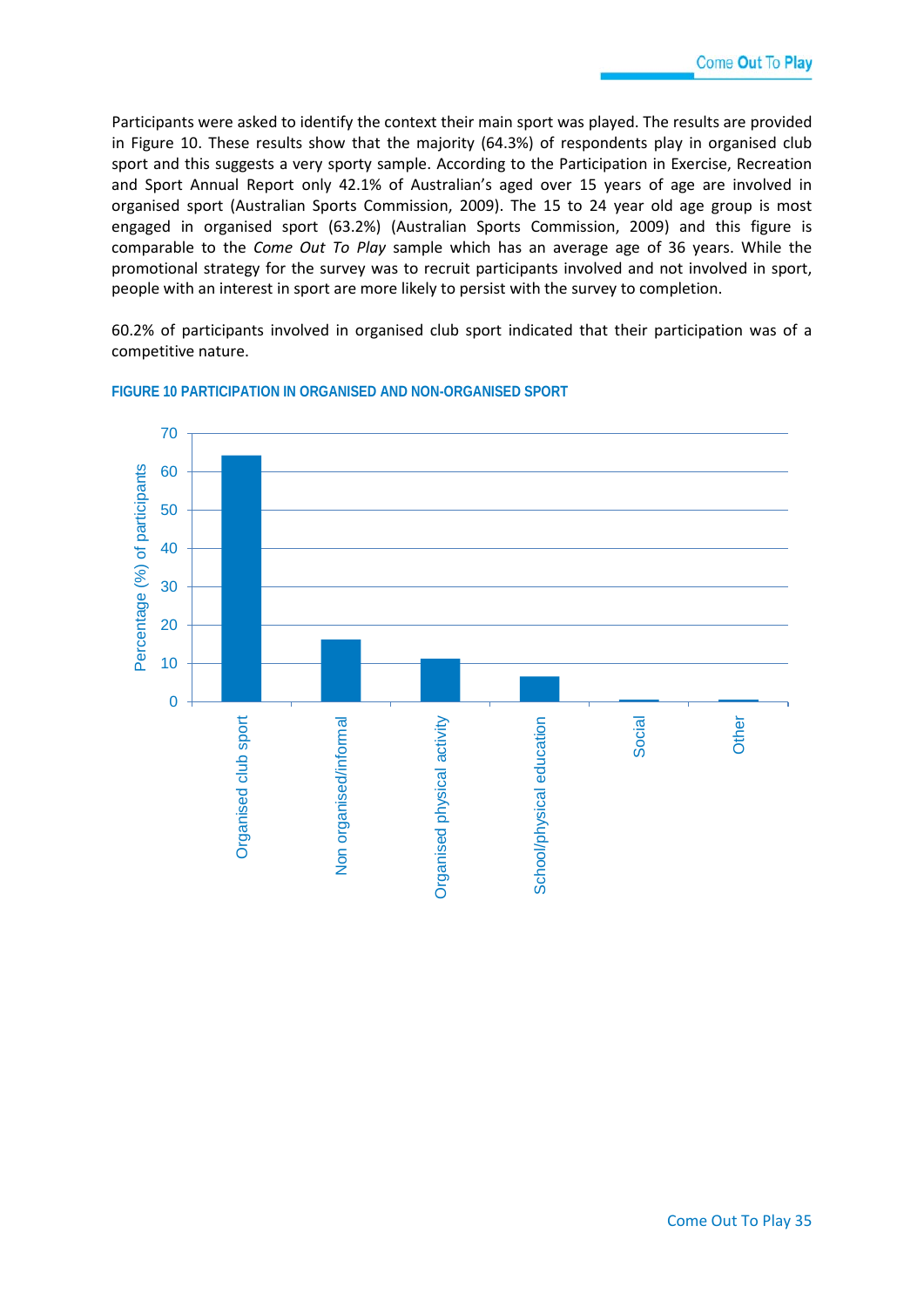Participants who reported involvement in organised sport were asked to identify if their club was mainstream or queer-identified. The results show that 84.0% of participants are involved in a mainstream club. Of participants involved in mainstream clubs and organisations, 46% were not out, 33.5% were out to some and 20.5% were out to all (see Figure 11).



#### **FIGURE 11 PERCENTAGES OF 'OUT' PARTICIPANTS VERSUS 'NOT OUT' PARTICIPANTS IN MAINSTREAM CLUBS**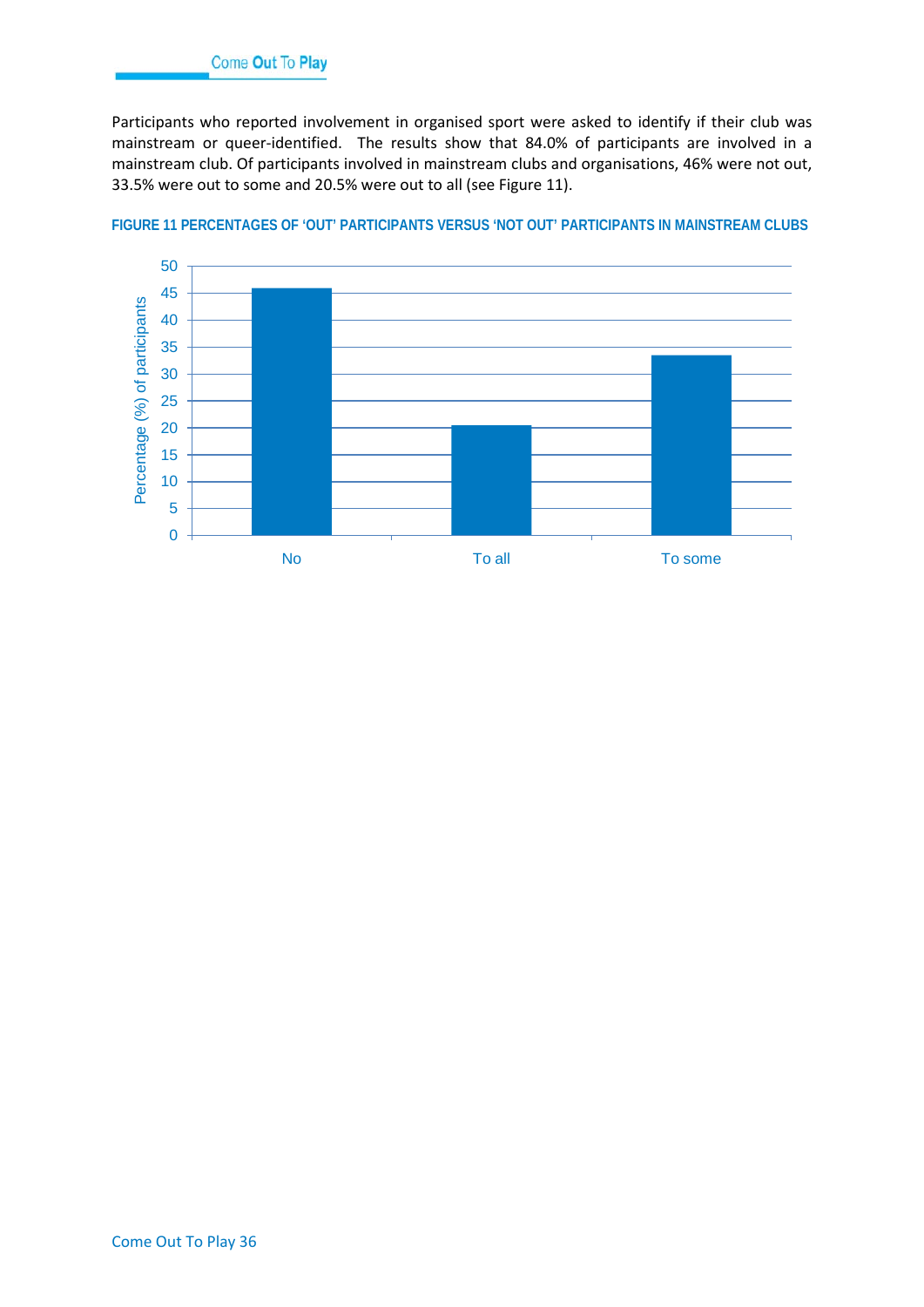# **QUEER-IDENTIFIED SPORTS**

*In the gay swim team – sense of identity, camaraderie, shared love of the same sport and striving to do well.* (Tori, 48 years).

Sixteen percent of survey participants indicated that they were mainly involved in queer-identified sports clubs and organisations. Melbourne boasts over 15 queer-identified sports organisations including the Argonaughts rowing club; Bent Kranks mountain bike riders; Glamourhead Sharks swim team; Bent Boards surf club; Melbourne Spikers volleyball club; Melbourne Frontrunners running group; Melbourne Rovers soccer club; and Melbourne Surge water polo club to name a few (QSAM, 2010). Whilst some of these organisations are more social and recreational, many field teams in mainstream sport leagues and competitions, host mainstream events, and participate in predominantly LGBT local, regional and international sports events.

Survey participants were invited to tell us about one of the very best experiences they have had in sport and to explain why it was so good. The responses below encapsulate one of the main themes to come from this section of the survey – the positive experiences often derived from their queer sport involvement. The positive benefits derived from 'being yourself', feeling safe, being supported and affirmed as lesbian / gay and sporty, belonging to a larger community and gaining visibility, meaning and empowerment from this identity-making, solidarity and shared sporting and cultural endeavour, are expressed in these quotes:

*Felt very relaxing and supportive in a queer sports club. Interesting to see straight teams reactions to us, some were negative, some neutral, some thought we'd be a walkover and then discovered we were very competitive.* (Brian, 33 years).

*When playing in the Queer Volleyball league when I worked in New York, I paraded in the New York Gay Pride Parade.* (Jack, 37 years).

*Playing volleyball in the 2002 Gay Games was awesome because it was uplifting to see so many people who felt comfortable with their physical selves and mentally as well without the aggressive competitiveness one-upmanship and anti-social behaviour of straight sport.* (Luke, 41 years).

*Playing in the Sydney Gay Games. It was such a positive involvement in the gay community.* (Justin, 32 years).

*Being "Out the back" with a group of surfers from the club bent boards on a beautiful day with good waves, the group had gone down the coast for the weekend and it was a lovely social time as well as learning from each other new skills and improving our surfing, trying new beaches and feeling safe and supported wherever we went, not having to worry about people thinking we were dykes because there was a big group of us.* (Allison, 31 years).

*I enjoyed performing with a queer swing dance group at a (mainstream) swing ball – the thrill of performance and the company of the group made it such a good experience.* (Stephanie, 30 years).

*Being part of a team that travelled to Montreal to complete in the Outgames. Such a great atmosphere on and off the court. Our team put in a lot of time and hard work which was*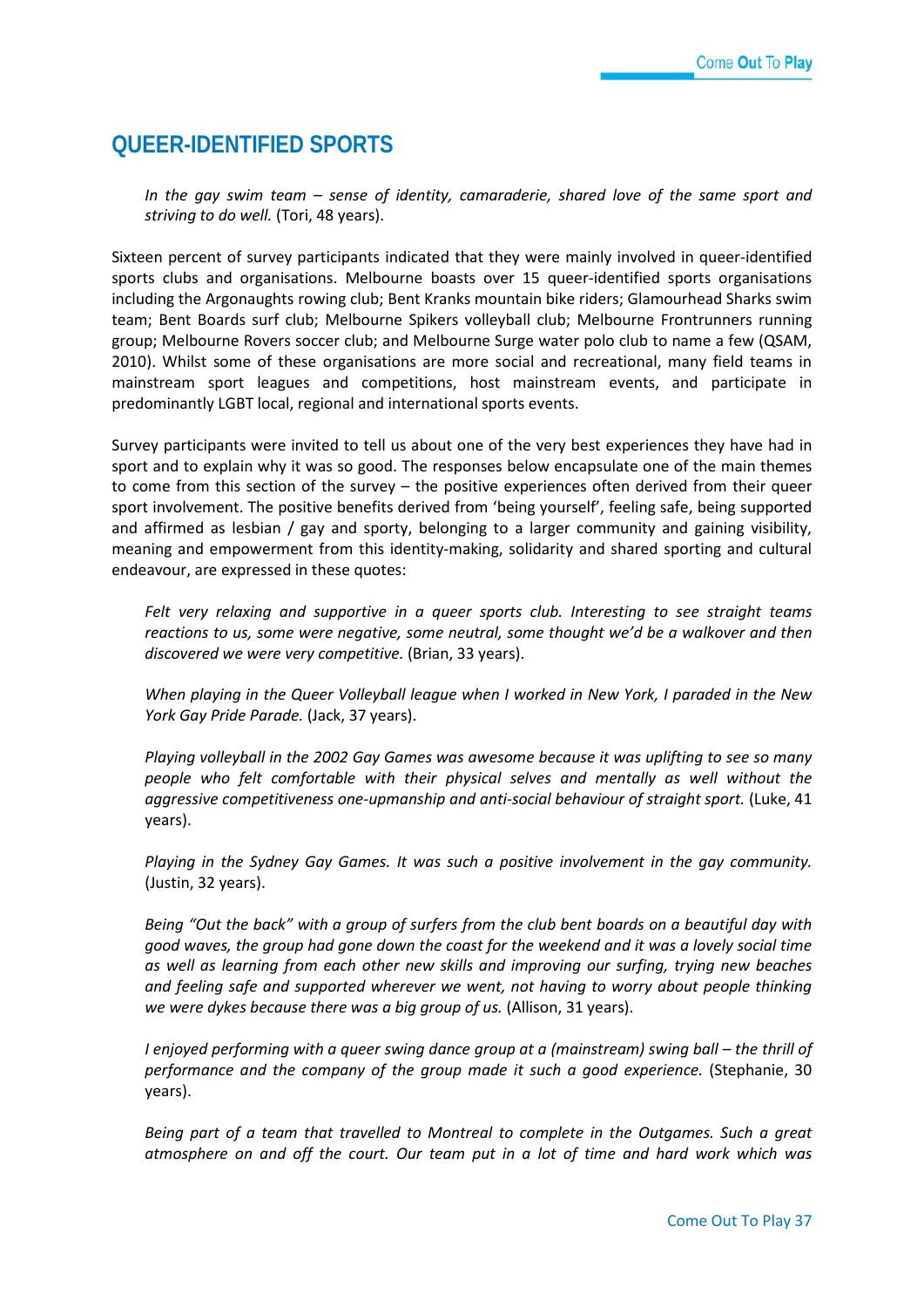*rewarded with a silver medal. The whole city was very supportive of the Games.* (Brian, 33 years).

*I was accepted into a social Gay Games netball team and allowed to play as a female. They were down on a player and the other team didn't object. I was great out there as a female.* (Annie, Transgender female, 55 years).

A few participants valued the experience of developing their LGBT sports club / team and the positive impact these sports experiences had on LGBT sportspeople:

*Taking a group of beginner rowers with no skills in 2001 to the World Outgames in Montreal and winning is the icing on a very big cake of building a rowing club up from nothing and watching the positive impact that rowing and the club has brought to so many people's lives within the club and in the sport more generally.* (Sebastian, 45 years).

*Refereeing and participating in the Gay Games and Outgames gives a great sense of global queer sporting community. Having established and run a queer women's sporting team, seeing people who would not normally participate in sport remembering how fulfilling it can be.* (Jade, 28 years).

The most inclusive sports environments for non-heterosexuals and trans people are those created by and for LGBT communities. Hargreaves (2000) makes this observation in her research on the growth and development of gay and lesbian sport over the past twenty-five years:

The gay sports phenomena is a symbol of the growing demand for homosexual cultural activities, the need to experience greater visibility and solidarity and the quest for an 'imagined community'. Gay sport create spaces to be an 'insider' (rather than an 'outsider' in mainstream sport), to enjoy sport in a friendly and inclusive atmosphere and escape from the heterosexism and homophobia of mainstream sport (p. 153).

Being involved in queer-identified sport clubs requires a certain amount of confidence and self assurance, as members are not only coming into the gay sporting community, but also coming out as gay in the wider sport world, albeit with the encouragement and support of this larger LGBT community. Ellings et al. (2003) found that in probably the most tolerant and accepting country in the world for gays and lesbians – the Netherlands – the pull factors of belonging, self esteem and affirmation that characterised the experience of lesbian and gay people in queer identified clubs were stronger than the push factors of homophobic discrimination. Queer-identified clubs and organisations formed within the context of gay identity and rights politics and greater acceptance of gay people within society generally.

The development of gay sport has also been influenced and shaped by the growth of the international LGBT sport movement over the past quarter century. The international Gay Games were founded in San Francisco in 1982 against a backdrop of significant homophobia in society and sport, to foster gay pride and self esteem through healthy participation in sport and cultural activities (Symons, 2010). The international LGBT sports movement has grown significantly since these first Gay Games, with sports clubs, leagues and competitions occurring in all western nations and many developing countries throughout the world. In most metropolitan cities in Australia, LGBT sports clubs provide opportunities for training, socialising and competition (Symons, 2010).

Two of the most significant regional and international LGBT sport and cultural events were held in Australia in the past decade. The Gay Games were held in Sydney in 2002, involving 32 sports, a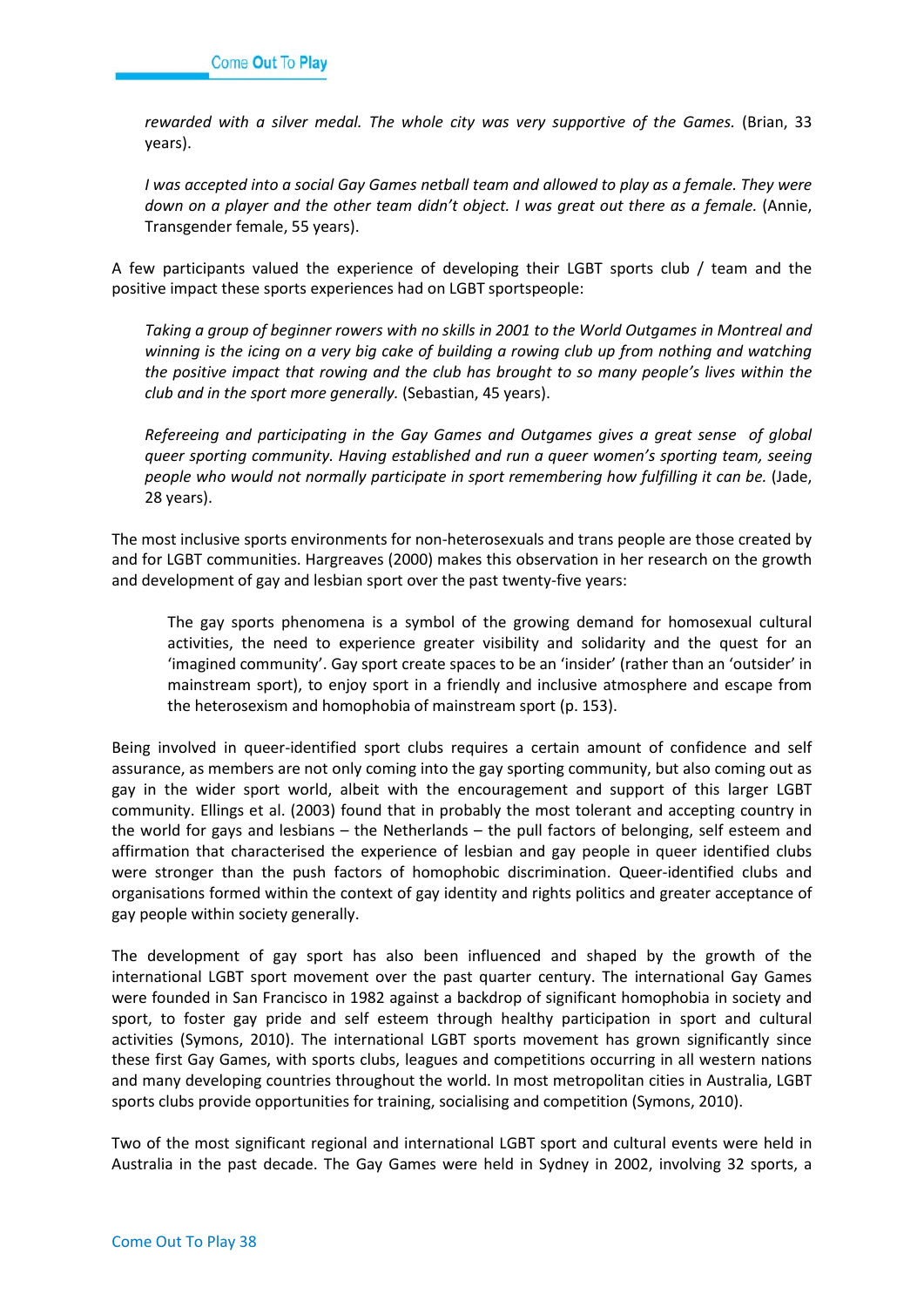large cultural festival and human rights program and attracting 13,000 participants from 74 countries, with an economic impact of \$100 million. The  $1<sup>st</sup>$  Asia Pacific Outgames was held in Melbourne in 2008, involving 12 sports and a human rights conference and attracted 1,500 participants. The central philosophy underpinning these Games has been the inclusion of all genders, sexualities, races/ethnicities, abilities and ages (over 18) (Symons, 2010). These events have received little government funding (certainly in comparison to similar mass participatory sports and cultural events with a major economic and social/health impact). They have been organised largely by volunteers from LGBT communities. Most of the sports competitions were managed by the local queer sports organisations in partnership, or with support and assistance from the mainstream State and /or National mainstream sports body. Queer sports organisations participate and interact with mainstream sports organisations in a number of settings and are certainly not separate or isolated from the broader sports world.

Stuart Borrie (2002) Director of Sport for Sydney 2002 documented a number of positive examples of the way that these Gay Games brought mainstream sport officials into the heart of gay sport, working directly with LGBT organisers and sports participants in friendly, cooperative and productive ways during the sports competitions. Many of these officials had not officiated or been involved in the organisation of a gay sports event before and had limited direct contact (if any) with LGBT people before this major event. Borrie (2002) cites direct examples of positive bridge-building between mainstream (i.e. predominantly heterosexual) sports organisations and officials and queer sports, and the debunking of negative gay and lesbian stereotypes through these Gay Games.

Whilst significant, Gay Games occur every four years in different cities around the world and cannot sustain ongoing and direct positive impact to a city's sporting climate for LGBT people. However, queer-identified sports clubs can provide a supportive environment for their members whilst also facilitating integration within the mainstream sport setting. The Argonauts provide an excellent example of this process. When they first fielded rowing teams in mainstream competition some incidences of homophobic abuse from opposing teams occurred. In response to complaints about this abuse from the club, Rowing Victoria followed their member protection policies and procedures, supporting the Argonauts and reprimanding the perpetrators. The Argonauts now report a predominantly welcoming and inclusive sports environment in rowing. They were the winners of the Victorian Sports Club of the year in 2008. An Argonauts member reported this in the survey:

*I feel completely comfortable as our club (The Argonauts) is a queer club. That is the reason I joined the club. I was initially nervous about how we would be accepted within the "old school" rowing fraternity, but it has all been an extremely positive experience.* (Gabriella, 35 years).

There were no negative responses found concerning queer identified sports clubs in participant responses. Survey responses were overwhelmingly positive for LGBT people, with queer-identified sports clubs providing an important supportive and affirming environment for LGBT people to engage in sport. However, these clubs are limited to metropolitan cities. There were more mixed responses on policies and practices in queer-identified sport that promoted welcoming environments *within* the queer community (see pp. 74-77) For instance, 13.5% of participants in queer clubs reported their club is very unwelcoming to all genders, and a similar number were unwelcoming or very unwelcoming of all ethnicities. There are some discriminatory issues that need further exploration.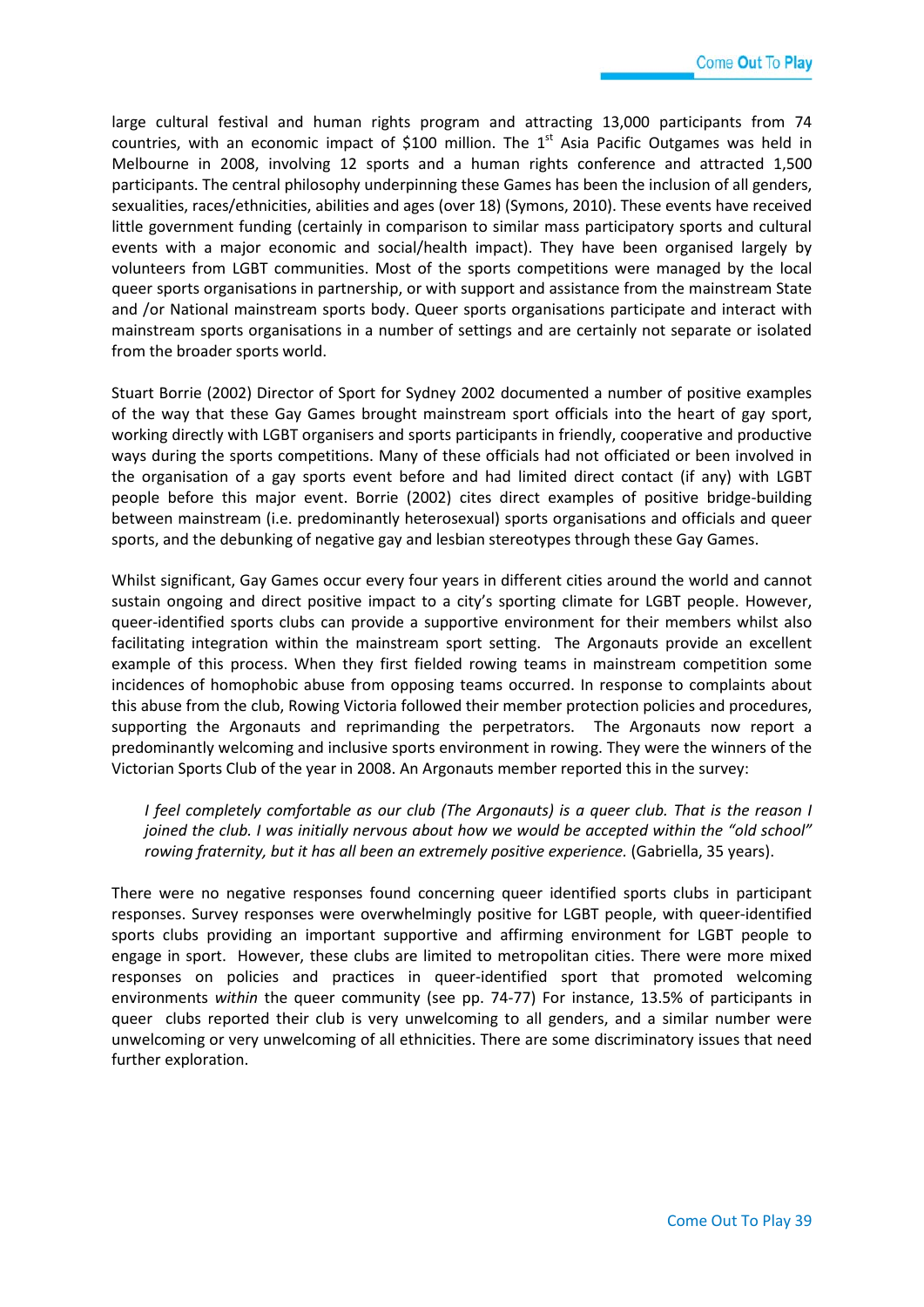# **GENDER AND SEXUALITY IN SPORT**

The majority of sports involvement by LGBT peoples occurs in mainstream sports clubs, leagues, competitions and facilities. Same-sex attracted young people engage in their formative sporting experiences at school, in holiday programs, leisure facilities and sports clubs and events. Same-sex parents take their children to '*Kick a Goal'* and '*Aus Kick'* programs, swimming lessons and clubs, netball competitions etc. LGBT peoples work and/or volunteer as sport trainers, coaches, administrators and officials. *Come Out To Play* is the first study to document the number of LGBT people who are 'out' in Australian mainstream sport. Approximately half of the participants stated that they are not out to anybody in mainstream sport and 21% reported that they are only out to some. Participants were invited to tell us more about being out or not being out in their sport. This was an open question and the strongest theme to emerge was the shaping field of gender and sexuality.

Gender and sexuality are very strong organising features in our lives and their organising power is promulgated through language and behaviour. Being male or female brings with it expectations about how we should feel and act and there is little room for gender questioning. Similarly, sexuality is mostly coded as heterosexuality and there is little positive room for alternate sexualities. Generally, transgression from norms about the ways we do our gender and sexuality is punished and nowhere more so than in sporting arenas. According to Griffin (1998) sport, and especially team sport:

'is where men learn their masculinity skills [where they learn to be] competitive and tough…to deny feelings of compassion … to value physical strength and size, aggressiveness and the will to dominate' (p. 20).

Sport is often a place where those who are not male and/or heterosexual are unwelcome and this is expressed in a plethora of discourses which act to dissuade sporting participation of women, transgender, and gay and lesbian subjects. It also has other impacts. In this section we explore the ways that gender and sexuality discourses are played out in sport and how this affects non heterosexuals and non males who play sport. Gender and sexuality are complex and interwoven concepts, however, for the purpose of this analysis we will attempt to deal with them separately.

### **GENDER – WOMEN**

Writers such as Cahn (1998), Dworkin (2001), Griffin (1992) and Theberge (1993) have all documented the ways in which women are discouraged from playing sport. Traditionally all sport was deemed unfeminine, however over the years the line between what is acceptable and unacceptable for women and sport has moved. In an article on women's football Hillier (2006) wrote that

Sport has been a traditionally male-only space and over the years women have been dissuaded from playing through a range of discourses, including that sport would: compromise women's health and reproductive capabilities; reduce their femininity; unleash rampant (hetero)sexuality; and later, that sport would encourage lesbianism (p. 4).

Many of these beliefs remain pervasive in our culture today. There are also strong expectations about the entitlements of men, and to a lesser extent women, in sport, and about their sporting abilities. In general men are expected to be better at sport than women and some sports are thought suitable only for men, others suitable only for women.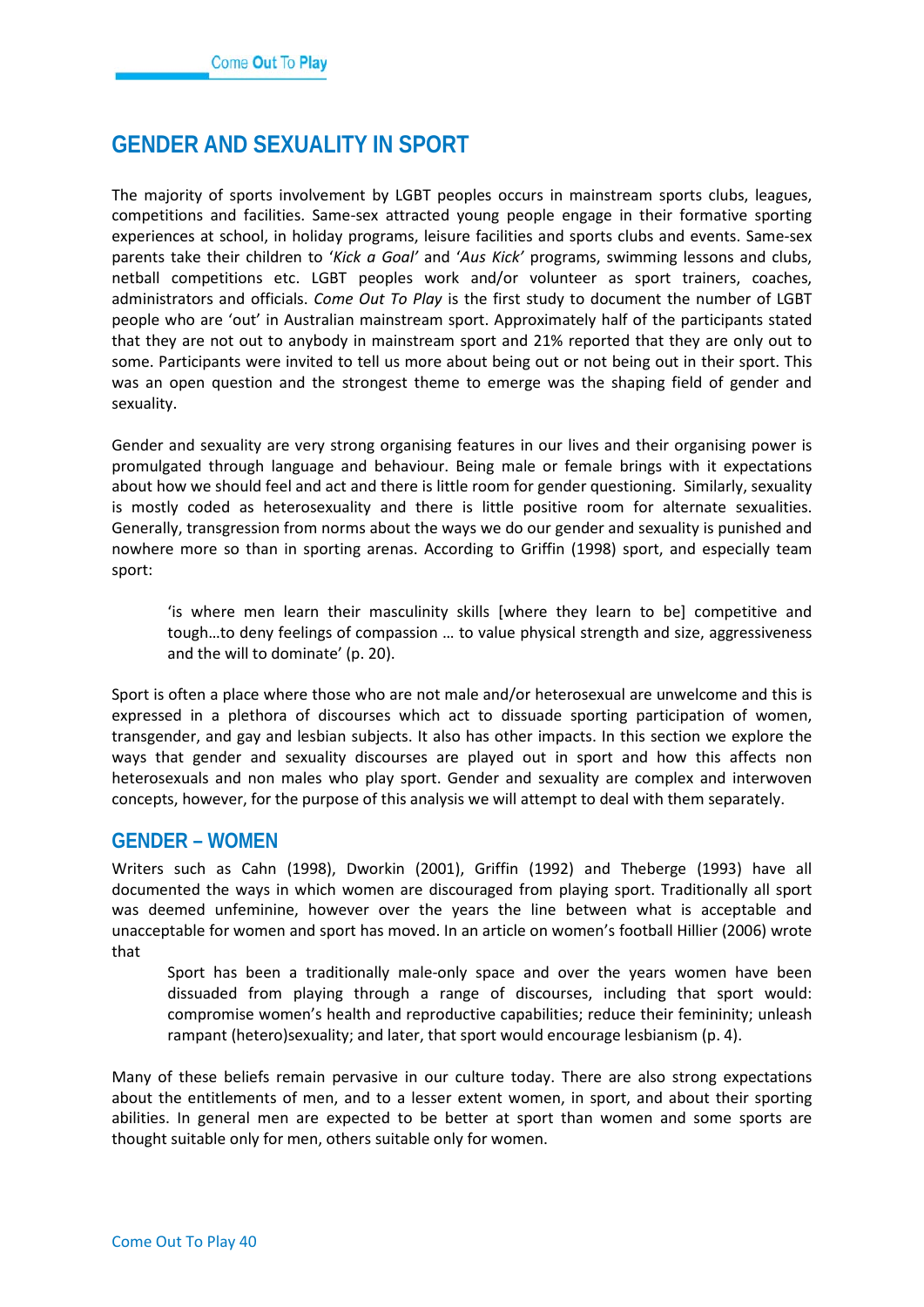In this research one very prominent way that women who transgressed the norm by playing traditionally masculine sports such as cricket or football were punished, was to accuse them of being lesbians. According to Griffin (1992),

The purpose of calling a woman a lesbian is to limit her sport experience and make her feel defensive about her athleticism (p. 20).

Because the subject 'lesbian' is coded in many negative ways, being positioned as a lesbian brings with it a question mark over that subject's attractiveness, her femininity and her good character, and as a result many women fear this label. For these women, perhaps the majority of women, being labelled lesbian will have a powerful impact, especially on the ways that they participate in sport. In team sports that are traditional bastions of masculinity such as football, the lesbian label is pervasive and many women will not play those sports because they are likely to be called a lesbian. Women gave a number of examples of this.

*Male football players questioning the sexuality of members of the women's team in a derogatory way.* (Anne, 23 years).

*They just say that all female cricketers are dykes.* (Tara, 18 years).

For one young female football player, there was also the realisation that the women's team was of interest to the male players only as potential source of sexual partners and not for their skills and interests as fellow players. Being thought of as a lesbian team meant they weren't sexually accessible to men and were therefore excluded by them.

*I heard the footy boys said something like "don't bother trying to hook in with the footy girls... most of them are dykes." It was true that half of our team were gay. But it was the way it was said, in a derogatory way. It was disrespectful to all of our team members, like we were all there not for football, but for the footy boys to try and get sex from us.* (Tania, 22 years).

Beyond being called lesbians, more direct strategies were used to dissuade women from playing male-dominated sport. Women were sexually assaulted, insulted and generally told they would not or could not play.

*I was living as a girl at the time, and I was told very firmly by the person running the after-school care that girls did not play football (AFL) I thought it was stupid, but I started noticing that girls apparently didn't play AFL, and so I felt uncomfortable playing, and eventually stopped.* (Miguel, transgender male, 27 years).

*I was body surfing and copping heaps of flack because only boys were bodysurfers. Someone was bodysurfing behind me and grabbed my crotch - bordering on sexual assault.* (Kate, 36 years).

*Whilst I was always playing football with my male peers during recess and lunch times, when we had a staff versus student match in grade six our PE teachers didn't let me play. Instead they got me to umpire. …I didn't know the first thing about umpiring, but I knew how to play. It made me look incompetent because I didn't know what I was doing – I felt removed/different from my friends – all of my friends were the boys playing and I just wanted to play with them. It reminded me that I was different from them and that my opportunities were limited because I was female.*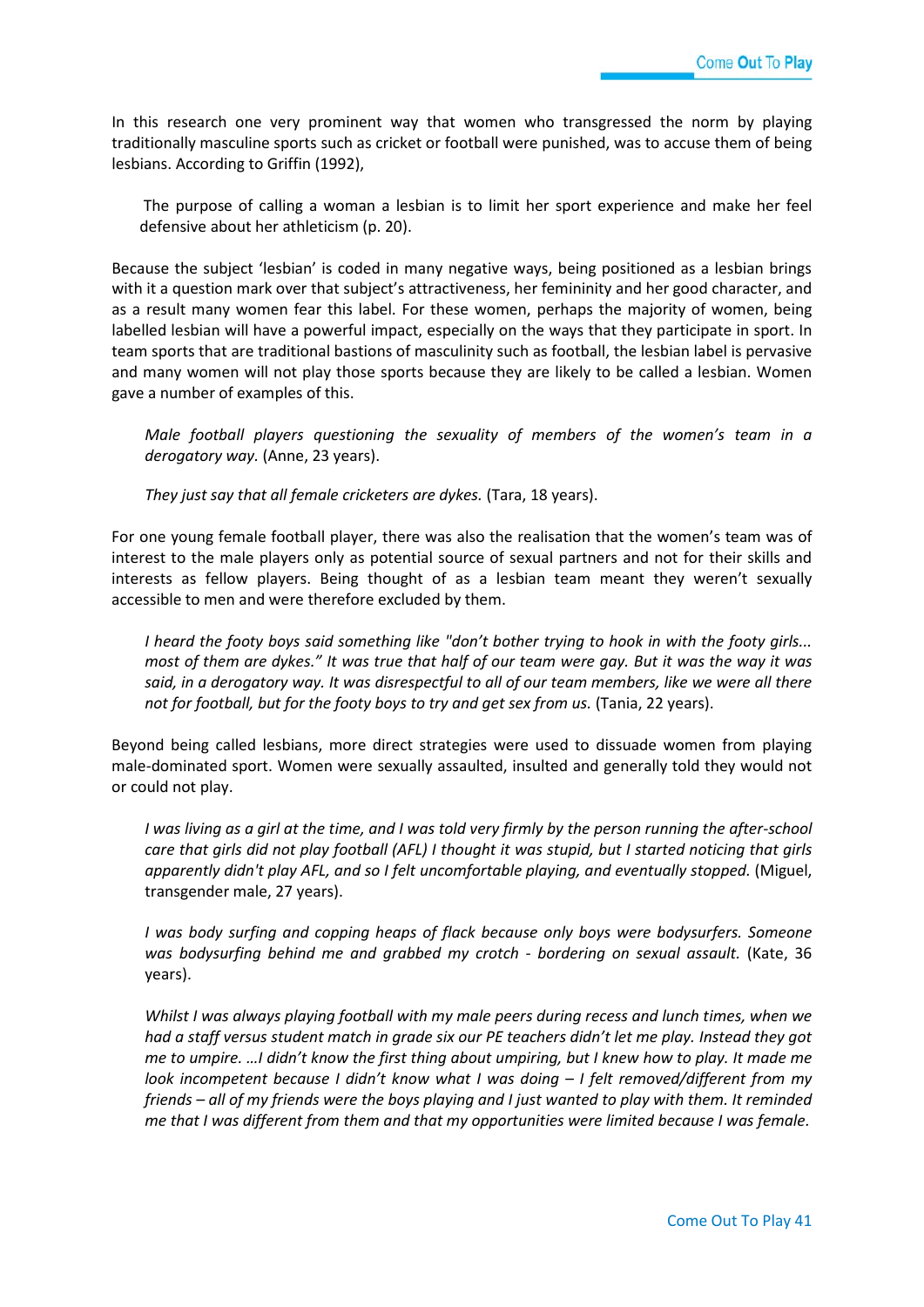*The boys wouldn't let my friend & I play football with them. They said we weren't good enough and we would ruin the game. We got singled out. I felt left out, I got rejected from something that I enjoyed.* (Megan, 33 years).

While respect and admiration may be the appropriate response to the talent and skills of sportspeople, women who are good at sport often find themselves being treated in negative ways. One player from a talented women's team recounted the abuse her team experienced because they excelled at a masculine dominated sport:

*We played in a male competition as the female competition wasn't strong enough, some of the male opponents make homophobic remarks about some of the players (most of whom weren't gay!). They didn't like being beaten by females in a male dominated sport!!* (Hanna, 45 years).

According to Griffin (1992), female excellence in sport challenges essentialist notions of traditional masculinity. If traditional masculinity is coded as 'strength and endurance' what are we to think when women also display these attributes? How then can masculinity be separated out and regarded as different and perhaps superior? In order to maintain the difference, women and girls' abilities are derided and belittled as one women's football team discovered:

*The footy boys' didn't respect that us women were also there to play football in the women's division. They didn't take us seriously. They would mock us during the game, and a guy even streaked naked out on the field while we were playing. As if we would want to see that!! It made me annoyed at the footy boys, but it didn't stop me from wanting to play football.* (Tania, 22 years).

Finally if women insisted on playing male dominated sports and none of the deterrents described above succeeded, they found that they had to play a poor second to the men's teams in terms of resources and support. One woman called it 'structural sexism':

*Structural sexism in that the men have reserved time slots eg Saturday while women are supposed to play during the week. It discriminates against women but particularly against working women meant I played less often than I wanted to and could not play in some events as they were only played during the week days reserved for women, rather than on weekends.*  (Brianna, 55 years).

In the section on sexism in sport below we explore this notion further. In all of the cases described above, many of the social advantages of being part of a sporting team for women were eroded away because of exclusion and punishment and many left their sport. However, despite the many hurdles and punishments to women playing traditional masculine sports, in Victoria there is a thriving women's football league. Griffin (1992) and others (Hillier, 2006) have pointed out the ironies in this. Once women decide that they will play football and become part of a team, regardless of the opposition they face outside, within the team they find a relatively safe space to explore their gender and sexuality. For these women the derision is outweighed by the benefits of the sport, which include female bonding and pleasure in bodily strength and ability. Heterosexual women who play football are already transgressing gender boundaries and those who decide to stay generally do not support negative beliefs about lesbians. Women in this research generally had positive experiences from inside the team of women's football or cricket. As one player said '*women's football is generally very gay-friendly.'*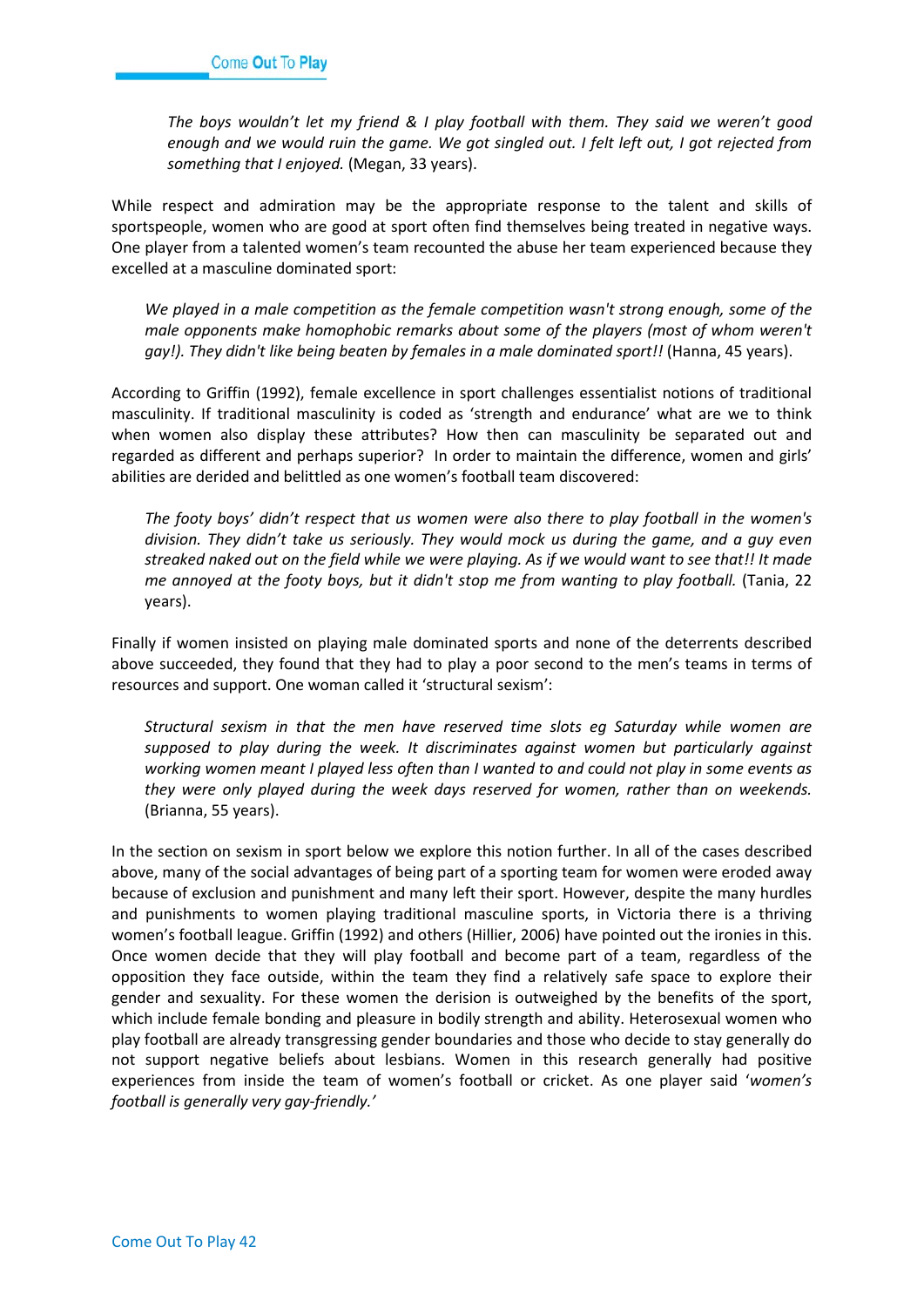### **GENDER – MEN**

In the same way that women's gender can be called into question if they play sport well, men had their gender and heterosexuality called into question when they played badly or as a way to spur them on to a better performance. By definition, men who play badly cannot be heterosexual men – they must be sissies, girls, or they must be gay.

*Mostly guys just mouthing off about sissy faggots. I think they are usually just showing off.*  (Robert, 44 years).

*The coach referred to all as a bunch of fags for not winning the game. I was not yet out to anyone and it reinforced the message that who I was is something to be ashamed of.* (Alan, 23 years).

Performance on the field that was anything less than strong, competitive and winning had to be relegated to something other than masculine and heterosexual, it had to be that they were bunches of girls, sissies, pansies and poofters. The impact of being positioned in this way produced in the men feelings such as shame and hurt, and many left the sport because of it. Regardless of the intention of this abuse, it ensured that the players' behaviour was shaped into being more traditionally masculine or they left.

### **SEXUALITY – WOMEN**

Within their own sporting teams, especially traditional feminine teams or sports that were regarded as acceptable for women to play, some women suspected of being lesbian were singled out, shamed and excluded by other players. This compromised the benefits of playing sport, particularly the social benefits, and left little motivation for remaining with the team. The following examples give a sense of this exclusion across a range of sports.

*High school volleyball game - snide comments from other players about 'stay away from the dyke' pretty hurtful; at that stage just questioning my sexuality, so it made me a bit upset.*  (Isabelle, 25 years).

*In the car on the way to a soccer game. The car was packed, girls sitting on each others knees in order to fit in. Other team member deliberately avoided sitting near me - I was the only out lesbian on the team. I felt rejected.* (Kate, 36 years).

*Driving home from the match, she asked me if I had a boyfriend. I said, "no - I have a girlfriend". My team mate was silent for the rest of the car ride and didn't talk to me for the rest of the season. It silenced me.* (Sarah, 37 years).

*I* was a member of an all female dragon boat team in Melbourne. I think I was the only lesbian in *the team and when they found that out, I was pretty much ignored during training sessions.* (Anna, 50 years).

*I got bitch-slapped (excuse the colloquialism) by a member of my own team and called a dyke for befriending a girl from the opposing team. I was fairly sure I was attracted to girls by this stage, and when I failed to deny that I might be a dyke I became alienated from a number of friends and team-mates. Lost interest in netball, lost a number of friends, effectively the event outed-me to all, including my own family.* (Vanessa, 22 years).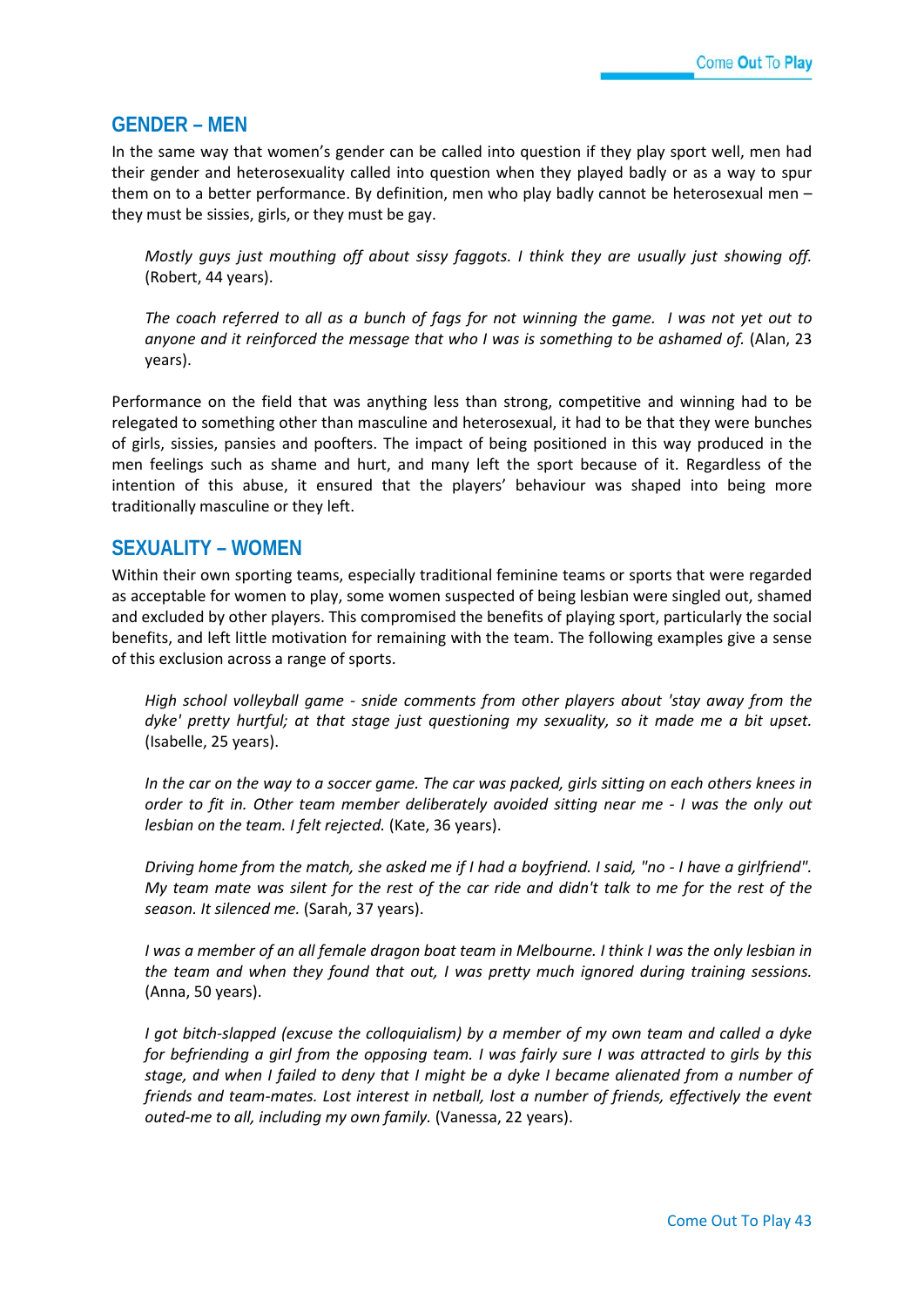The examples above are about other team members punishing women they thought were lesbians, however, this was not restricted to team members. Even spectators became involved in homophobic abuse.

#### A spectator kept yelling "get the dyke" to the people on the other team. (Danielle, 35 years).

The impact of the abuse of suspected lesbians within a team was to 'cleanse' the team of anyone who was not heterosexual so as to maintain the legitimate heterosexual nature of the team. Where women played traditionally masculine team sports, whole teams of players were regarded as lesbian and were subjected to abuse. This was especially the case with traditionally masculine sports such as football and cricket, but also when a team had a number of 'out' women on it. Rather than one team member being labelled and ostracised, the whole team could suffer this label.

*We were a team of mainly lesbians of mixed ages. At a fairly parochial prominent Melbourne club, we were harassed by the other team and their supporters- called 'transsexuals' had our equipment stolen and things thrown at our cars. Made me angry and as a team, we never played at that ground again - just forfeited games.* (Danielle, 35 years).

### **SEXUALITY – MEN**

'A gay male athlete violates both the image of athletes as strong, virile and heterosexual and the image of gay men as swishy and homosexual' (Griffin, 1992, p. 25).

One finding of this study was that men were significantly less likely to play team sport than women (45.0% versus 62.0%, *p* < .01). The stories that men told about their experiences in team sport illustrate very clearly why this difference exists. Though women were often excluded for being lesbian by their team mates, the potential for the abuse of men who were suspected of nonheterosexuality was more serious. Women who played traditionally masculine team sports were almost expected to be lesbian, however, the idea that there might be a gay man on the men's team was unconscionable for other men who, because of the male- to-male intimacy and bonding, needed to believe that all were heterosexual and that they were not the object of a male sexual gaze. As Griffin wrote:

'Maintaining the myths that all male athletes are heterosexual and that sexual attraction among male athletes does not occur allows men to enjoy the physical and emotional intimacy of the … team experience. They do not need to worry that team mates might think they are gay [or that someone else on the team is gay] (p. 26).

In men's team sports such as football, there are opportunities for intimacy and emotional expression that rarely exist outside the game. However this can only safely occur if all the men are believed to be heterosexual. It leaves gay men having two options. Pass as heterosexual or leave the game. Often abuse was directed at getting men believed or known to be gay off the team.

*School - just name calling, and straight guys not wanting to let you be involved because you are gay. It made me not want to participate in sport, or try to participate.* (Alexander, 27 years).

In terms of sexual transgression, men who played team sports and who were suspected of being gay knew that they were likely to be unsafe in change rooms and toilets. These are the places where homophobic abuse will occur and so they need to be avoided. In many cases, the punishment or fear of it led to withdrawal from the sport.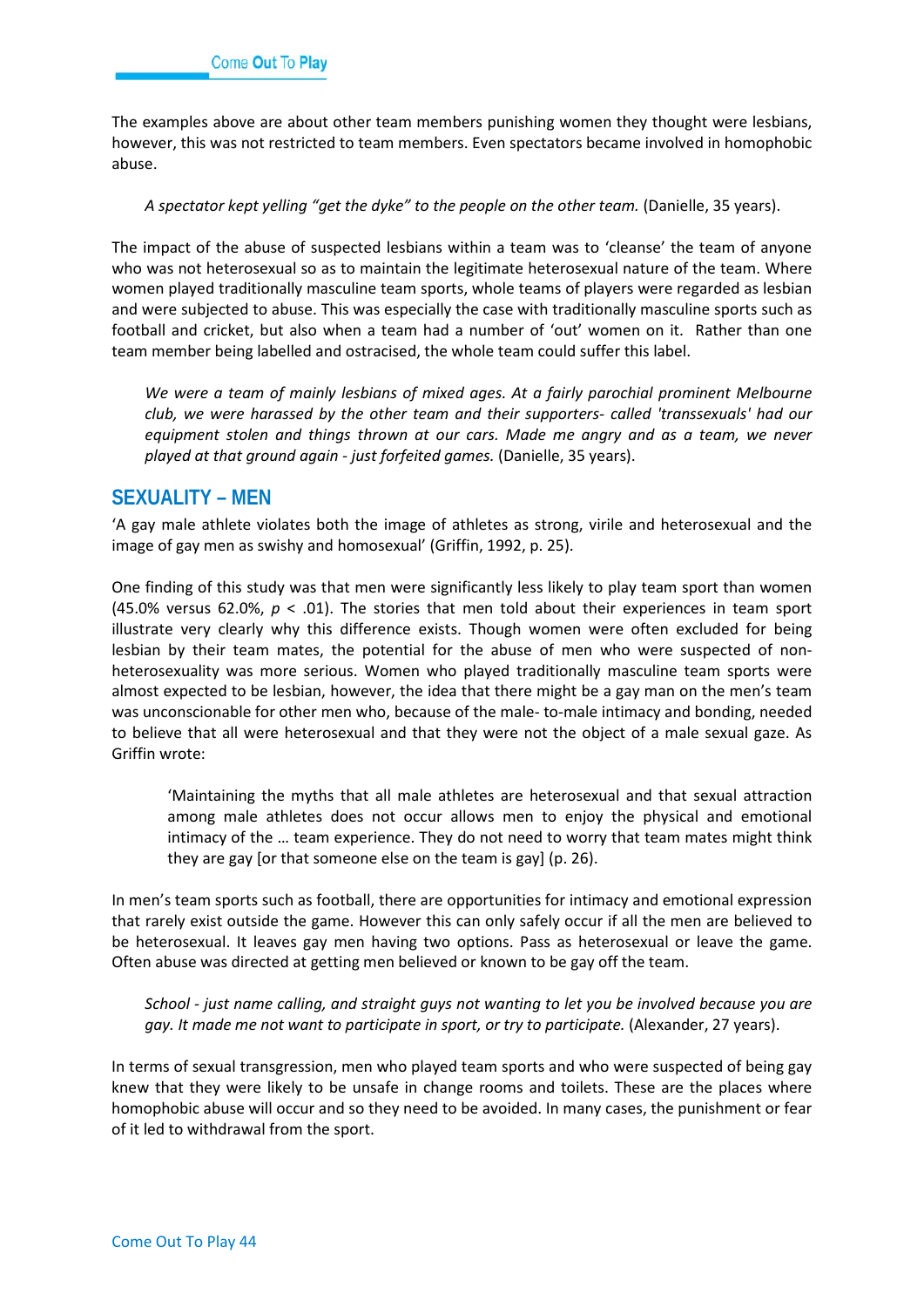*Ever tried to shower after a game if you are gay in the country? I do not shower until I get home.*  (Ethan, 32 years).

*Toilets. Got bashed/robbed/humiliated. [I became] depressed, scared and angry. I withdrew and reported it to police.* (Aden, 40 years).

Other gay men who witnessed the homophobic slurs and abuse became galvanised in their intentions to keep their same- sex attractions hidden. One finding of the research was that men in team sports were less likely to be out than those in individual team sports (55% vs 43%,  $p < .00$ ). Clearly there is a protective aspect to this behaviour which was echoed in what the men had to say:

*You'd hear gay jokes and things every now and then. I think that's why I didn't come out.* (Matthew, 26 years).

*A guy was mouthing off about another player saying that he's glad he did have to play him cause he is gay. It certainly made me question how I should react. If I say anything...what would be his reaction? Is it better to just ignore it?* (Gavin, 41 years).

*Members of my team identified an opponent as being gay and proceed to degrade the player on and off the court. I decided not the share the fact that I was gay.* (Colin, 39 years).

Sexuality and experiences of homophobia also impacted on participant's choice of sport. For example, 45.0% of the men would have loved to play Australian Rules Football and in fewer cases, other football codes, but did not because of the risks of abuse. The following responses were to the questions about sports that men would have loved to play but did not because of their sexuality:

*Would have loved to play football at school but that would have NEVER happened.* (Joseph, 39 years).

*I'd like to start playing rugby but have been a little bit worried about what my team-mates would think/do if they found out I was attracted to men.* (Keith, 21 years).

*Started playing football when I was younger and would have liked to play again after having a break for a couple seasons when I was in my teens but some of the guys I used to play with were big on derogatory comments of gays and referred it to a lot of guys who weren't necessarily gay. Just was an easier option not to play again. Now I have 2 friends who play football locally but wont even contemplate being "out" because of the backlash. If the other guys knew they were, then I'm sure there would be ramifications of it.* (Bryan, 27 years).

*AFL. Also I would like to participate with other guys from work in their sporting activities, however because they know I am gay I am not asked.* (Alexander, 27 years).

Few men in traditional masculine team sports have openly declared their homosexuality. In Australian Rules Football no player has ever announced that he is gay though rumours abound. Clearly, the range of subtle and not so subtle pressures on gay football players to pass or leave are incredibly successful, and at this stage the heterosexual veneer remains in tact.

In summary, one can see from the forgoing narratives from gay men and lesbians in this research that strong sanctions are actively used against sportspeople who violate gender and sexual norms. These sanctions take many forms including verbal slurs and insults, threats, physical assaults and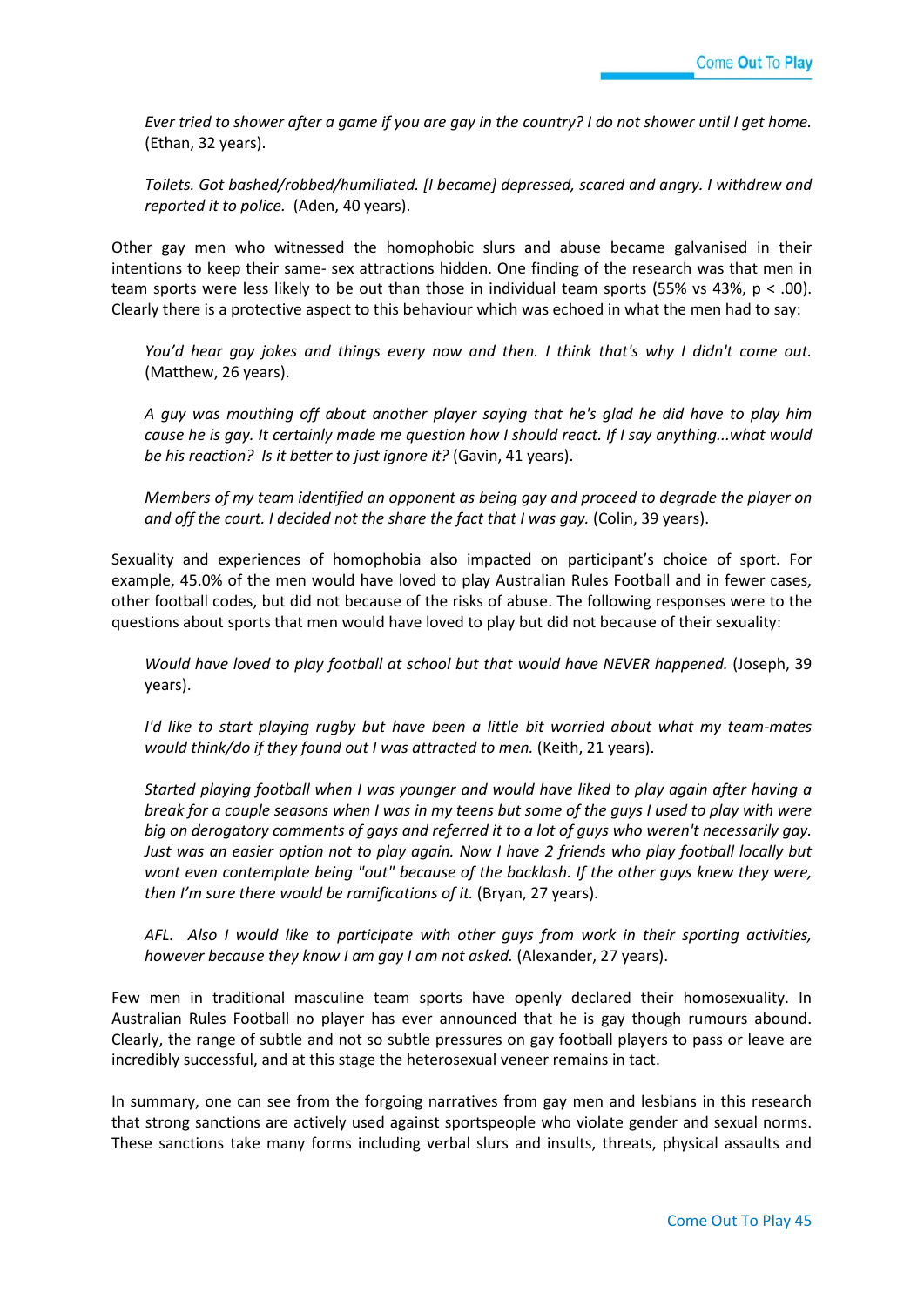

general exclusionary practices, and they have a negative impact on the players they are directed against, as well as other players within their teams.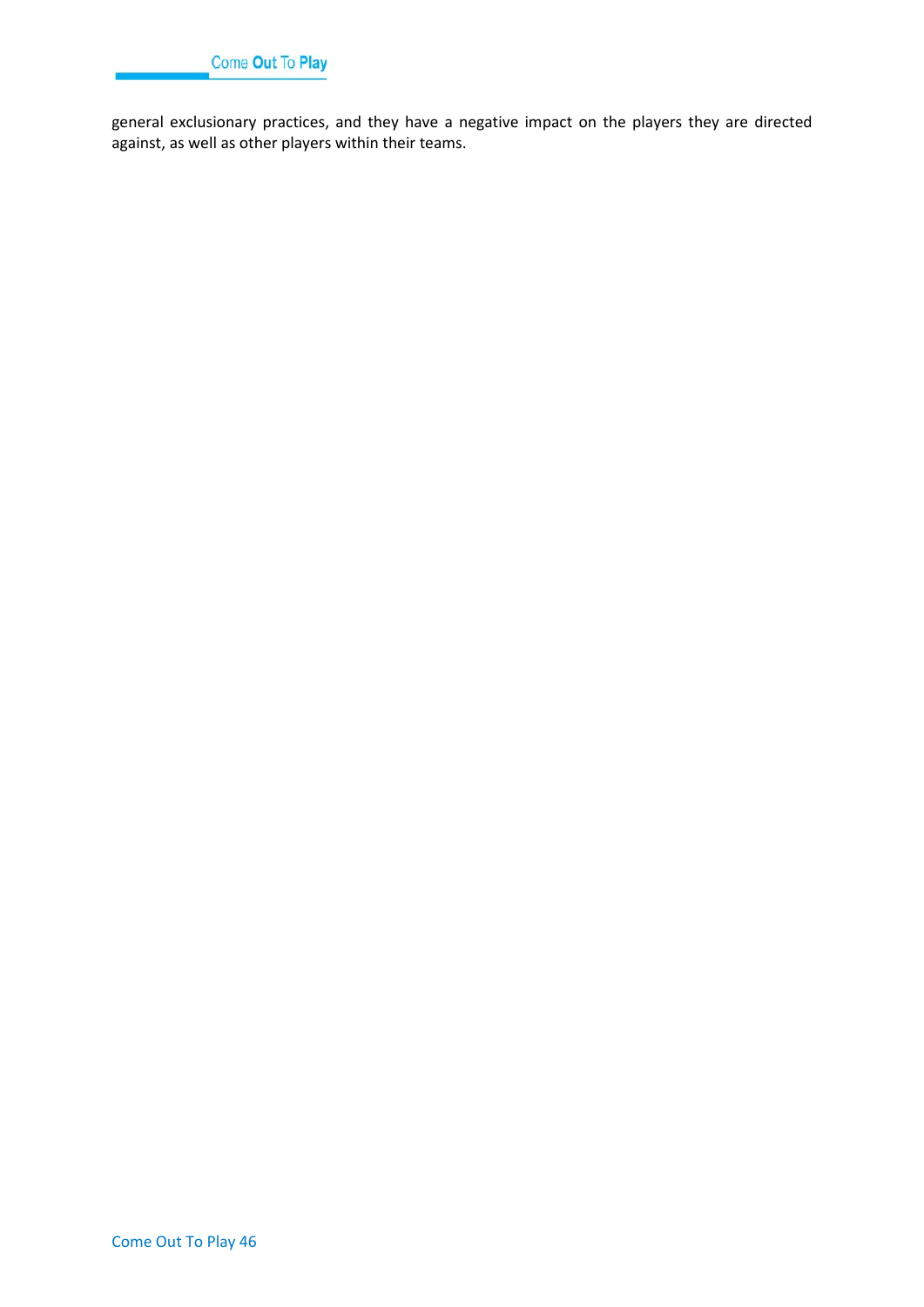# **SPORTING CLIMATES**

The social climates (i.e. hostile, conditionally tolerant, and open and inclusive) present within a particular sporting environment often influence the type of experience an LGBT person will have in sport. The participants in this study were invited to tell us about the benefits, challenges, issues and experiences of being out or not out in their sport. Participants' responses highlighted the characteristics of the three social climates which most often determined whether they concealed or were open about their sexuality and whether this experience was a positive or a negative one. Most responses were indicative of a hostile or an open and inclusive social climate.

Many male and female participants involved in mainstream sport were confronted by a hostile sporting environment which forced them to keep their sexuality hidden. They perceived their sporting environment was not safe to come out as LGBT due to possible abuse, threats, exclusion and even violence, especially for males.

*There is a strong heteronormative culture, always ongoing indications that any other forms of masculinity (apart from hegemonic type) are met with disapproval and, at times, hostility.* (Trent, 33 years).

*Homophobic male only school. One reason I chose running was that it was relatively less aggressively homophobic than team sports like football. I could run my own race.* (Michael, 47 years).

*I was young and unsure of my sexuality. When I realised I was in fact gay, the culture of sport and people involved intimidated me into not coming out.* (Samuel, 39 years).

*It's dangerous to be out in mainstream sport.* (Ethan, 32 years).

*I would like to be out, but a local footy league hardly seems the place for it. Who knows, maybe it wouldn't be so bad. I'm just not sure if I should take the risk.* (Matthew, 26 years).

*Too scary to be out in the gym.* (Trent, 33 years).

I *was once afraid of being judged. I was also confused about my sexuality until age 27!* (Nicole, 31 years).

*To avoid possible harassment, I told no one.* (Alison, 20 years).

*I did not feel safe to come out.* (Madison, 62 years).

*I'm not out because I don't want people to judge and speculate about who I am because I fell in love with someone whom they don't approve. I also don't feel the need to bare all about myself to any random person.* (Valentina, 19 years).

In addition to the fear of possible abuse, threats, exclusion and even violence, a hostile sporting climate is also characteristic when no one in the sport has publicly affirmed that they are LGBT, reinforcing the perception that it is not safe to come out.

*As the gyms were definitely heterosexual (in the outer suburbs) I would be very uncomfortable revealing myself as gay as it might generate negative reactions from others. In any case nothing is really gained by outing myself when there are no signs of other gays. I came out only three years ago and am well used to acting straight.* (Brock, 60 years).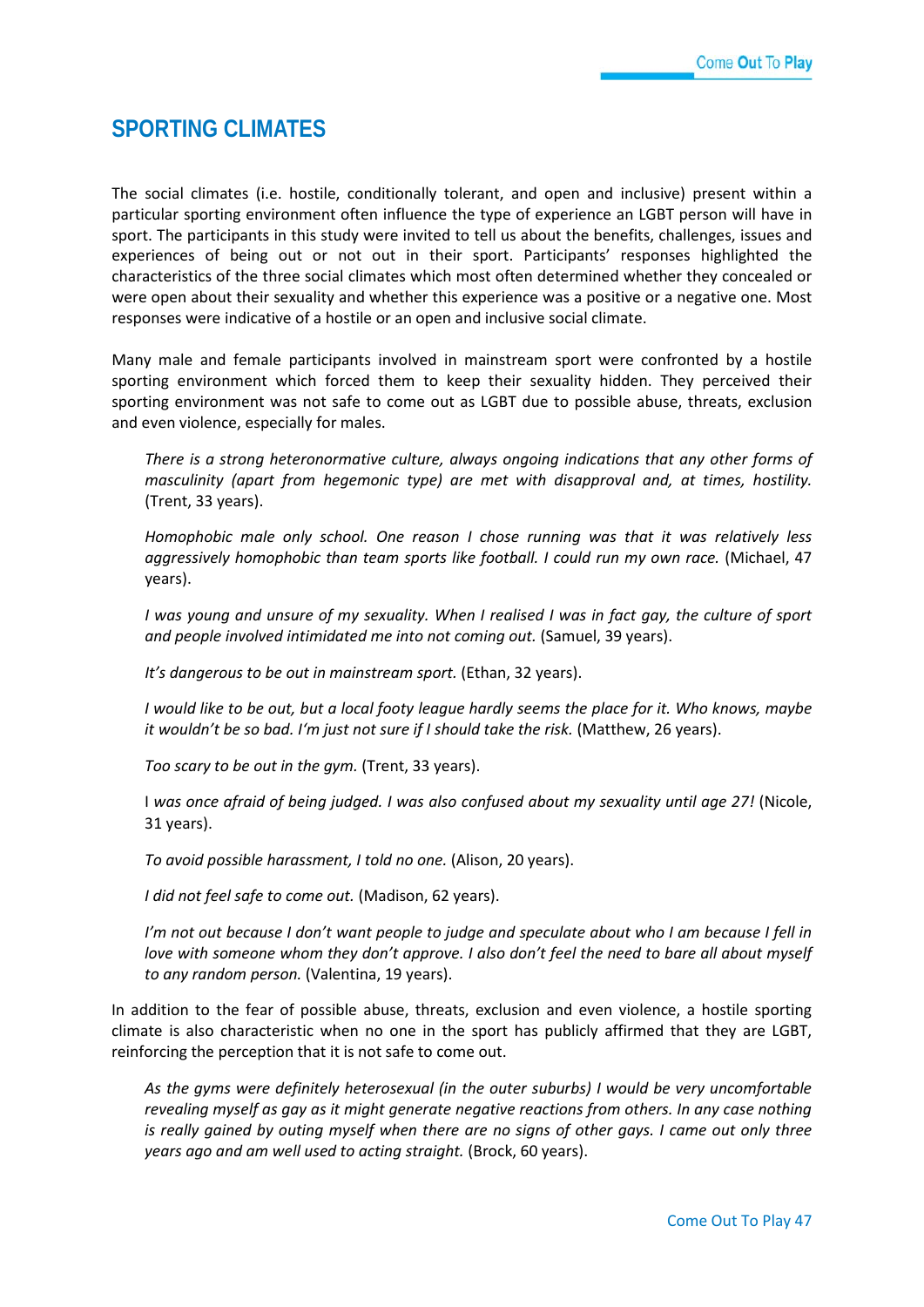*I wasn't out at the time, I was scared of what people would think of me and that I might be targeted, plus I didn't know anyone that was out so I didn't have any support.* (Mary, 24 years).

Some sports workers discussed how a hostile climate can include discrimination against LGBT sports workers exists in selection and career development processes of the sport.

*When coaching – was in the process of coming out, but closeted around the team I was coaching as it would have been a huge issue. The young people I coached were predominantly of a religion that is very anti-gay. I was very concerned that I could be accused of something because of the lack of understanding.* (Paige, 29 years).

*I was not out to myself at this stage. I remember being told that I was a lesbian at about 10 (years old) by co-participants. Didn't know what it meant. I would have possibly felt uncomfortable, or felt that others were, due to everyone being dressed in leotards. May have felt that if I was out, parents may not have trusted me with their children…there is a lot of physical contact when coaching, and people may have misinterpreted this if I was out…* (Amy, 26 years).

Many female participants, who were out in their sport, highlight individual and social facilitators of open and inclusive sports environments. These include confidence, positive self esteem concerning ones sexual and sporting identity, having a number of LGBT people out in the sports club to provide affirmation and support for other LGBT people and a friendly and supportive sports club environment for all members.

*There are a number of team members who identify as lesbian/gay so everyone is easy to get on with and the other members who are not gay are 'gay friendly'* (Anna, 50 years).

*I was hesitant at first to be out, but it became easy one I knew I wasn't the only gay person playing.* (Amelia, 23 years).

*It was fine to be out, there were a number of lesbian girls within the club, and no-one had an issue with it.* (Zoe, 38 years).

*Ultimate Frisbee is a very friendly sport so most people are tolerant of difference.* (Julia, 27 years).

*Although Ultimate Frisbee in Australia does not have a large number of queer/gay players who are 'out' and the predominant culture is heterosexual, I have felt comfortable playing and socialising within the community with my female partner. I am also comfortable with the wider Frisbee community knowing that I have a girlfriend. This may be due to the fact that many players are also friends who know us very well on and off the field. Ultimate Frisbee also prides itself on its status as an 'alternative' sport.* (Gabrielle, 28 years).

*Being 'out' didn't present any challenges for me. I was amongst friends who were aware of my sexuality and very accepting. I don't think my sexuality played any significant part in my participation with the sport.* (Kelsey, 21 years).

There were few male participants in mainstream sport who were out and discussed an open and inclusive climate, but those who did had similar experiences of an open and inclusive climate to the female participants.

*I found it very positive, most of the guys on the team I played were curious about what it meant*  to be gay. This actually made me wonder more about their sexuality. (Joe, 36 years).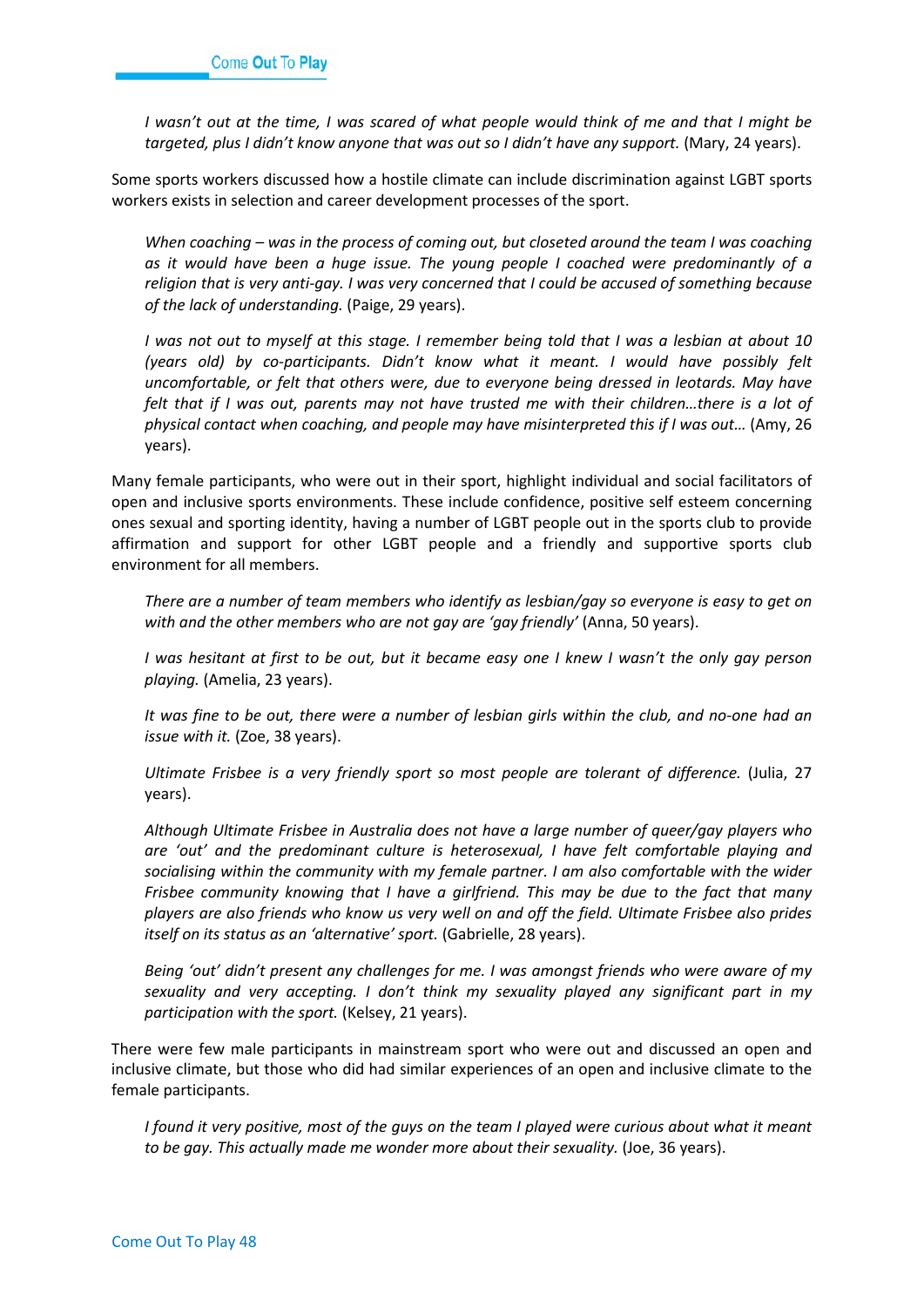*I came out to my team members and they were fine about it. It was much easier then as I could*  talk about my partner and other aspects of my life with ease. (Isaac, 50 years).

*Dancing – it was more than ok to be gay. When I was doing weights I was not publically out but would not deny if asked.* (Jordan, 50 years).

*I could write a book about my experiences being a gay man sailing but in a nutshell, it has never been a problem, almost all ocean sailors of all ages are a bit bent in their own way and I have always felt welcomed throughout our club…whether that is in spite of or because of my sexuality I have never really worked out, probably a bit of both.* (Adam, 54 years).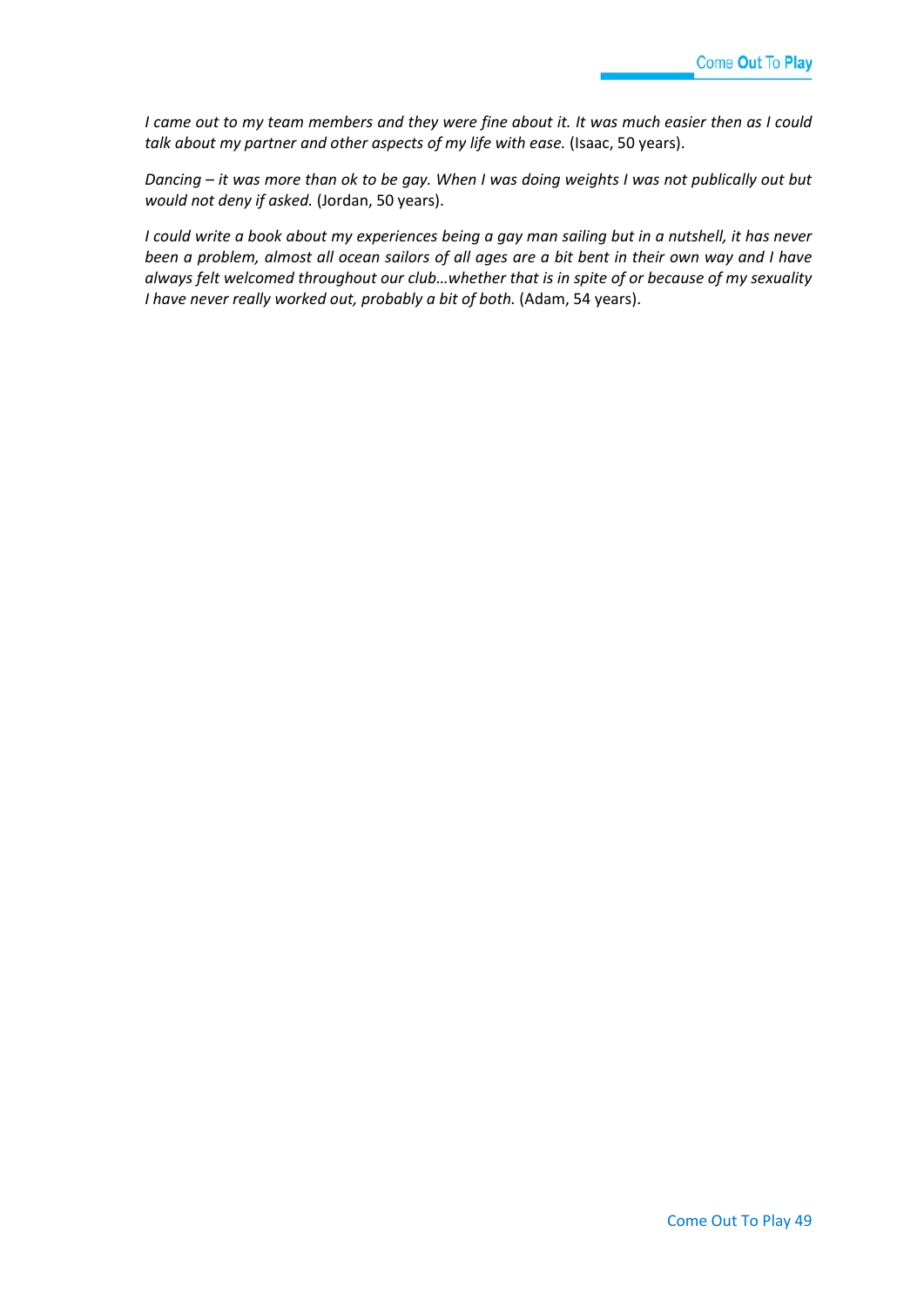# **DISCRIMINATION IN SPORT**

Participants were invited to answer a number of closed questions about their experiences of homophobia and sexism in sport. The following sections examine these responses.

### **VERBAL HOMOPHOBIA**

41.5% of participants experienced verbal homophobia at some time during their involvement in sport. In terms of frequency, 40.0% reported 'once', 57.6% 'often' and 2.4% 'always'. Approximately 87.0% of participants reported that their experience of verbal homophobia affected them in some way. Female participants reported more of this abuse than male and transgender participants (54.6%, 29.2% and 25.0% respectively).

Participants were asked to recall a time when they experienced verbal homophobia and to answer a series of questions relating to the event. They were also asked how they were involved in sport when the verbal homophobia occurred. The results are provided in Figure 12. These results show that 86.2% of those who had experienced verbal homophobia experienced it as an active participant/player, 5.8% an official and 3.4% a spectator.



#### **FIGURE 12 TYPE OF SPORT INVOLVEMENT WHEN THE VERBAL HOMOPHOBIA OCCURRED**

Participants were asked to identify where the verbal homophobia occurred. The results are provided in Figure 13. The most frequent sites of verbal homophobia in sport were experienced during competition or play (58.3%), at school (18.3%) and in the club rooms (8.7%).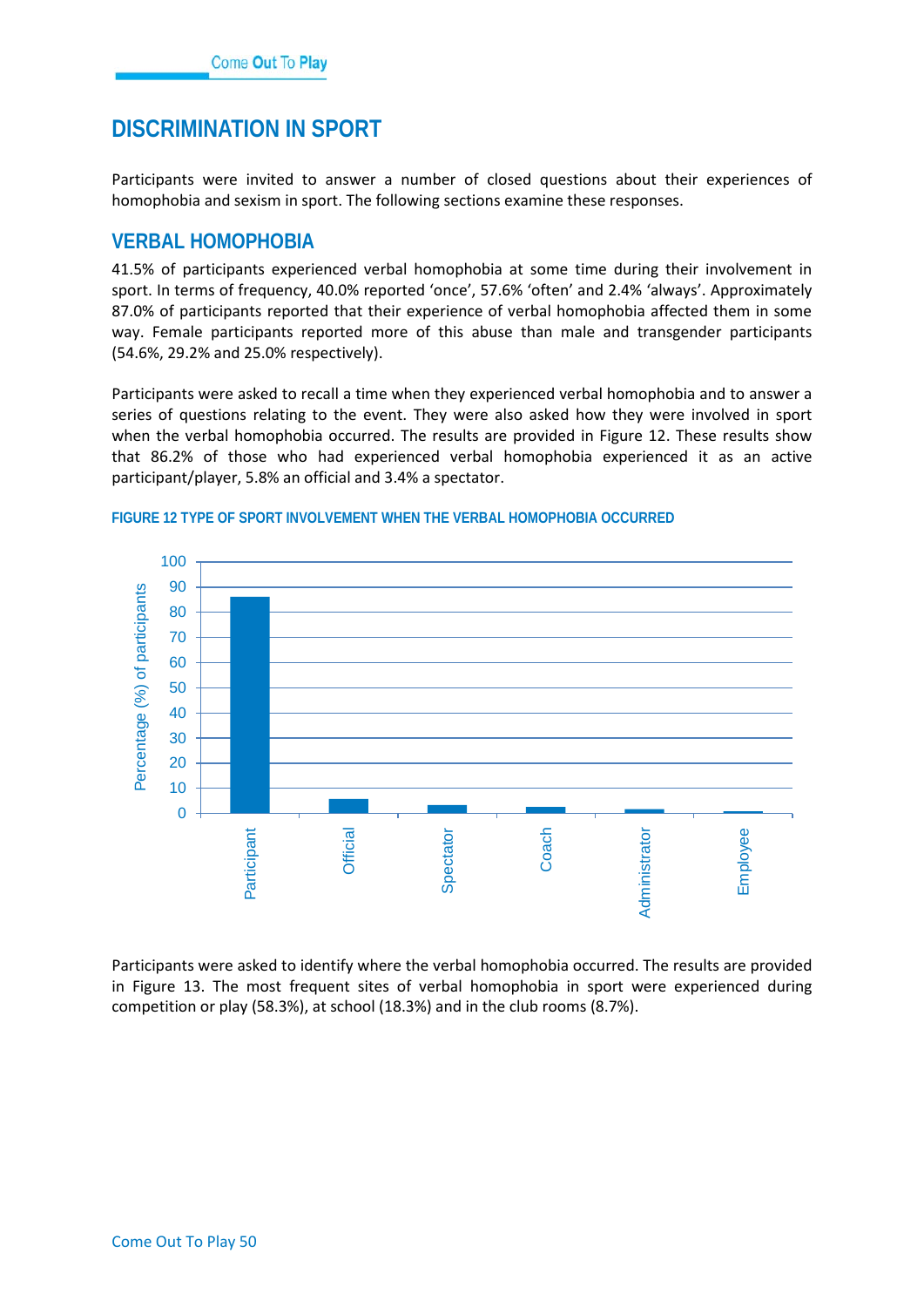#### **FIGURE 13 SITES OF VERBAL HOMOPHOBIA**



Participants were also asked what they did about their experience of verbal homophobia. The results are provided in Figure 14. These results show that the majority of participants did nothing.



**FIGURE 14 PARTICIPANT REACTIONS TO OCCURRENCES OF VERBAL HOMOPHOBIA**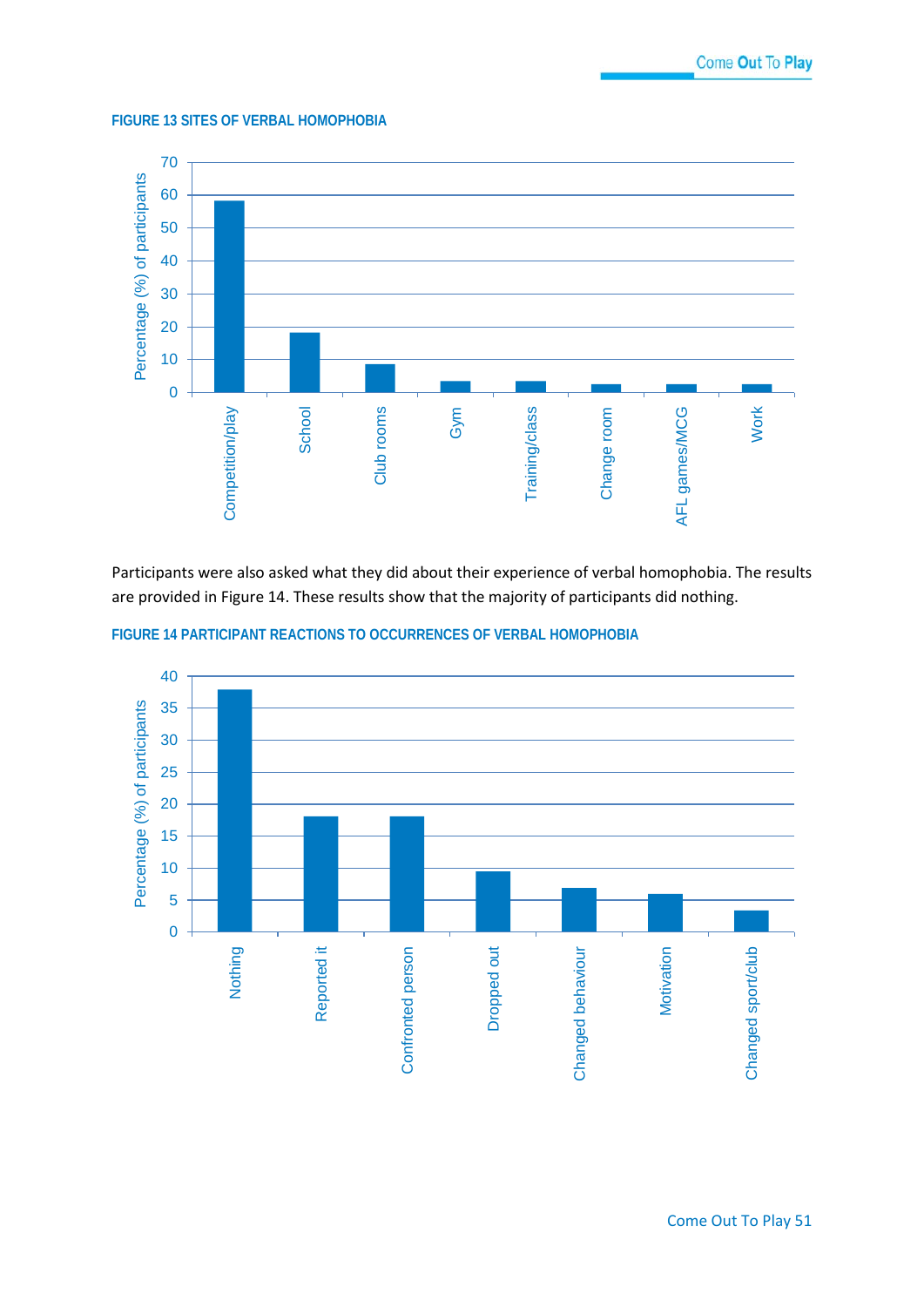The most common response (35.0%) to the homophobic abuse directed at them was to do nothing. Doing nothing is one strategy to deescalate conflict but is likely to have no impact on the problem of homophobia.

*I was called a 'butch dyke' by an opposing player in a team golf competition. I was upset and embarrassed at the time... mostly due to my age.* (Kirsten, 33 years).

*Some male soccer players shouted abuse like 'fucking dykes' etc and crossed the road. I felt angry and upset.* (Julia, 27 years).

*Teasing, name-calling, jokes, low-level physical assault (eg dacking, towel flicking, name-calling etc). Looking back now, a lot was just adolescent horse-play, but for a boy like me convinced I was a sinner, sick and a criminal, it piled up shame and self-loathing.* (Michael, 47 years).

*Just accusations -- poof, faggot, etc... of course, I hated myself.* (Elijah, 31 years).

Of those who did nothing, the main emotions attached to the experience of abuse were embarrassment, shame and self loathing. In contrast, 16.0% of those who were abused confronted the abuser and their emotional reactions to abuse were feeling offended and angry. The distinctions between these two clusters of emotions are important. In those who did nothing, the reactions were directed inward and were negative. In other words, the abuse was taken on and translated into negative feelings about the self. In those who confronted the emotions were directed outward in negative feelings towards the abusers.

*Team members who didn't know I was gay were making disgusting comments about other gays in other teams at an end of the year presentation night - I let them have it!! I was deeply offended that they had these views.* (Hannah, 45 years).

*Lawn bowls green. Homophobic comment not directed at me. I said I am offended. No apology but instead homophobic comment directed at me and my partner.* (Jayden, 40 years).

*My opponent who knew I was gay accused me of a cheating and kept calling me poofter. I was furious and told him I was not a cheat and to stop calling me poofter.* (Isaac, 50 years).

### **PHYSICAL ASSAULT**

Eight (3.0%) participants (5 males and 3 females) reported an experience of physical homophobic assault at some time during their involvement in sport. In terms of frequency, five participants reported 'once', two participants reported 'often' and one participant reported 'always'. Seven were playing sport and one was coaching when the assault took place. Physical assault was not reported by any transgender participants. When asked to identify the site of the physical assault, responses included during play, in the change rooms, at school and in the gym.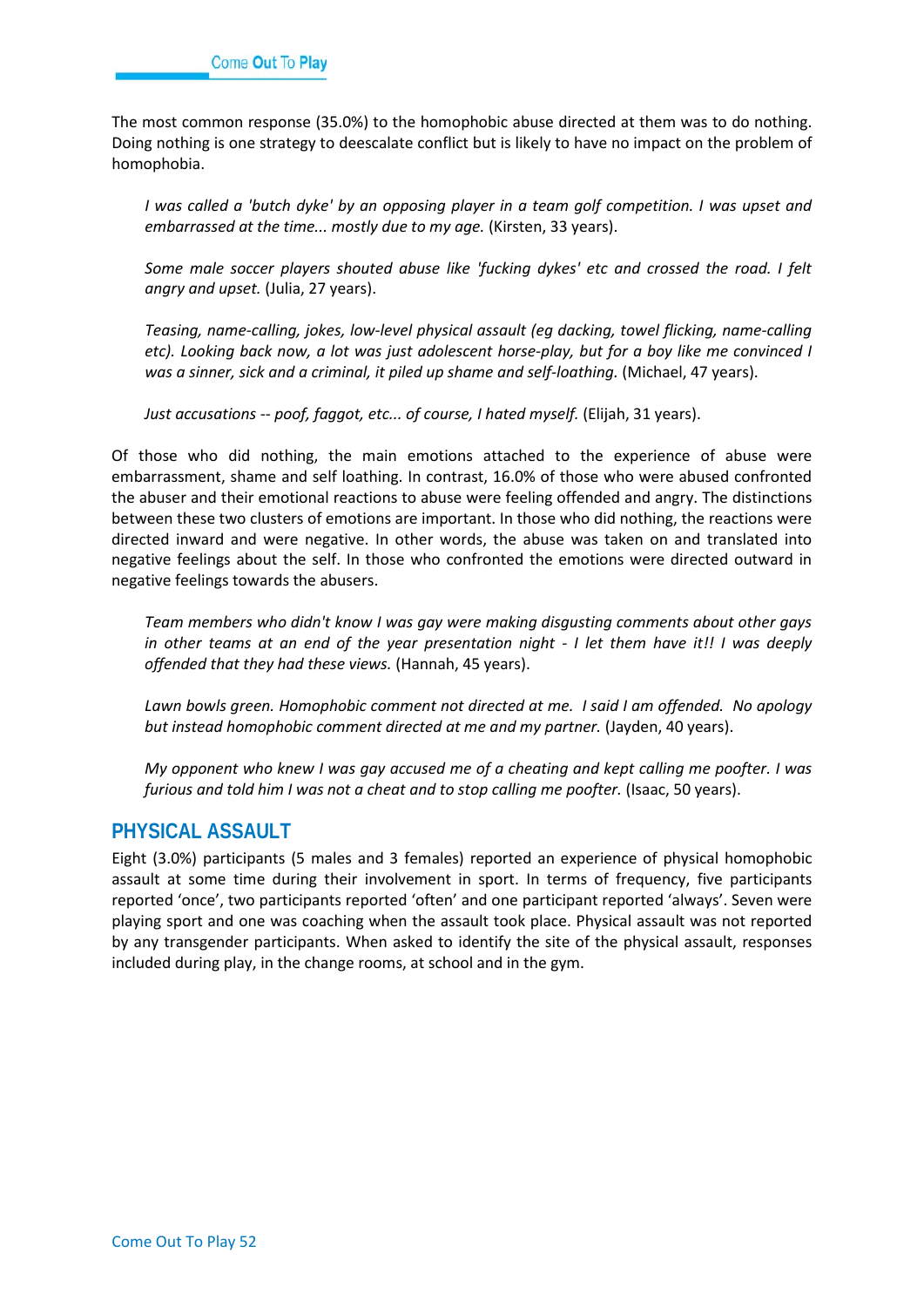### **SEXISM**

42.7% of participants reported experiencing sexism during their involvement in sport. Of these participants, 18.6% reported 'once', 72.9% reported 'often' and 8.5% reported 'always'. 86.2% of participants reported that their experience of sexism had an impact on them. Transgender participants reported the most sexism, followed by female participants and male participants (66.7%, 54.6% and 28.6% respectively). Participants were asked to recall an experience of sexism and to answer questions relating to that particular event.

Participants were asked how they were involved in sport when the sexism occurred. The results are provided in Figure 15. They show that 83.7% of respondents experienced sexism as a participant, 5.4% as an official and 3.9% as a spectator.



#### **FIGURE 15 TYPE OF SPORT INVOLVEMENT WHEN THE SEXISM OCCURRED**

Participants were asked to identify the site at which the sexism occurred. The results are provided in Figure 16. These results show that 39.5% of participants experienced sexism during competition or play. The second most frequent site of sexism was at school (22.6%), followed by in the club rooms (13.7%). These sites of sexism are similar to the reported sites of verbal homophobia.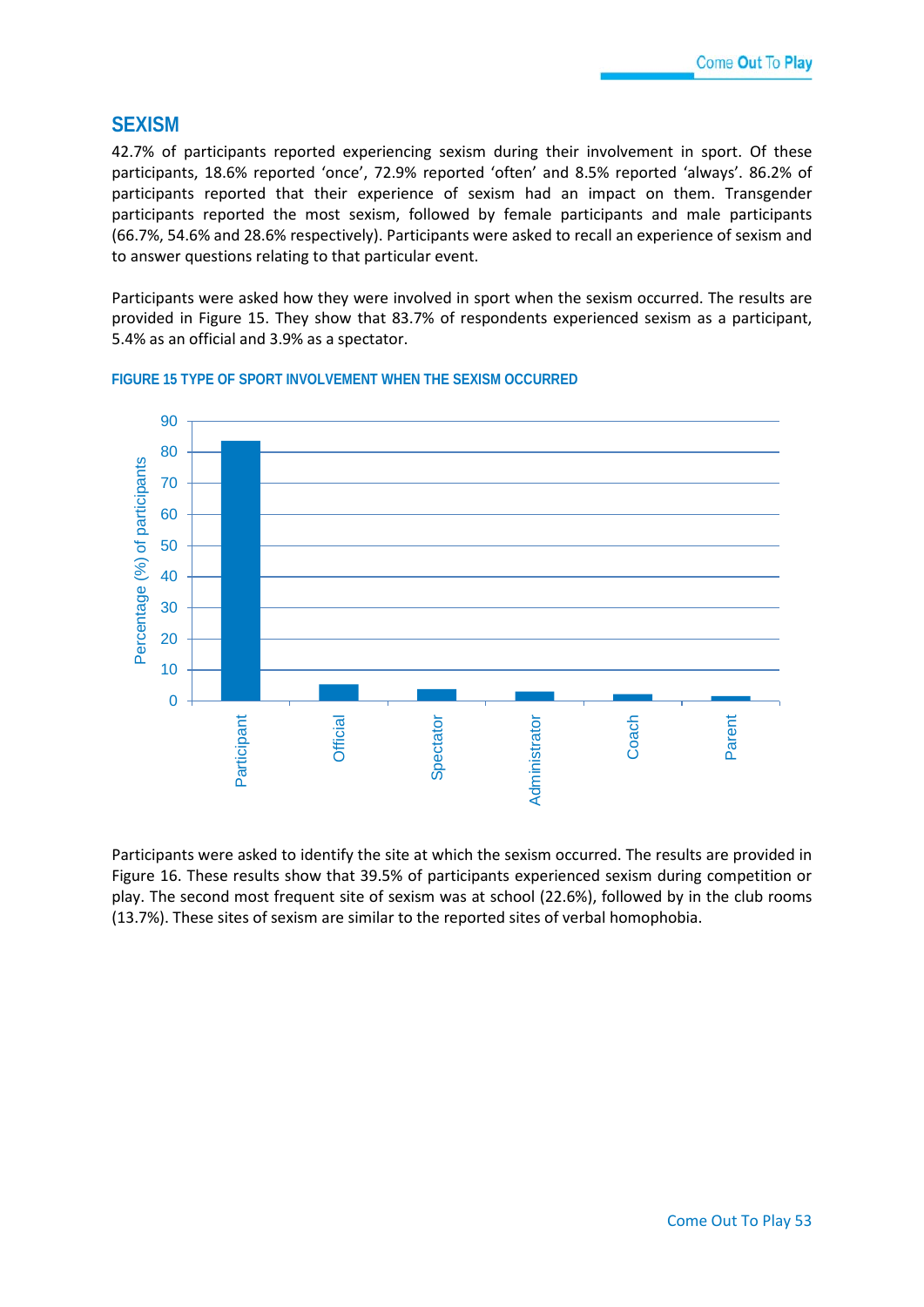**FIGURE 16 SITES OF SEXISM**



Participants were asked to explain what happened and what impact it had on them. All responses were analysed for common themes and they are shown in Figure 17. Sexist attitudes, beliefs, comments, jokes and harassment were the most frequent experiences reported (49.1%), followed by being excluded from participating (22.0%). 12.1% of participants identified occurrences of sexism that were also homophobic.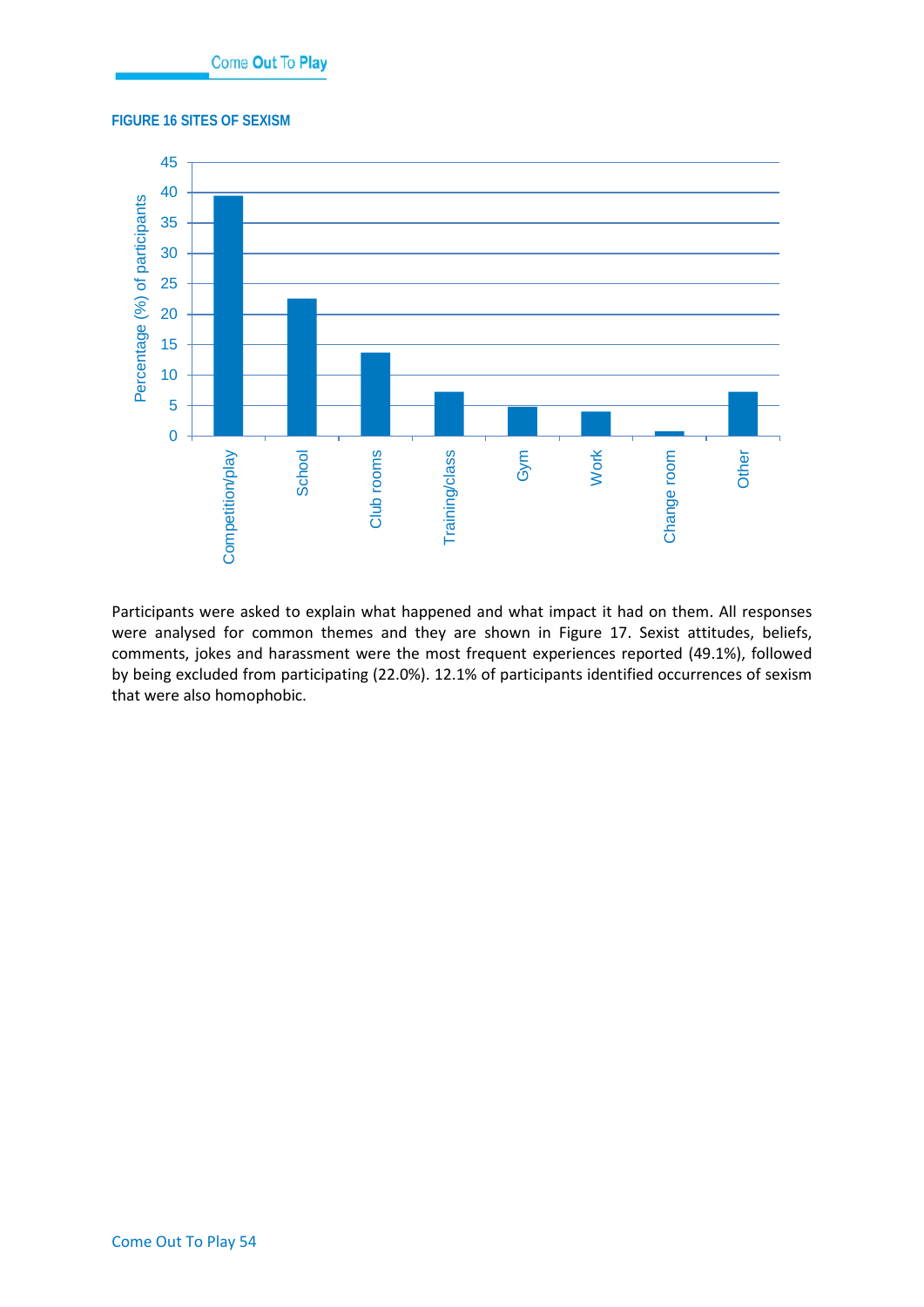



Participants were asked what they did about their experience of sexism (see Figure 18). Half of the participants reported that they did nothing and only 16.7% of participants reported the behaviour.



**FIGURE 18 PARTICIPANT REACTIONS TO OCCURRENCES OF SEXISM**

Come Out To Play 55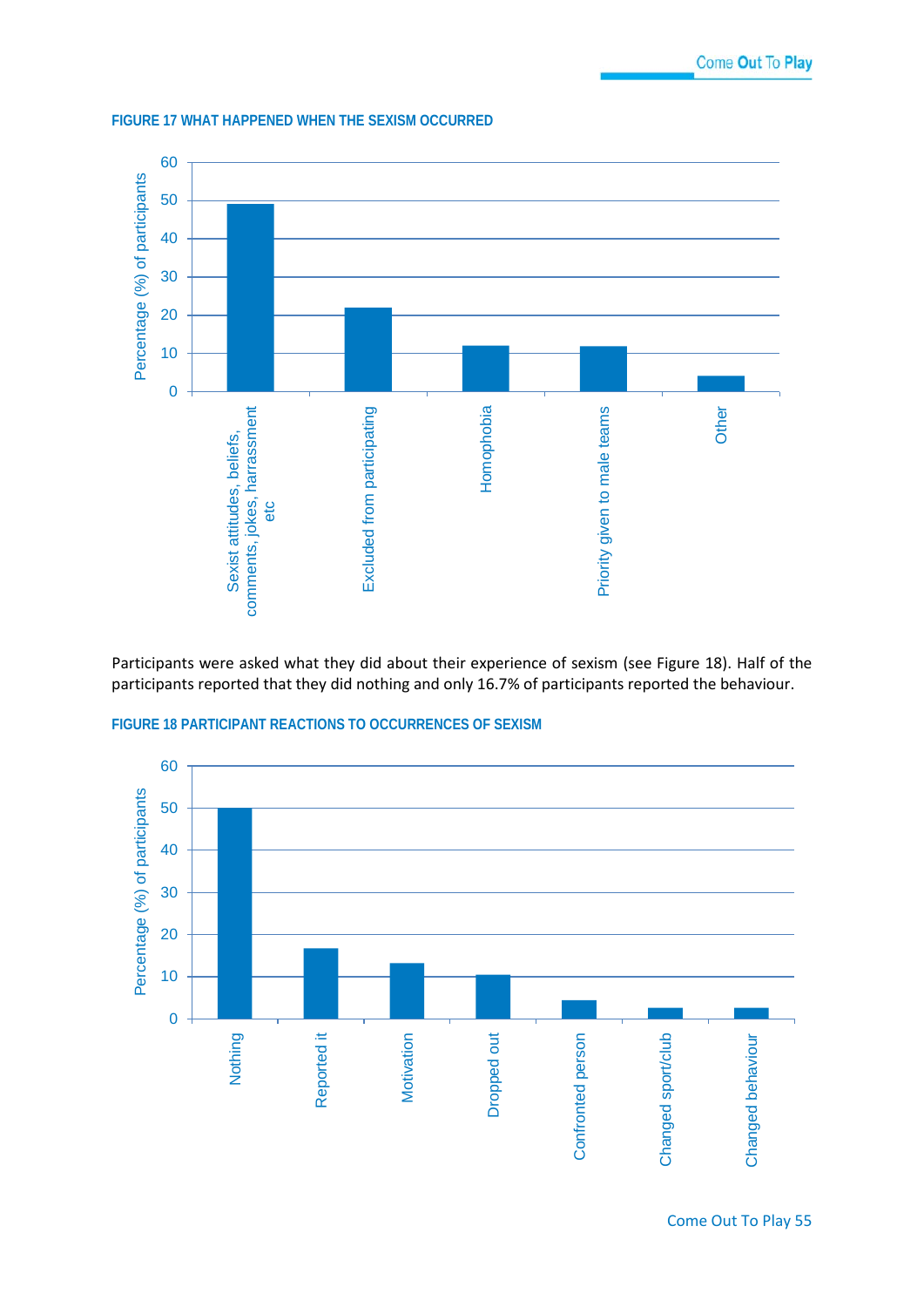# **TRANSGENDER EXPERIENCES IN SPORT**

Twelve participants identified as transgender. A further two participants, although identifying as male and female, were also transgender. *Come Out To Play* is the first study to examine the sporting experiences of transgender people in Australia. While this number may appear low, the transgender population is both small and difficult to access. Acknowledging the sample size, the results do provide an important initial insight into the sporting experiences and challenges of transgender Victorian's. It also highlights the need for further and more comprehensive research in this area.

The general health and wellbeing and the extent of discrimination experienced by transgender people in Australia provides an important broader context into which the sport experiences of transgender Victorian's can be situated. Couch et al. (2007) documented the general health and wellbeing of transgendered people in Australia and New Zealand in a first ever comprehensive study involving 253 participants. Participants rated their health using a five point scale from 'poor' to 'excellent'. 35.2 per cent rated their health as 'good' and a further 28.9 per cent as 'very good'. Whilst a majority considered themselves in good health these ratings were still comparably lower to those reported in the Australian National Health Survey (Australian Bureau of Statistics, 2006). The picture of mental health for participants was concerning showing "a rate of depression much higher than levels of depression in the general Australian population" (pp. 7 & 26-28). Suicidal ideation was also high.

Couch et al. (2007) noted that there were many reasons for this high depression some of which is, or is not related to gender identity. Eighty-seven per cent of participants also reported experiencing 'at least one form of stigma or discrimination on the basis of gender, including: verbal abuse; social exclusion; threats of violence (a third of participants); having rumours spread about them and; being refused employment or promotion. The report makes a direct link with this discrimination and depression (p. 9). Reducing such discrimination through education and direct social action, as well as promoting the social inclusion of this marginalised section of Australian society is timely.

The survey also asked participants to identify what they did to sustain their health and wellbeing:

The main things that most participants mentioned as ways in which they took care of themselves were eating well and exercising regularly (p. 28).

Walking was the most popular regular exercise cited by participants. Other activities included cycling, running, swimming, yoga, Pilates, tai chi, kung fu, belly dancing, salsa, rock climbing, golf, going to the gym, and playing basketball.

Couch et al. (2007) did not go into the physical activity and sport participation rates, barriers and facilitators for transgender people. Considering the benefits of sport and physical activity to physical and mental health as well as to social inclusion and cohesion, it is a research and policy gap worth filling.

A brief overview of the rigid sex/gender binaries that provide the framework for the competitive, organisational and social aspects of sport is required to fully appreciate the challenges faced by many transgender people in their sports participation at recreational and elite levels. Most sports are divided into male and female teams and / or competition categories. Training and socialising, especially in team sports, are also separated by gender. There are separate change rooms in which sports participants display their bodies to others when showering and changing into and out of sports uniforms. Bodies can also be on display in revealing sports attire (bathers, lycra running suits, cycling gear etc) and during the process of drug testing (i.e. urine samples). Drug testing also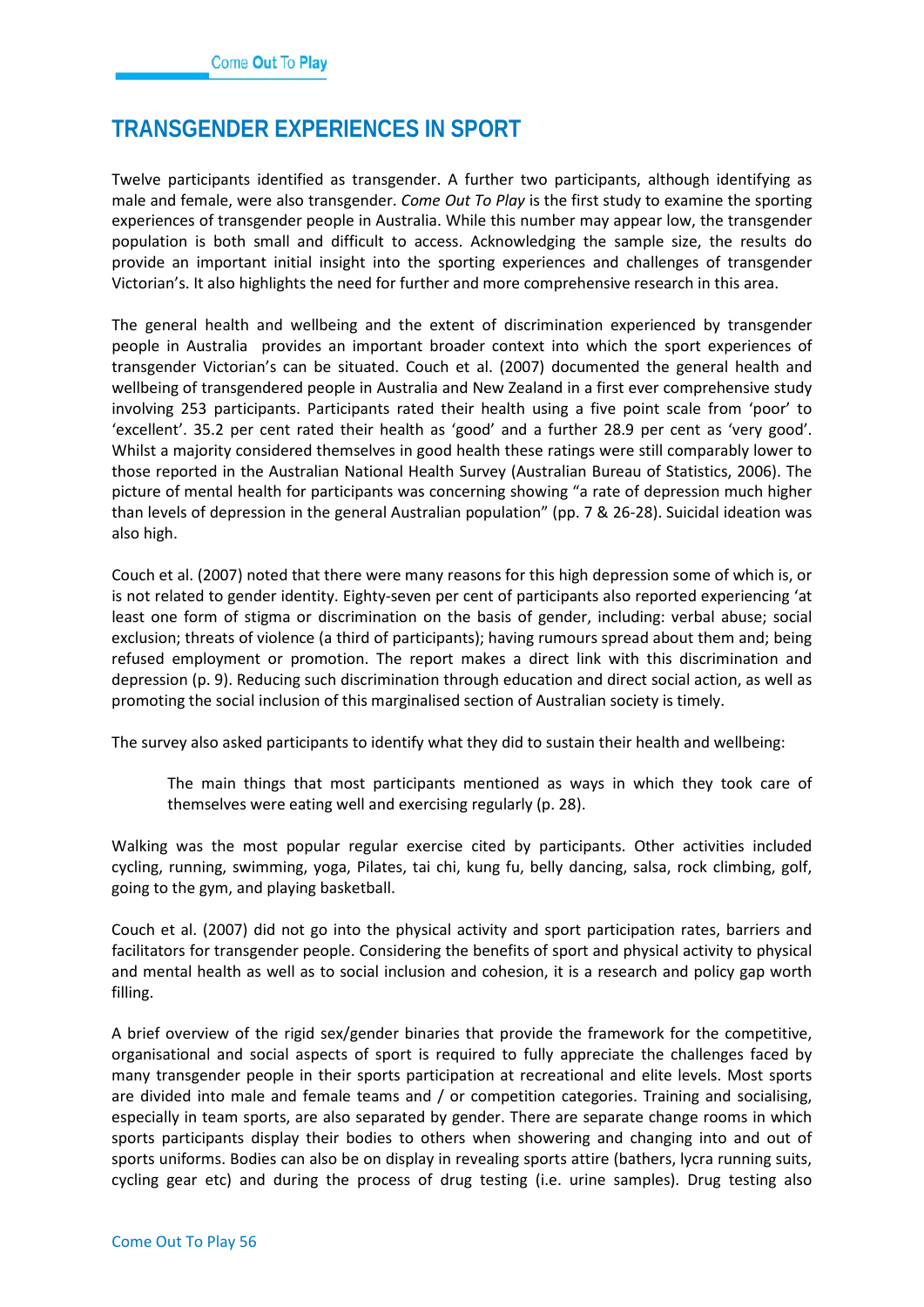assumes 'normal' parameters for male and female hormone levels. Sexed anatomies are presumed to be distinctly male (i.e. penis, testes, no breasts, XY chromosomes) and female (i.e. labia, vagina, breasts, XX chromosomes). Males are assumed to have deep voices and be larger, more muscular, tougher, more aggressive and better at sport than women. However, not all people fit into this 'oppositional' two sexes and two genders model of humanity.

The organisation of sport into two distinct and oppositional categories based on a simplistic view of sex and gender makes sports participation particularly difficult for transgender and intersex peoples. The concluding paper by the Australian Human Rights Commission (AHRC), titled *2009 Sex Files: the legal recognition of sex in documents and government records opens its discussion on how sex and* gender is defined in multiple ways:

There are various legal, social, medical and scientific opinions and theories about what constitutes sex and what constitutes gender. There is no consensus about the definition of sex or gender.

Furthermore, transgender and intersex people do not define/identify themselves and their lived experience through simple categories of sex and gender (Australian Human Rights Commission, 2009; Couch et al., 2007). The Australian Human Rights Commission (AHRC) paper describes the variability in sex and gender (better defined as sex and gender diversity) and that a person's sex and /or gender is a central part of a person's personal identity.<sup>[4](#page-58-0)</sup> The AHRC advocates that 'every person has the right for their sex and/or gender identity to be recognised and respected'. Recommendations 2 and 3 of *Sex Files*<sup>5</sup> support the Commissions findings that sex and gender identity should be defined according to the lived social identity of the person, rather than being over-determined by medical procedures and evidence.<sup>[5](#page-58-1)</sup> This recommendation presents some major challenges for sport at all levels. A number of *Come Out To Play* participants indicated their difficulty with the two sexed/gendered sports model in many of their responses. They also highlighted general ignorance and prejudice concerning transgender issues within many of the sporting communities they had been involved in, experiences of discrimination based on this ignorance and prejudice, a lack of policies to enable their participation in sport, and concerns with using change rooms, being accepted and fitting in:

*I play on a mixed team in 5-a-side indoor football comp. Rules state there must be two women on field for each team at all times. As a transwoman I am out to my team but not to others in the competition. I am always worried that my trans status will jeopardise my ability to participate in the sport should someone decide that I'm "really a man".* (Isaac, transgender male, 50 years).

*As a TGirl unless you're very, very passable - you're not accepted.* (Alice, transgender female, 49 years).

*I never had an issue when I identified as a dyke, but since I have come out again as transgendered (FTM), I have found that it is quite hard for people to understand how they can* 

<span id="page-58-0"></span> $4$  This variability will not be described here. Please go to the AHRC report pp. 7-8 for this information. Also see Symons , C. and Hemphill, D. (2006) 'Transgendering sex and sport in the Gay Games' in Caudwell, J (ed) *sport, sexualities and queer/theory*, Routledge: London, pp. 109-128.

<span id="page-58-1"></span><sup>&</sup>lt;sup>5</sup> Recommendation 2: The definition of sex affirmation treatment should be broadened so that surgery is not the only criteria for a change in legal sex.

Recommendation 3: The evidentiary requirements for the legal recognition of sex should be relaxed by reducing the quantity of medical evidence required and making greater allowance for people to self-identify their sex.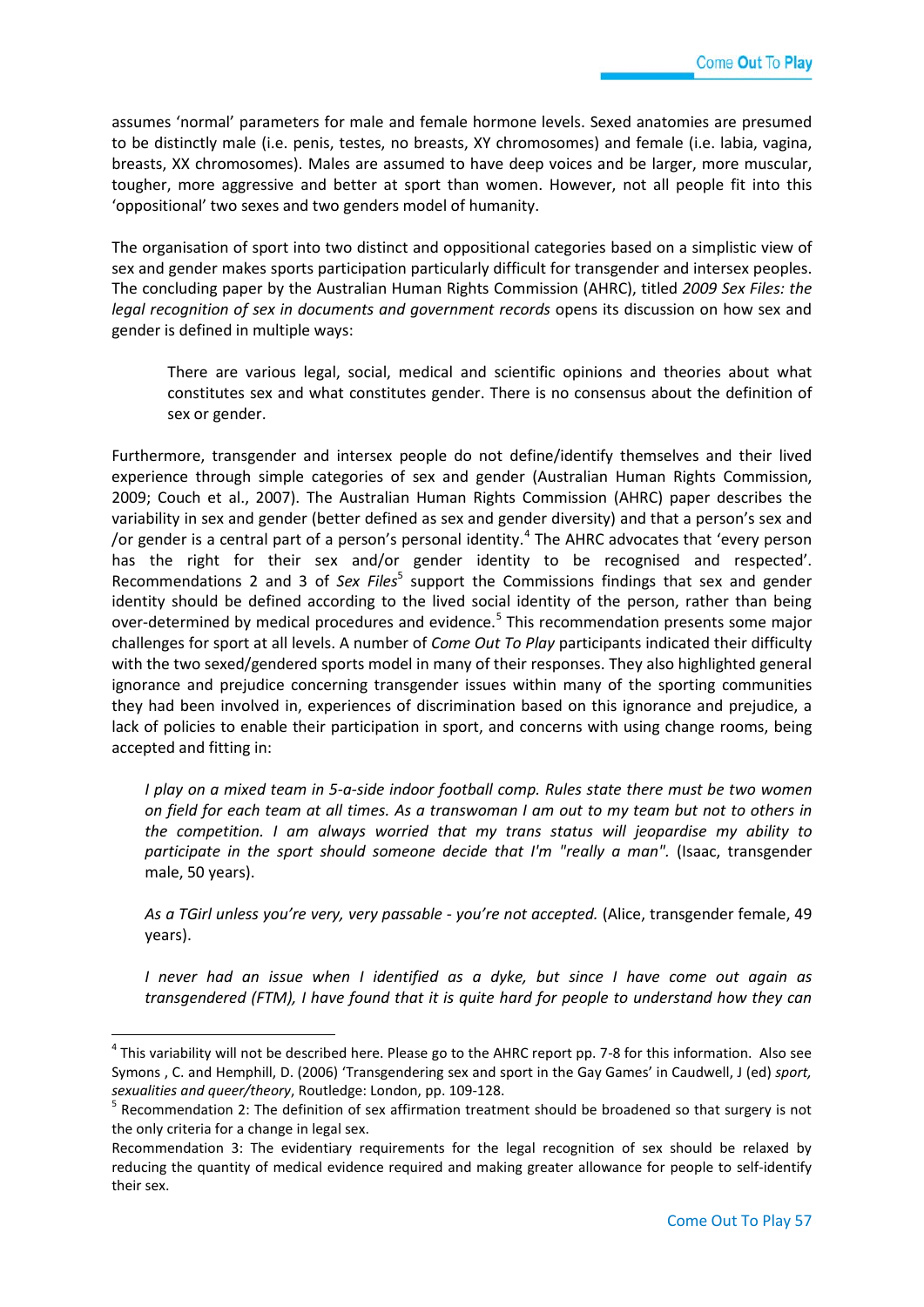*best respect my gender. Especially in archery (my secondary sport), I effectively cannot compete as I am classed as a female competitor.* (Danny, transgender male, 38 years).

*Since completing transition I am going to start playing next year. I am out, as I come from a country area and there is little to no way of getting around this issue of people knowing me. I am really "onto" the fact that policy and procedure is behind the eight ball in regards to protecting me when I play and I want to get that changed ASAP!* (Bradley, transgender male, 25 years).

*Swimming - I am too conscious of my body and the dangers associated with being trans in a change room.* (Miguel, transgender male, 27 years).

Angie (transgender female, 51 years) gave a very detailed account of the challenges she experienced in queer and mainstream sport – sailing - which included lack of acceptance, discrimination, change room and inclusive policy issues, lack of education to address transgender discrimination, medical and drug testing issues.

*I* was out to all in my life and associated with the event when I competed in the Gay Games in *Sydney in 2002 in sailing, but found that some others (in a gay sailing club - NOT all, by any means, but one of the main problem people was a senior official) were not very accepting of me as a female (because of their biases [discrimination] against trans people, and that played a large part in me choosing to give up competitive sailing after the Gay Games. Being trans also caused problems in one mainstream regatta that I competed in, where other women left a change room because my voice is deep and sounds male (I am, incidentally, post-operative). That experience also caused me to have reservations about joining any other sailing club.*

*I have seen some trans-friendly policies in yachting organisations recently, but I do not know how well those policies are supported with education (have asked, but received no satisfactory replies), so have decided not to join any clubs.*

*There are medical issues around me competing as well: one of the medical drugs I take (and will for the rest of my life) is Aldactone, and that is on the [prohibited list, so I have to stuff around getting permission etc in case of any drug tests. (On that, I also do not know whether or not I would be required to be tested by a male or female drug official: again, no-one has answered my queries on that.)*

*In the meantime, when I can get to a suitable financial state, I plan on building a boat and sailing on my own.*

*Right now, I do not trust many people in the world of sailing, and so chose to avoid that environment. That is saddening, but I have had enough discrimination and ignorance for several lifetimes, and don't want to have to go through all the crap questions - IF I find somewhere where the policies are genuinely held to.*

Not all survey participants experienced these challenges in their sports participation.

One participant commented that there were a number of transgender peoples in her sport and she was very accepted:

*I present as a female and participate dressed as a female. The sports I participate in are very accepting as there are a number of transgender people.* (Annie, transgender female, 55 years).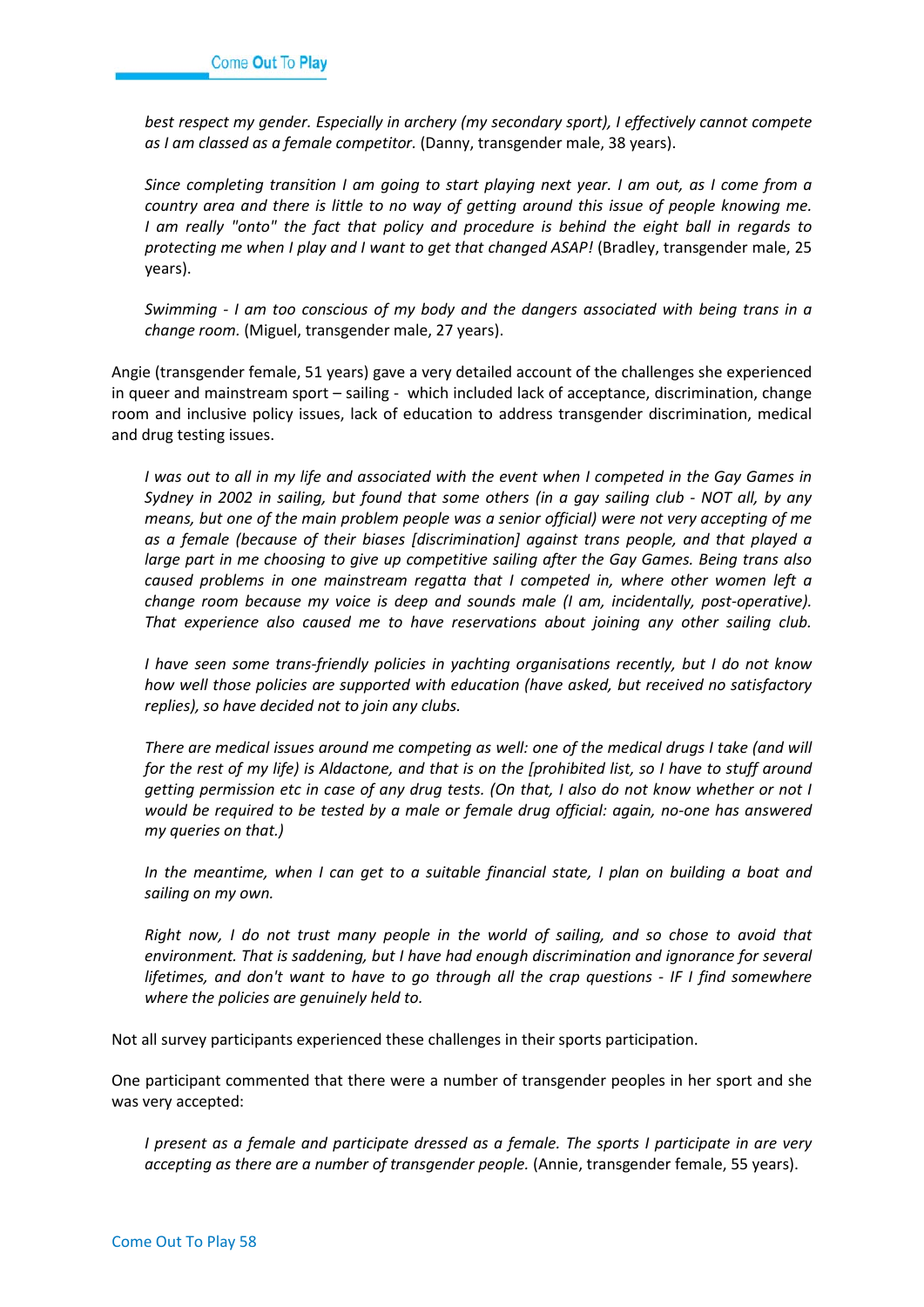Another discussed being accepted but at the same time experiencing difficulty fitting in because she/he was more gender queer than male or female:

*In women's groups/pelotons I felt a bit of an oddity though there was no homophobia really. The guys just treated me like one of the guys - but it was a little harder to keep up as there were more professional/experienced riders in male dominated groups due to woeful promotion of women in cycling . I wanted to compete but was aware of being seen as a woman - which is not really me either. Essentially I am pretty much gender queer and am very aware of male and female divides. I'd like to see more mixed events / competitions based on times/ levels etc. rather than gender.* (Casey, transgender – does not identify as male or female, 35 years).

In summary, these responses provide an important initial insight into the sporting lives of transgender Victorians. There needs to be more substantial research of these experiences, as well as a better understanding of the policy context and challenges the rigid two-sexed and gendered sports model presents to transgender people.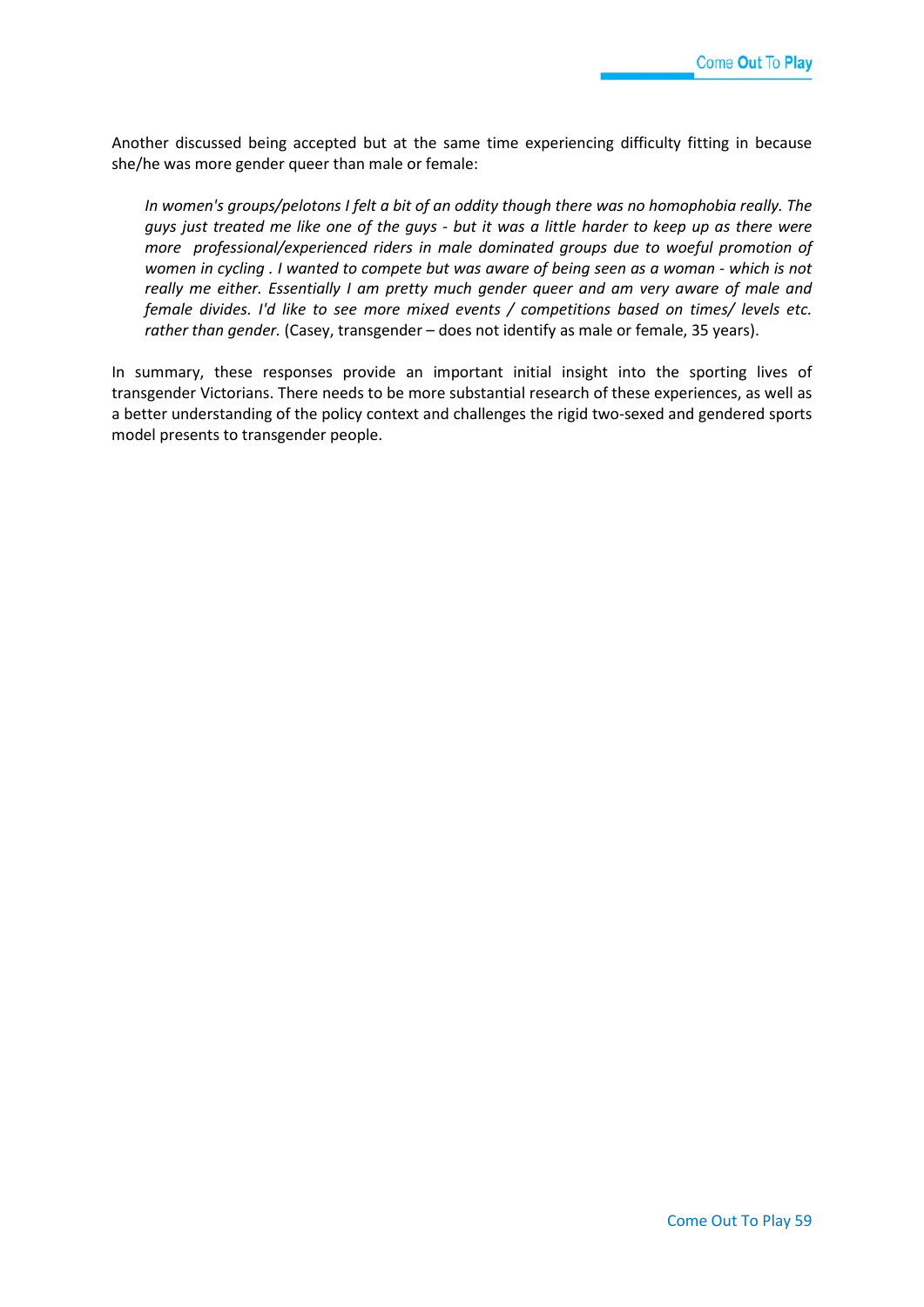# **BENEFITS OF SPORT**

Participants were asked to identify the benefits of their sport participation. This was an open ended question and the results are provided in Figure 19. These data show that 35.0% of participants identified health and fitness as the main reason for participation in sport and physical activity. This was followed by social interaction/friendship (24.1%) and enjoyment (14.1%). Similarly, the Australian population reported health and fitness as the main reason for engaging in physical activity (ABS, 2002). However, enjoyment was ranked second, followed by wellbeing and then social or family reasons (ABS, 2002). This data suggests that LGBT people value social interaction from sport and physical activity more than the general Australian population.

### **FIGURE 19 REPORTED BENEFITS OF SPORT PARTICIPATION**

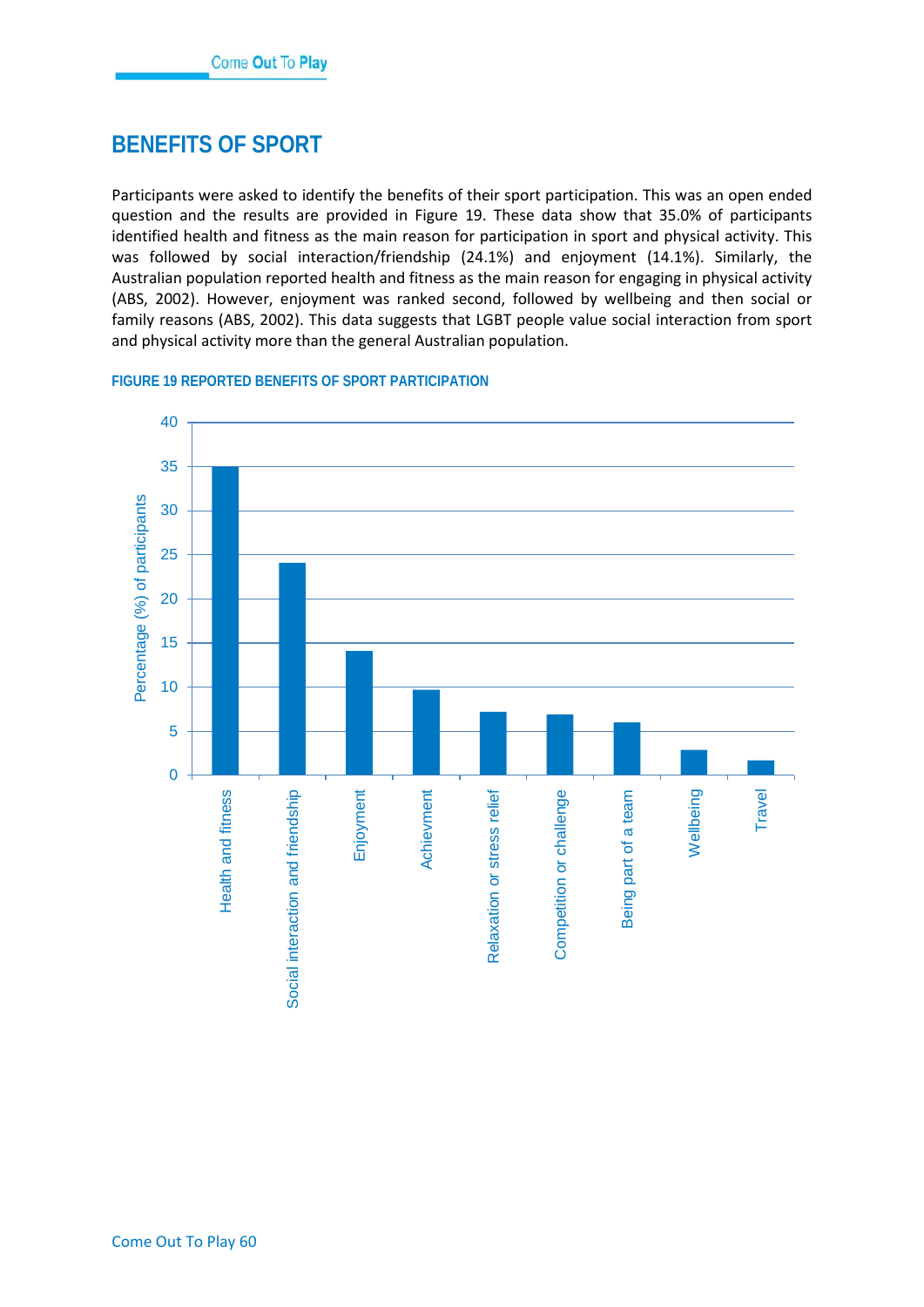## **BEST SPORTING EXPERIENCE**

*There are so many, but one that comes to mind ... I had sailed my boat for the first time ever from Melbourne to Sydney for the Olympics and we were approaching the heads after having had a pretty rough trip and I thought of my father, who had taught me how to sail and who had died a year earlier, and how proud he would have been of me, and at that moment the sky just filled with images of him. As we did the procession down Sydney Harbour towards the bridge, I felt like the happiest guy alive.* (Adam, 54 years).

*Winning. Winning against people who attacked me based on my sexuality and/or gender. The single best experience however was watching my younger sister (also gay) play for my former basketball side - out and proud. She won, wearing rainbow shoelaces and on court with her girlfriend... playing for a team I had been forced to leave a few years earlier because I couldn't stand the discrimination from other teams and players. Progress!* (Vanessa, 22 years).

Participants were invited to tell us about one of the very best experiences they have had in sport. It was clear from their responses that participants gained a lot from their involvement in sport. This question was open ended and the responses were analysed to identify the main themes, which included: personal accomplishment; being part of a team; winning; participating in queer sporting teams; competing in the Gay Games and Outgames; being accepted for who they are; and making a positive contribution to sport and the LGBT community. Participant responses for each category are provided below.

Most participants reported personal accomplishments as their best experience of sport. This included achieving personal and sport-based goals, improving existing skills and learning new skills.

*A personal best during around the bay 210kms. Everything just fit into place during the ride. I did it alone.* (Casey, transgender – does not identify as male or female, 35 years).

*In rock climbing having a wall that you keep coming back to until you hit the top is a good thing. It may take a long time to finally hit the top (months) but when you do it gives you that sense of "if I can succeed here, I can succeed in life in general".* (Andrew, 25 years).

*Competing in my very first Triathlon last year and beating the odds and completing and not stopping and giving it up. Best feeling.* (Ashley, 36 years).

Many participants reported being part of a team as their best experience. This included feeling a sense of belonging, sharing victories together, the friendships formed and the social interaction associated with team sport.

*A VFL grand final win. The team played through torrential rain, and came from behind to take out a convincing win. Back in the rooms after the presentations, they gathered the staff in their circle to sing the club song. It was one true moment when we were all inclusive, they may play the game, but they know it is us (the staff) who get them there. It is that memory that keeps me going back.* Male, 41 years. (Stephen, 41 years).

*We won a gold medal for women's footy at the Australian university games. It was great because we had been working hard as a team all year, focusing on our skills, and bonding with each other. We won gold not because we had the best skills, but because we worked the best as*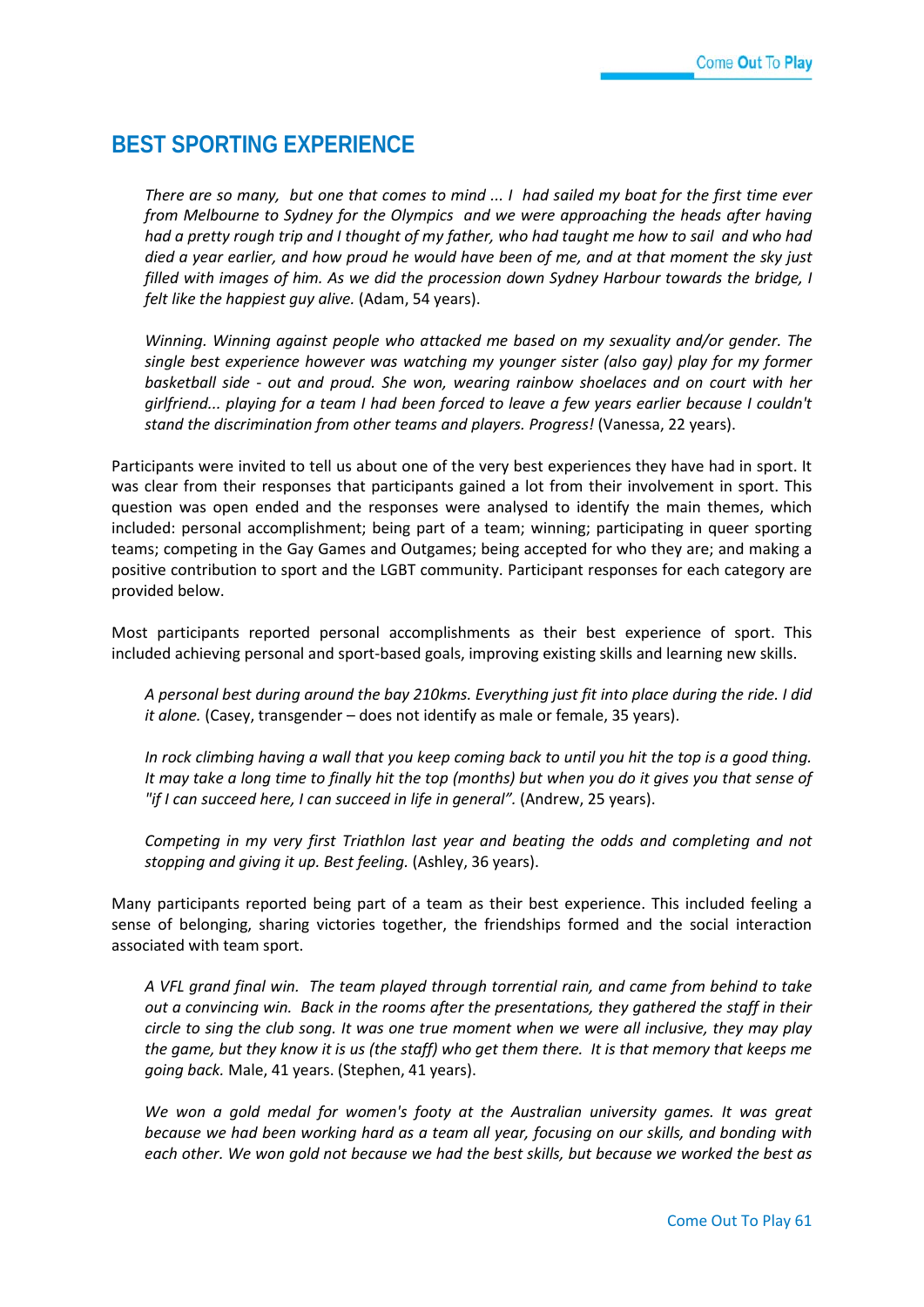*a team, supporting each other. So we were ecstatic when we won, because we knew we deserved it.* (Tanya, 22 years).

Some participants reported winning as the best experience. This included winning single races and games, to championships and grand finals. Rewards such a medals and recognition from others featured prominently in this category.

*Participating in the rowing in the 2006 Outgames in Montreal and winning five events, against gay rowers from around the world. This then led to me winning Oarsman of the year from my club, which has been one of my proudest achievements.* (Dylan, 40 years).

*Scoring my 1st goal this year, everyone cheering and calls after the match congratulating me. Winning Most Improved Player in my first ever season of Basketball. I was surprised to have won the award, and it was a great sense of accomplishment as it was my first ever season in any competitive sport.* (Christina, 18 years).

Several participants reported participation in queer sporting teams, the Gay Games and the Outgames as their best sporting experience.

*Playing volleyball in the 2002 gay games was awesome because it was uplifting to see so many people who felt comfortable with their physical selves and mentally as well without the aggressive competitiveness one-upmanship and anti-social behaviour of straight sport.* (Luke, 41 years).

*Playing in the Sydney Gay Games. It was such a positive involvement in the gay community.* (Justin, 32 years).

Being accepted for who they are by their team mates was the best experience. This included acceptance in mainstream clubs as well as queer- identified clubs.

*The club I play with is primarily for gay men however they welcome all comers as long as they respect all parties. As a transgendered person I have been welcomed to as both a male or female person which was fantastic as some days I feel more female than male.* (Daniel, 37 years).

*I* did competitive power lifting and decided to not announce my sexuality when I took up the *sport. My partner came to watch and support me - announcing to all he was the Mrs. Everyone loved him, and later I was told that the other (straight) guys respected me more for not making an issue of my sexuality. They appreciated I liked to sleep with blokes and they liked to sleep with women, and this never got in the way of us being good mates in the club.* (Brenden, 40 years).

Several participants reported making a contribution to sport, or making a difference was their best experience.

*The first six months of helping to found a new gay soccer club in June-December 2008, as its inaugural Secretary/Public Officer, was terrific. It gave me an interest, I was able to apply my ample knowledge, skills and experience for the benefit of the club and its younger members, and I felt that I was also helping to bridge the gap between older and younger generations in the gay community. I got real pleasure from being in a happy club where everyone respected and got on with the others - for the first six months. I enjoyed seeing our young, enthusiastic, inexperienced*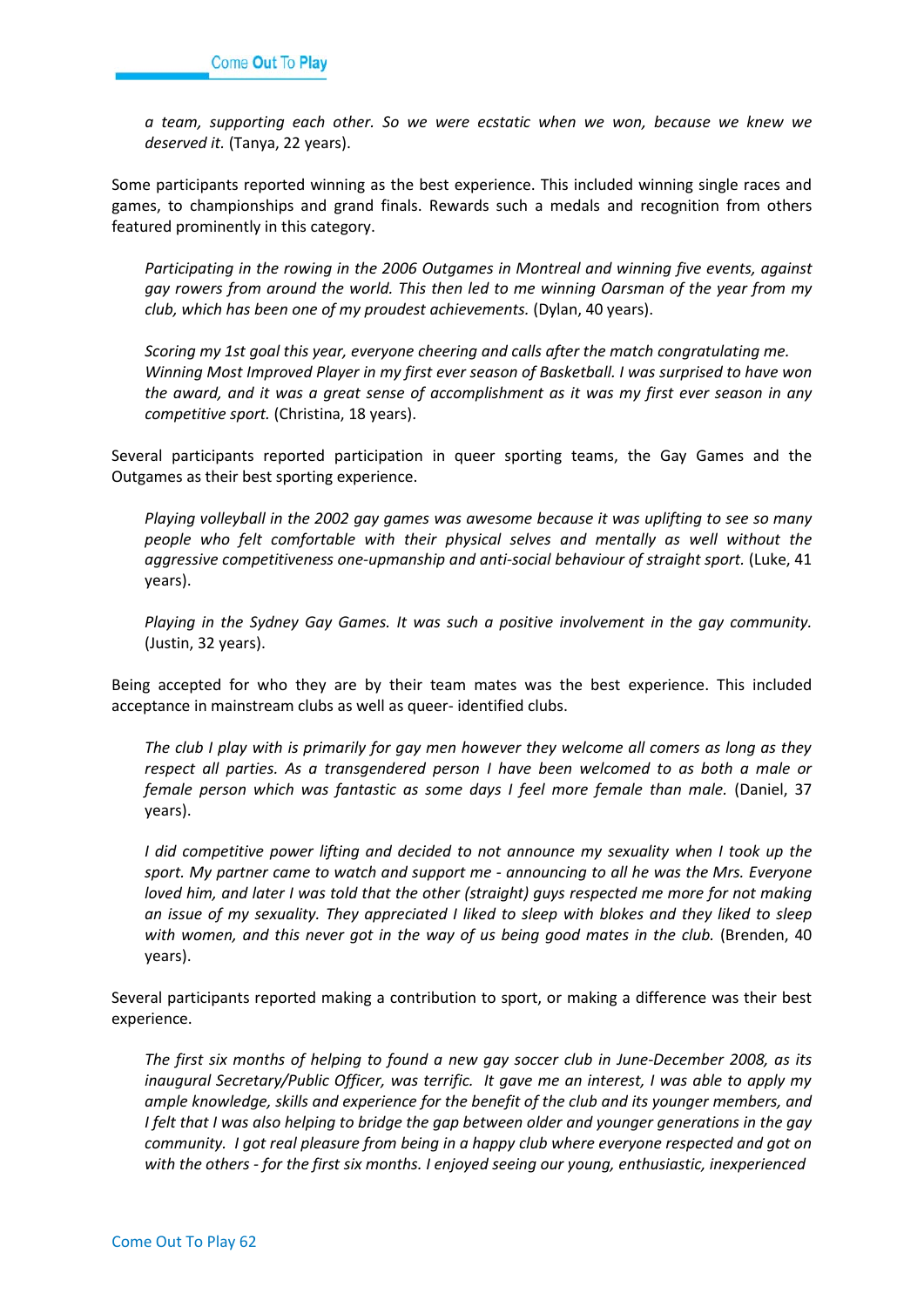*President start to grow into the role. I gained personal satisfaction from my achievements in setting up the club structure and linking to the local municipality.* (David, 63 years).

*My whole involvement with my football club has been one big highlight. I was on our Executive for eight years, and during that time we were able to build it up to be Australia's biggest club, which included three senior and two junior (u18) teams. It is a place where, as long as you are contributing in a positive manner, you are accepted regardless of your age, ability, background, religion, race, or sexuality. For many young women who are isolated from their families, either physically, socially or emotionally, it has become their family. Whilst we've enjoyed great on field success, the growth and development of our players is our biggest achievement.* (Megan, 33 years).

*Getting Policy change with the VCFL, to make sure that out transgender players have a place on male teams and that there are things in place to protect them, as well as the offer of education.* Transgender (identify as male). (Bradley, 25 years).

Whilst survey participants were fulsome in their discussion of the benefits and best experiences of their sporting lives, they also elaborated on many of the challenges they faced in sport due to their sexuality and / or gender-identity. The next section explores these challenges and exclusionary experiences in sport.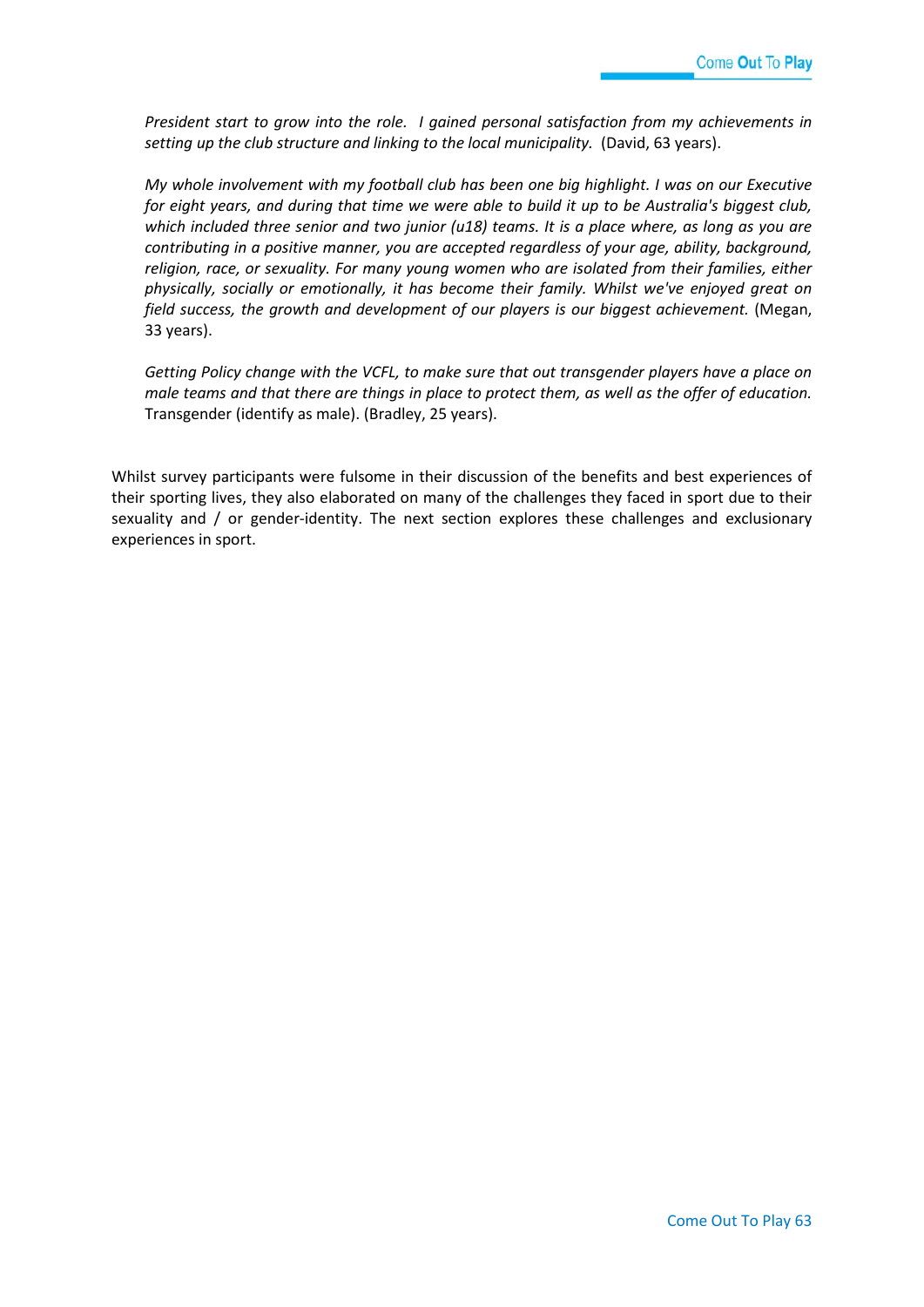## **EXCLUSIONS FROM SPORT**

*I've always felt sports as a heterosexual activity. Even if I played soccer or hand ball in my physical education class - I never felt my place to be on the field. It seemed to me that it was only straight business going on.* (Brady, 20 years).

*Soccer and Baseball, both involve a degree of physical contact, which would risk the participants questioning my motivation for playing.* (Andy, 25 years).

*Often, once outed, homophobia manifests itself in the game and you experience much rougher treatment and physical attack on the field. Any sporting environment with groups of men intimidates me immensely... because of both my sexuality and my gender.* (Vanessa, 22 years).

Participants were asked to tell us if there are any sports they would like to play but don't because of their sexuality. The results are shown in Figure 20. These results show that 26.0% of male participants and 9.9% of female participants reported that there were sports they would like to play but did not because of their sexuality. 58.3% of the transgender participants reported that there are sports they would like to play but don't, however, this was due to gender identity rather than sexual identity.



#### **FIGURE 20 ARE THERE ANY SPORTS YOU WOULD LIKE TO PLAY BUT DON'T BECAUSE OF YOUR SEXUALITY?**

The most common sport male participants would like to play is Australian Rules Football (45.0%), followed by rugby (17.5%), soccer (10.0%), swimming (7.5%), lawn bowls (5.0%) and netball (5.0%). Some responses from male participants are provided below.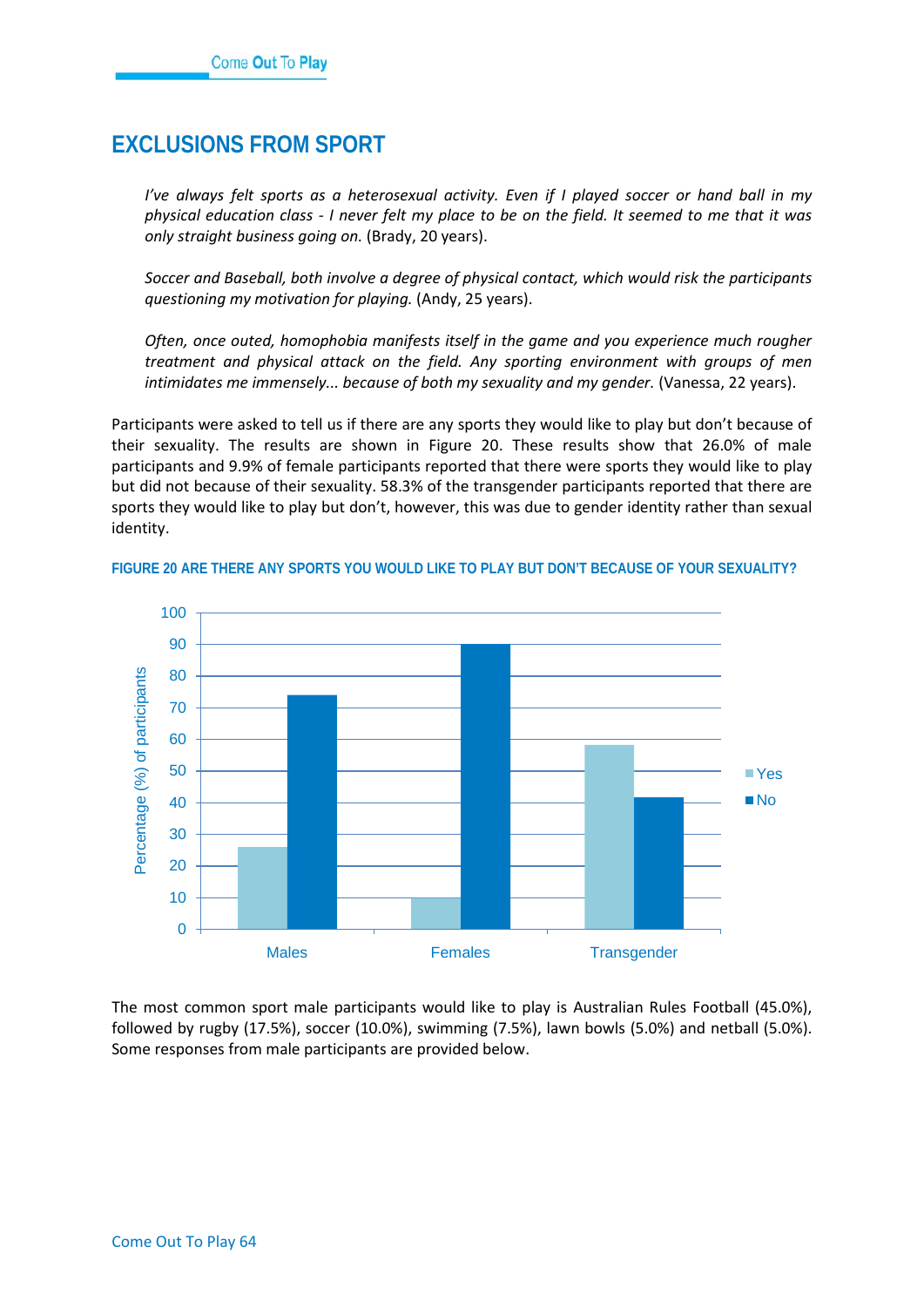Australian Rules Football in particular, was identified as really challenging sport environment for gay men:

*I can't even enjoy watching football, etc, because the whole ethos excludes me and my type including TV shows on sport -they are frequently homophobic as well as generally excluding 'non-tuff' sensitive male stereotypes.* (Christopher, 43 years).

*Would have loved to play footy at school but that would have NEVER happened.* (Joseph, 39 years).

*AFL. Also I would like to participate with other guys from work in their sporting activities, however because they know I am gay I am not asked.* (Alexander, 27 years).

*Started playing football when I was younger and would have liked to play again after having a break for a couple seasons when I was in my teens but some of the guys I used to play with were big on derogatory comments of gays and refereed it to a lot of guys who weren't necessarily gay. Just was an easier option not to play again. Now I have 2 friends who play football locally but wont even contemplate being "out" because of the backlash. If the other guys knew they were, then I'm sure there would be ramifications of it.* (Bryan, 27 years).

*AFL too macho in my own mind.* (Gregory, 28 years).

Other sports – team and individual - presented challenges for the gay men who were surveyed:

*I would love to go back to boxing and try many other activities but I'm afraid I won't click with a sporty straight male crowd.* (Liam, 29 years).

*Many Uni based games - I find it hard to do things like go scuba diving with people in my scuba club that don't know or have just found out coz they think I'm gonna be looking them up while they change etc.* (Alan, 23 years).

*No but I have avoided team sports to avoid the name calling and apparent lack of sporting skill.*  (Derek, 56 years).

*I'd like to start playing rugby but have been a little bit worried about what my team-mates would think/do if they found out I was attracted to men.* (Keith, 21 years).

*Soccer and Baseball, both involve a degree of physical contact, which would risk the participants questioning my motivation for playing.* (Andy, 25 years).

One participant enjoyed being a spectator at the football, but found the 'homophobic' environment off putting:

*Not so much playing sports, but I would have participated as spectator more when I lived in the country, maybe in Melbourne too, but deliberately chose to avoid a homophobic environment.*  (Jarred, 56 years).

A significant number of participants were very determined to pursue their sporting passions and did not see or would not allow their sexuality prevent them from doing so: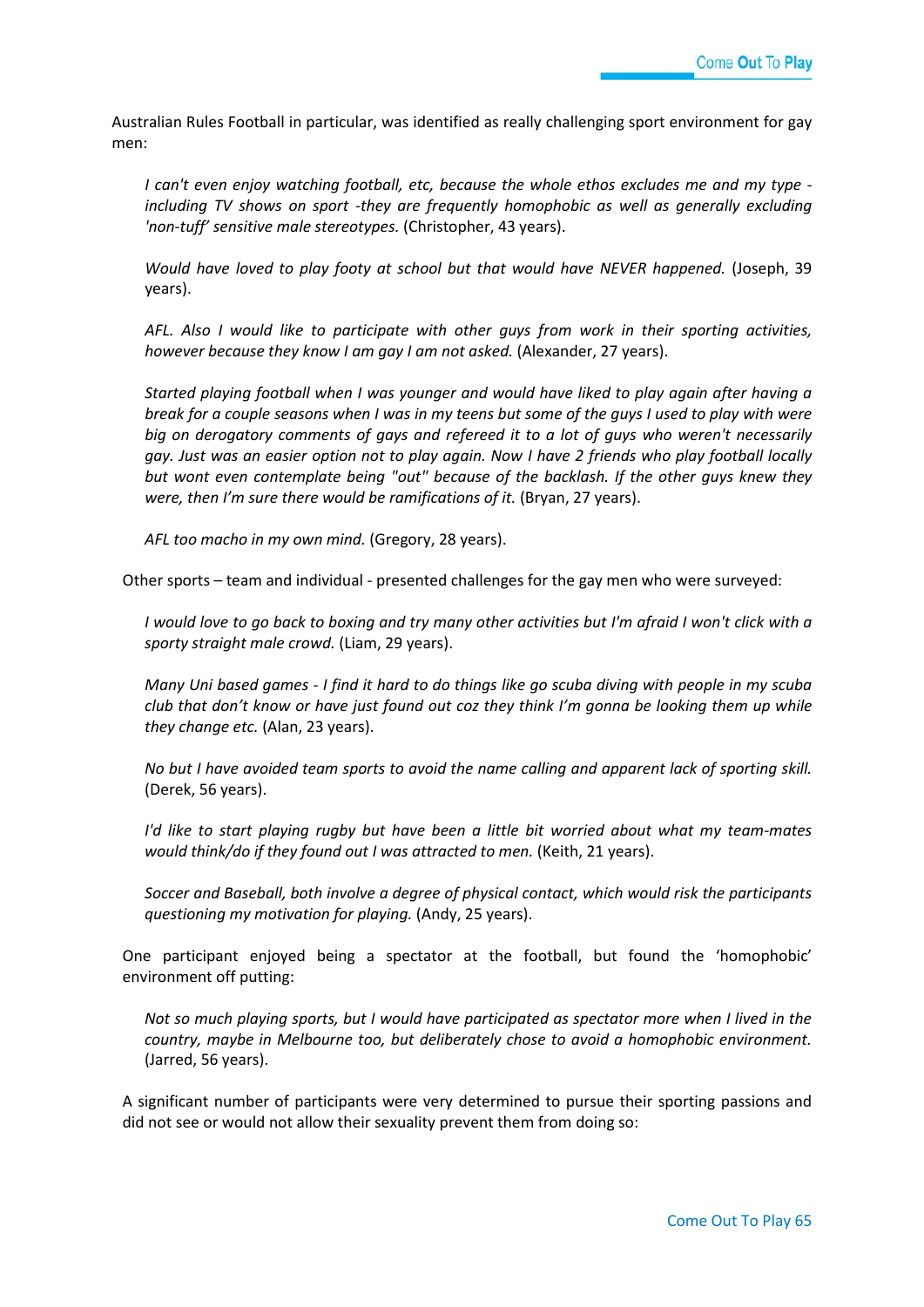*Cricket for a long time as I played tennis growing up and saw the cricket club like a football club but I loved cricket. But after coming to terms with myself I thought fuck it and just went down and started training and have for the last 3 seasons.*

*My sexuality would not stop me playing any sport.* (Ivan, 49 years).

*None. I'm very comfortable now - I wouldn't let anything stop me.* (Elijah, 31 years).

*These days if I want to do it I'll do it and screw anyone who has a problem with it.* (Sebastian, 45 years).

*Most of my sport activity is as an individual, not in a team, so it is less of an issue. Even so it would not cross my mind to not to participate, as my sexuality is my business.* (Brock, 60 years).

The most common sport female participants would like to play is also Australian football (42.9%). This was followed by synchronised swimming (14.3%) and dancing (14.3%). Women were excluded on two fronts – according to their gender and sexuality. Some responses from female participants are provided below.

*I've stopped playing cricket because I'm sick of the stereotypical views and don't want to be seen as a butch lesbian.* (Tara, 18 years).

*None now but when I was younger I didn't get involved in any sport because I was afraid of being stigmatised re: sexuality.* (Kate, 36 years).

*I wanted to do dancing when I was young, but mum said I was too much of a tom boy... in so many words. I got the idea that it was a 'girly' sport to do, and I was not girly.* (Tania, 22 years).

*I don't think sexuality is such a big issue for women in sports. It's only normative heterosexuality that is threatened by queers in team sports.* (Jenna, 27 years).

*That's a hard question. For me it's going along and checking out whether I perceive others will perhaps be uncomfortable about my sexual orientation.* (Sophia, 55 years).

*I have always felt like there are sports that wouldn't be supportive of my sexuality (i.e.: netball and basketball). I haven't had a massive interest in playing netball, but basketball is something that I might have pursued.* (Megan, 33 years).

There were also a significant number of female participants who were very determined to pursue their sporting passions and did not see or would not allow their sexuality prevent them from doing so:

*At the moment I am too heavily involved with Ultimate Frisbee to play other sports seriously, but think I wouldn't feel limited in choice because of my sexuality.* (Gabrielle, 28 years).

*My sexuality has no bearing on my involvement in sport.* (Patricia, 22 years).

*It is sexuality, not a disability.* (Katie, 24 years).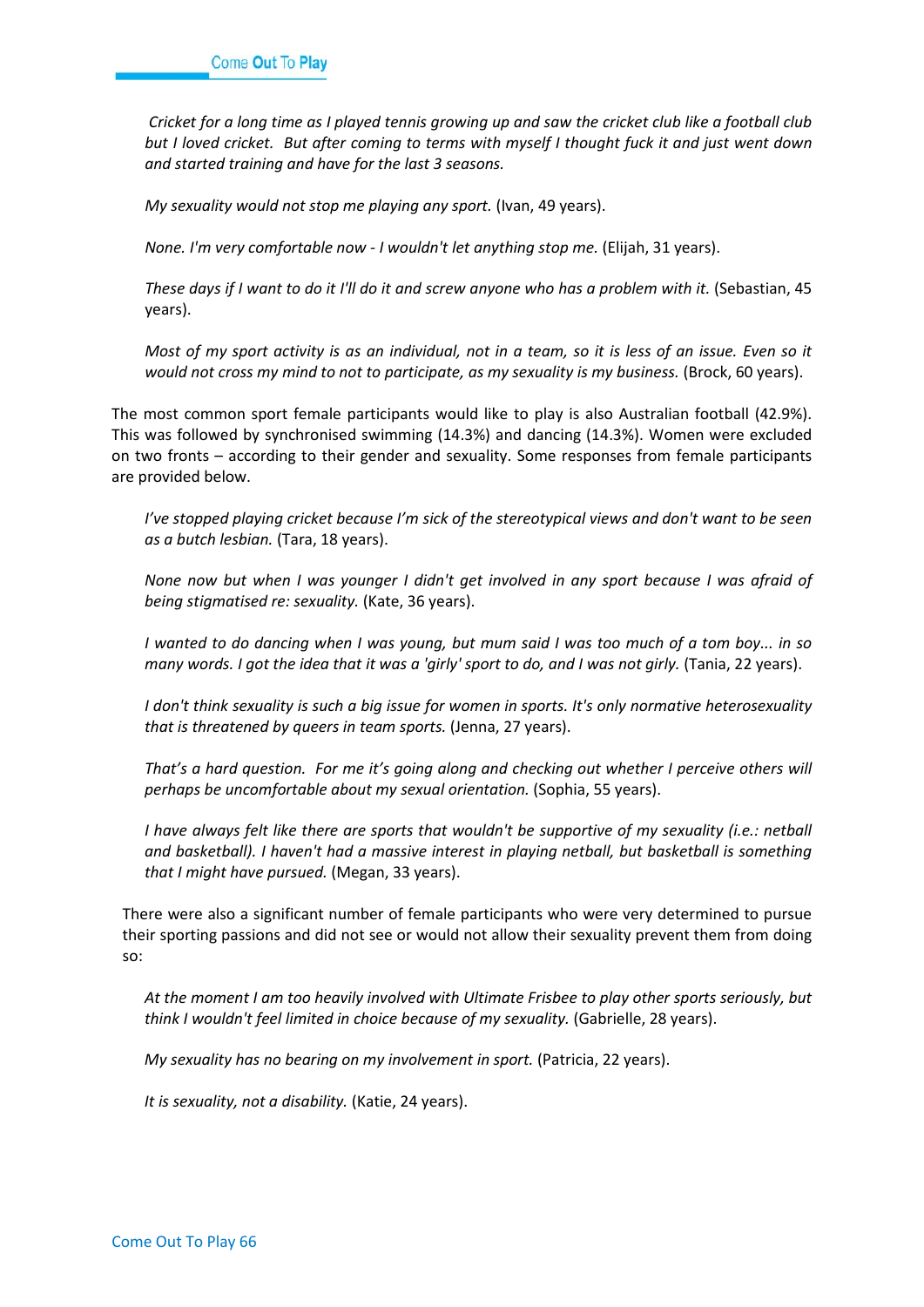Transgender participants identified a number of ways in which they were excluded or not supported in their sporting endeavours. These barriers were associated with their gender identity and the more rigid and traditional interpretations and organisation of gender in sport:

*Netball, as a transgendered person I would love to play traditional female roles but lack a supportive environment to do so.* (Daniel, 27 years).

*Actually it is my sex identity that has been the biggest hurdle, I would love of played football or soccer, but separation of the sexes in sport means this didn't happen, now I'm too old and unfit to learn new skills like that and participate in such sports, because of delayed access to hormone medications and affirmation of sex identity i am of small stature- and this impedes participation in many competitive sports- where body image is the tall body beautiful.* (Billy, 42 years).

*My gender is more of an issue, the fact that I am transgender. I have still gotten policy changed, but I am scared about the reaction of other players in regards to myself.* (Bradley, transgender male, 25 years).

*I guess my gender identity would become an issue if I compete any further.* (Casey, transgender – does not identify as male or female, 35 years).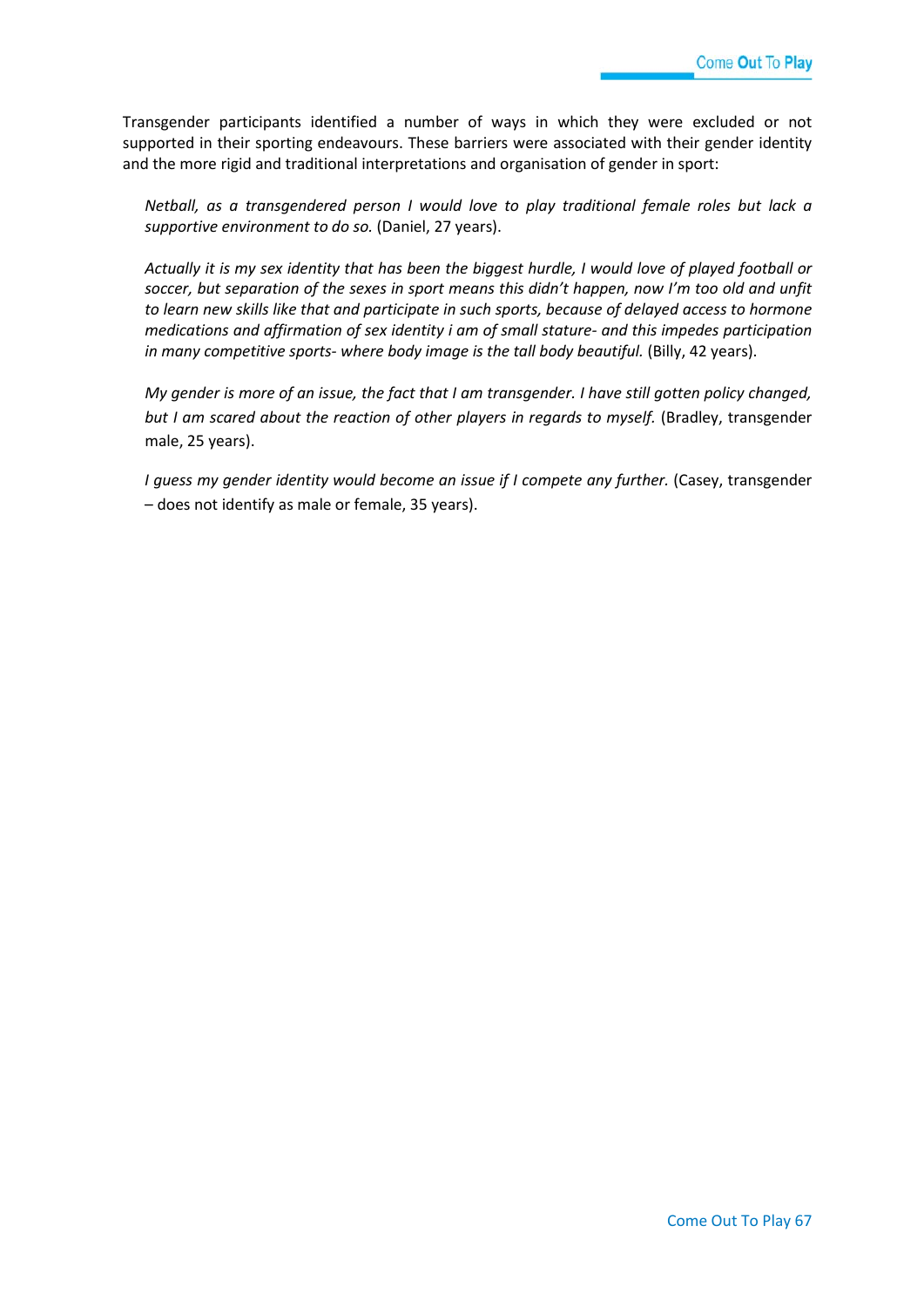### **UNSAFE SPORTING ENVIRONMENTS**

37.0% of male participants reported that they have felt unsafe in a sporting environment. Interestingly, four participants that answered no reported that this was because they avoided sporting events because they perceive them as unsafe:

*No because I avoid them.* (Jordan, 50 years).

*No, because I avoided sporting events.* (Jarred, 56 years).

*Don't put myself in unsafe environments. Maybe sub consciously avoiding difficult people & cultures.* (Carlos, 63 years).

*Never in a physical sense as I have always avoided situations that might put me at that risk.* (Derek, 56 years).

Two participants reported that they feel 'uncomfortable' rather than unsafe and another participant reported that he remains 'very alert' in sporting environments:

*Not unsafe but uncomfortable yes.* (Alex, 20 years).

*More uncomfortable than unsafe.* (Brian, 33 years).

*Not really unsafe but very alert and alarmed.* (Julian, 41 years).

One participant wrote about his sexuality and how to avoid unsafe situations:

*No - because no one (apart from a small close circle) knows I am gay. I also aim to be hyper masculine therefore shutting out any inference that I could be gay by "stereotyping" mannerisms.* (Brayden, 39 years).

Of the 37.0% of male participants that reported that they have felt unsafe in a sporting environment, three participants reported that they 'often' feel unsafe and one participant reported that they 'always' feel unsafe in a sporting environment. Eight participants reported that they had felt unsafe when they were younger and/or at school. A further eight participants reported that they felt unsafe due to the nature of the sport. Five participants expressed that they felt unsafe specifically due to homophobia.

*Many times as an adolescent until I removed myself from the environment - no direct threat, but threat of being discovered for who I really was and what that would lead to.* (Sebastian, 45 years).

*Not from physical attack....but certainly from (homophobic) verbal abuse.* (Gavin, 41 years).

*Yes, but it could be my own bias against the male dominated sporting environment, which provides a legitimate outlet for them to express their masculinity, unfortunately homophobia could be one of the expressions.* (Jeremy, 35 years).

*Yes during a conversation where gays and women were being slandered.* (Stephen, 41 years).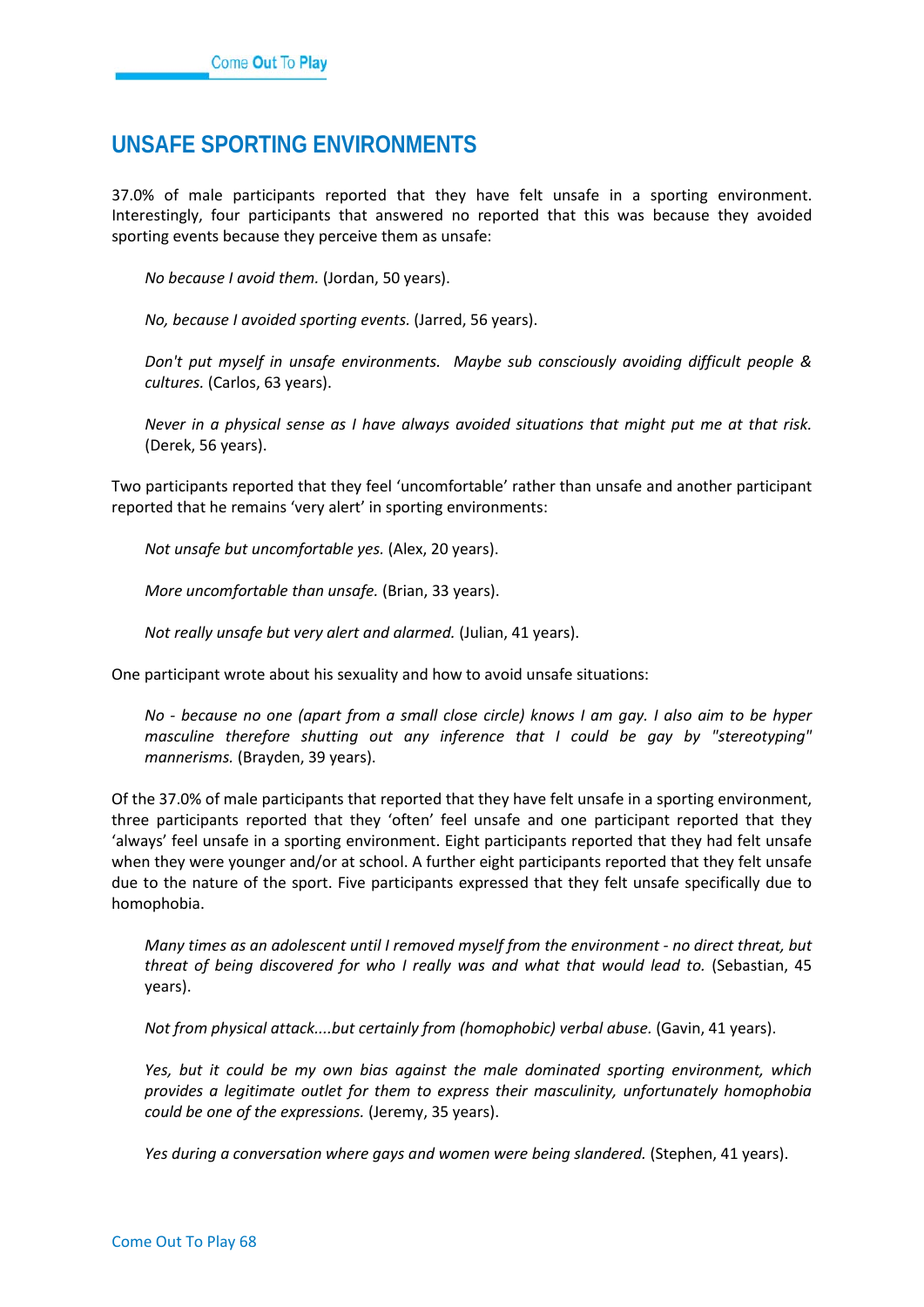Some participants identified that male dominated sporting environments become unsafe when alcohol is involved.

*Yes junior football club days older guys getting drunk and becoming violent.* (Gregory, 28 years).

*Yes ... all male sports social environments where drinking is involved.* (Colin, 39 years).

*Yes, especially as a spectator when fans are getting drunk and angry.* (Kyle, 57 years).

*Yes where the main groups of spectators are males, in groups and who are affected by alcohol.* (Christian, 37 years).

Some respondents identified specific sporting environments as unsafe – the football environment in particular:

*AFL crowds seem intimidating to me; I am rarely in that environment.* (Cameron, 40 years).

*I find large aggressive football crowds somewhat unsettling, but that's all.* (Adam, 54 years).

*Some times around footy fans leaving stadiums.* (Aidan, 21 years).

*Yes the footy environment.* (Adrian, 31 years).

*I don't enjoy going to AFL or rugby matches as it feels intimidating and homophobic in certain seating areas.* (Victor, 36 years).

*My decision to be a spectator is impacted by my expectation of not feeling safe/comfortable. Wouldn't go to the footy for example.* (Jeremiah, 37 years).

*Yes. Many - as an observer. Eg AFL. When I go to watch my teenager nephew play his matches I feel I have to hide, just in case.* (Nicolas, 47 years).

20.6% of female participants reported that they have felt unsafe in a sporting environment. Three participants reported feeling unsafe when officiating/umpiring sport.

Like the responses from male participants, several female participants reported when alcohol and men predominate, sporting environments can be unsafe.

*Yes. During a big rugby game. Men who are drunk are scary.* (Catherine, 24 years).

*I feel unsafe in clubs with 'bloke y' males gathering.* (Kayla, 23 years).

*Only when people (especially males) are rowdy.* (Ruby, 18 years).

*When I travel to country tennis tournaments I elect to stay closeted due to the level of alcohol consumed by men in the country and the mob mentality that prevails.* (Sarah, 37 years).

*at the footy, can be a very rowdy/drunk crowd at times, I am not generally comfortable as a spectator when crowd is bad and wouldn't be entirely comfortable showing any affection for a partner I might have with me.* (Nina, 33 years).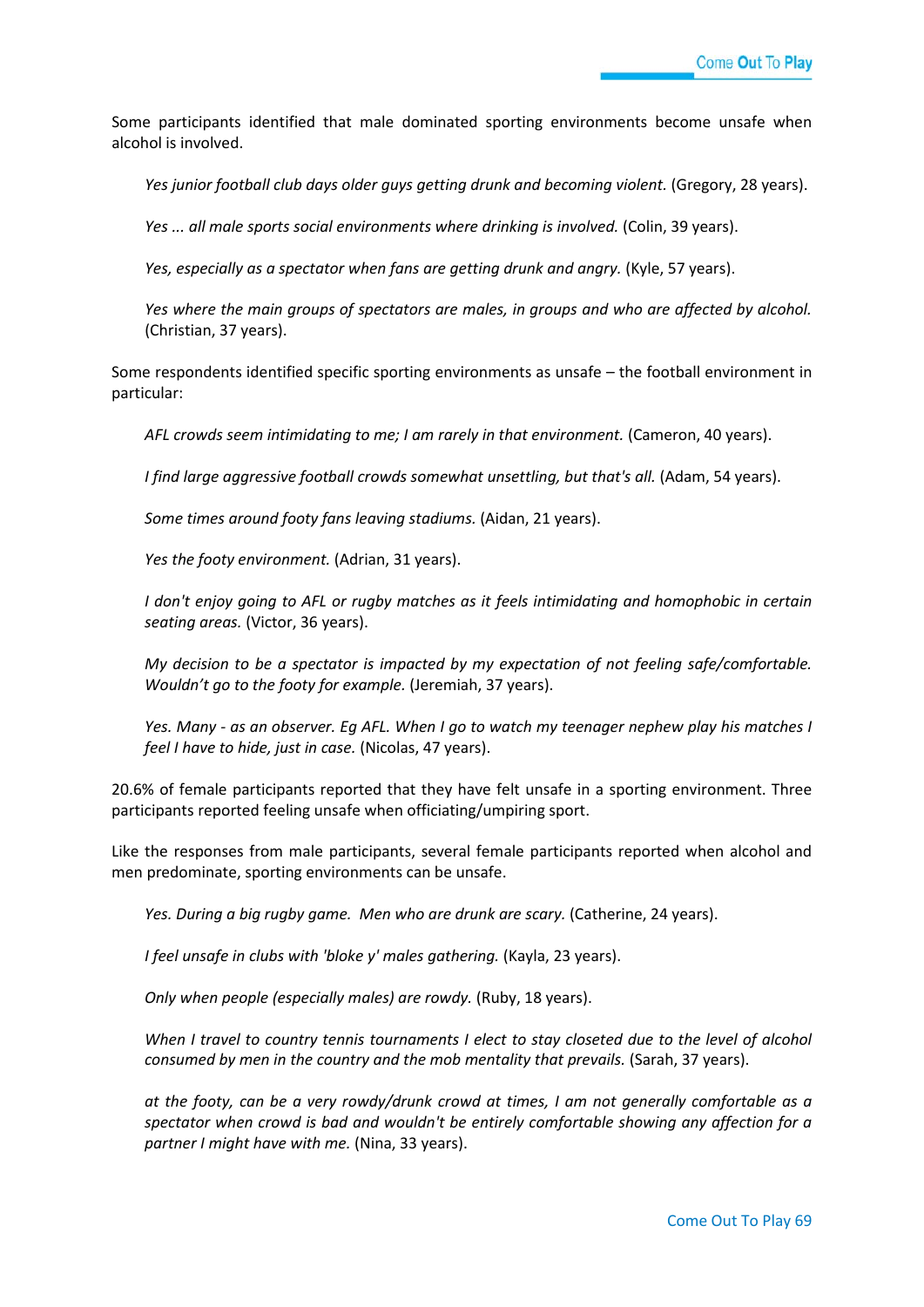Several female participants identified that sporting environments may be unsafe due to homophobia.

*Yes at footy matches and in club rooms. Knowing I am Gay and looking like the stereotype Dyke.* (Sophia, 55 years).

*I have not felt like I could be openly gay at sporting events throughout my younger years. I still would not be comfortable with being open at a football match or similar gathering.* (Diana, 49 years).

*Often, once outed, homophobia manifests itself in the game and you experience much rougher treatment and physical attack on the field. Any sporting environment with groups of men intimidates me immensely... because of both my sexuality and my gender.* (Vanessa, 22 years).

*When I was in high school I always felt unsafe in PE, even though I excelled in it. There was so much underlying homophobia right throughout the whole school. A lot of it came from the PE teachers, who created a really heterocentric environment.* (Megan, 33 years).

One participant discussed the overall effect this homophobia had on women's sports such as cricket and football – it placed pressure on the sports to deny or hide the existence of lesbians. Lesbians became the problem for the sport rather than homophobia itself:

*I guess now though I am lucky that I am interested in sports where there are a lot of other lesbians. Having said that however, the homophobia is directed at women in sport in Australia is always apparent, even in sports where there are a lot of lesbians. The result is that those sports that are the main targets (i.e.: cricket, football) feel the pressure of having to 'straighten up' to gain credibility and in turn, support and funding.* (Megan, 33 years).

Of the 10 transgender participants who answered this question, four stated that they had never felt unsafe in a sporting environment. One participant reported that they have never felt unsafe because they don't go to sporting events and six stated that they had felt unsafe. Some participant responses are below.

*Yes AFL matches: spectators yelling out "x team plays like a poofter team." 2nd spectator: "don't you just mean paedophile team?"* (Emily, transgender female, 43 years).

*Yes, I have been ganged up on when I am read.* (Annie, transgender female, 55 years).

The next section of this report examines the legal and policy context of sport within Victoria and Australia. One of the foundations of this context is the right of all people to be able to participate in a safe and inclusive environment, free from discrimination and abuse. Whilst the majority of survey participants did not see or would not allow their sexuality to prevent them from participating in sport, a significant proportion (1 in 4 males, 1 in 10 females and 2 in 5 transgender participants) did report being excluded because of their sexuality and / or gender identity. Furthermore, 2 in 5 males, 1 in 5 females and 1 in 2 transgender participants reported feeling unsafe in their sporting environment. Sport appears to have a way to go before it is safe and inclusive for all LGBT people.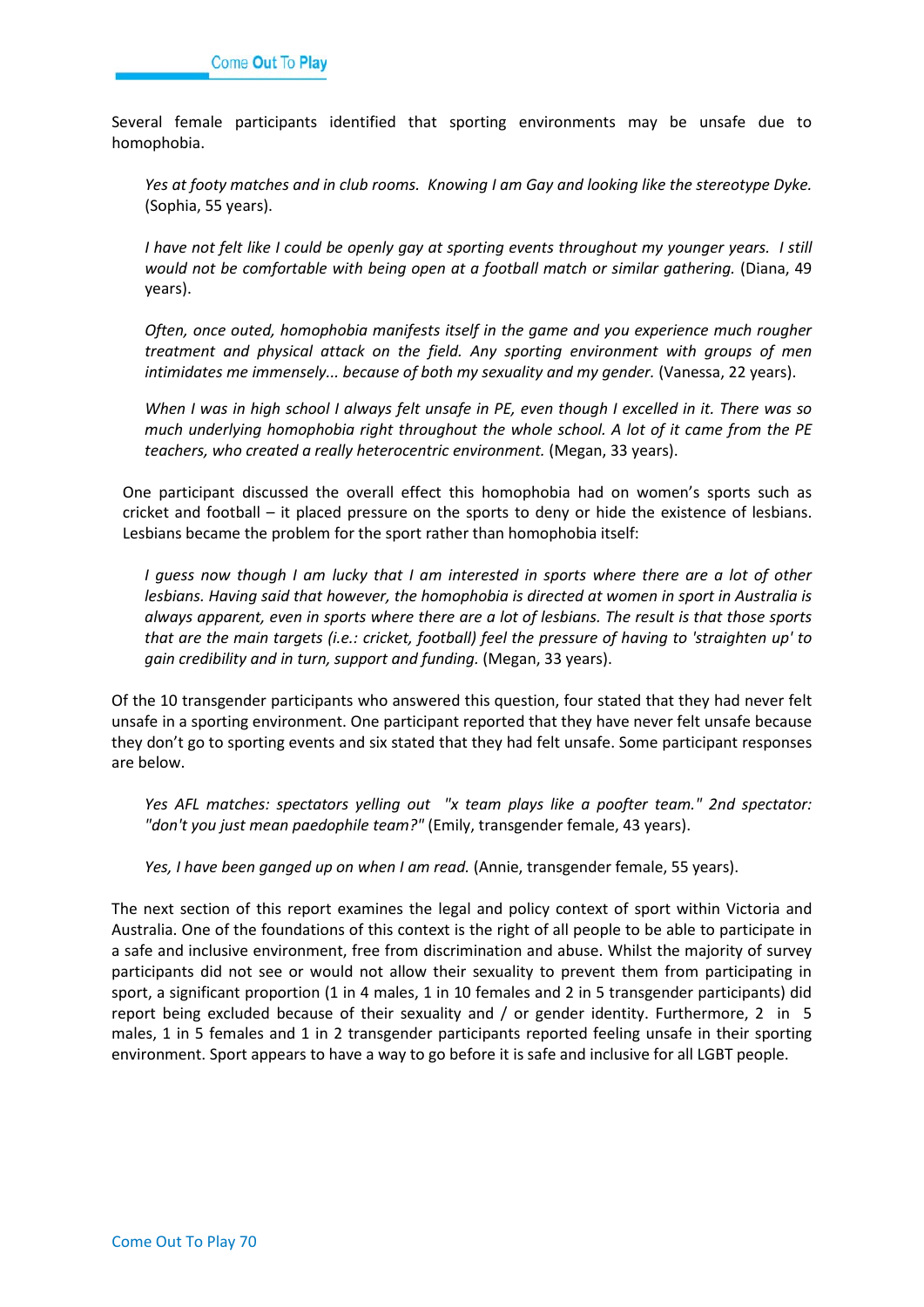# **SAFE, WELCOMING AND INCLUSIVE SPORT POLICIES**

### **POLICY CONTEXT**

In Australia, Federal and State equal opportunity, anti-harassment and discrimination laws apply to sport. Under the Victorian Equal Opportunity Act (1995) it is unlawful to discriminate against someone in sport, or vilify or harass them because of sex, gender identity and sexual orientation. The law applies to sports participants, administrators, managers, officials, coaches, trainers and volunteers.

Over the past decade, many resources and educational programs to enable sports to develop and implement policies and procedures have been available to sports organisations at the national, state and local level. These resources assist organisations to bring them in line with the laws and more positively, promote safe, welcoming and inclusive cultures. In 1996, the Victorian Equal Opportunity Commission and Sport and Recreation Victoria worked with a sport reference group and launched *Playing Fair* - *Guidelines for Tackling Discrimination in Sport*. A training program based on these guidelines was also offered to sports organisations within Victoria.

In 2000, the Australian Sports Commission produced a number of booklets outlining anti – discrimination and harassment laws that were applicable to Australian sport. It also included policy examples, complaint procedures and educational information. One of these resources was dedicated entirely to sexuality discrimination and homophobia in sport (Australian Sports Commission, 2000). The online learning program for all sports organisations in Australia, *Play By The Rules,* was developed in the early 2000s and contains comprehensive information on 'how to prevent and deal with discrimination, harassment and child abuse' and 'developing inclusive and welcoming environments for participation' (Play by the Rules, 2010).

The latest initiative to strongly encourage all sports organisation within Victoria to develop and implement safe, welcoming and inclusive policies and practices is the Victorian Code of Conduct for Community Sport released by the Department of Planning and Community Development (DPCD) in March of 2010. The Code is part of the Victorian Government's Respect Agenda, in which 'the Government is committed to enabling every person, in any capacity, to have the opportunity to participate in community sport without fear of abuse, intimidation and harassment' (DPCD, 2010). The Code stipulates that:

Every person: spectator, player, club member, official, participant, administrator, coach, parent or member of the community involved with sport, should work to ensure:

- Inclusion of every person regardless of their age, gender, or sexual orientation
- Inclusion of every person regardless of their race, culture or religion
- Opportunities for people of all abilities to participate in the sport and develop to their full potential
- Respect is shown towards others, the club and the broader community
- A safe and inclusive environment for all
- Elimination of violent and abusive behaviour
- Protection from sexual harassment and intimidation

All State Sporting Associations and their affiliated clubs are expected to sign the Code and pledge their support by ensuring that their policies and procedures are in line with the Code. If they do not adhere to and enforce the Code they 'will not be eligible for funding through any SRV grant programs'.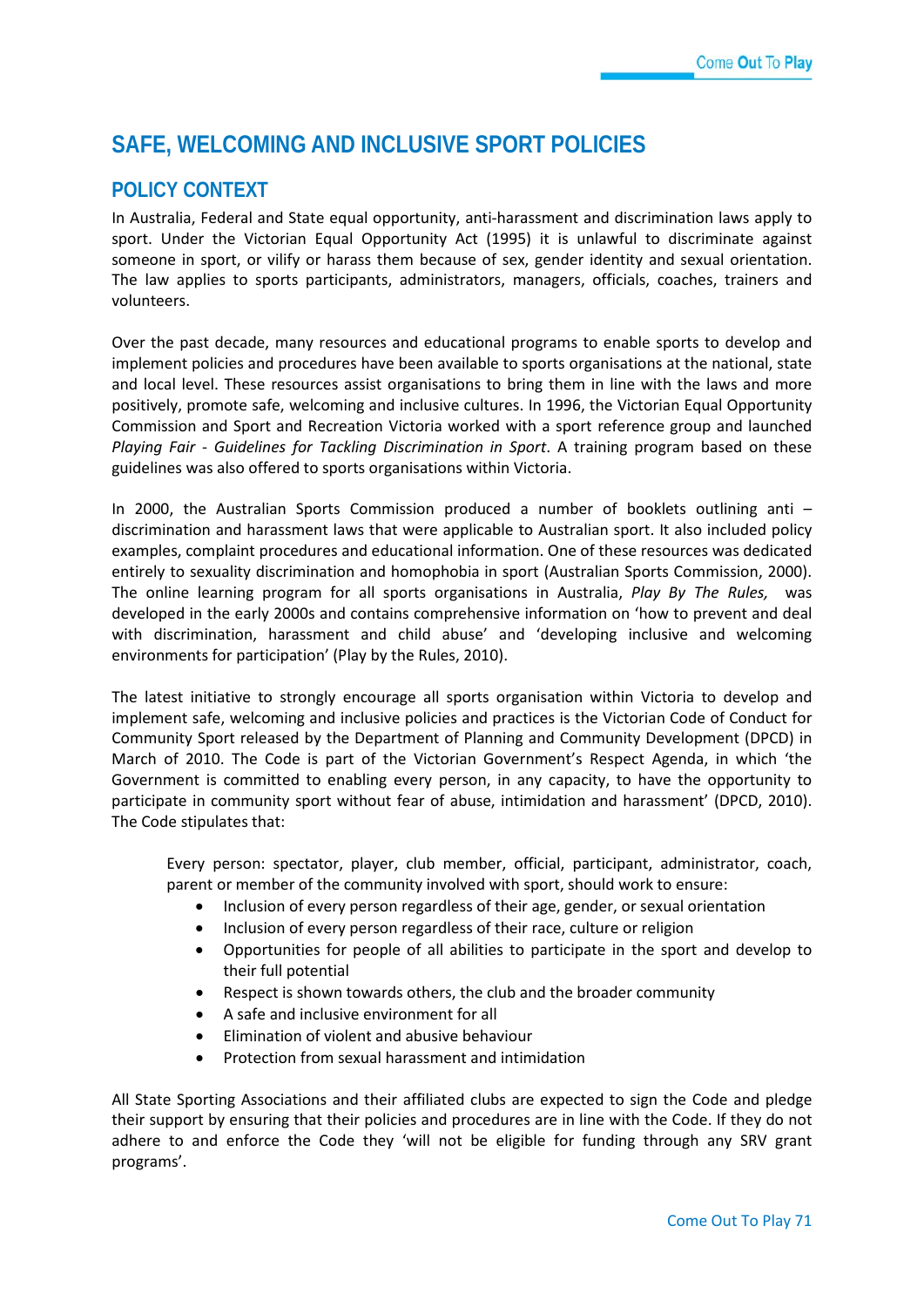*Come Out To Play* was completed at least six months before the Code was released. However, it provides the most up to date policy and practice framework for community sport, based on well established equal opportunity and anti-discrimination legislation and a number of broad educational initiatives to enable sport to be as inclusive as possible. *Come Out To Play* survey responses have demonstrated that there is work to be done to ensure mainstream sport is safe, welcoming and inclusive of LGBT Victorians. The last section of the survey asked participants about their knowledge, perceptions and experiences of such policies and practices in mainstream and queer sport. Participants were invited to think specifically about a sporting club or organisation they have most been involved in their responses.

### **SAFETY AND INCLUSION**

Participants were asked if their sports club has policies that promote the safety and inclusion of LGBT people. The results are shown in Figure 21. These results show that 86.6% of participants from queer-identified clubs reported that their club does have these policies, while only 12.1% of participants from mainstream clubs answered 'yes'. 44.2 % of participants involved in mainstream clubs reported that there were no policies that promoted the safety and inclusion of LGBT peoples, whilst a further 43.7 % did not know if such policies existed in their mainstream sports clubs. Only 10.8 % of those involved in queer sports clubs did not know about these policies in their club.

The relatively open aspect of this question, in which clubs could be assumed to be promoting inclusive and safe environments for LGBT people, aligns well with queer- identified clubs whose main purpose is to provide positive and affirming environments for their predominantly LGBT members to engage in sport. It also aligns well with the 'open and inclusive' sporting climate discussed on page 19 of this report, which was set as the benchmark for mainstream sports organisations to be inclusive of LGBT peoples. It is not enough for anti-discrimination and safety and inclusion policies that include sexual orientation and gender identity to merely exist within a sport organisation. Members also have to be aware of these policies and they need to be encompassed within the lived inclusive culture of the organisation. It could be inferred from these results that mainstream sports clubs represented in this survey are not proactive in providing safe and inclusive environments for their LGBT sports participants, and they do not meet a number of the key characteristics of open and inclusive sports environments for LGBT peoples.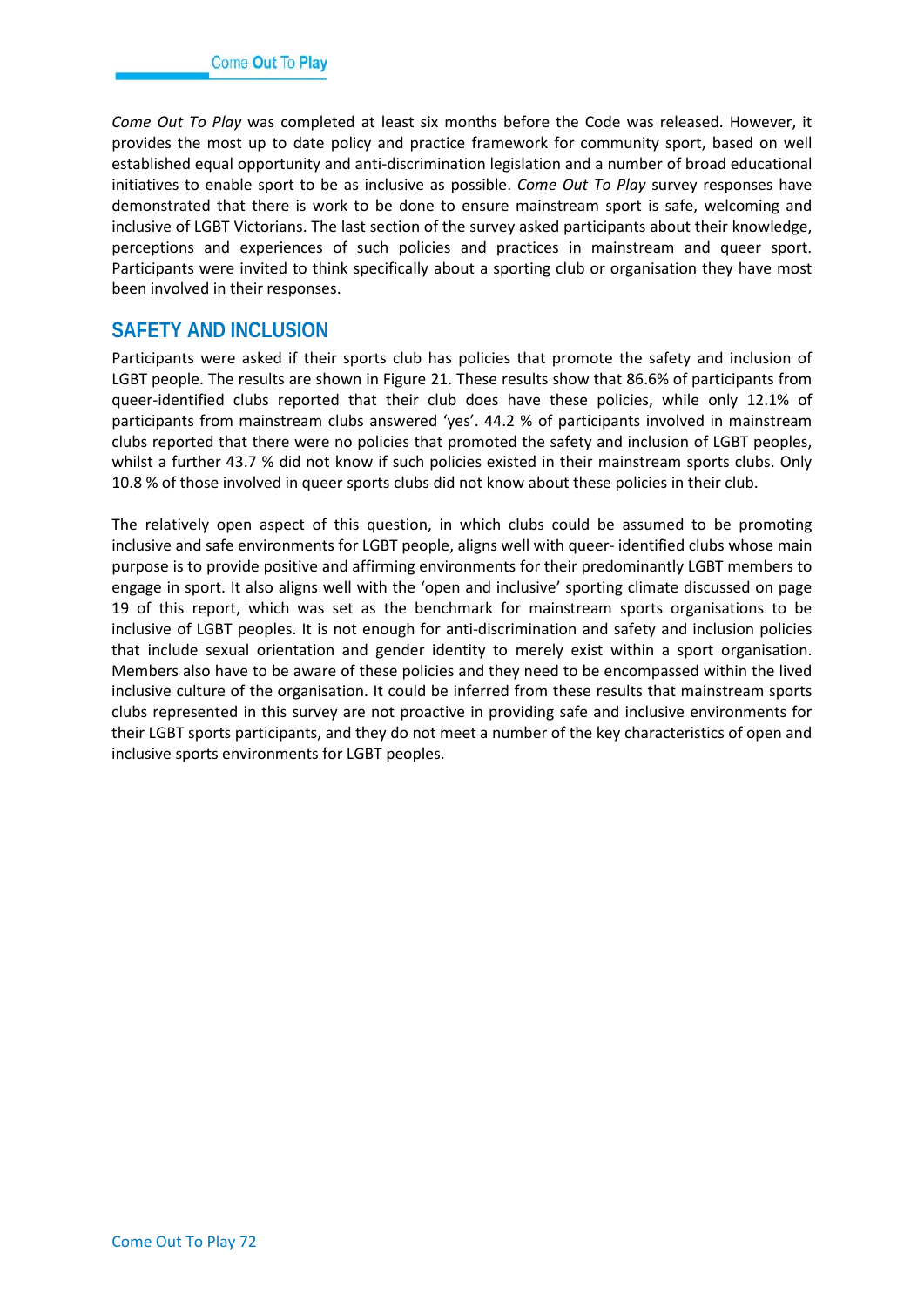

**FIGURE 21 DOES YOUR CLUB HAVE POLICIES THAT PROMOTE THE SAFETY AND INCLUSION OF LGBT PEOPLE?**

Participants who answered 'yes' were then asked if club members are generally made aware of these policies. The results are shown in Figure 22. The results show that 93.5% of participants from queer-identified clubs reported 'yes' and 65.2% of participants from mainstream clubs reported that they are made aware. A further 26.1 % of participants involved in mainstream sport clubs did not know if members were made aware of these policies.



**FIGURE 22 ARE CLUB MEMBERS GENERALLY MADE AWARE OF SAFETY AND INCLUSION POLICIES?**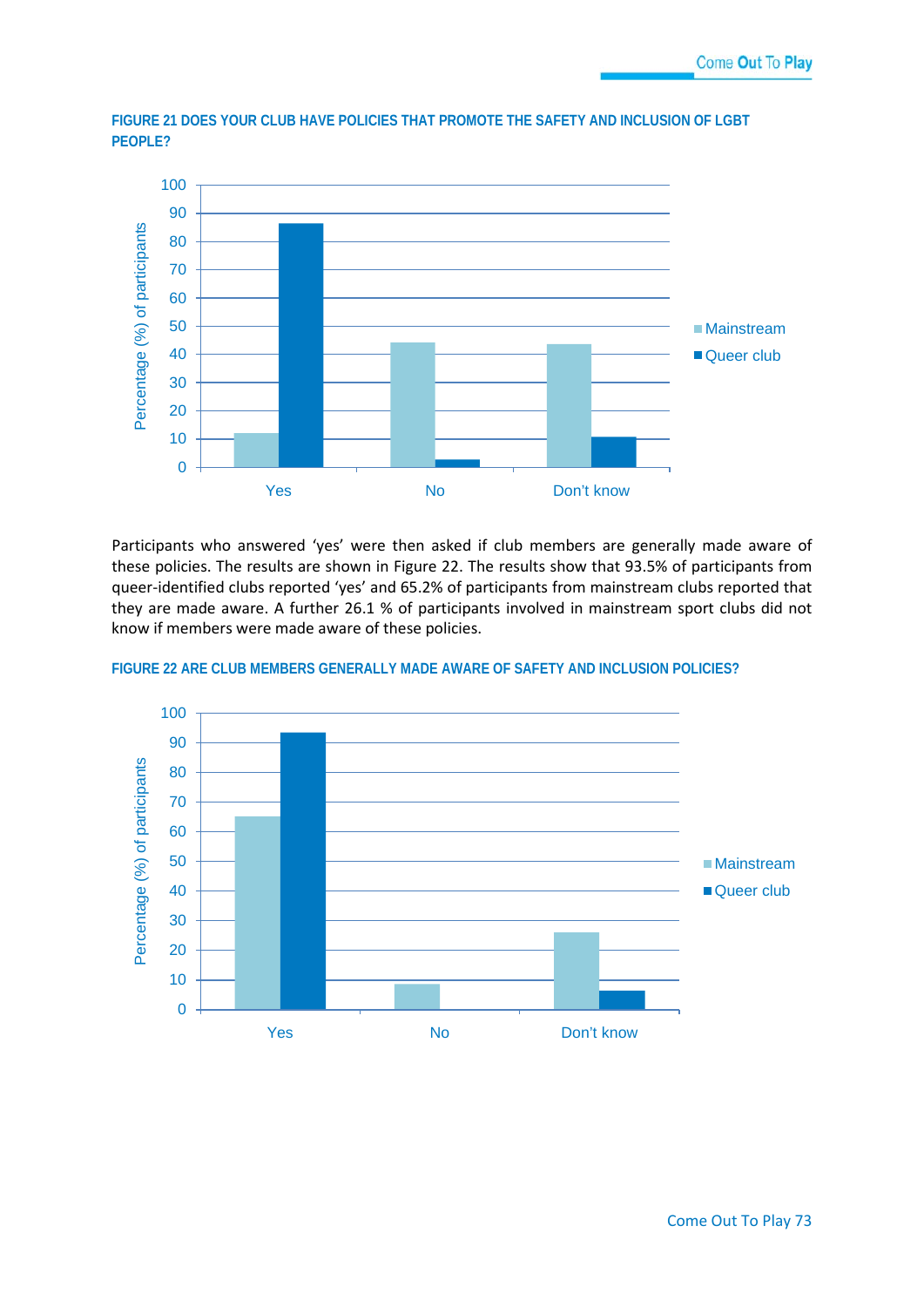### **ANTI-DISCRIMINATION POLICIES**

Participants were asked if their club has anti-discrimination policies that include sexual orientation and gender identity. The results are shown in Figure 23. These results show that 63.9% of participants from queer-identified clubs and only 16.1% of participants from mainstream clubs reported that their respective clubs have these anti-discrimination policies. A further 33.2 % (or a third) of participants in mainstream sport clubs reported that their clubs' anti-discrimination policies did not acknowledge them in cases of discrimination.

There were high percentages of participants who did not know if their club had such policies; over half in mainstream and 30.0% in queer- identified clubs. Perhaps the specific reference to the inclusion of sexual orientation and gender identity in these anti-discrimination policies resulted in a greater number of 'don't know' responses. As expected, queer- identified club members appear to have a greater knowledge and awareness of ant-discrimination policies. It appears from these results that mainstream sport clubs have work to do in ensuring that their anti-discrimination policies or codes of conduct include sexual orientation and gender identity. All club members must be informed about these policies before they can be effective in preventing discrimination and in providing fair procedural frameworks in which incidents of discrimination and harassment can be sensitively and effectively managed.



#### **FIGURE 23 DOES YOUR CLUB HAVE ANTI-DISCRIMINATION POLICIES THAT INCLUDE SEXUAL ORIENTATION AND GENDER IDENTITY?**

Participants who answered 'yes' were then asked if club members are generally made aware of these policies. The results are provided in Figure 24. These results show that 87.0% of participants from queer-identified clubs and 43.8% of participants from mainstream clubs reported that club members were generally made aware of these anti-discrimination policies. Once again, queeridentified clubs were more effective in raising this awareness.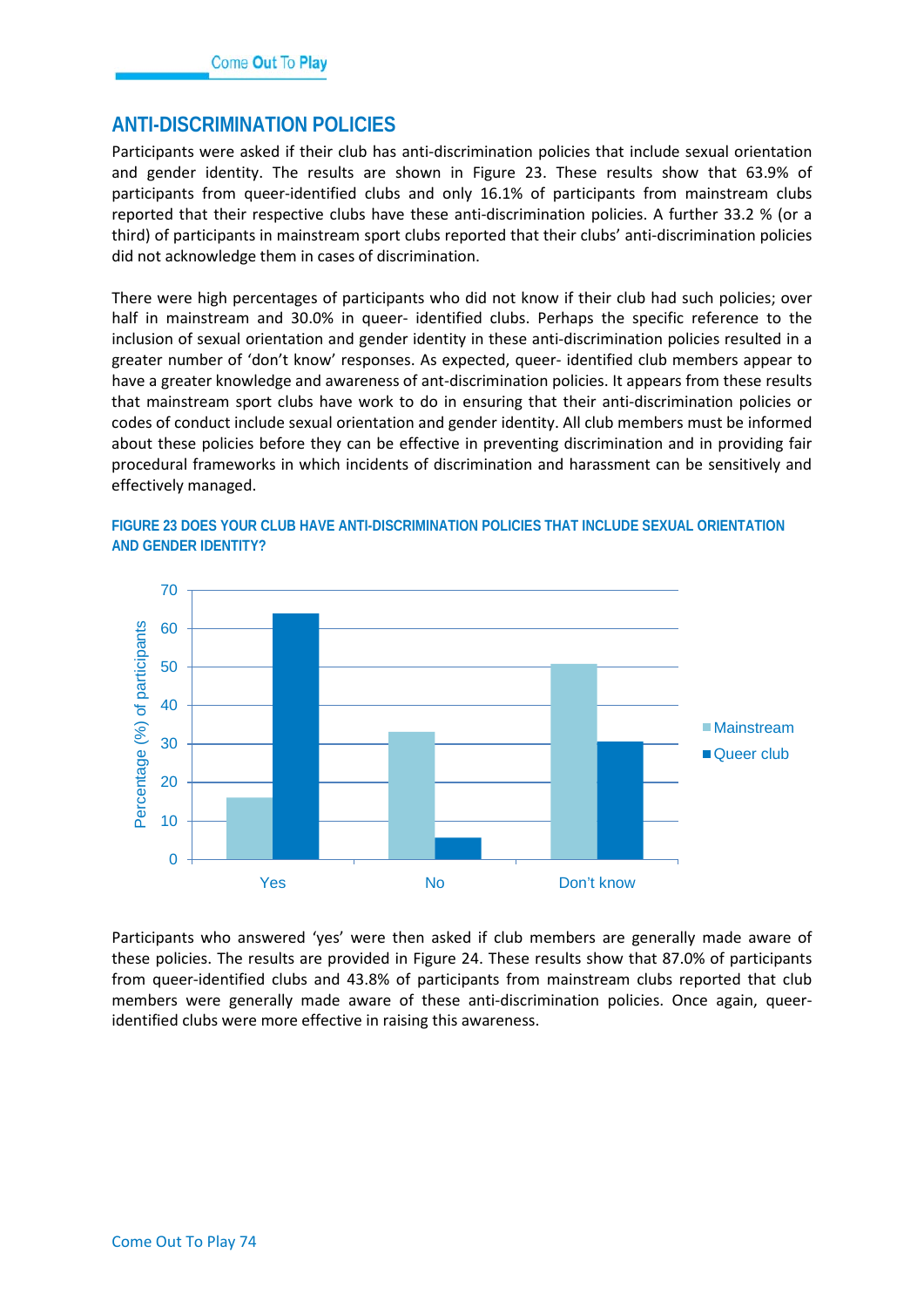

#### **FIGURE 24 ARE CLUB MEMBERS GENERALLY MADE AWARE OF ANTI-DISCRIMINATION POLICIES?**

### **HOW WELCOMING IS YOUR CLUB?**

Participants were asked to identify how welcoming their club is in relation to all genders, all ethnicities, people with disabilities, non heterosexual people, heterosexual people, and transgender people. The results are shown in Figures 25 to 30.



#### **FIGURE 25 HOW WELCOMING IS YOUR CLUB TO ALL GENDERS?**

These results show that both mainstream and queer clubs were perceived to be welcoming to all genders. 52.3% of participants in mainstream and 51.4% of participants in queer clubs reported that their clubs are very welcoming to all genders. A further 23.8 % of mainstream club members and 24.3% of queer- identified club members were welcoming to all genders. 13.5% of participants in queer clubs reported that their club is very unwelcoming, while 8.3% of participants in mainstream clubs reported their club to be unwelcoming and very unwelcoming. These results suggest that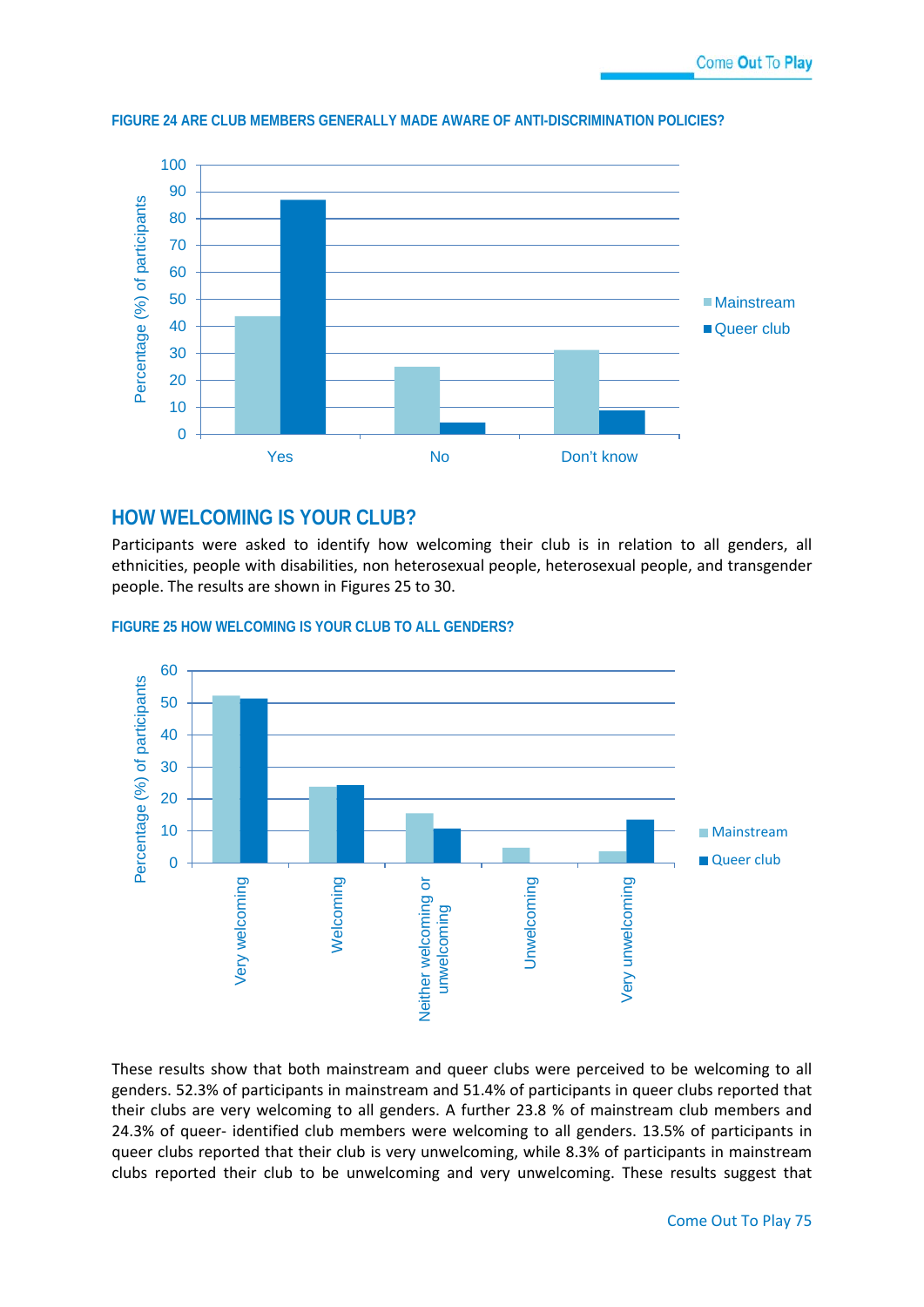queer- identified clubs can be discriminatory and segregating of the genders, and this needs further investigation.



**FIGURE 26 HOW WELCOMING IS YOUR CLUB TO ALL ETHNICITIES?**

These results show that 75.0% of participants from mainstream clubs reported that their club was welcoming or very welcoming to all ethnicities, compared to 70.2%% of participants from queer clubs. 13.5% of participants from queer- identified clubs reported that their club is unwelcoming and very unwelcoming, compared to only 5.2% of participants from mainstream clubs. These figures are very similar to the results for how welcoming clubs are to all genders. Queer-identified clubs were as welcoming as mainstream clubs to members based on their ethnicity, but they were also significantly more unwelcoming, which is troubling and requires further investigation.



#### **FIGURE 27 HOW WELCOMING IS YOUR CLUB TO PEOPLE WITH DISABILITIES?**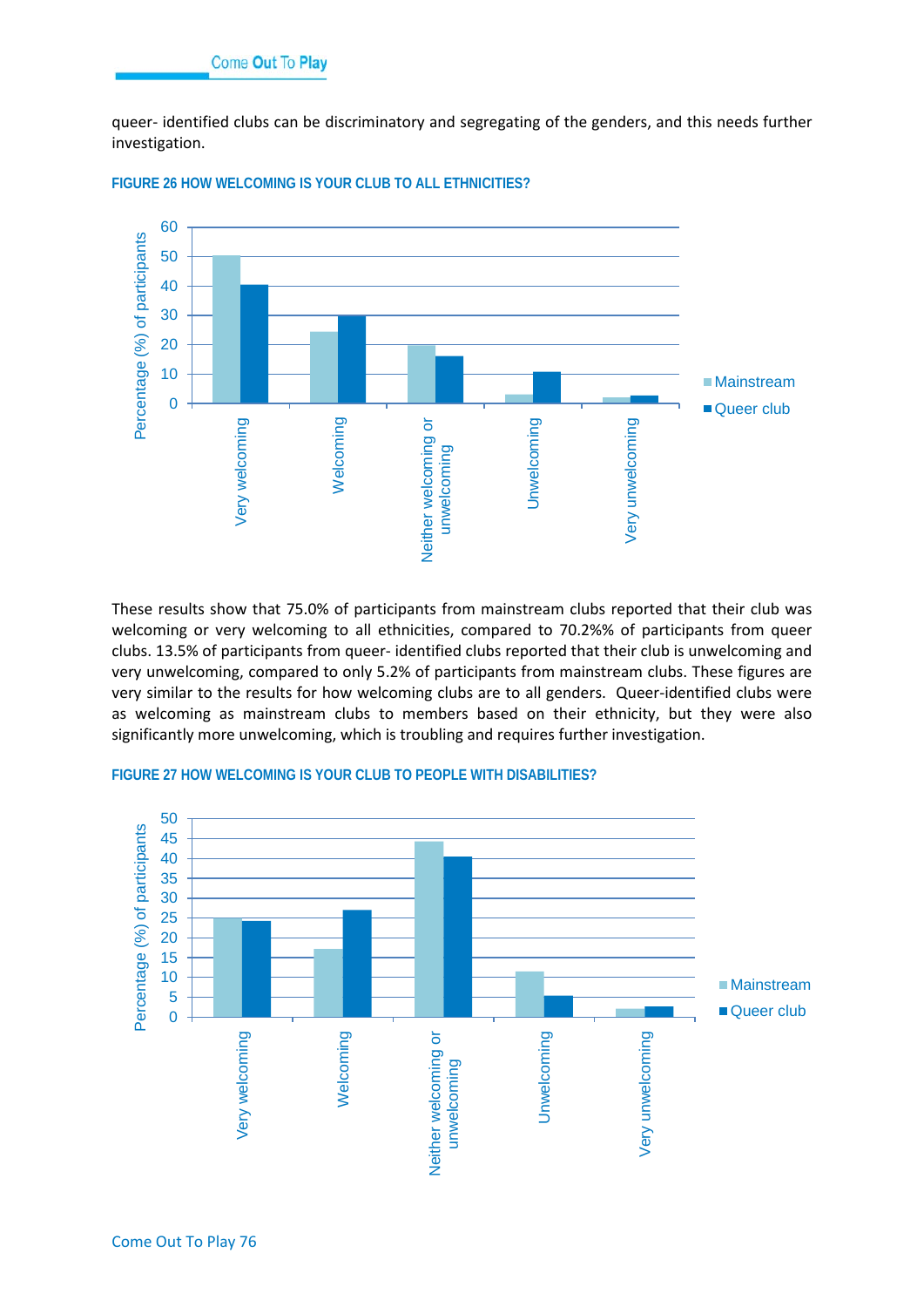These results show that the majority of participants reported that their sports club was welcoming to very welcoming of people with a disability; 42.2% of mainstream clubs and 51.3% of queeridentified clubs. A further 44.3% of participants of mainstream clubs and 40.5% of participants from queer clubs reported that their club is neither welcoming nor unwelcoming to people with disabilities. A greater percentage of participants from mainstream clubs reported that their clubs were unwelcoming to very unwelcoming to disabled sports people (13.7%) than did participants from queer-identified clubs (8.1%). This suggests that both mainstream and queer-identified clubs may need to be more proactive in their inclusion of people with a disability in their organisation.



#### **FIGURE 28 HOW WELCOMING IS YOUR CLUB TO HETEROSEXUAL PEOPLE?**

These results show that 82.8% of participants from mainstream clubs and 78.3% of participants from queer-identified clubs reported that their club was either very welcoming or welcoming to heterosexual people. A welcoming and positive environment appears to be perceived by the LGBT survey participants as the norm for four out of five heterosexual people in their mainstream and queer-identified sports club. 10.8% of queer club participants reported that their club was either unwelcoming or very unwelcoming of heterosexual people.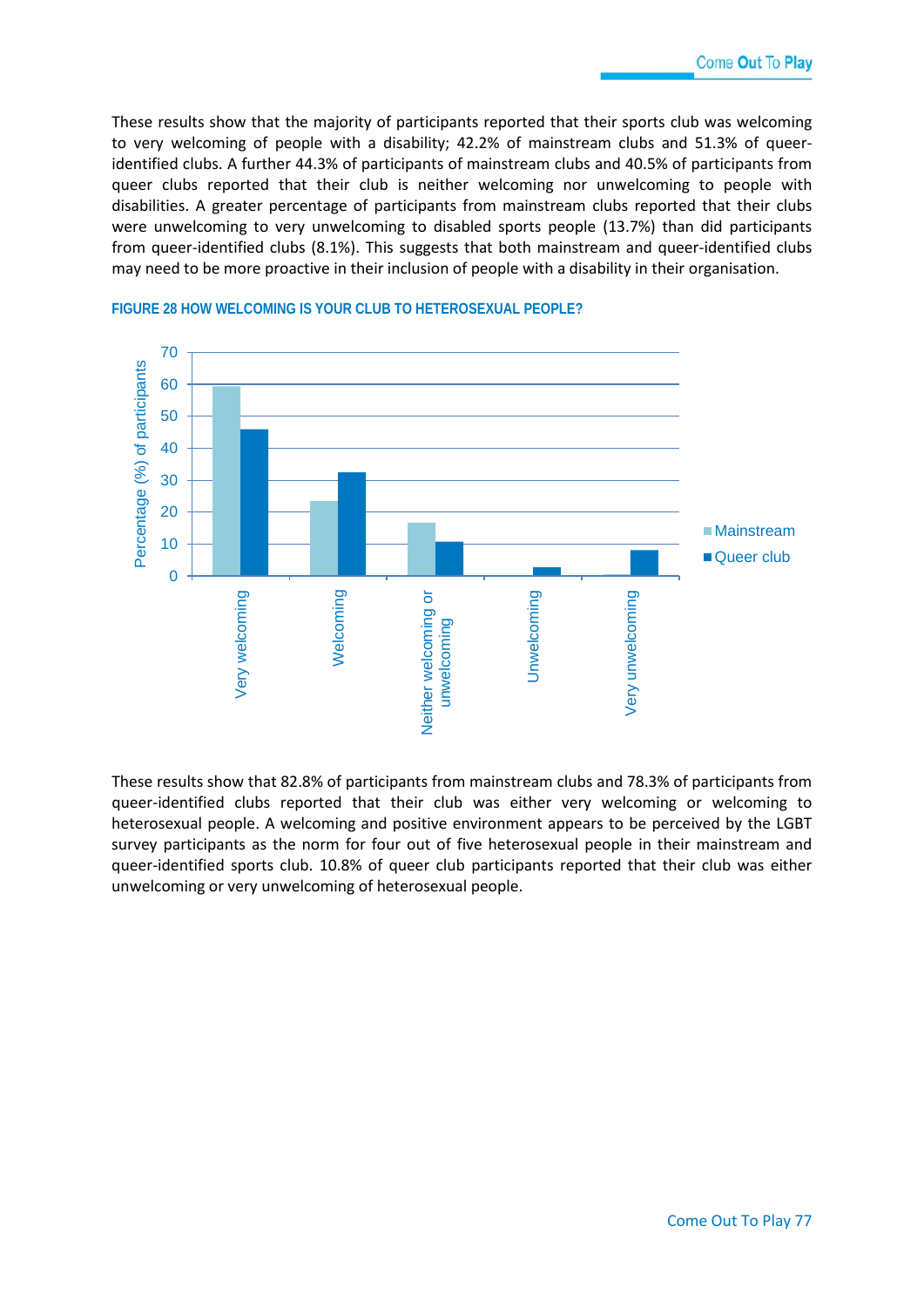

#### **FIGURE 29 HOW WELCOMING IS YOUR CLUB TO NON-HETEROSEXUAL PEOPLE?**

As expected, 83.8 % of participants from queer identified clubs reported that their club was very welcoming to non-heterosexual people, compared to 33.3% of participants from mainstream clubs. The majority of participants from mainstream clubs reported that their club was neither welcoming nor unwelcoming (36.5%). 13.6% of participants from mainstream clubs reported that their club was unwelcoming to very unwelcoming to them as non-heterosexuals. This is a significant figure considering that the 'hostile environment' is directed at them. According to these results a welcoming and positive mainstream sports environment was the norm for around a half of the LGBT survey participants.



#### **FIGURE 30 HOW WELCOMING IS YOUR CLUB TO TRANSGENDER PEOPLE?**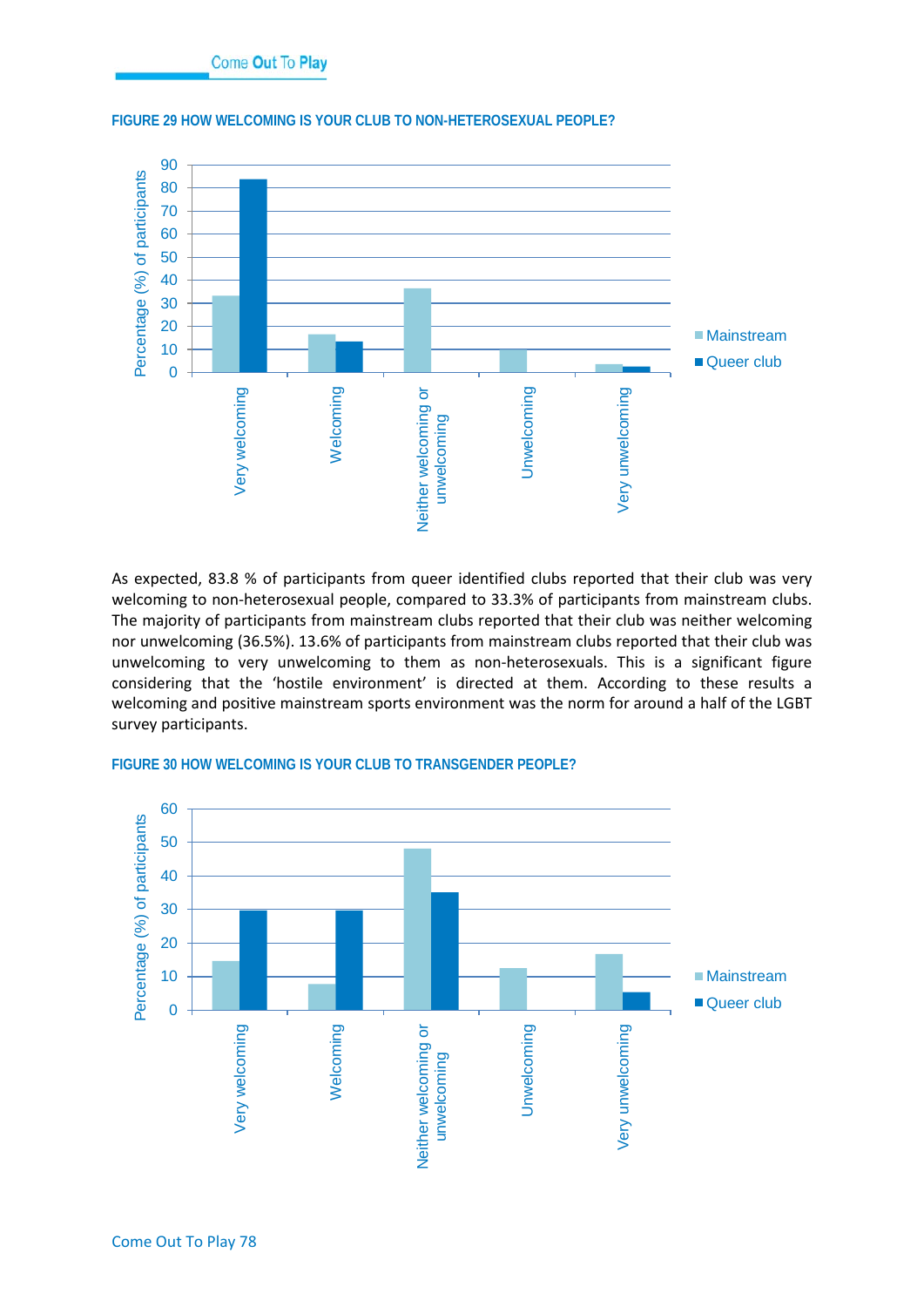These results show that the majority of participants from mainstream clubs (48.2%) reported that their club was neither welcoming nor unwelcoming to transgender people. A troubling 29.4% of these participants reported that their club was either unwelcoming or very unwelcoming to transgender people. There was a much more positive sports environment reported for transgender people in queer identified sports clubs, with 59.4% of participants from queer-identified clubs indicating that their club was either welcoming or very welcoming of transgender people.

Creating welcoming and inclusive sports club environments involves the implementation of member protection policies and more importantly, supportive and friendly leadership and membership that values diversity and respect for all. This goes well beyond legal compliance and underlines the essential spirit of the Victorian Code of Conduct for Community Sport. From participant responses, mainstream and queer identified sports clubs appear to be achieving this in the areas of inclusion based on gender (male /female) and ethnicity as well as for heterosexual members. This appears to be less the case for non-heterosexuals and transgender participants within their mainstream sports club.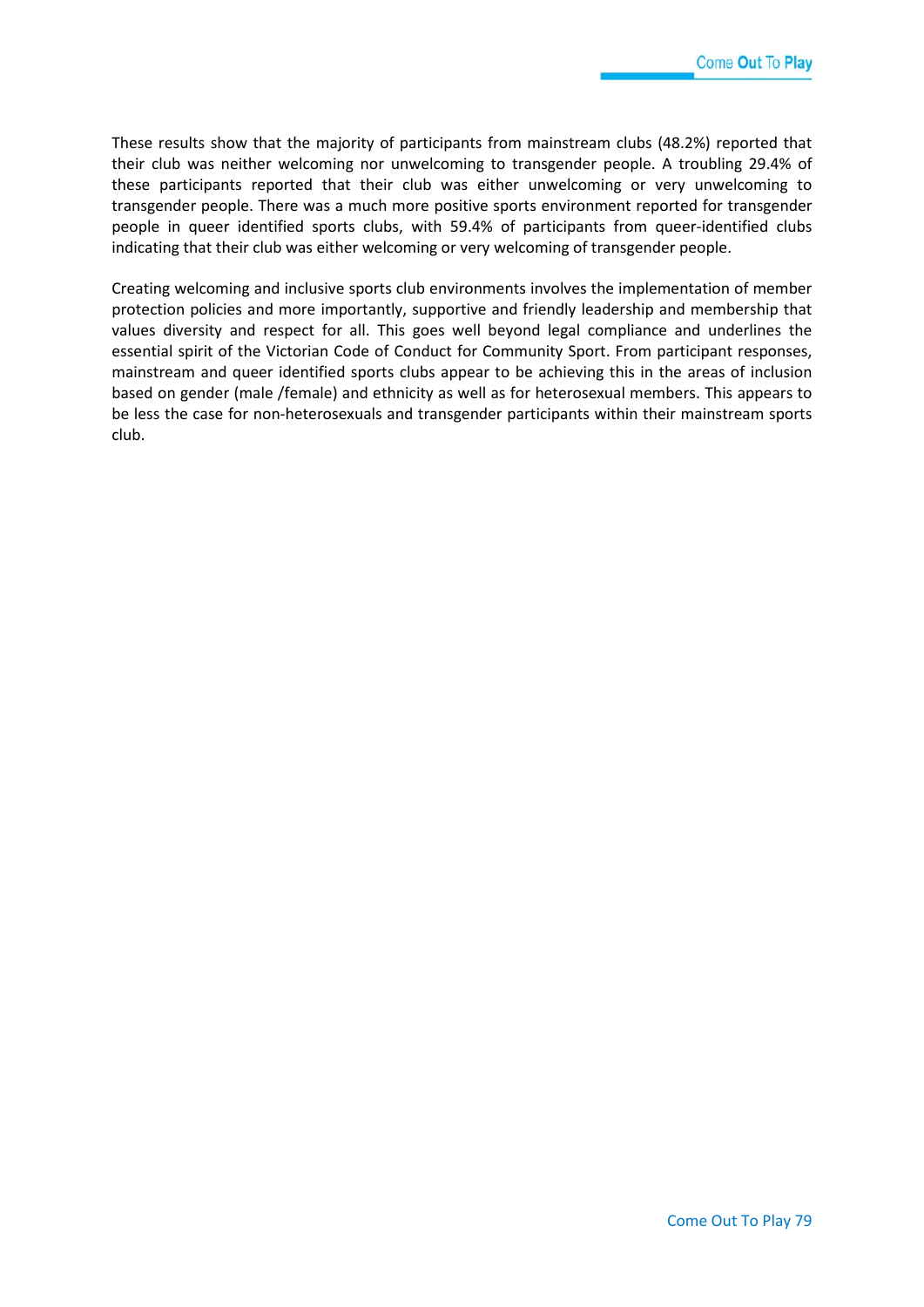## **CONCLUSION**

Sports participation is valued by governments, human rights and health promotion agencies and community members for a number of important reasons. These include; the engagement of people of all ages in mental and physical health promoting sporting activity; the provision and support of opportunities for people to gain enjoyment, express themselves and their talents, as well as achieve to the best of their ability, in their sporting pursuits and passions; the building of a strong and healthy national identity through high performance sports successes; and the promotion of equality, social cohesion and inclusion in Australian society through engagement in sport. The sport and recreation industry is also an important sector of the economy, providing employment, professional career paths and development, volunteer opportunities, products, services and events and contributes to the social and economic health of the nation. All Australians supposedly benefit from their sports involvement. Most *Come Out To Play* participants were sports devotees who valued these health, social and achievement benefits of sport. A significant proportion also persisted with their sport involvement even in the face of sexuality and gender based discrimination and abuse.

Other studies have demonstrated that school sport is a key site of homophobic bullying (Brackenridge, 2006; Hillier, 2005) and sexism (Wellard, 2002, Penney, 2002). Survey participants who had positive experiences of sport and physical education at school indicated that they were confident and successful in their sporting skill and 'perceived ability at sport was a strong indicator of whether or not this area of study was remembered as positive or negative' (p. 27). However, a significant proportion (over 45.0%) experienced homophobia as a common part of their sporting education, and this was more pronounced for men than women in the study. It was also troubling that nobody in the study gave examples of teachers supporting SSAY in their sports endeavours, or intervening when homophobic language and bullying did take place.

Brackenridge et al. (2006) conclusion that the overall effects of homophobic bullying on sports for boys who are non-athletic and or perceived as gay, as well as girls in general – that it drives down sports participation, or Hillier et al. (1998, 2005) finding that sport was one of the main environments that same-sex attracted young people within Australia felt least safe, could not be assessed by this study because of the sporty nature of the LGBT sample as well as the age range surveyed (over 18 years). Specific research needs to be conducted on sports participation including the benefits, barriers, facilitators and issues for SSAY in Australia. Furthermore, the overall participation rates of LGBT Australians in sport and physical activity have not been researched. Participation surveys such as the Sweeny reports and Australian Bureau of Statistics data do not even ask respondents to identify their sexual orientation. These research gaps need to be addressed. However, there is sufficient research evidence demonstrating that the school and sports environment present significant challenges for SSAY and that targeted programs that address homophobia in sport and promote sports participation and the inclusion of SSAY are timely. This would need to occur in the educational environment, ensuring that physical education and health teachers in particular, are professionally prepared and sensitive to this issue.

The shaping fields within society and sport for these discriminatory experience centre on traditional discourses of gender and sexuality. The qualitative responses from the *Come Out To Play* research indicated that 'strong sanctions' were imposed on those who violated these 'gender and sexuality norms' during their sports experiences. Homophobic and / or sexist verbal insults and threats, physical assaults and general exclusionary practices had a negative impact on the LGBT sports people who were the targets of these sanctions. Participant's responses to the closed questions of the survey also portrayed a challenging mainstream sporting environment for many LGBT people. Forty-one percent of survey participants had experienced verbal homophobia at some time during their sport involvement and for the majority this experience was common place. A similar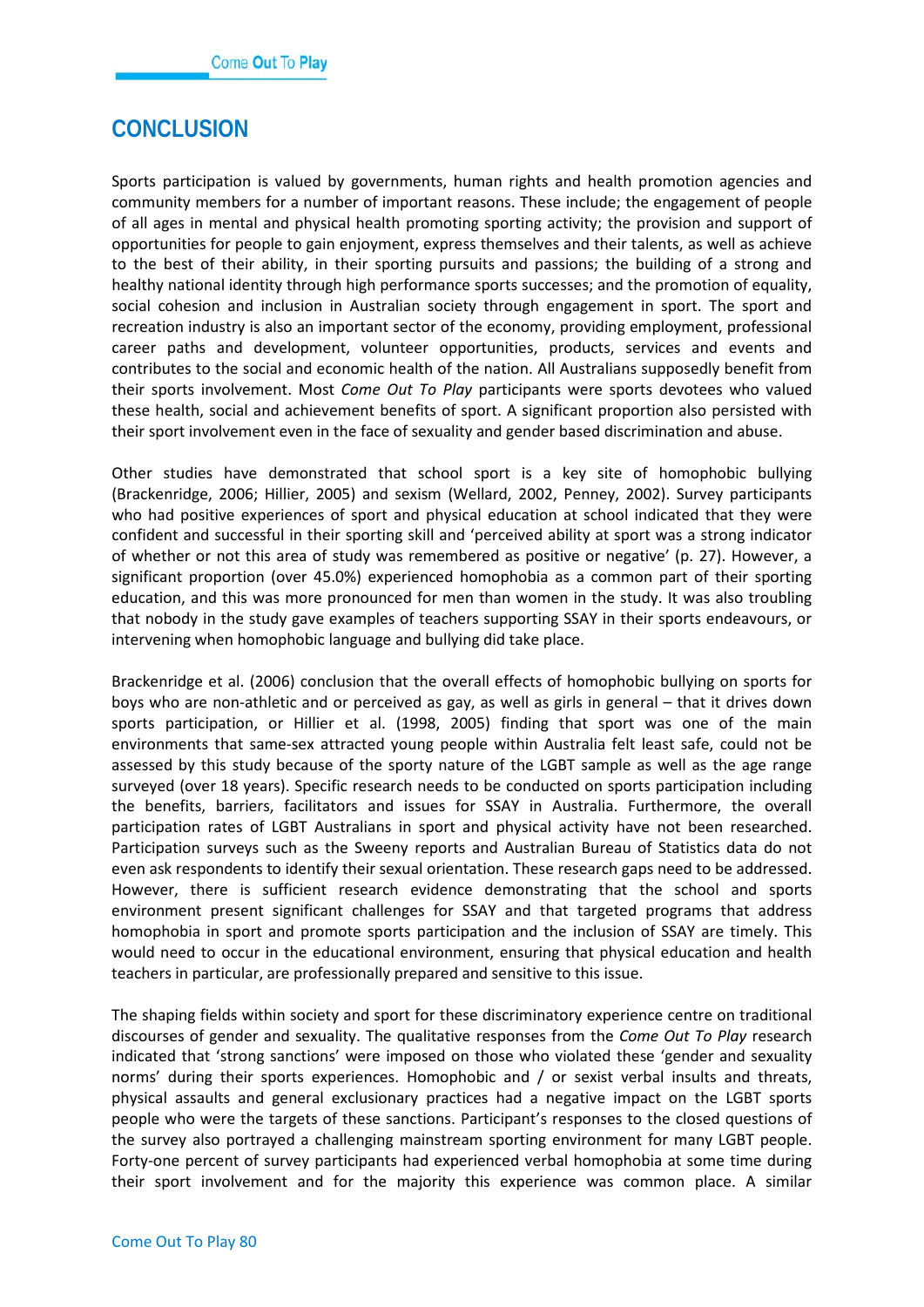percentage had experienced sexism during their involvement in sport and over 80.0% of this cohort reported that such sexism was a common occurrence. Whilst 33.0% of survey participants identified their sports club as very welcoming of non-heterosexual people, a further 36.0% reported their mainstream club to be neither welcoming nor unwelcoming and 13.6% reported their club to be unwelcoming to very unwelcoming to them as non-heterosexuals. Only 12.1% of survey participants indicated that their mainstream sports club had policies that promoted the safety and inclusion of LGBT people, whilst a further 44.2% reported that no such policies existed.

It is not surprising in this challenging context that nearly half of the survey participants were not 'out' in their mainstream sport, whilst a further 33.0% were 'out' to some. The main reasons given for not being 'out' were unsure of sexuality, safety and wellbeing concerns such as the fear of being judged, harassed, discriminated against, abused and even physically assaulted. Feelings of isolation also resulted when few if any LGBT club members were 'out'. Gay men were the least likely to be 'out' in a team sport, compared to an individual sport and were also significantly less likely to play team sports than women. Although the women in this survey reported experiencing greater levels of homophobia and sexism, the potential of the abuse for not being heterosexual was more serious for gay men. The dynamics of gender, sexuality and sport played out in the stories and responses of these survey participants was rich and instructive. Whilst there were some positive sport stories from this survey that provide good practice examples of open and inclusive sports environments for LGBT people, many exemplified conditionally tolerant environments at best and hostile ones at worst.

The sample size of transgender survey participants was small, limiting the generalisation that can be made from their responses. The results do provide an important initial insight into the sporting experiences and challenges of transgender Victorian's. It also highlights the need for further and more comprehensive research in this area. A number of *Come Out To Play* participants indicated their difficulty with the two sexed/gendered sports model in many of their responses. They also highlighted general ignorance and prejudice concerning transgender issues within many of the sporting communities they had been involved in, experiences of discrimination based on this ignorance and prejudice, a lack of policies to enable their participation in sport and concerns with using change rooms, being accepted and fitting in. More than twice as many survey participants indicated that their mainstream sport was either unwelcoming or very unwelcoming of transgender people (29.4%).

Queer-identified sports clubs provided the most inclusive and affirming sports environment for LGBT participants of this survey. The positive benefits identified from the responses included: 'being yourself', feeling safe, supported and affirmed as lesbian / gay and sporty, belonging to a larger community and gaining visibility, meaning and empowerment from this identity making, solidarity and shared sporting and cultural endeavour. There were also some welcoming and inclusive mainstream sports examples cited in participant responses that could be considered examples of good practice. For instance these participants reflected on being 'out' to all in their mainstream sport club: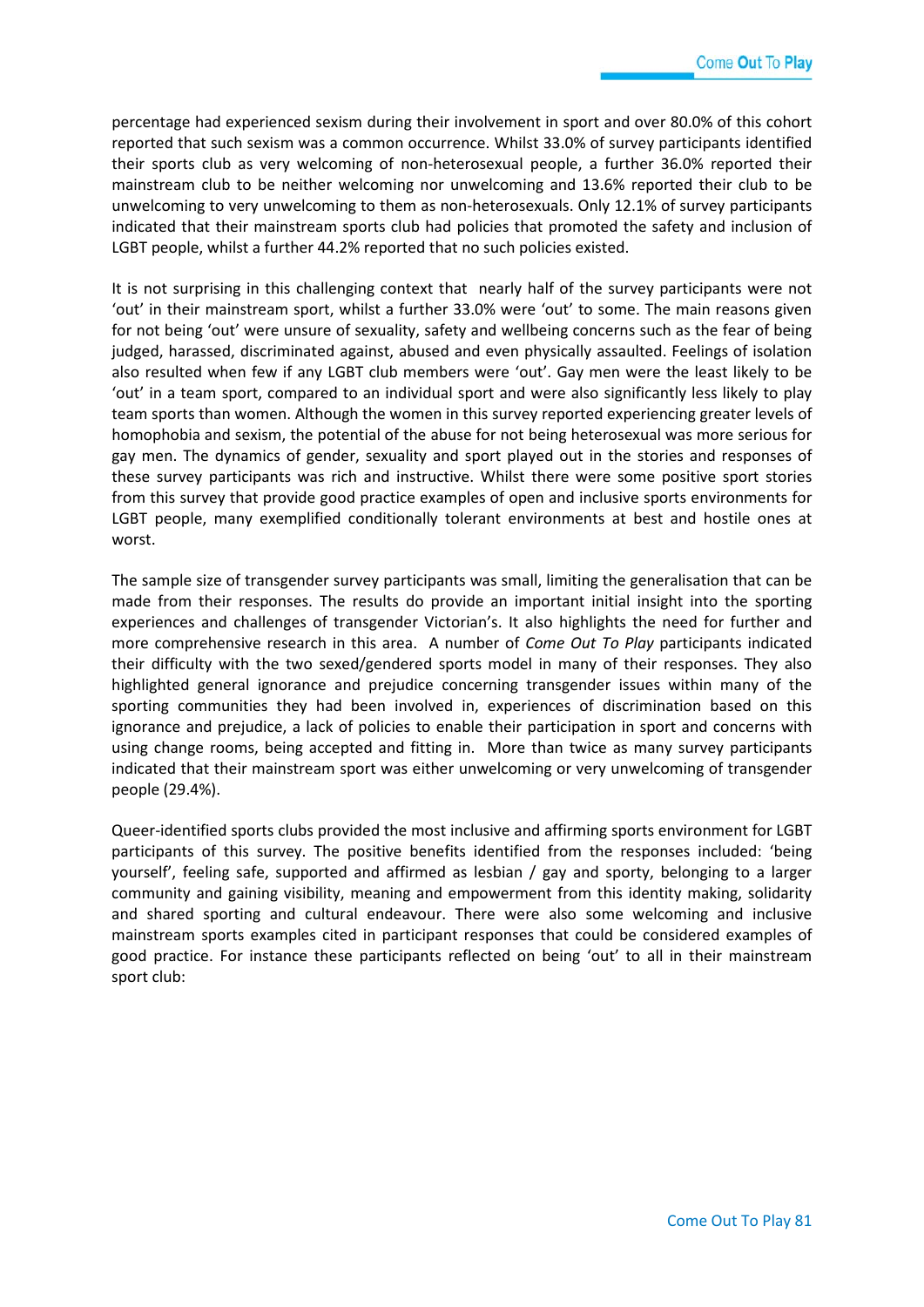*The overall experience has been an entirely comfortable one. This was slightly different than what I may have expected due to high testosterone involved with about 25 blokes! Overall I have been welcomed with open arms and have felt comfortable.* (Tyler, 27 years).

*Playing in a soccer team as a fill in. I play in a queer team but there was another team who wanted a fill, there where a few queer guys in the team, but all heterosexual women, I actually filled in often. The best experience was when I was out there playing on this team because although it was mostly heterosexual women, they didn't care that I or the other guys were queer. It never came up in conversation they players were lovely and we played really well together. I was just another member of the team and wasn't treated differently because of my sexuality.* (Kayla, 23 years).

Creating an environment that is welcoming for LGBT athletes has many significant benefits. In an extensive literature review on sport and sexual orientation Brackenridge et al. (2008) outline the personal impacts such an environment creates for the LGB athlete. They include:

- happiness and inclusion,
- freedom and willingness to speak,
- greater confidence and sense of inclusion,
- feeling of support,
- greater productivity and performance success and
- enhanced enjoyment and pride in and loyalty to the organisation (2).

Creating an environment free from homophobia also positively influences the people around LGB athletes (teammates, coaches, support staff, etc) by:

- creating increased team cohesion,
- lower turnover of personnel,
- enhanced reputation for the sport.
- better compliance with national standards,
- lower absenteeism and
- an increased likelihood to hit collective performance goals (Brackenridge et al, 2008, p.)(2).

The result is a robust sporting organisation leading the way in the health, welfare, diversity and equality of its athletes and sports workers and, of course, continued sporting enjoyment and success.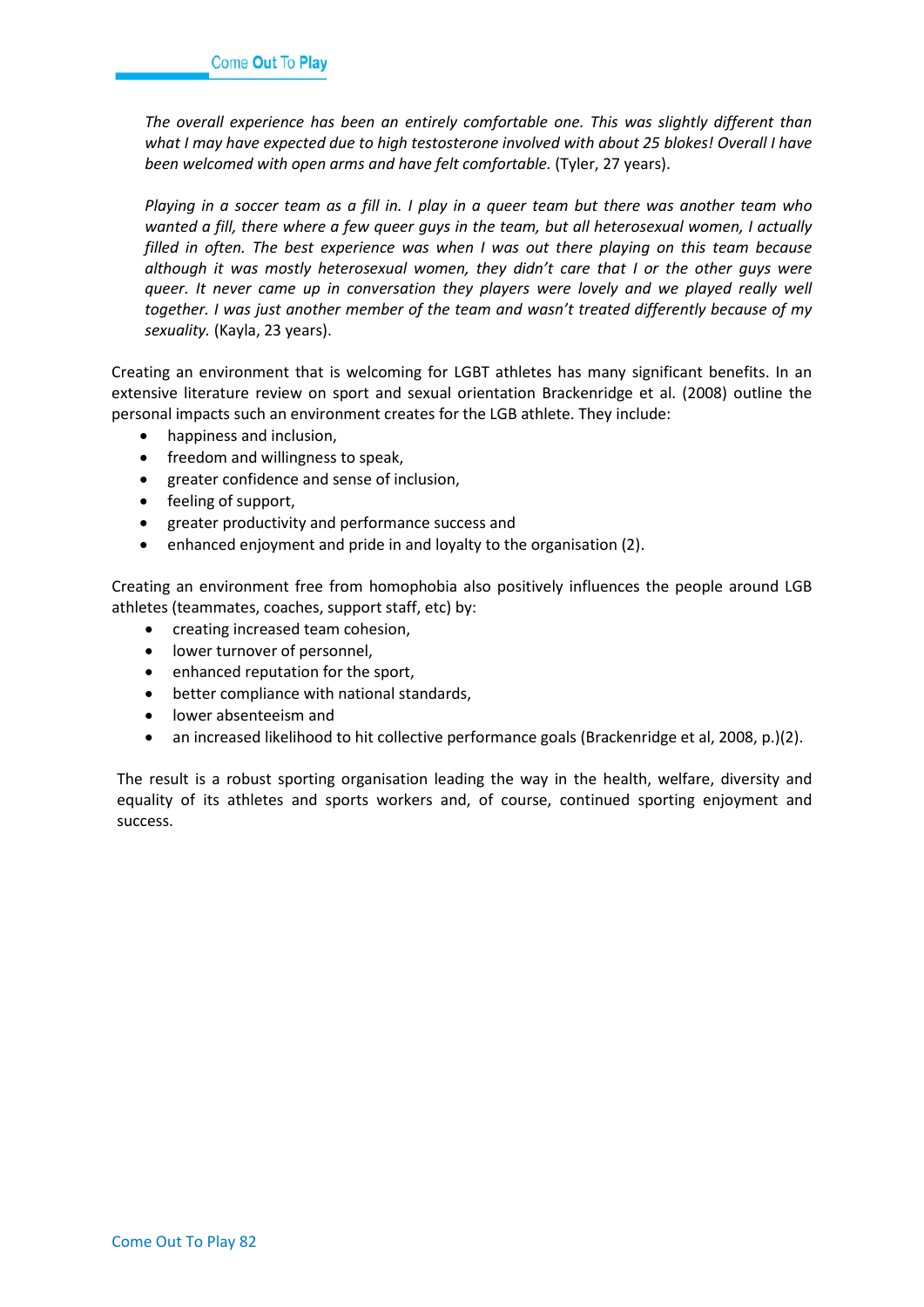## **RECOMMENDATIONS**

- 1. The findings of this research provide support for the initiative of the Australian Sports Commission Sports Integrity Program which is promoting inclusive practice and challenging homophobia and sexism through a few national sporting codes. This work should be supported and expanded.
- 2. It is clear that homophobia and sexism pervade many sporting environments which are either hostile or conditionally tolerant to LGBT people. This limiting of options for participation of a significant number of Victorians is unacceptable, and requires more proactive measures to be undertaken at the club level to create more inclusive environments that are sustainable in both rural and urban communities.
- 3. The importance of early experiences of physical education and school sport in shaping participants' future enjoyment of sport is strongly suggested in this study. In addition, coaches and other volunteer and professional sporting mentors have the opportunity to foster a love of sport at any time. The need for proactive inclusive practices wherever sport is played should be an essential element of both the pre-service and in-service training of physical education and sports teachers and other human movement professionals. This training should also be included in courses for coaches and other volunteers in sporting clubs.
- 4. This research focussed on participants over 18 years of age whose early experiences of physical education and sport at school were not current and commonly occurred at some time in the past. It is important we know more about same- sex attracted and genderquestioning young people in terms of their current experiences both of school sport and sports participation in their communities. Additional research should be carried out to explore this often vulnerable group and their access to community connectedness through sport.
- 5. There is little collected in official data sets to provide accurate statistics about LGBT participation in sport and physical activity in Australia. It is recommended that wherever data is collected on participation in sport and physical activity (for example, the Sweeney report or in ABS data sets) that data on sexual orientation and gender identity (beyond male\female) be part of that data collection.
- 6. This research was carried out in Victoria with relatively few resources. The study lends itself to informing a larger Australia-wide research project which extends the survey data with interviews of participants and stakeholders including members and leaders of sporting associations. Such a project should be funded by the main research funding bodies of health, sport, physical activity and social inclusion within Victoria and Australia, as a matter of priority.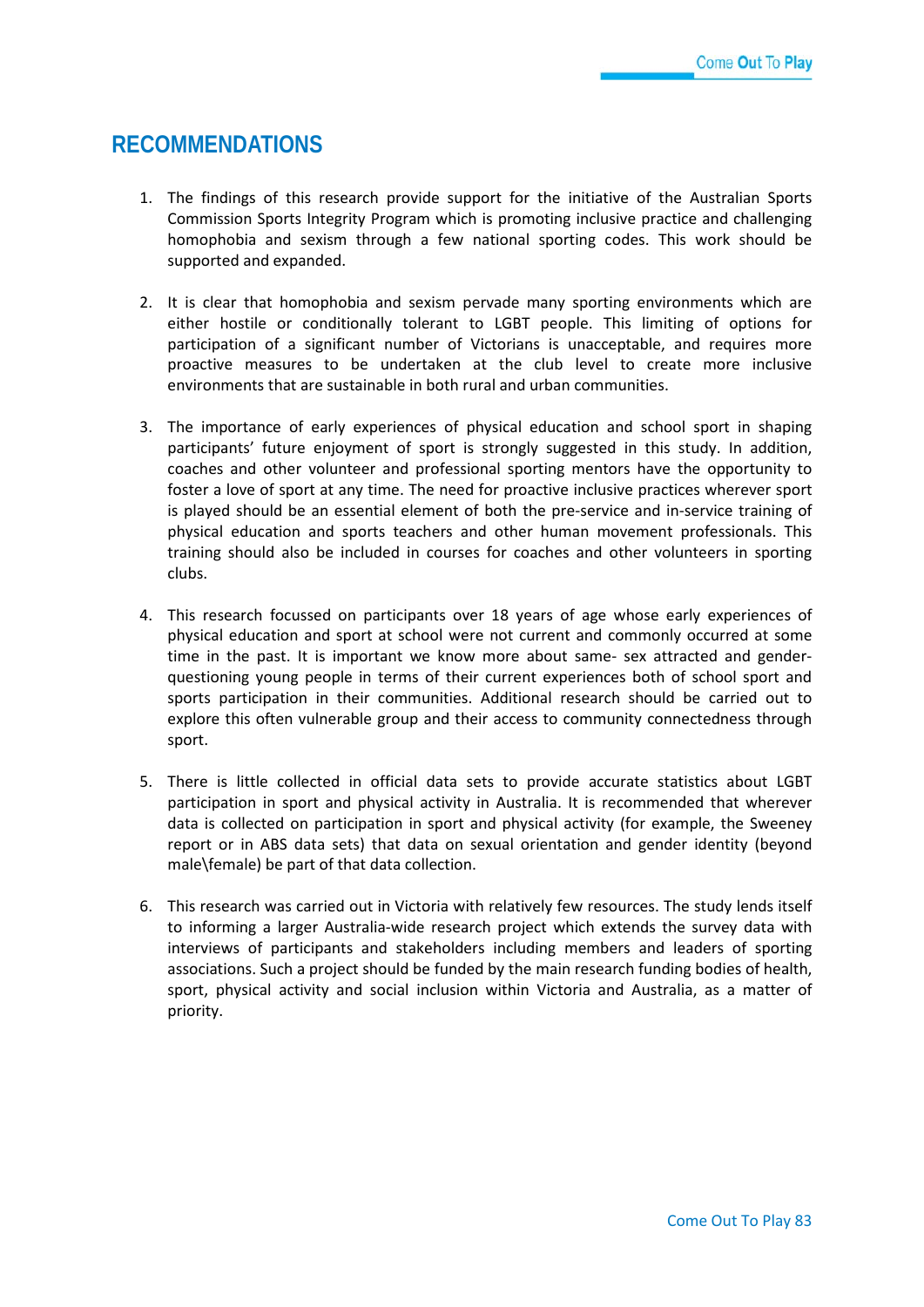# **REFERENCES**

Andersen, E. (2005). *In The Games: Gay Athletes and the Cult of Masculinity*. Albany: State University of New York Press.

Armstrong, T., Bauman, A., & Davies, J. (2000). *Physical Activity Patterns of Australian Adults. Results of the 1999 National Physical Activity Survey*. Canberra: Australian Institute of Health and Welfare.

Attorney General's Department of New South Wales. (2003). You shouldn't have to hide to be safe: a report on homophobic hostilities and violence against gay men and lesbians in New South Wales. Sydney, New South Wales: Author.

Australian Bureau of Statistics. (2002). *National Health Survey: Summary of Results*. Cat. No. 4364.0, Canberra.

Australian Bureau of Statistics. (2006). *Census of Population and Housing: Selected Education and Labour Force Characteristics for Statistical Local Areas, Victoria, 2001* (No. 2017.2). Canberra: Author.

Australian Human Rights Commission. (2009). *Sex Files: the legal recognition of sex in documents and government records*. Sydney, New South Wales: Author.

Australian Sports Commission. (2000). *Harassment free sport: guidelines to address homophobia and sexuality discrimination in sport*. Retrieved May 26, 2009 from www.ausport.gov.au/ethics/hfs.asp

Australian Sports Commission. (2008). *Submission to the Commonwealth Government's Independent Review of Sport in Australia*. Canberra, Australian Capital Territory: Author.

Australian Sports Commission. (2009). *Participation in Exercise, Recreation and Sport Annual Report 2008*. Canberra: Department of Health and Ageing.

Borrie, S. (2003). *Sydney 2002 Gay Games and Cultural Festival Sports Department Final Report-March '03*, Archived in VU: CSGGPA.

Brackenridge, C., Alldred, P., Jarvis, A., Maddocks, K., & Rivers, I. (2008). *A Review of Sexual Orientation in Sport* (No. 114). South Gyle, Edinburgh: Sportscotland.

Brackenridge, C., Rivers, I., Gough, B. & Llewellyn, K. (2006). Driving down participation. Homophobic bullying as a deterrent to doing sport. In C. C. Aitchison (Ed.) *Sport and Gender Identities: Masculinities, femininities and sexualities* (pp. 122-139)*.* London: Routledge.

Bradley, S. (2010, April 18). Out and proud: Kowalski says he's tired of living a lie. The Sunday Age, p.5.

Burroughs, A. Seebohn, S. & Ashburn, L. (1995). "A Leso Story": A Case Study of Australian Women's Cricket, *Sporting Traditions*, November, 27-46.

Cahn, S. (1998) Coming on strong: Gender and sexuality in twentieth century women's sports. Harvard Edition World.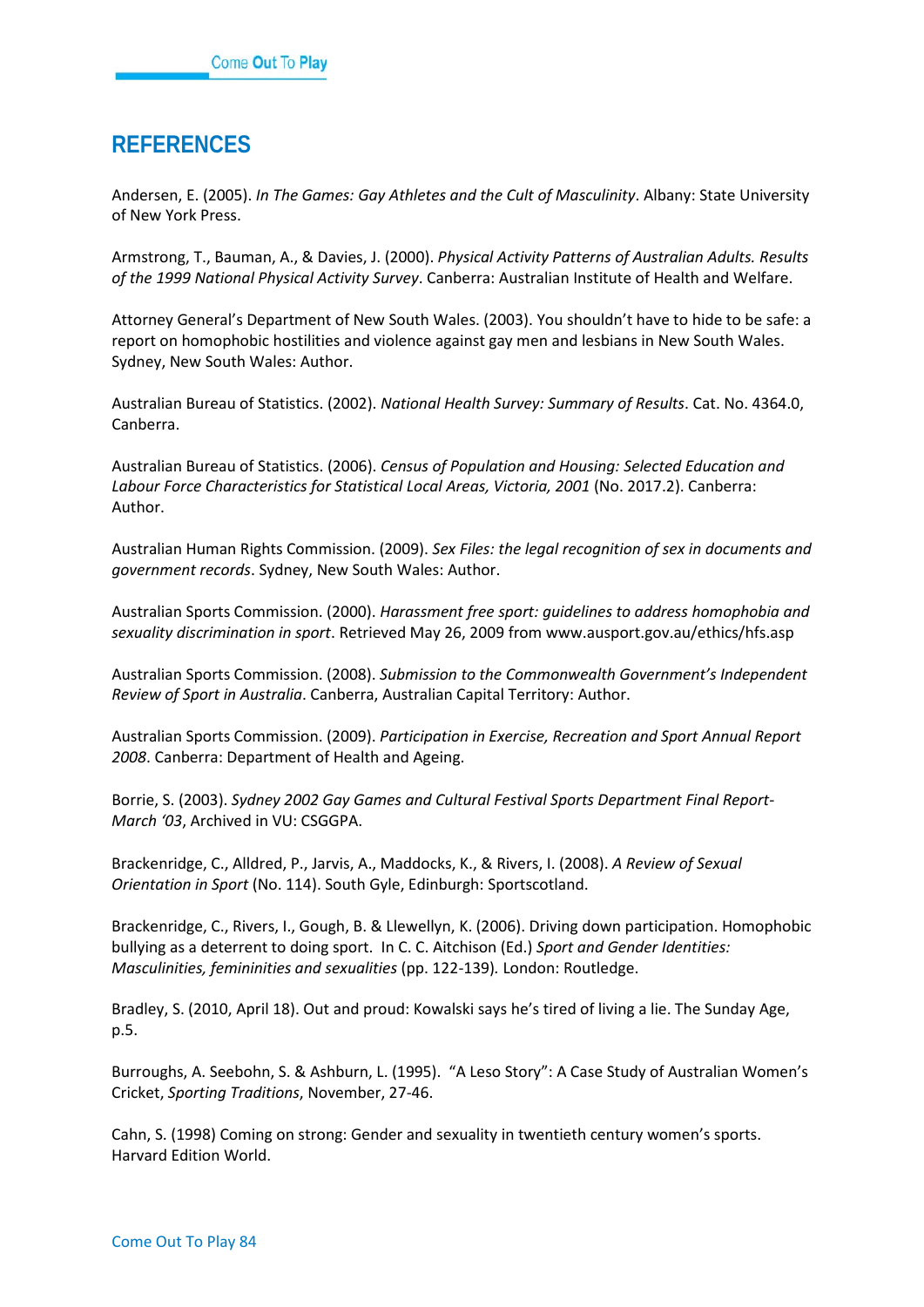Canadian Association for the Advancement of Women and Sport and Physical Activity. (2006). 'Seeing the Invisible, Speaking about the Unspoken'. A Position Paper on Homophobia in Sport', Ottawa, Canada. Retrieved on 26 May 2008, from www.caaws.ca

Choi, P.Y.L. (2000). Femininity and the physically active woman. London: Routledge.

Clarke, G. (2004). Threatening Space: (Physical) education and homophobic body work. In J. Evans, B. Davies & J. Wright (Eds.), *Body Knowledge and Control: Studies in the sociology of physical education and health*. London: Routledge.

Corboz, J., Dowsett, G., Mitchell, A., Couch, M., Agius, P., & Pitts, M. (2008). *Feeling Queer and Blue: A Review of the Literature on Depression and Related Issues Among Gay, Lesbian, Bisexual and Other Homosexually Active People*: Australian Research Centre in Sex, Health and Society, La Trobe University, prepared for beyondblue: The National Depression Initiative. Melbourne: La Trobe University, Australian Research Centre in Sex, Health and Society.

Couch, M., Pitts, M., Mulcare, H., Croy, S., Mitchell, A. & Patel, S. (2007). T*ranZnation. A report on*  the health and wellbeing of transgndered people in Australia and New Zealand. Gay and Lesbian Health Victoria and the Australian Centre in Sex, Health and Society, La Trobe University.

Demers, G. (2006). Homophobia in Sport – Fact of Life, Taboo Subject. *Canadian Journal of Women in Coaching, 6*(2).

Department of Health and Ageing. (2008). *Australian Sport: emerging challenges, new directions*. Retrieved May 26, 2008, from http://www.apo.org.au/research/australian-sport-emergingchallenges-new-directions

Department of Health and Ageing. (2009). *Physical Activity Guidelines for Adults*. Retrieved October 15, 2009, from http://www.health.gov.au/internet/main/publishing.nsf/content/health-pubhlthstrateg-phys-act-guidelines

Department of Planning and Community Development. (2010). Victorian Code of Conduct for Community Sport [Video file]. Retrieved from http://www.sport.vic.gov.au/web9/dvcsrv.nsf/ AllDocs/C341E38AE01A30E1CA2576D6001DC972?OpenDocument

Dick, S. (2009). *Leagues behind – football's failure to tackle anti-gay abuse*. Retrieved May 26, 2008, from http://www.stonewall.org.uk/documents/leagues\_behind.pdf

Dworkin, S. (2001). Holding back: negotiating a glass ceiling on women's muscular strength. *Sociological Perspectives, 44*(3), 333-350.

Ellings, A. (1998). Integration Through 'Regular' and 'Queer' Sports: A Critical Reflection, Can the Gay Games 'Change the World' ? Paper presented at the Queer Games? Theories, politics, sports, Amsterdam, 29-31 July, 1998.

Ellings, A., De Knop, P. and Knoppers, A. (2003). Gay/Lesbian Sport Clubs and Events. Places for homo-social bonding and cultural resistance? *International Review For Sociology of Sport*, *38*(4), 441- 56.

Freeman, P. (1997). *Ian Roberts: Finding Out*, Milsons Point, NSW: Random House.

Freeman, M. (2003) *Bloody Sundays*, New York: William Morrow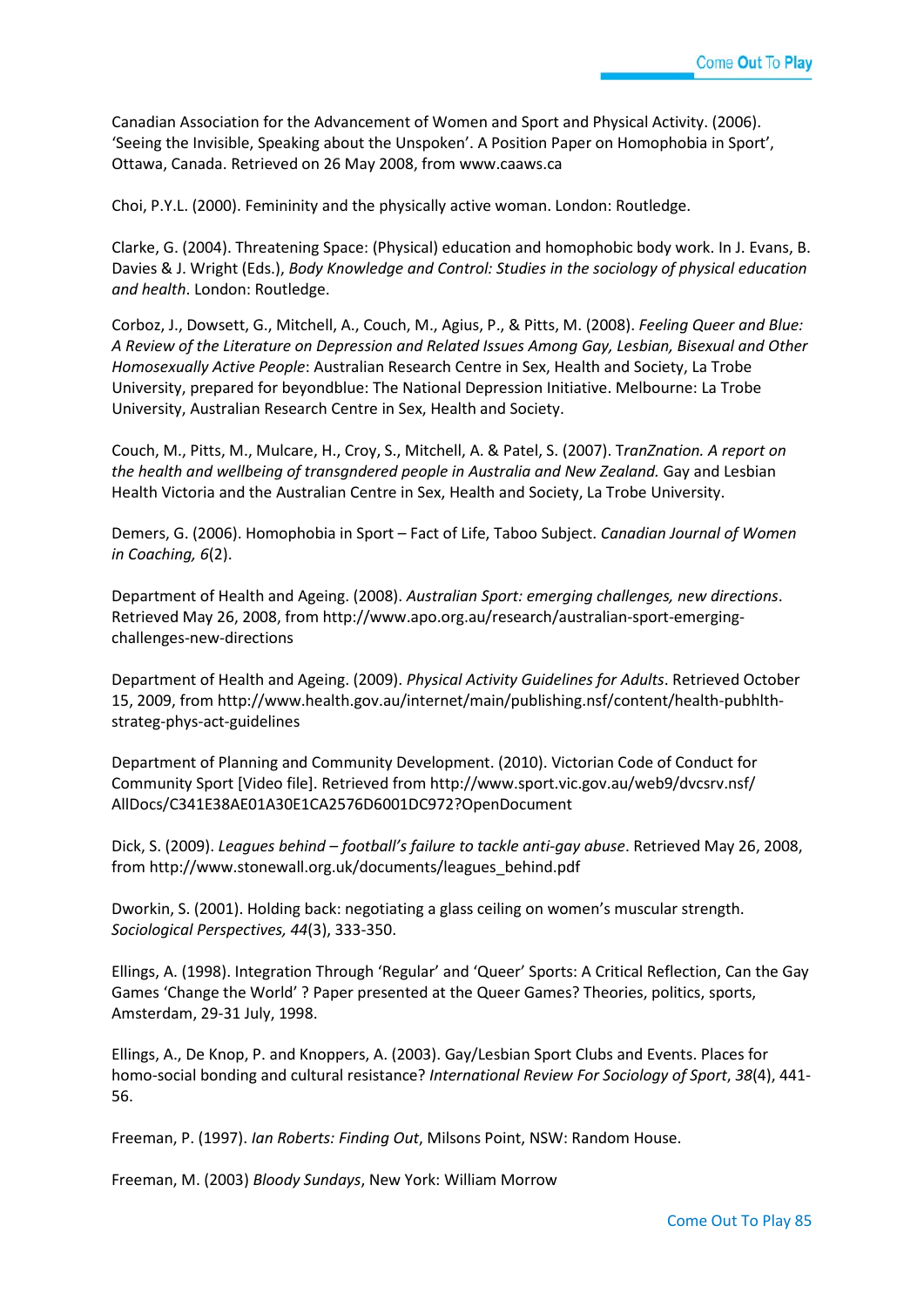Griffin, P. (1992). Changing the game: homophobia, sexism and lesbians in sport. *Quest, 44*(2), 251- 265.

Griffin, P. (1998). *Strong Women, Deep Closets. Lesbians and Homophobia in Sport* Champaign, IL: Human Kinetics.

Hargreaves, J. (1994). *Sporting females: critical issues in the history and sociology of women's sports*. London: Routledge

Hargreaves, J. (2000). *Heroines of sport: the politics of difference and identity*. London: Routledge

Hillier, L. (2005). Safe spaces: the up side of the image problem for same sex attracted young women playing Australian Rules football. *International Journal of Football Studies*, *8*(2), 51-65.

Hillier, L., Dempsey, D., Harrison, L., Beale, L., Matthews, L., & Rosenthal, D. (1998). Writing Themselves In" – National Report on the Sexuality, Health and Well Being of Same-Sex Attracted Young People. Melbourne: La Trobe University.

Hillier, L., Harrison, L., & Dempsey, D. (1999). Stories of Life on the Wild Side: Same Sex Attracted Young People Document their Lives. *Journal of the Health Education Association (Victoria)*, Summer, 12- 15.

Hillier, L., & Mitchell, A. (2005). Why homophobia needs to be named in bullying policy. Retrieved April 26, 2010, from http://www.latrobe.edu.au/ssay/assets/downloads/ Homophobic%20bullying.pdf

Hillier, L. Turner, A. & Mitchell, A. (2005). Writing Themselves In Again – 6 years on." – The 2<sup>nd</sup> National Report on the Sexuality, Health and Well-Being of Same-Sex Attracted Young Australians. Melbourne: La Trobe University.

Human Rights and Equal Opportunity Commission. (2007). *Same Sex: Same Entitlements Report*. Canberra: Author.

Independent Sport Panel. (2009). *Independent Sport Panel Report: the future of sport in Australia*. Retrieved January 16, 2010 from, http://www.apo.org.au/research/independent-sport-panel-reportcrawford-report

Kolnes, L. (1995). Heterosexualisty as an Organising Principle in Women's Sport. *International Review for the Sociology of Sport*, *30*(1), 61-79.

Kowalski, D. (2010, April 18). Jumping in the deep end. The Sunday Age, p.21.

Lenskyj, H. (2003). *Out on the Field. Gender, Sport and Sexualities*. Toronto: Womens Press.

Lenskyj, H., Hemphill, D. & Symons, C. (2002). Introduction. In D. Hemphill and C. Symons (Eds.). *Gender, Sexuality and Sport: A Dangerous Mix*. Petersham, NSW: Walla Walla Press.

Lewis, S., Ma Rhea, Z., & Symons, C. (1999). Jocks and Rocks. Melbourne: National Centre for Gender and Cultural Diversity, Swinburne University of Technology.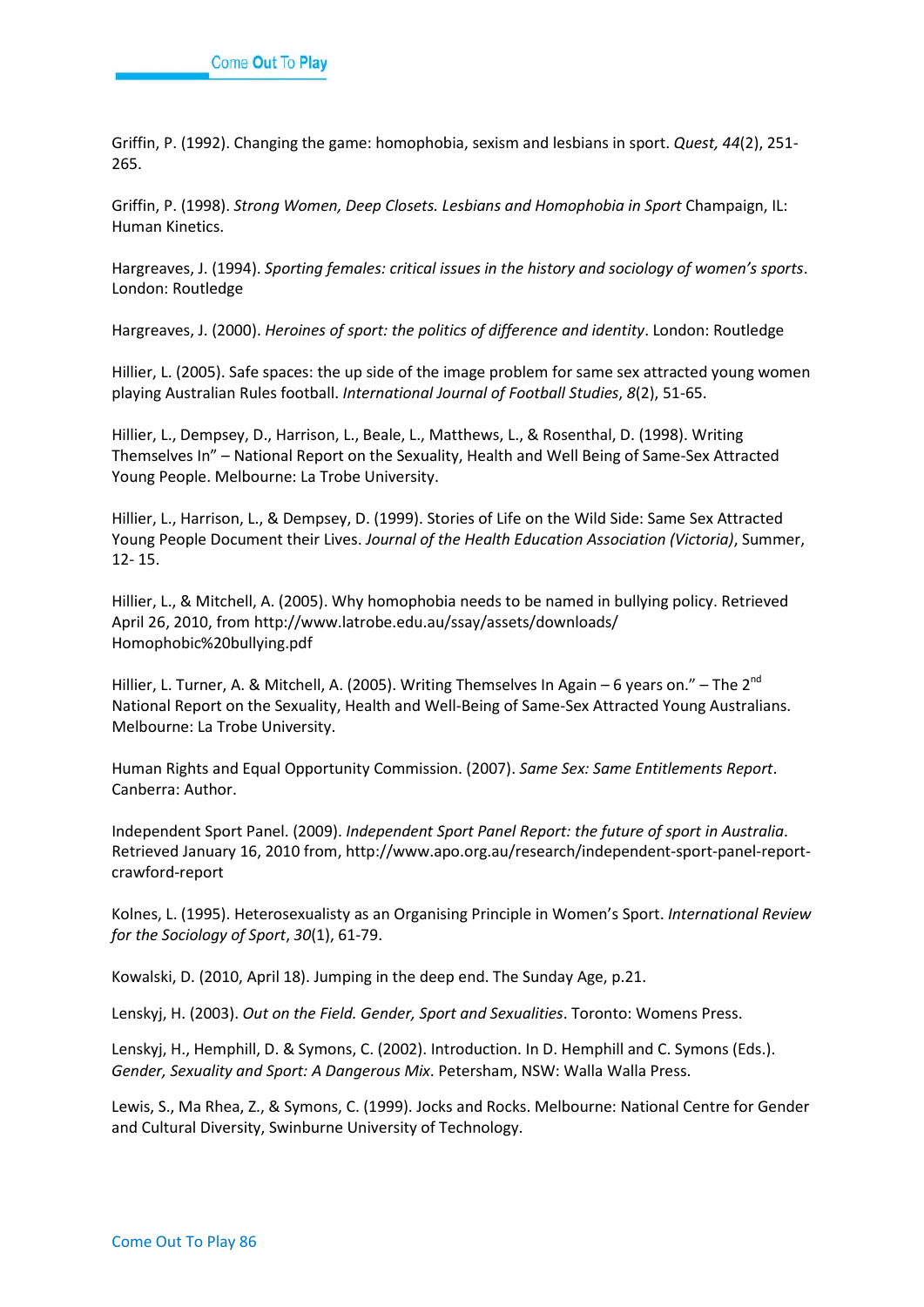Lindsay, J., Smith, A., & Rosenthal, D. (1997). *Secondary Students, HIV and Sexual Health.* Melbourne: La Trobe University.

Lynch, R., & Veal, A. J. (2006). *Australian Leisure* (3<sup>rd</sup> ed.). Pearson Education Australia: Frenchs Forest, NSW

Martens, M. P., & Mobley, M. (2005). Straight Guys Working With Gay Guys. Homophobia and Sport Psychology Service Delivery. In M. Andersen (Ed.), *Sport Psychology in Practice*. Champaign, IL: Human Kinetics.

Mason, G., & Tomsen, S. (1997). *Homophobic Violence.* Sydney: The Hawkins Press.

Messner, M., & Sabo, D. (1994). *Sex, Violence and Power in Sport*. Freedom, CA: The Crossing Press.

Munoz, C., & Thomas, K. (2006). LGBTQ Issues in Organisational Settlings: What HRD Professionals Need to Know and Do'. In Hill, R (Ed.) Challenging Homophobia and Heterosexism. Lesbian, Gay, Bisexual, Transgender, and Queer Issues in Organisational Settings, *New Directions for Adult and Continuing Education,* N. 112, Winter 2006, Josey-Bass, San Francisco, 85-95.

Obear, K. (2000). Best Practices That Address Homophobia and Heterosexism in Corporations. *Diversity Factor*, *9*, 25-30.

Ollis, D., Mitchell, A., Watson, J., Hillier, L., & Walsh, J. *Safety in our Schools: Strategies for responding to homophobia.* Retrieved September 28, 2009, from http://www.glhv.org.au/node/311

Penney, D. (2002). Equality, equity and inclusion in physical education and school sport. In A. Laker (Ed.), The sociology of sport and physical education: an introductory reader (pp. 110-129). London: Routledge.

Pitts. M., Smith, A., Mitchell, A., & Patel, S. (2006). *Private Lives. A report of the health and wellbeing of GLBTI Australians.* Melbourne: Australian Research Centre for Sex, Health and Society, La Trobe University.

Play by the Rules. Retrieved May 13, 2009, from http://www.playbytherules.net.au/

Pronger, B. (1990). *The Arena of Masculinity: Sport, Homosexuality and the Meaning of Sex*. Toronto: University of Toronto Press.

Pronger, B. (2000). Homosexuality in Sport. Who's Winning?' In J. McKay, M. Messner, & D. Sabo (Eds.), *Masculinities, Gender Relations and Sport* (pp. 224-240). Thousand Oaks, CA: Sage Publications.

Queer Sports Alliance Melbourne. (2010). Melbourne Sports Clubs. Retrieved March 13, 2010 from, http://www.queersportsmelbourne.org/Sports/SportsList.aspx

Rowe, D., & McKay, J. (1998). Sport: still a man's game. *Journal of Interdisciplinary Gender Studies*, *3*(2), 113-128.

Smith, A Agius, P, Dyson, S, Mitchell, A & Pitts, M (2003) "Sex in Australia" *The Australian and New Zealand Journal of Public Health*, vol. 27 no. 2, April 2003.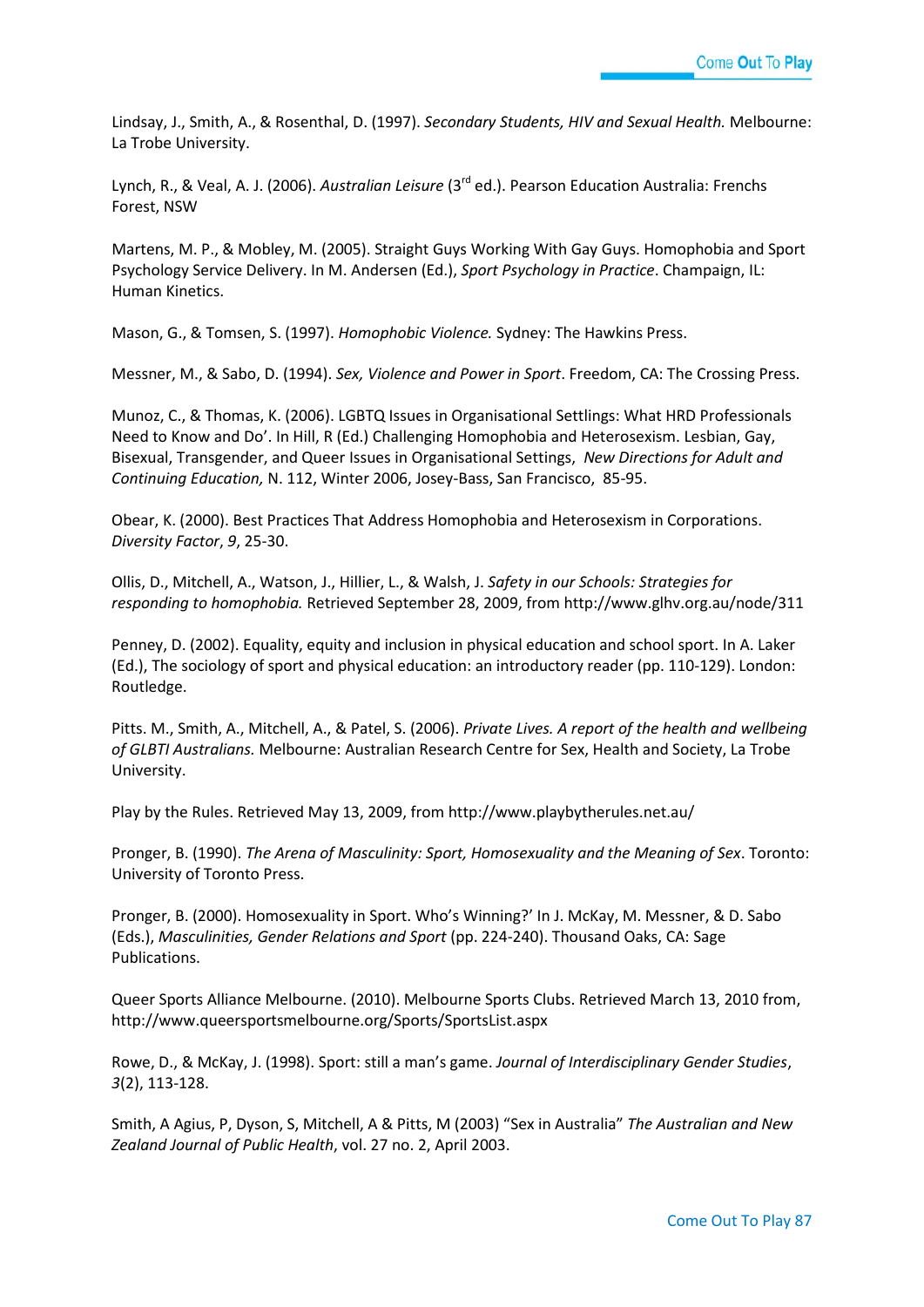Sport and Recreation Victoria and Equal Opportunity Commission Victoria. (1996). *Playing Fair. Guidelines for Tackling Discrimination in Sport.* Melbourne: Author.

Stell, M. (1991). *Half the Race: A history of Australian women in sport.* North Ryde, NSW: Angus and Robertson.

Symons, C. (2002). The gay games and community. In D. Hemphill & C. Symons (Eds.), *Sexuality and sport: a dangerous mix*. Sydeny: Walla Walla Press.

Symons, C. (2007). Challenging homophobia and heterosexism in sport. The promise of the gay games. In C. Aitchison (Ed.), *Gender, sport and identity: masulinities, femininities and sexualities*. London: Routledge.

Symons, C. (2010). *The Gay Games: A History*. London: Routledge.

Symons , C., & Hemphill, D. (2005). Come out to play: sexuality and sport. *Bulletin of Sport and Culture, October*, 19-21.

Symons , C., & Hemphill, D. (2006). Transgendering sex and sport in the Gay Games. In J. Caudwell (Ed.), S*port, sexualities and queer/theory* (pp.109-128). London: Routledge.

Theberge, N. (1993). The construction of gender in sport: women, coaching and the naturalisation of difference. *Social Problems, 40*(3), 301-313.

Waddell, T., & D, Schaap. (1996). *Gay Olympian: the life and death of Dr. Tom Waddell.* New York: Alfred Knopf.

Walsh, J., Symons, C., & Hemphill, D. (2006). *Getting Over It: Homophobia, Sport and University Education.* Retrieved October 22, 2009, from http://www.glhv.org.au/node/258

*Wellard, I. (2002). Men, sport, body performance and the maintenance of exclusive masculinity. Leisure studies, 21, 235-257.*

Womens Sport Foundation. It Takes A Team! Retrieved May 26, 2008, from www.itakesateam.org

*Woog,* D. (*1998). Jocks: true stories of America's gay athletes.* Los Angeles: Alyson Books.

Victorian Equal Opportunity Act. (1995). Retrieved October 25, 2009, from http://www.austlii.edu.au/au/legis/vic/consol\_act/eoa1995250/